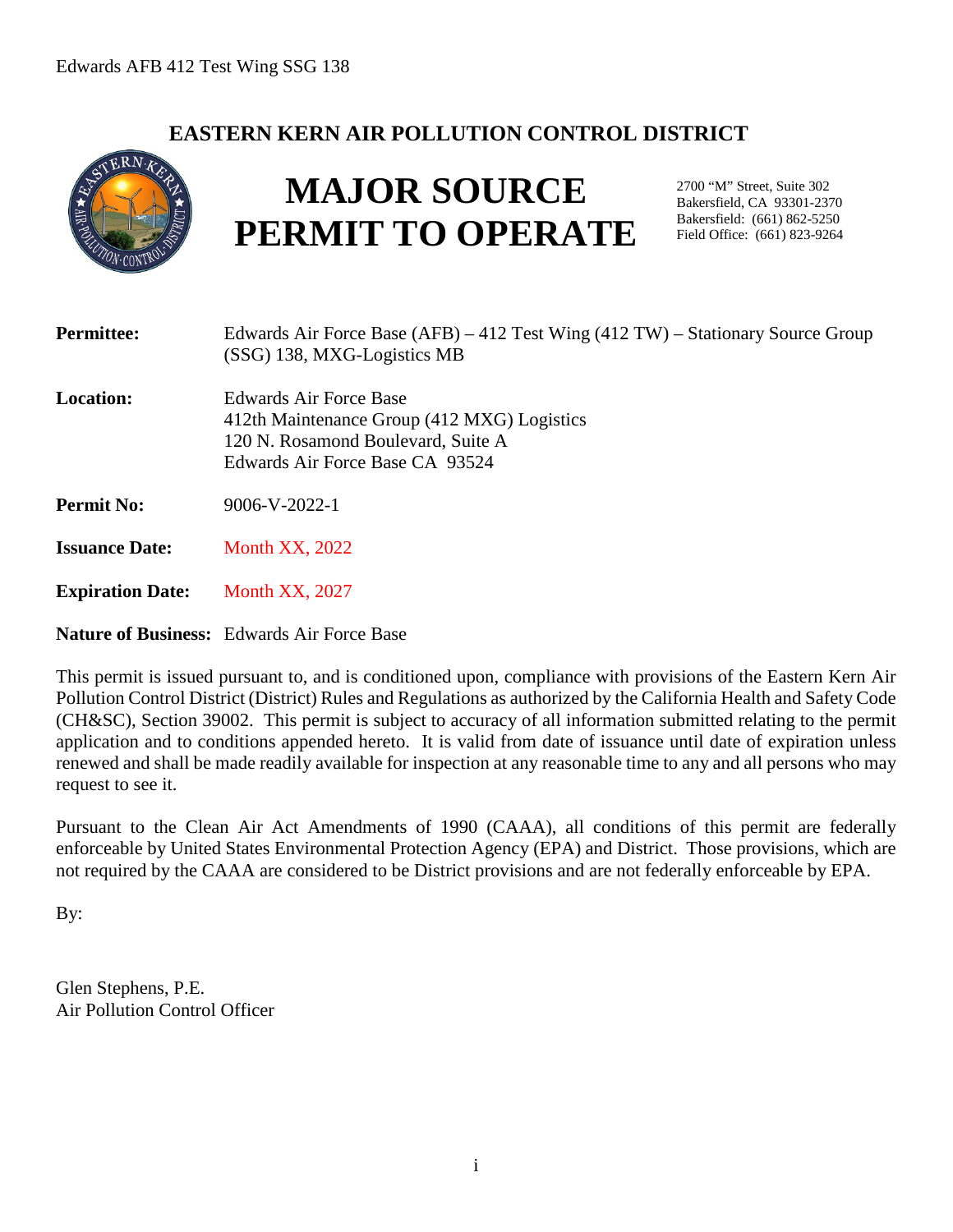## **TABLE OF CONTENTS**

General Permit Conditions

| <b>Emission Unit</b> | <b>Description of Source</b>                |
|----------------------|---------------------------------------------|
| 0138057              | <b>Unconfined Surface Coating Operation</b> |
| 0138063              | <b>Unconfined Surface Coating Operation</b> |

### **Federal Regulations**

| 40 CFR Part 60 |                                                                                                                              |
|----------------|------------------------------------------------------------------------------------------------------------------------------|
| Subpart A      | <b>General Provisions</b>                                                                                                    |
| Subpart IIII   | <b>Stationary Compression Ignition Internal Combustion Engines</b>                                                           |
| Subpart JJJJ   | <b>Stationary Spark Ignition Internal Combustion Engines</b>                                                                 |
| 40 CFR Part 61 |                                                                                                                              |
| Subpart M      | Asbestos                                                                                                                     |
| 40 CFR Part 63 |                                                                                                                              |
| Subpart A      | <b>General Provisions</b>                                                                                                    |
| Subpart GG     | Aerospace Manufacturing and Rework Facilities                                                                                |
| Subpart ZZZZ   | National Emissions Standards for Hazardous Air Pollutants for Stationary<br><b>Reciprocating Internal Combustion Engines</b> |
|                |                                                                                                                              |

#### **Appendices**

Appendix A SSG 138 Potential Emissions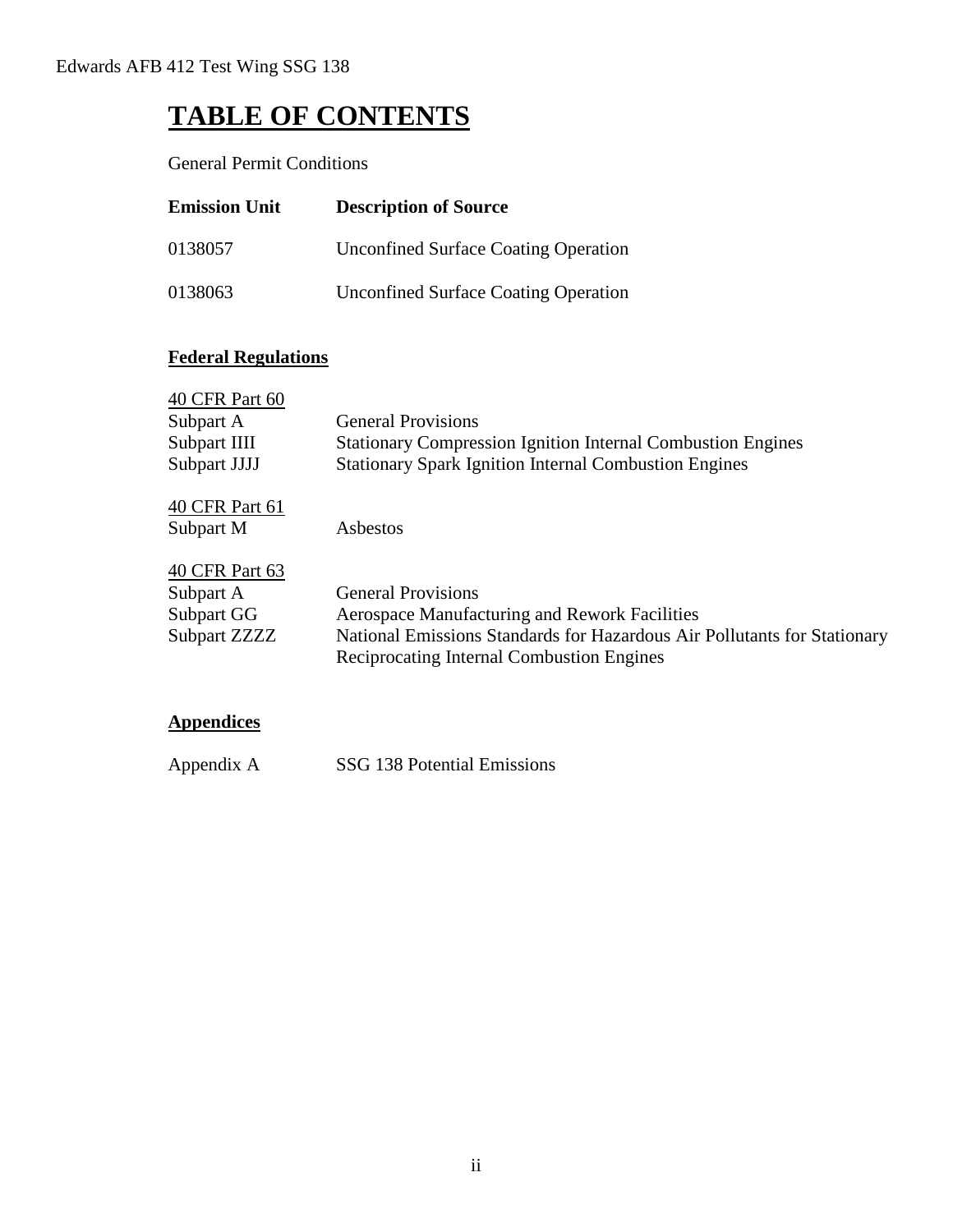## **General Permit Conditions**

In accordance with CH&SC, Sections 39002 and 42301.10 through 42301.12 and all applicable District Rules and Regulations, the conditions which are listed below are hereby contained in and made a part of this permit:

|    | <b>Federally Enforceable Conditions</b>                                                                                                                                                                                                                                                                                                                                                                                                                                                                                                                                                                                                                                                                                                                                                                                                                                                                                    | <b>Reg/Rule</b>       |
|----|----------------------------------------------------------------------------------------------------------------------------------------------------------------------------------------------------------------------------------------------------------------------------------------------------------------------------------------------------------------------------------------------------------------------------------------------------------------------------------------------------------------------------------------------------------------------------------------------------------------------------------------------------------------------------------------------------------------------------------------------------------------------------------------------------------------------------------------------------------------------------------------------------------------------------|-----------------------|
| 1. | <b>Inspections</b><br>Inspections shall be made by the enforcement agency for the purpose of obtaining<br>information necessary to determine whether air pollution sources are in compliance with<br>applicable rules and regulations, including authority to require record keeping and to<br>make inspections and conduct tests of air pollution sources.                                                                                                                                                                                                                                                                                                                                                                                                                                                                                                                                                                | Reg. I,<br>Rule 107   |
| 2. | <b>Source Sampling</b><br>Upon the request of the Control Officer and as directed by him the owner of any source<br>operation which emits or may emit air contaminants, for which emission limits have<br>been established, shall provide the necessary and proper facilities for source sampling.<br>The applicable test method, if not specified in the rule, shall be conducted in accordance<br>with Title 40 CFR, Subpart 60, Appendix A - Reference Methods, except particulate<br>matter $(PM_{10})$ for compliance with Rule 210.1 requirements shall be conducted in<br>accordance with Title 40 CFR, Subpart 51, Appendix M, Method 201 or 201A. Where<br>no test method exists in the preceding references for a source type source sampling shall<br>be conducted in accordance with California Air Resources Board (CARB) approved<br>methods.                                                                | Reg. I,<br>Rule 108.1 |
| 3. | <b>Severability</b><br>If any provision, clause, sentence, paragraph, section or part of these Regulations or<br>application thereof to any person or circumstance shall for any reason be adjudged by a<br>court of competent jurisdiction to be unconstitutional or invalid, such judgment shall not<br>affect or invalidate the remainder of this Regulation and the application of such provision<br>to other persons or circumstances, but shall be confined in its operation to the provision,<br>clause, sentence, paragraph, section or part thereof directly involved in the controversy<br>in which such judgment shall have been rendered and to the person or circumstance<br>involved, and it is hereby declared to be the intent of the Eastern Kern Air Pollution<br>Control Board that these Regulations would have been issued in any case had such<br>invalid provision or provisions not been included. | Reg. I,<br>Rule 114   |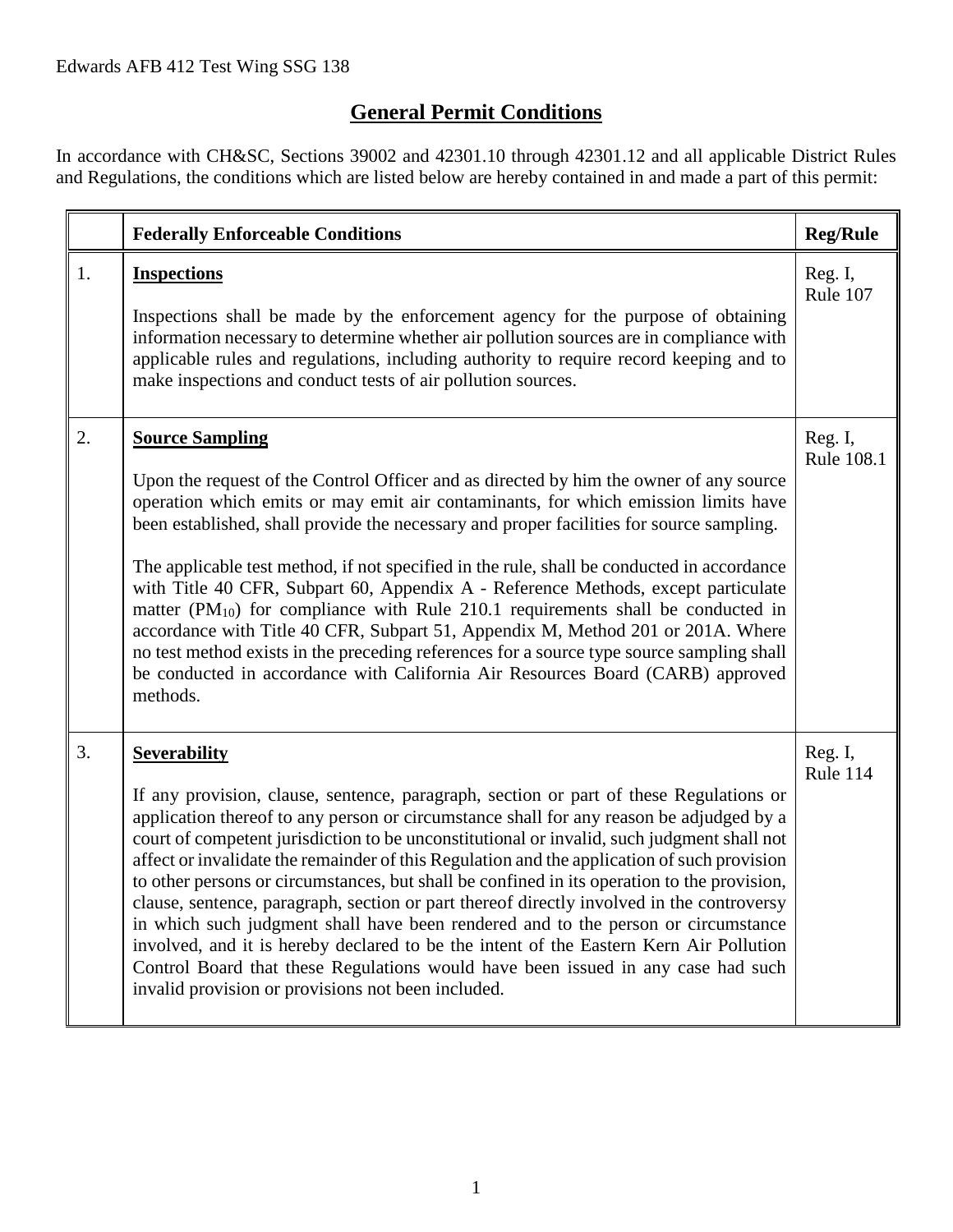|                  | <b>Federally Enforceable Conditions</b>                                                                                                                                                                                                                                                                                                                                                                                                                                                                                                                                                                                                                                                                                                                                                                                                                                                                                                      | <b>Reg/Rule</b>        |
|------------------|----------------------------------------------------------------------------------------------------------------------------------------------------------------------------------------------------------------------------------------------------------------------------------------------------------------------------------------------------------------------------------------------------------------------------------------------------------------------------------------------------------------------------------------------------------------------------------------------------------------------------------------------------------------------------------------------------------------------------------------------------------------------------------------------------------------------------------------------------------------------------------------------------------------------------------------------|------------------------|
| $\overline{4}$ . | <b>Applicability of Federally Enforceable Conditions</b><br>Federally Enforceable Conditions shall apply to Design Conditions, Operational<br>Conditions, Special Conditions, Compliance Testing Requirements, and Emission<br>Limits. Any District or State-only condition (not required by the EPA) does not apply.                                                                                                                                                                                                                                                                                                                                                                                                                                                                                                                                                                                                                        | Reg. II,<br>Rule 201.1 |
| 5.               | <b>Compliance with Permit Conditions</b><br>A. Edwards AFB shall comply with all permit conditions;<br>B. Permit does not convey any property rights or any exclusive privilege;<br>C. Non-compliance with any permit condition shall be grounds for permit<br>termination, revocation and reissuance, modification, enforcement action or denial<br>of permit renewal;<br>Edwards AFB shall not use "need to halt or reduce a permitted activity in order to<br>D.<br>maintain compliance" as a defense for non-compliance with any permit condition;<br>Pending permit action or notification of anticipated non-compliance does not stay<br>Ε.<br>any permit condition; and<br>Within a reasonable time period, Edwards AFB shall furnish any information<br>F.<br>requested by the APCO, in writing, for purpose of determining: 1) compliance with<br>the permit, or 2) whether or not cause exists for a permit or enforcement action. | Reg. II,<br>Rule 201.1 |
| 6.               | <b>Permit Life</b><br>The life of this permit shall be five years from the date of issuance.                                                                                                                                                                                                                                                                                                                                                                                                                                                                                                                                                                                                                                                                                                                                                                                                                                                 | Reg. II,<br>Rule 201.1 |
| 7.               | <b>Administrative Permit Amendment and Minor Permit Modification</b><br>Administrative Permit Amendment and Minor Permit Modification are those actions<br>taken by the District as defined in Rule 201.1.                                                                                                                                                                                                                                                                                                                                                                                                                                                                                                                                                                                                                                                                                                                                   | Reg. II,<br>Rule 201.1 |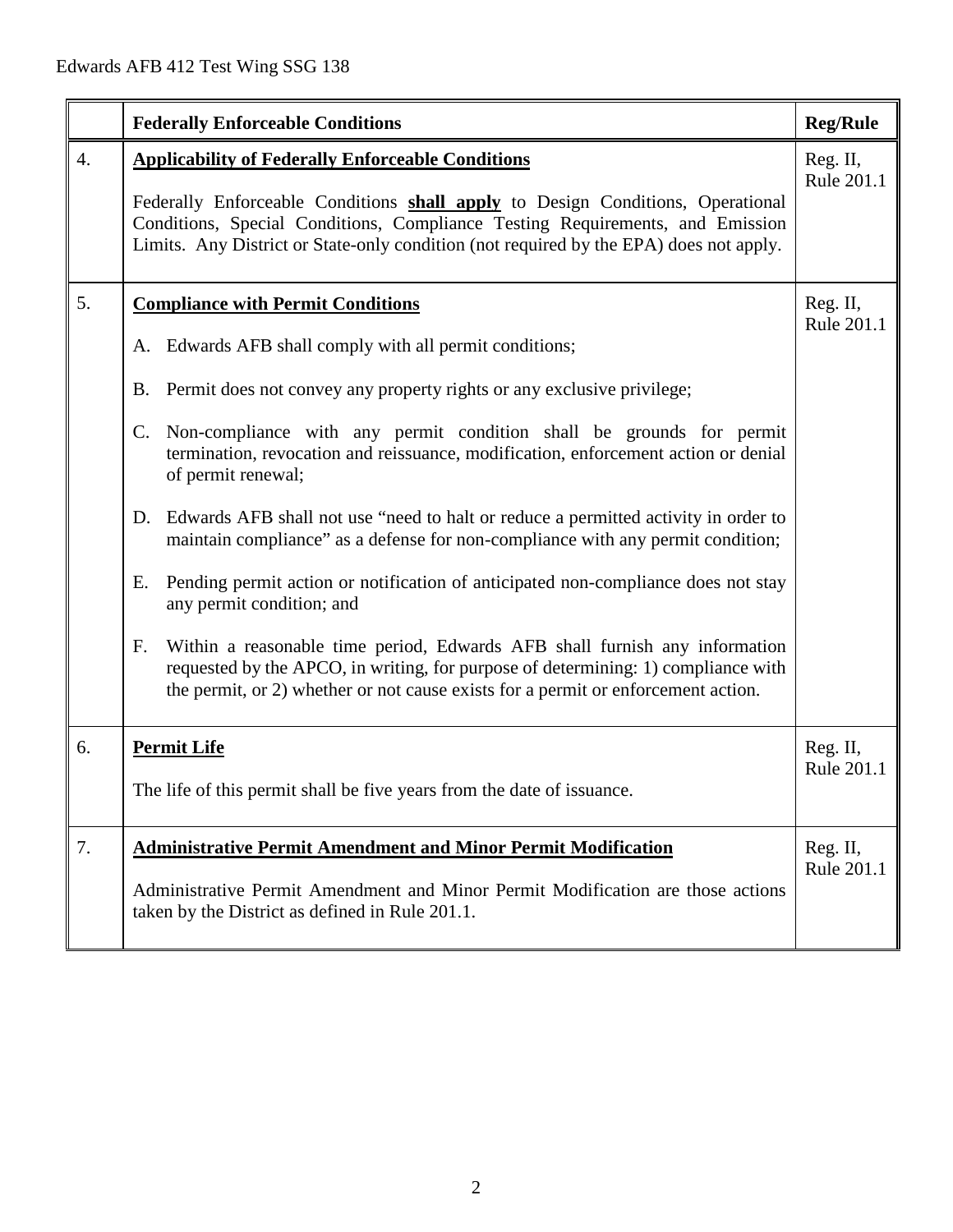|    | <b>Federally Enforceable Conditions</b>                                                                                                                                                                                                                                                                                                                                                                                                                                                                                                                                                                      | <b>Reg/Rule</b>        |
|----|--------------------------------------------------------------------------------------------------------------------------------------------------------------------------------------------------------------------------------------------------------------------------------------------------------------------------------------------------------------------------------------------------------------------------------------------------------------------------------------------------------------------------------------------------------------------------------------------------------------|------------------------|
| 8. | <b>Emergency Provisions</b>                                                                                                                                                                                                                                                                                                                                                                                                                                                                                                                                                                                  | Reg. II,<br>Rule 201.1 |
|    | Edwards AFB shall comply with the requirements and the emergency provisions<br>A.<br>contained in all permit streamlining requirements imposed in accordance with<br>Subsection VI.J. all District-only rules which apply in accordance with Subsection<br>VI.K.1. and all applicable federal requirements not subsumed by such permit<br>streamlining requirement(s) or District-only rules;                                                                                                                                                                                                                |                        |
|    | Within two weeks of an emergency event, an owner or operator of the source shall<br><b>B.</b><br>submit to the District a properly signed, contemporaneous log or other relevant<br>evidence which demonstrates that:<br>An emergency occurred;<br>1)                                                                                                                                                                                                                                                                                                                                                        |                        |
|    | The permittee can identify the cause(s) of the emergency;<br>2)<br>The facility was being properly operated at the time of the emergency;<br>3)<br>All steps were taken to minimize the emissions resulting from the emergency;<br>4)<br>and                                                                                                                                                                                                                                                                                                                                                                 |                        |
|    | Within two working days of the emergency event, the permittee provided the<br>5)<br>District with a description of the emergency and any mitigating or corrective<br>actions taken;                                                                                                                                                                                                                                                                                                                                                                                                                          |                        |
|    | In any enforcement proceeding, the permittee has the burden of proof for<br>C.<br>establishing that an emergency occurred.                                                                                                                                                                                                                                                                                                                                                                                                                                                                                   |                        |
| 9. | <b>Record Keeping</b>                                                                                                                                                                                                                                                                                                                                                                                                                                                                                                                                                                                        | Reg. II,<br>Rule 201.1 |
|    | Recording of maintenance of all monitoring and support information associated<br>A.<br>with all permit streamlining requirements imposed in accordance with Rule 201.1,<br>Subsection VI.J., all District-only rules which apply in accordance with Rule 201.1,<br>Subsection VI.K.1., and all applicable federal requirements not submitted by such<br>permit streamlining requirement(s) or District-only rules, including:<br>Date, place, and time of sampling;<br>1)<br>Operating conditions at time of sampling;<br>2)<br>Date, place, and method of analysis; and<br>3)<br>Results of analysis;<br>4) |                        |
|    | Retention of records of all required monitoring data and support information for a<br><b>B.</b><br>period of at least five years from the date of sample collection, measurement, report,<br>or application; and                                                                                                                                                                                                                                                                                                                                                                                             |                        |
|    | Any other record keeping deemed necessary by the APCO to ensure compliance<br>C.<br>with all permit streamlining requirements imposed in accordance with Rule 201.1,<br>Subsection VI.J., all District-only rules which apply in accordance with Rule 201.1,<br>Subsection VI.K.1., and all applicable federal requirements not subsumed by such<br>permit streamlining requirement(s) or District-only rules.                                                                                                                                                                                               |                        |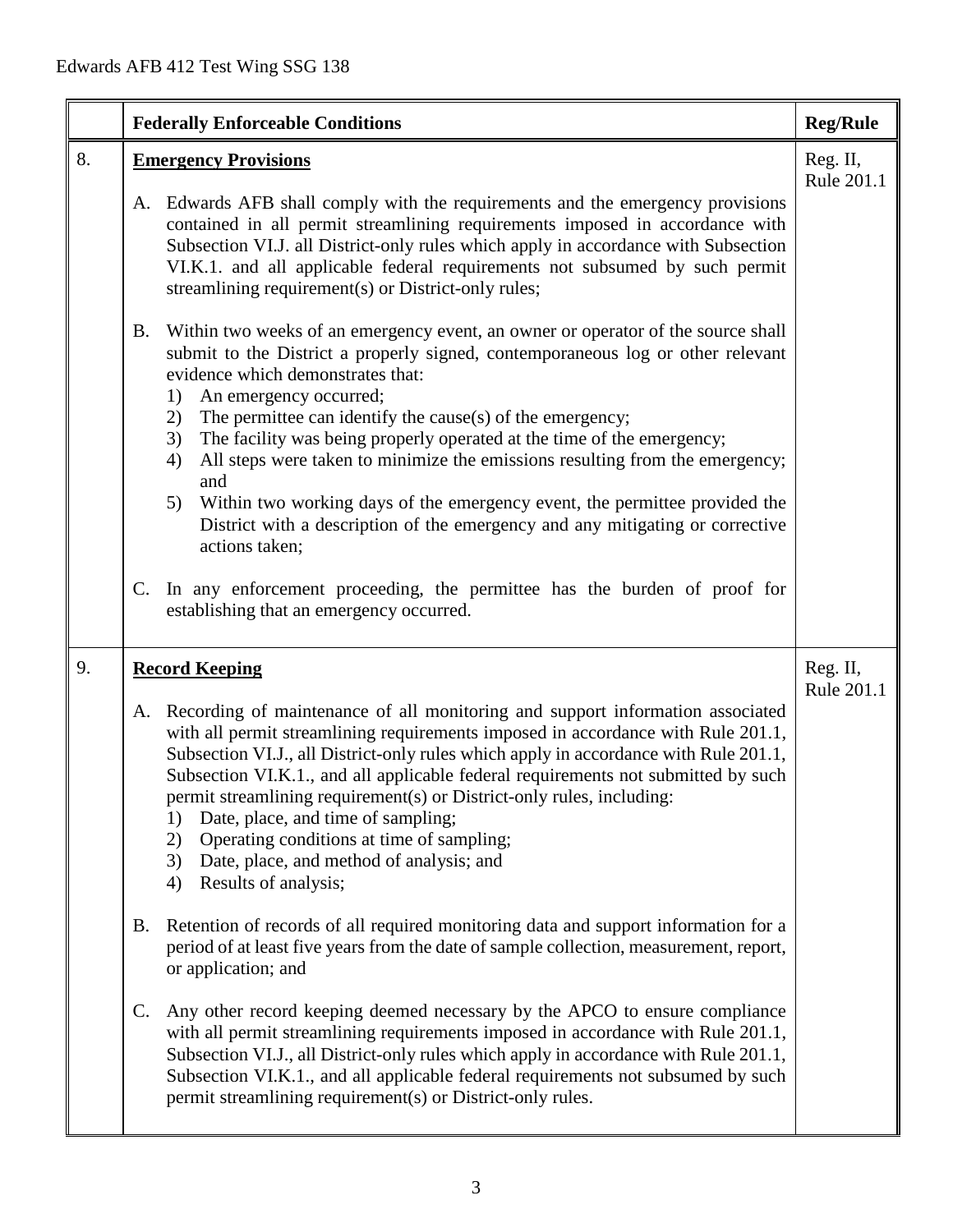|     | <b>Federally Enforceable Conditions</b>                                                                                                                                                                                                                                                                                                                                                                                                                                                                                                                                                                                                                                                                                                                                                                                                                                                                                                                                                                                                                                                                                                                                                                          | Reg/Rule               |
|-----|------------------------------------------------------------------------------------------------------------------------------------------------------------------------------------------------------------------------------------------------------------------------------------------------------------------------------------------------------------------------------------------------------------------------------------------------------------------------------------------------------------------------------------------------------------------------------------------------------------------------------------------------------------------------------------------------------------------------------------------------------------------------------------------------------------------------------------------------------------------------------------------------------------------------------------------------------------------------------------------------------------------------------------------------------------------------------------------------------------------------------------------------------------------------------------------------------------------|------------------------|
| 10. | <b>Referencing of District and Applicable Requirements</b><br>Pursuant to Rule 201.1.VI.C. District hereby references the following documents which<br>are clearly identified and available to the District and to the public: Each reference shall<br>include, at a minimum, title or document number, author and recipient if applicable,<br>date, citation of relevant sections of the Rule or document, and identification of specific<br>source activities or equipment for which the referencing applies.                                                                                                                                                                                                                                                                                                                                                                                                                                                                                                                                                                                                                                                                                                  | Reg. II,<br>Rule 201.1 |
| 11. | <b>Reporting</b><br>Any non-conformance with permit requirements, including any attributable to<br>A.<br>emergency conditions (as defined in Rule 201.1) shall be promptly reported to the<br>APCO and in accordance with notification requirement set forth in the applicable<br>federal regulation or District Rule;<br>Monitoring report shall be submitted at least every six months identifying any non-<br><b>B.</b><br>conformance with permit requirements, including any previously reported to the<br>APCO;<br>All reports of non-conformance with permit requirements shall include probable<br>$\mathsf{C}$ .<br>cause of non-conformance and any preventative or corrective action taken;<br>D. Progress report shall be made on a compliance schedule at least semi-annually and<br>including:<br>Date when compliance will be achieved,<br>1)<br>Explanation of why compliance was not, or will not be achieved by the<br>2)<br>scheduled date, and<br>Log of any preventative or corrective action taken; and<br>3)<br>Each monitoring report shall be accompanied by a written statement from the<br>Е.<br>responsible official certifying the truth, accuracy, and completeness of the report. | Reg. II,<br>Rule 201.1 |
| 12  | <b>Right of Entry</b><br>Edwards AFB shall allow entry of District, CARB, or U.S. EPA officials for purpose of<br>inspection and sampling, including:<br>Inspection of the stationary source, including equipment, work practices,<br>A.<br>operations, and emission-related activity;<br>Inspection and duplication of records required by the permit to operate; and<br>В.<br>Source sampling or other monitoring activities.<br>$\mathbb{C}$ .                                                                                                                                                                                                                                                                                                                                                                                                                                                                                                                                                                                                                                                                                                                                                                | Reg. II,<br>Rule 201.1 |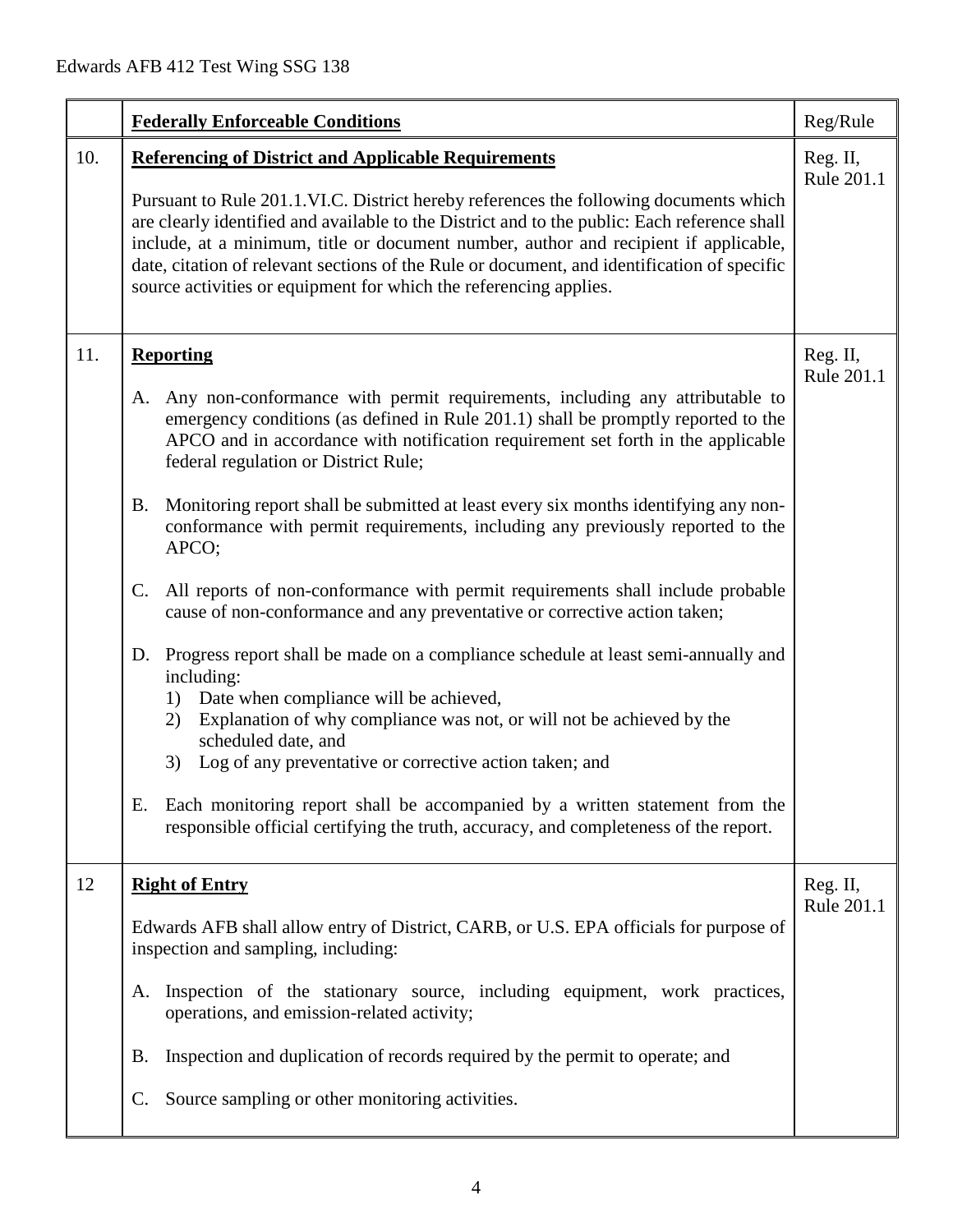|     | <b>Federally Enforceable Conditions</b>                                                                                                                                                                                                                                                                                                                                                                                                                                                                                                                                                                                                                                                                                                                                               | <b>Reg/Rule</b>        |
|-----|---------------------------------------------------------------------------------------------------------------------------------------------------------------------------------------------------------------------------------------------------------------------------------------------------------------------------------------------------------------------------------------------------------------------------------------------------------------------------------------------------------------------------------------------------------------------------------------------------------------------------------------------------------------------------------------------------------------------------------------------------------------------------------------|------------------------|
| 13. | <b>Periodic Monitoring</b>                                                                                                                                                                                                                                                                                                                                                                                                                                                                                                                                                                                                                                                                                                                                                            | Reg. II,<br>Rule 201.1 |
|     | <b>Non-Point</b>                                                                                                                                                                                                                                                                                                                                                                                                                                                                                                                                                                                                                                                                                                                                                                      |                        |
|     | Edwards AFB shall conduct testing semi-annually, in accordance with the methodology<br>contained in EPA Method 22 for all active non-point sources where conditions allow for<br>a valid Method 22. This testing will be the basis for determining compliance with the<br>visible emission standard in District Rule 401. If no emissions are observed utilizing<br>Method 22, the non-point source shall be deemed to be in compliance with the visible<br>emission standard. If emissions are observed from any non-point source operating under<br>normal operating conditions, Edwards AFB shall conduct testing on that non-point<br>source within 24 hours of the Method 22 testing in accordance with EPA Method 9 to<br>verify compliance with the visible emission standard. |                        |
|     | NOTE: This requirement does not apply to permitted emission sources such as the<br>application of paint that is not sprayed or atomized, or to fugitive emissions resulting<br>from activities not covered by a permit to operate, unless the source is subject to District<br>Rule 210.1 (NSR) requirements. Additionally, this requirement does not apply to<br>classified operations that do not have external venting to an unclassified area.                                                                                                                                                                                                                                                                                                                                    |                        |
|     | <b>Point</b>                                                                                                                                                                                                                                                                                                                                                                                                                                                                                                                                                                                                                                                                                                                                                                          |                        |
|     | Edwards AFB shall conduct testing semi-annually, in accordance with the methodology<br>contained in EPA Method 22 for all active/in use point sources. This condition is only<br>applicable to areas where a valid Method 22 or Method 9 can be performed. This testing<br>will be the basis for determining compliance with the visible emission standard in<br>District Rule 401. If no emissions are observed utilizing Method 22, the point source<br>shall be deemed to be in compliance with the visible emission standard. If emissions are<br>observed from any non-point source operating under normal operating conditions,<br>Edwards AFB shall conduct testing on that point source:                                                                                      |                        |
|     | A. Within 24 hours of the Method 22 testing in accordance with EPA Method 9 to<br>verify compliance with the visible emission standard.<br>If compliance is not<br>documented:                                                                                                                                                                                                                                                                                                                                                                                                                                                                                                                                                                                                        |                        |
|     | Within 30 days of the Method 9 testing in accordance with EPA Method 5 or 5D to<br>Β.<br>verify compliance with the requirements of District Rules 404.1, 405, 406 and/or<br>210.1.                                                                                                                                                                                                                                                                                                                                                                                                                                                                                                                                                                                                   |                        |
|     |                                                                                                                                                                                                                                                                                                                                                                                                                                                                                                                                                                                                                                                                                                                                                                                       |                        |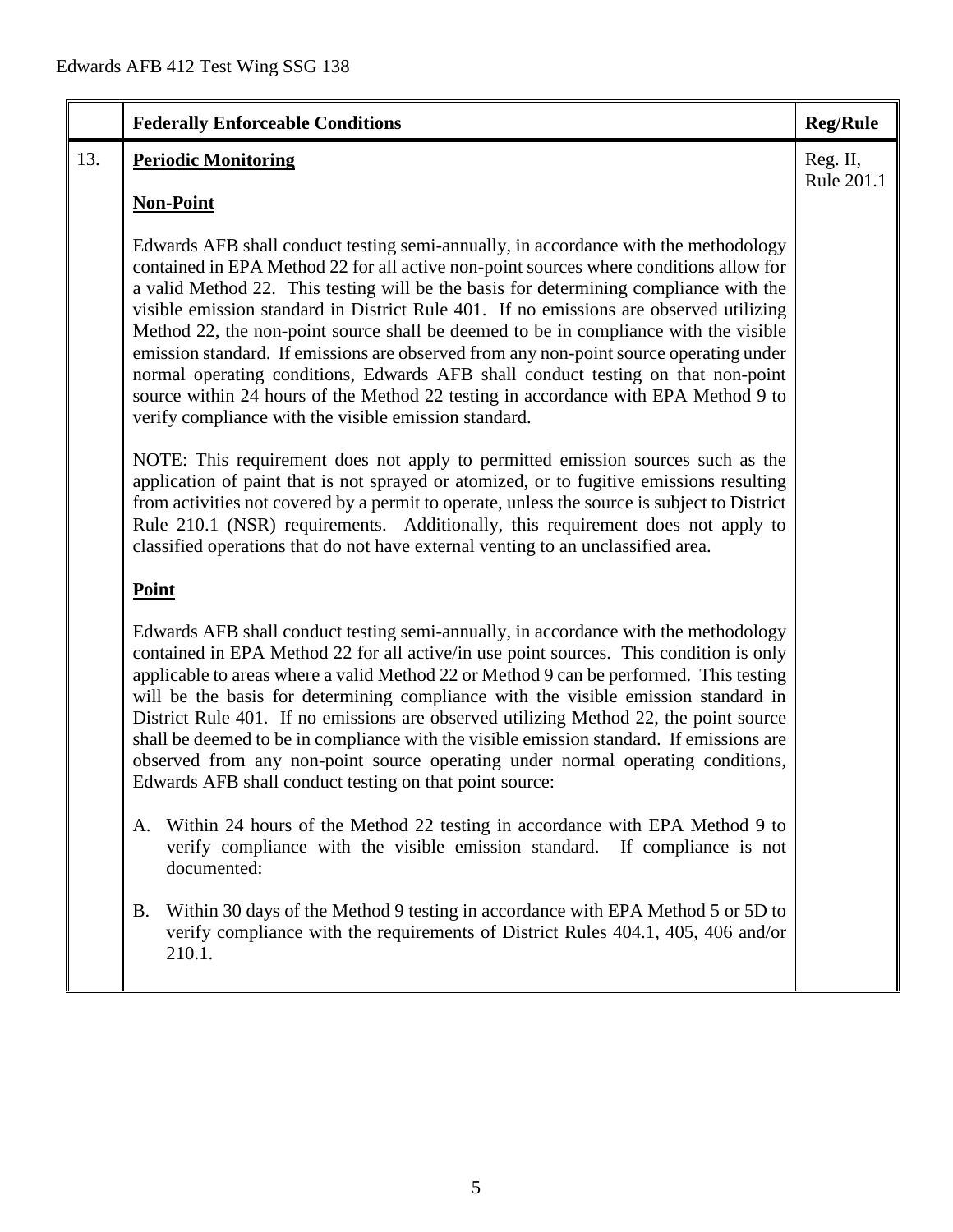|     | <b>Federally Enforceable Conditions</b>                                                                                                                                                                                                                                                                                                                                                                                                                                                  | <b>Reg/Rule</b>        |
|-----|------------------------------------------------------------------------------------------------------------------------------------------------------------------------------------------------------------------------------------------------------------------------------------------------------------------------------------------------------------------------------------------------------------------------------------------------------------------------------------------|------------------------|
| 14. | <b>Additional Monitoring</b>                                                                                                                                                                                                                                                                                                                                                                                                                                                             | Reg. II,<br>Rule 201.1 |
|     | For paint booths or hangars, operator shall maintain daily records of key system<br>operating parameters and maintenance procedures while in operation. Key system<br>operating parameters are those necessary to ensure compliance with VOC and inorganic<br>HAP limits. The parameters may include, but are not limited to, temperatures, pressures,<br>flow rates and filter changes. Control efficiency of paint booth shall be tested in<br>accordance with Carbon Adsorption Plan. |                        |
|     | Alternatively, compliance with the VOC emission limits may be demonstrated by using<br>coatings with a VOC content that meets the requirements of Section V of Rule 410.8 for<br>aerospace coatings or Section VI of Rule 410-4A for motor vehicles and mobile<br>equipment coating operations.                                                                                                                                                                                          |                        |
|     | All control equipment shall be inspected annually for proper operation. Edwards AFB<br>shall maintain all records of control equipment maintenance for a period of five years.                                                                                                                                                                                                                                                                                                           |                        |
|     | Monitoring shall be the responsibility of the source; however, a visible emissions<br>inspection or Method 9 conducted by a District inspector may be counted as meeting the<br>requirement for the source to conduct same if the information and records generated by<br>the inspector meets the requirements of the permit and a copy of the records are<br>maintained by the source for a period of five years.                                                                       |                        |
|     | Record keeping provisions associated with all monitoring requirements shall include the<br>following information:                                                                                                                                                                                                                                                                                                                                                                        |                        |
|     | Identification of stack or emission point being monitored;<br>А.                                                                                                                                                                                                                                                                                                                                                                                                                         |                        |
|     | Operational conditions at the time of monitoring;<br>Β.                                                                                                                                                                                                                                                                                                                                                                                                                                  |                        |
|     | Records of any monitoring conducted, including records of emission or operational<br>C.<br>parameter values and the date, place and time of sampling or measurement; and                                                                                                                                                                                                                                                                                                                 |                        |
|     | Where corrective action is triggered, description of the corrective action and the<br>D.<br>date, time and results of any corrective action.                                                                                                                                                                                                                                                                                                                                             |                        |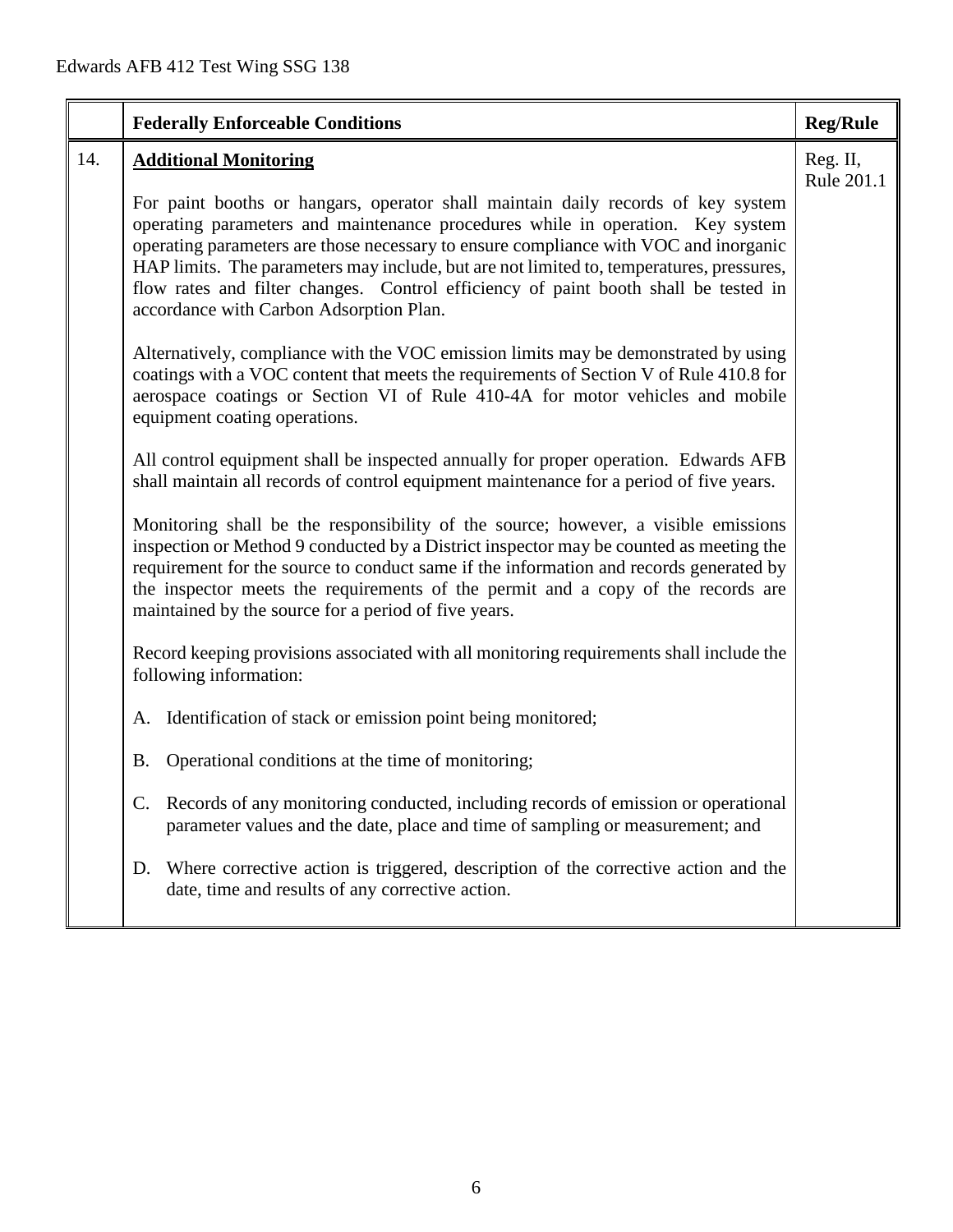|                                               | <b>Federally Enforceable Conditions</b>                                                                                                                                                                                                                                                                                                                                                                                                                                                                                                                                                                                                                                                                                                                                                                                                                                                                                                                                                                                                                                                                                                                                                                                                                                                                                                                                                                                                                                                                                                                                                                                                                                                    | <b>Reg/Rule</b>        |
|-----------------------------------------------|--------------------------------------------------------------------------------------------------------------------------------------------------------------------------------------------------------------------------------------------------------------------------------------------------------------------------------------------------------------------------------------------------------------------------------------------------------------------------------------------------------------------------------------------------------------------------------------------------------------------------------------------------------------------------------------------------------------------------------------------------------------------------------------------------------------------------------------------------------------------------------------------------------------------------------------------------------------------------------------------------------------------------------------------------------------------------------------------------------------------------------------------------------------------------------------------------------------------------------------------------------------------------------------------------------------------------------------------------------------------------------------------------------------------------------------------------------------------------------------------------------------------------------------------------------------------------------------------------------------------------------------------------------------------------------------------|------------------------|
| 15.                                           | <b>Conditional Approval</b><br>The Control Officer shall issue an Authority to Construct or a Permit to Operate,<br>subject to conditions to insure compliance of the operation of any article, machine,<br>equipment or other contrivance within the standards of Rule 208 and 208.1, in which<br>case the conditions shall be specified in writing. Commencing work under such<br>Authority to Construct or operation under such Permit to Operate shall be deemed<br>acceptance of all conditions so specified. The Control Officer shall issue an Authority<br>to Construct or Permit to Operate with revised conditions upon receipt of a new<br>application, if the applicant demonstrates the article, machine, equipment or other<br>contrivance can be operated within the standards of Rule 208 and 208.1 under the<br>revised conditions.                                                                                                                                                                                                                                                                                                                                                                                                                                                                                                                                                                                                                                                                                                                                                                                                                                       | Reg. II,<br>Rule 209   |
| 16.<br>A.<br>$\mathbf{C}$ .<br>D.<br>Е.<br>F. | <b>Standards for Authority to Construct</b><br>Edwards AFB may make a change to this permitted facility that is not addressed or<br>prohibited by the federally enforceable conditions of this Part 70 permit without<br>obtaining a Part 70 permit revision if:<br>The Permittee has obtained all permits and approvals required by District Rules<br>1)<br>201 and 210.1 (unless the change is exempt under District Rule 202);<br>The change is not subject to any requirements under Title IV of the Clean Air<br>2)<br>Act;<br>The change is not a Title I modification; and<br>3)<br>The change does not violate an applicable requirement of the Clean Air Act or<br>4)<br>a federally enforceable term or condition of this permit.<br>B. For a change that qualified under this section, the Permittee shall provide<br>contemporaneous written notice to the District and the U.S. EPA (except for a<br>change that is exempt under District Rule 202). This written notice shall describe<br>the change, including the date it was made, and shall contain other information as<br>required to determine new applicable requirements of the Clean Air Act that apply<br>as a result of the change;<br>Upon satisfying the requirements of paragraph B above, the Permittee may make<br>the proposed change;<br>Changes that qualify under this section are not subject to the requirements for Part<br>70 revisions;<br>The Permittee shall include each off-permit change made under this section in the<br>application for renewal of this Part 70 permit; and<br>The permit shield(s) provided in this permit do not apply to off-permit changes<br>made under this section. | Reg. II,<br>Rule 201.1 |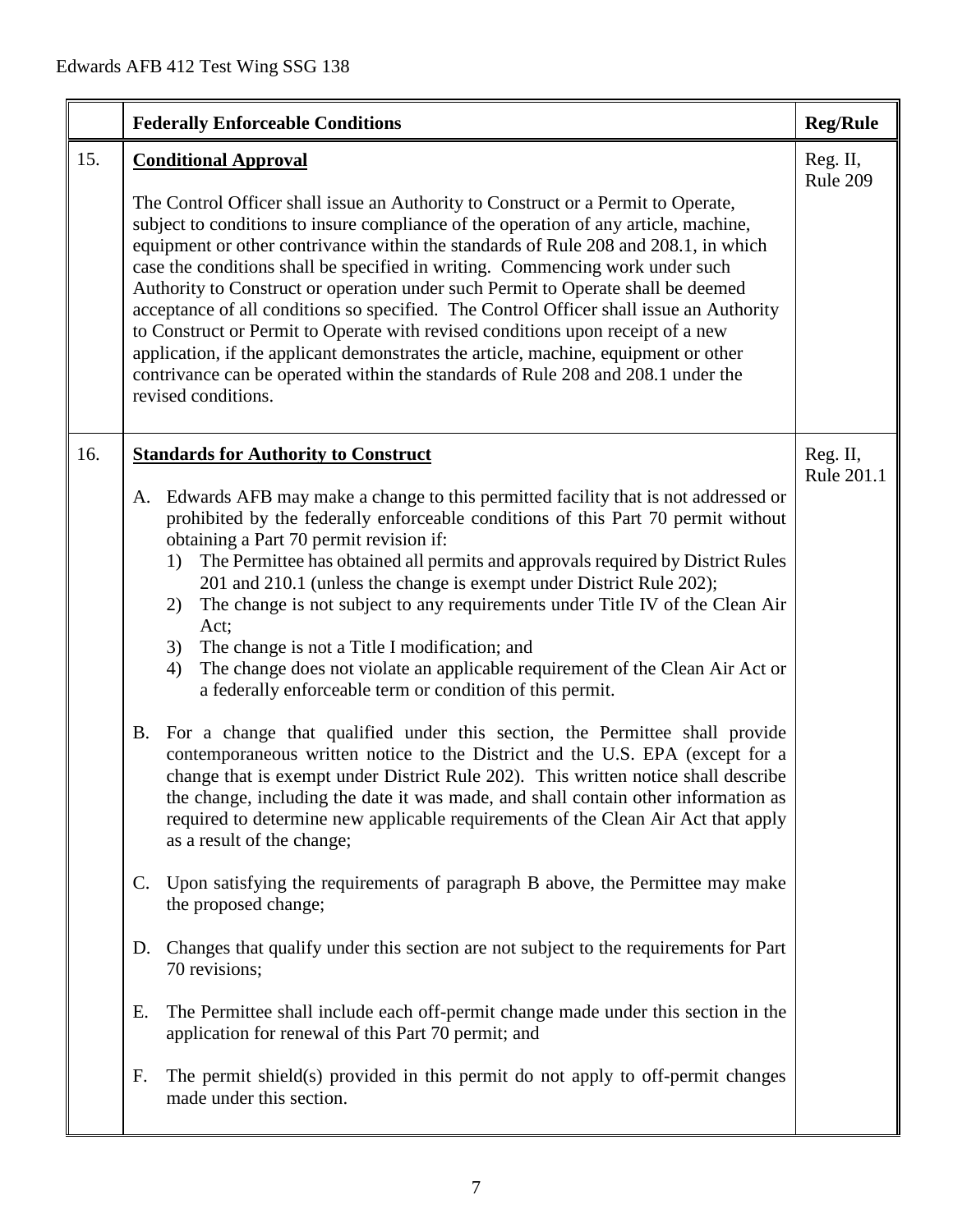|     | <b>Federally Enforceable Conditions</b>                                                                                                                                                                                                                                                                                                                                                                                                                                                                                                                                                                                                                                                                                                                   | Reg/Rule                        |
|-----|-----------------------------------------------------------------------------------------------------------------------------------------------------------------------------------------------------------------------------------------------------------------------------------------------------------------------------------------------------------------------------------------------------------------------------------------------------------------------------------------------------------------------------------------------------------------------------------------------------------------------------------------------------------------------------------------------------------------------------------------------------------|---------------------------------|
| 17. | <b>Prevention of Significant Deterioration (PSD)</b><br>Edwards AFB may be subject to District Rule 210.4, Prevention of Significant<br>Deterioration (PSD) if it undergoes major modification(s).                                                                                                                                                                                                                                                                                                                                                                                                                                                                                                                                                        | Reg. II,<br><b>Rule 210.4</b>   |
| 18. | <b>Permit Fees</b><br>Every applicant for an Authority to Construct or a Permit to Operate shall pay a filing<br>fee. For issuance of an Authority to Construct, or an initial Permit to Operate, the<br>applicant shall pay fees as prescribed in Rule 301. For issuance of an Authority to<br>Construct, application processing fees shall also be paid as prescribed in Rule 303. The<br>applicant shall receive credit for filing fees paid.<br>Annually on the anniversary of issuance of a Permit to Operate, the permittee shall pay<br>a renewal fee as prescribed in Rule 301. Fees collected pursuant to Rule 201.1, Section<br>VIII.B. shall supplement applicable Rules 301 and 301.3 fee requirements.<br><b>Payment of Supplemental Fee</b> | Reg. III,<br><b>Rule 301</b>    |
|     | An owner or operator, or his designee, shall pay an annual supplemental fee for a permit<br>to operate pursuant to Rule 201.1 as determined by the calculation method in Subsection<br>VII.B.3., to provide a District-wide fee rate of \$25 per ton of fee-based emissions (CPI-<br>adjusted) for all facilities subject to Rule 201.1, unless Rule 201.1 VII.B.2. applies.                                                                                                                                                                                                                                                                                                                                                                              | Rule 201.1<br>Section<br>VII.B. |
| 19. | <b>Greenhouse Gas Fee</b><br>Any stationary source that has actual GHG emissions, in the prior calendar year, greater<br>than or equal to 100,000 tons of CO2e, as calculated in accordance with 40 CFR Part 98,<br>shall pay a Consumer Price Index (CPI) adjusted GHG fee per ton of CO2e being<br>emitted. Sources subject to this Rule shall submit an annual report of GHG emissions<br>to the District no later than the thirty-first day of March.                                                                                                                                                                                                                                                                                                 | Reg. III,<br>Rule 301.4         |
| 20. | <b>Visible Emissions</b><br>Unless otherwise stated in equipment specific permits, the following limits apply:<br><b>Limits</b><br>A person shall not discharge into the atmosphere, from any single source of emission<br>whatsoever, any air contaminant for a period or periods aggregating more than three<br>minutes in any one hour which is:                                                                                                                                                                                                                                                                                                                                                                                                       | Reg. IV,<br>Rule 401            |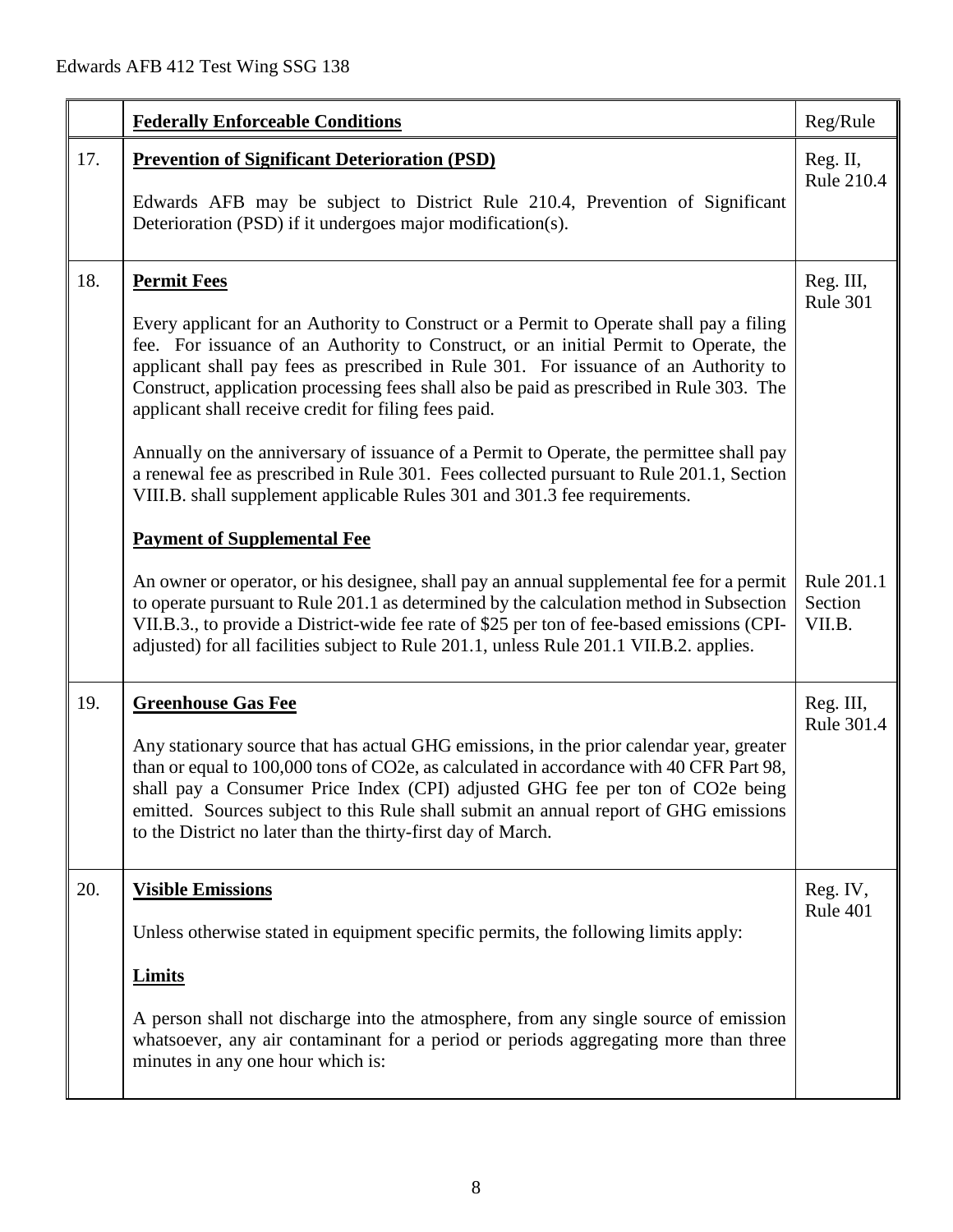|     | <b>Federally Enforceable Conditions</b>                                                                                                                                                                                                                                                                                                                                                                                                                    | <b>Reg/Rule</b>        |
|-----|------------------------------------------------------------------------------------------------------------------------------------------------------------------------------------------------------------------------------------------------------------------------------------------------------------------------------------------------------------------------------------------------------------------------------------------------------------|------------------------|
| 20. | As dark or darker in shade as that designated as No. 1 on the Ringelmann Chart, as<br>A.<br>published by the United States Bureau of Mines, or 20% opacity equivalent to No.<br>1 on the Ringlemann.<br>Of such opacity as to obscure an observer's view to a degree equal to or greater than<br>B.<br>does smoke described in Subsection A.                                                                                                               |                        |
| 21. | <b>Particulate Matter Concentration - Desert Basin</b><br>A person shall not discharge into the atmosphere from any single source operation, the                                                                                                                                                                                                                                                                                                           | Reg. IV,<br>Rule 404.1 |
|     | construction or modification of which commenced after the adoption of this Rule,<br>particulate matter in excess of 0.1 grains per cubic foot of gas at standard conditions.<br>This condition does not apply to rocket engine testing meeting the requirements of Rule<br>431, fires set in accordance with Rule 416, or boilers, steam generators, water or process<br>heaters that combust only CARB certified or PUC regulated liquid or gaseous fuel. |                        |
| 22. | <b>Particulate Matter - Emission Rate</b><br>A person shall not discharge into the atmosphere from any source operation, particulate<br>matter in excess of the limits set forth in the allowable particle emissions based on<br>process weight rate table included in Rule 405.                                                                                                                                                                           | Reg. IV,<br>Rule 405   |
| 23. | <b>Organic Solvents</b><br>A person shall not discharge into the atmosphere more organic materials in any one day<br>from any article, machine, equipment or other contrivance in which any organic solvent<br>or any material containing organic solvent is utilized unless the emissions are controlled<br>or reduced as outlined in the organic solvent (Rule 410).                                                                                     | Reg. IV,<br>Rule 410   |
| 24. | <b>Disposal and Evaporation of Solvents</b><br>A person shall not during any one day disposed of a total of more than 1½ gallons of any<br>photochemically reactive solvent as defined in Rule 410.X, or of any material containing<br>more than 1½ gallons of any such photochemically reactive solvent into the atmosphere.                                                                                                                              | Reg. IV,<br>Rule 410.2 |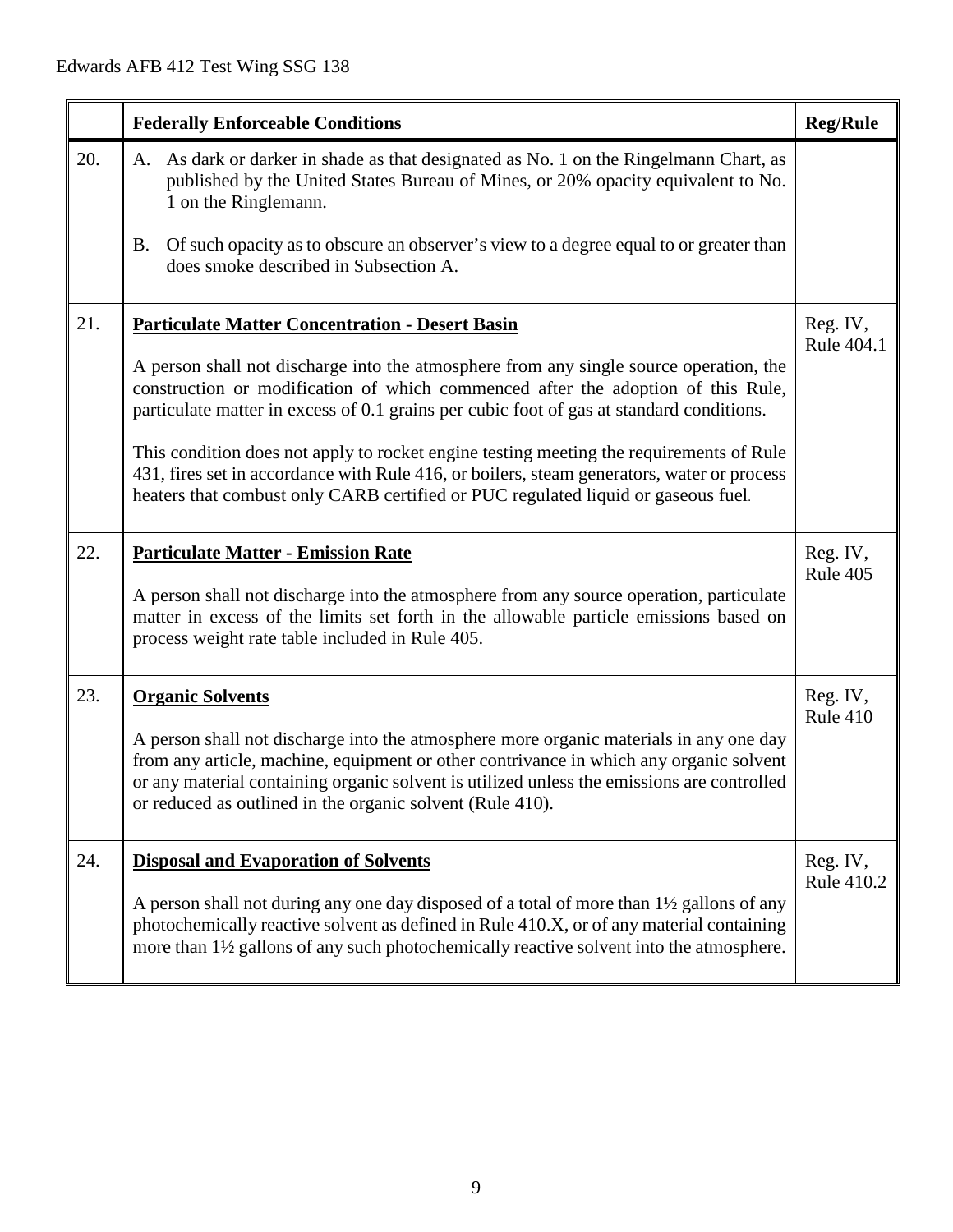|     | <b>Federally Enforceable Conditions</b>                                                                                                                                                                                                                                                                                                                                                                                                                                                                                                                                                                                                                                                                                                                                                                                                                                                               | <b>Reg/Rule</b>               |
|-----|-------------------------------------------------------------------------------------------------------------------------------------------------------------------------------------------------------------------------------------------------------------------------------------------------------------------------------------------------------------------------------------------------------------------------------------------------------------------------------------------------------------------------------------------------------------------------------------------------------------------------------------------------------------------------------------------------------------------------------------------------------------------------------------------------------------------------------------------------------------------------------------------------------|-------------------------------|
| 25. | <b>Organic Solvent Degreasing Operation</b><br>A person shall not operate any organic solvent degreasing operation unless the<br>equipment utilized complies with all applicable requirements of Rule 410.3. Organic<br>solvent degreasing operations as defined in Rule 410.3 shall maintain adequate records<br>demonstrating compliance or any exemption to the requirements of Rule 410.3.                                                                                                                                                                                                                                                                                                                                                                                                                                                                                                        | Reg. IV,<br>Rule 410.3        |
| 26. | Metal, Plastic, and Pleasure Craft Parts and Products Coating Operations<br>EAFB may be subject to provisions of Rule 410.4 that apply to surface coating of metal<br>parts or products, large appliances parts or products, metal furniture, and plastic parts or<br>products including automotive, transportation, and business machine, and pleasure<br>crafts, and to the cleaning, storage, and disposal of all organic solvents and waste solvent<br>materials associated with such coating operations. This provision does not apply with<br>coating of vehicles or mobile equipment complying with District Rule 410.4A or aircraft<br>or aerospace parts complying with Distr Rule 410.8. Metal, Plastic, Pleasure Craft part<br>coating operations as defined in Rule 410.4 shall maintain adequate records<br>demonstrating compliance or any exemption to the requirements of Rule 410.4. | Reg. IV,<br>Rule 410.4        |
| 27. | <b>Motor Vehicle and Mobile Equipment Refinishing Operations</b><br>Edwards AFB may be subject to provisions of Rule 410.4A that apply to the use or<br>application of automotive coatings or associated solvents use on vehicles, mobile<br>equipment, or associated parts or components within the District. Vehicles, mobile<br>equipment, and associated components coating operations as defined in Rule 410.4A<br>shall maintain adequate records demonstrating compliance and / or any exemption to the<br>requirements of Rule 410.4A.                                                                                                                                                                                                                                                                                                                                                        | Reg. IV,<br>Rule<br>410.4A    |
| 28. | <b>Aerospace Assembly and Coating Operations</b><br>Edwards AFB shall comply with all applicable requirements of Rule 410.8 that apply to<br>the manufacturing, assembling, coating, masking, bonding, paint stripping, surface<br>cleaning, service, and maintenance of aerospace components and cleanup of associated<br>equipment, storage, and disposal of solvents and waste solvent materials. Aerospace and<br>associated components coating operations as defined in Rule 410.8 shall maintain<br>adequate records demonstrating compliance or any exemption to the requirements of<br>Rule 410.8.                                                                                                                                                                                                                                                                                            | Reg. IV,<br><b>Rule 410.8</b> |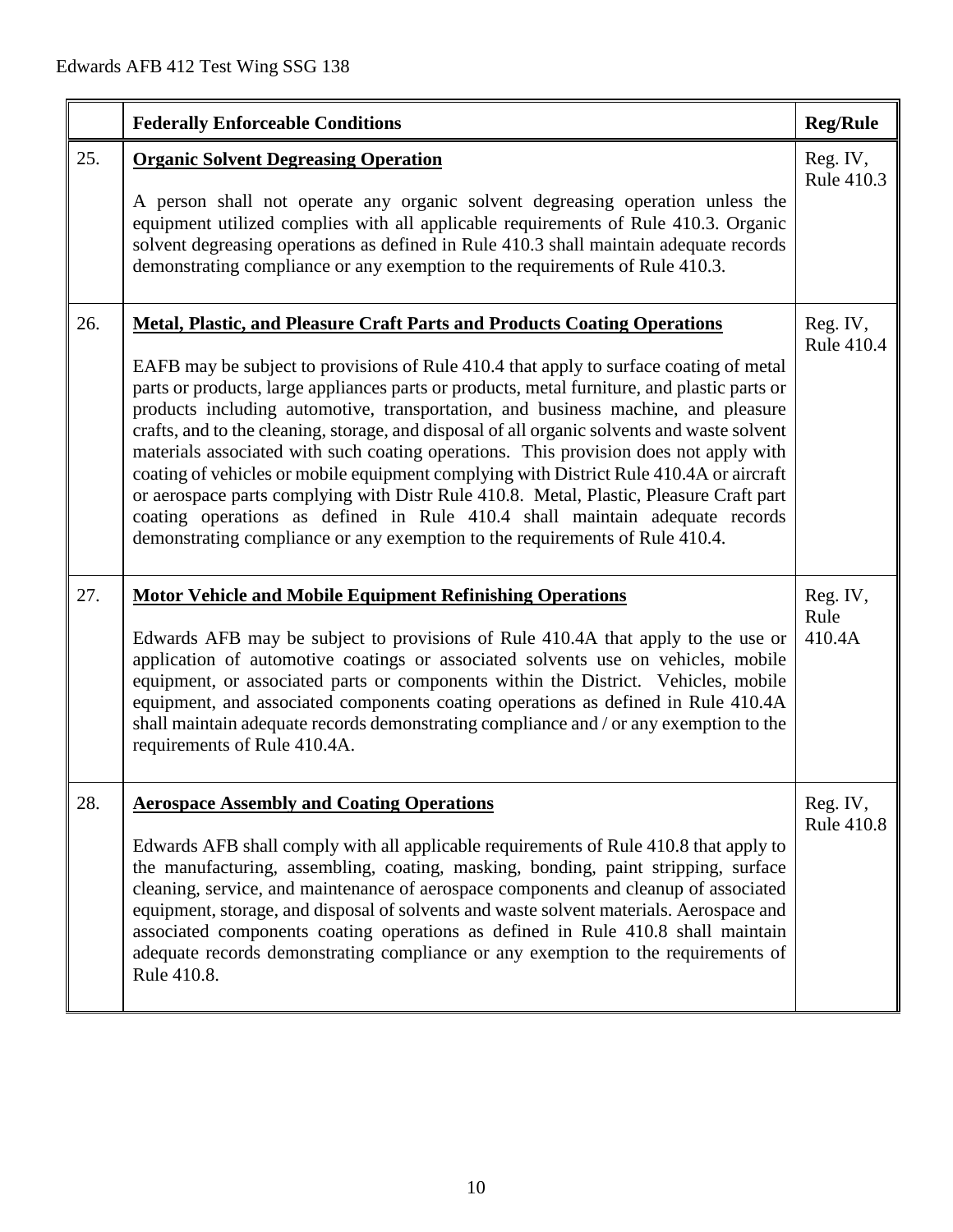|     | <b>Federally Enforceable Conditions</b>                                                                                                                                                                                                                                                                                                                                                                                                                                                                                                                                                                                                                                                                                                                                                                                                                                             | <b>Reg/Rule</b>      |
|-----|-------------------------------------------------------------------------------------------------------------------------------------------------------------------------------------------------------------------------------------------------------------------------------------------------------------------------------------------------------------------------------------------------------------------------------------------------------------------------------------------------------------------------------------------------------------------------------------------------------------------------------------------------------------------------------------------------------------------------------------------------------------------------------------------------------------------------------------------------------------------------------------|----------------------|
| 29. | <b>Federal New Source Performance Standards (NSPS)</b><br>Provisions of Part 60, Chapter 1, Title 40, Code of Federal Regulations, in effect<br>September 5, 1996, are hereby adopted by reference and made a part hereof. All new<br>and modified sources shall comply with applicable standards, criteria and requirements<br>set forth therein.<br>All applicable requirements of 40 CFR Part 60, Subparts A (General Requirements),<br>(IIII) Stationary Compression Ignition Internal Combustion Engines, and (JJJJ)<br>Stationary Spark Ignition Internal Combustion Engines apply to this facility.                                                                                                                                                                                                                                                                          | Reg. IV,<br>Rule 422 |
| 30. | <b>National Emission Standards for Hazardous Air Pollutants and Source Categories</b><br>(NESHAPS)<br>Provisions of Title 40, Chapter 1, Parts 61 and 63, Code of Federal Regulations, in effect<br>November 7, 2002, are hereby adopted by reference and made a part hereof. All sources<br>of hazardous air pollution shall comply with applicable standards, criteria and<br>requirements set forth herein.<br>All applicable requirements of 40 CFR Part 61, Subpart M (Asbestos); and 40 CFR Part<br>63, Subparts A (General Provisions), GG (Aerospace Manufacturing), and ZZZZ<br>(Stationary Reciprocating Internal Combustion Engine) sapply to this facility.<br><b>Asbestos</b><br>EAFB shall comply with the applicable requirements of Sections 61.145 through 61.147<br>of the National Emission Standard for Asbestos for all demolition and renovation<br>projects. | Reg. IV,<br>Rule 423 |
| 31  | <b>Polyester Resin Operations</b><br>Edwards AFB shall comply with all applicable requirements of Rule 432. 2 that apply<br>to the commercial and industrial polyester resin operations and cleanup of associated<br>equipment, storage, and disposal of solvents and waste solvent materials. Polyester resin<br>and associated components coating operations as defined in Rule 432 shall maintain<br>adequate records demonstrating compliance and / or any exemption to the requirements<br>of Rule 432.                                                                                                                                                                                                                                                                                                                                                                        | Reg. IV<br>Rule 432  |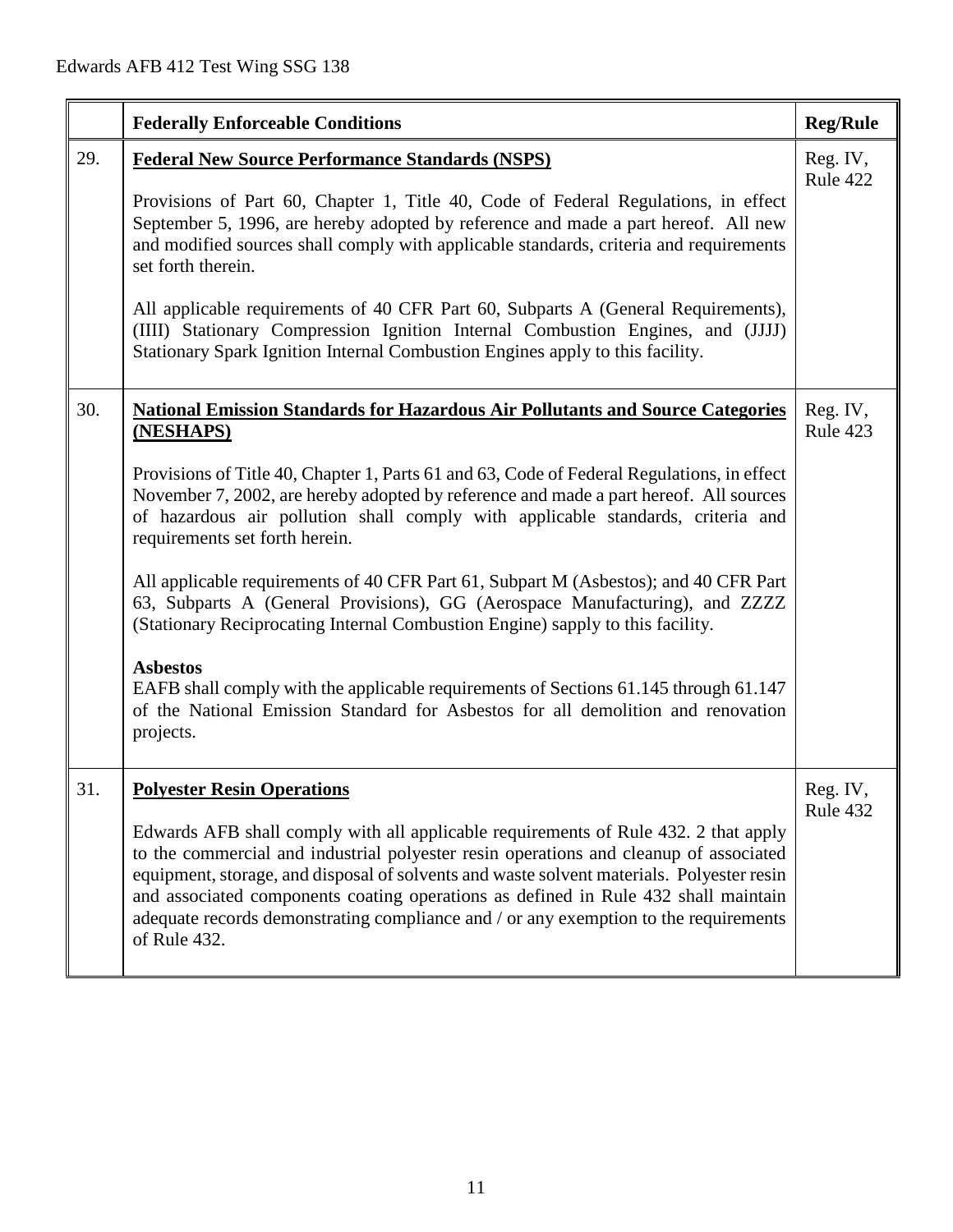|     | <b>Federally Enforceable Conditions</b>                                                                                                                                                                                                                                                                                                                                                                                                               | <b>Reg/Rule</b> |
|-----|-------------------------------------------------------------------------------------------------------------------------------------------------------------------------------------------------------------------------------------------------------------------------------------------------------------------------------------------------------------------------------------------------------------------------------------------------------|-----------------|
| 32. | <b>Risk Management Plan</b>                                                                                                                                                                                                                                                                                                                                                                                                                           | 40 CFR 68       |
|     | Should this stationary source, as defined in 40 CFR section 68.3, become subject to the<br>accidental release prevention regulations in part 68, then the owner or operator shall<br>submit a risk management plan (RMP) by the date specified in section 68.10 and shall<br>certify compliance with the requirements of part 68 as part of the annual compliance<br>certification as required by 40 CFR part 70 or 71.                               |                 |
| 33. | <b>Compliance Certification</b>                                                                                                                                                                                                                                                                                                                                                                                                                       |                 |
|     | The owner/operator shall comply with the following procedures for compliance                                                                                                                                                                                                                                                                                                                                                                          | 70.5d           |
|     | certification:                                                                                                                                                                                                                                                                                                                                                                                                                                        |                 |
|     | Submittal of a compliance certification by the owner or operator to the U.S. EPA<br>А.<br>and copy to the APCO within 90 days after end of compliance certification period;                                                                                                                                                                                                                                                                           |                 |
|     | Compliance certification period shall begin 1 March of each year and end the last<br>В.<br>day of February of the following year;                                                                                                                                                                                                                                                                                                                     |                 |
|     | $C_{\cdot}$<br>The Annual Compliance Certification also satisfies the second semi-annual<br>Monitoring Report requirement;                                                                                                                                                                                                                                                                                                                            |                 |
|     | D. Such compliance certification shall identify the basis for each permit term or<br>condition, e.g., specify the emissions limitation, standard or work practice, and a<br>means of monitoring compliance with the term or condition;                                                                                                                                                                                                                |                 |
|     | Such compliance certification shall include compliance status and method(s) used<br>Е.<br>to determine compliance for the current time period and over entire reporting period;<br>and                                                                                                                                                                                                                                                                |                 |
|     | Such compliance certification shall include any additional inspection, monitoring<br>F.<br>or entry requirement promulgated pursuant to Sections 114(a) and 504(b) of the<br>CAA.                                                                                                                                                                                                                                                                     |                 |
|     | Any application form, report, or compliance certification submitted pursuant to these<br>regulations shall contain certification by a responsible official of truth, accuracy, and<br>completeness. This certification and any other certification required under this part shall<br>state that, based on information and belief formed after reasonable inquiry, the<br>statements and information in the document are true, accurate, and complete. |                 |
|     | U.S. EPA's Mailing Address:<br>Director, Air Division<br>75 Hawthorne Street<br>$AIR-3$<br>San Francisco, CA 94105                                                                                                                                                                                                                                                                                                                                    |                 |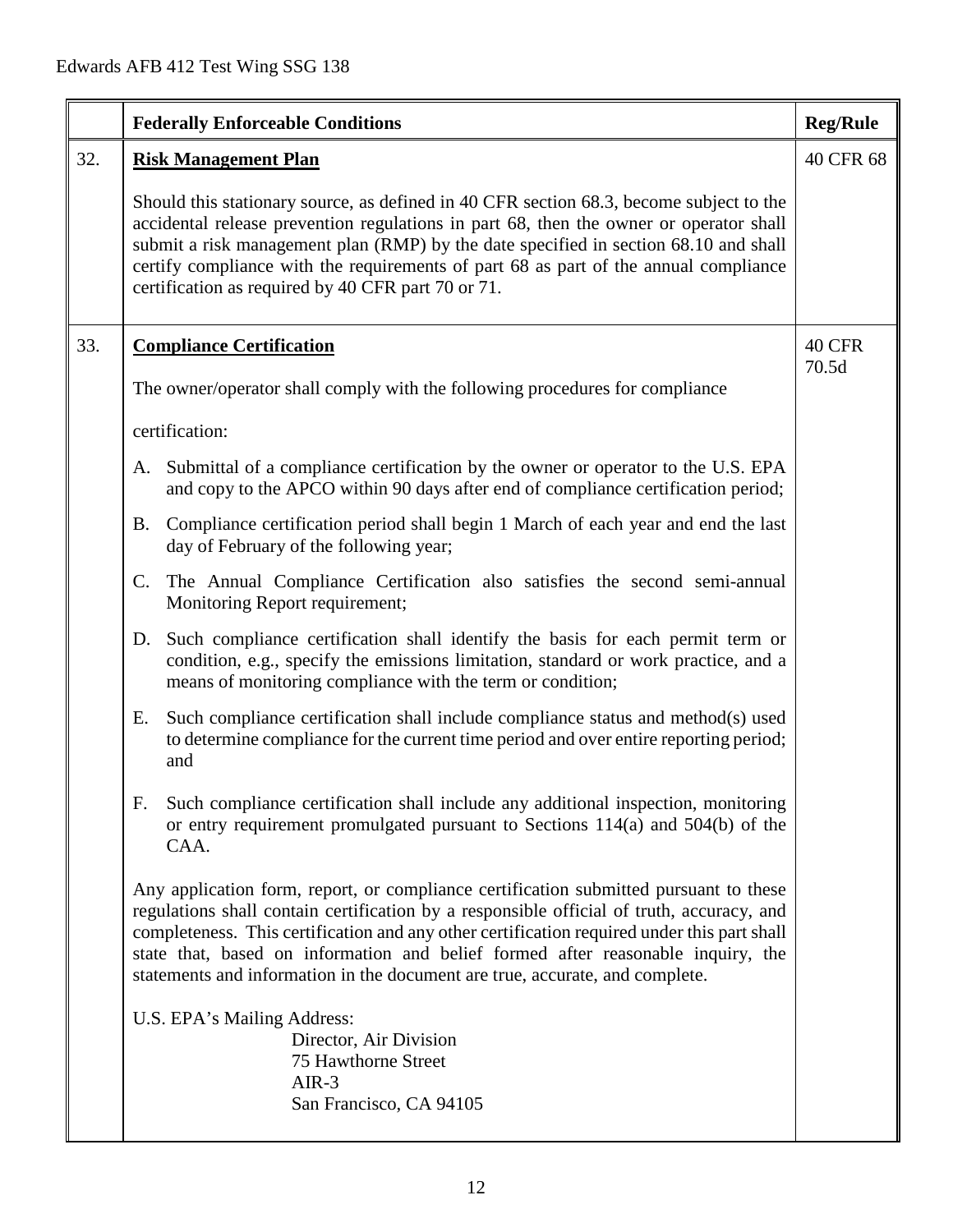|     | <b>Federally Enforceable Conditions</b>                                                                                                                                                                                                                                                                                                                                                                                                                                                     | <b>Reg/Rule</b> |
|-----|---------------------------------------------------------------------------------------------------------------------------------------------------------------------------------------------------------------------------------------------------------------------------------------------------------------------------------------------------------------------------------------------------------------------------------------------------------------------------------------------|-----------------|
| 34. | <b>Protection of Stratospheric Ozone</b>                                                                                                                                                                                                                                                                                                                                                                                                                                                    | 40 CFR 82       |
|     | Persons opening appliances for maintenance, service, repair, or disposal must comply<br>with the required practices pursuant to 40 CFR §82.156.<br>Equipment used during maintenance, service, repair, or disposal of appliances must meet<br>the standards for recycling and recovery equipment in accordance with 40 CFR §82.158.<br>Persons performing maintenance, service, repair or disposal of appliances must be<br>certified by a certified technician pursuant to 40 CFR §82.161. |                 |

*Remainder of Page Intentionally Left Blank*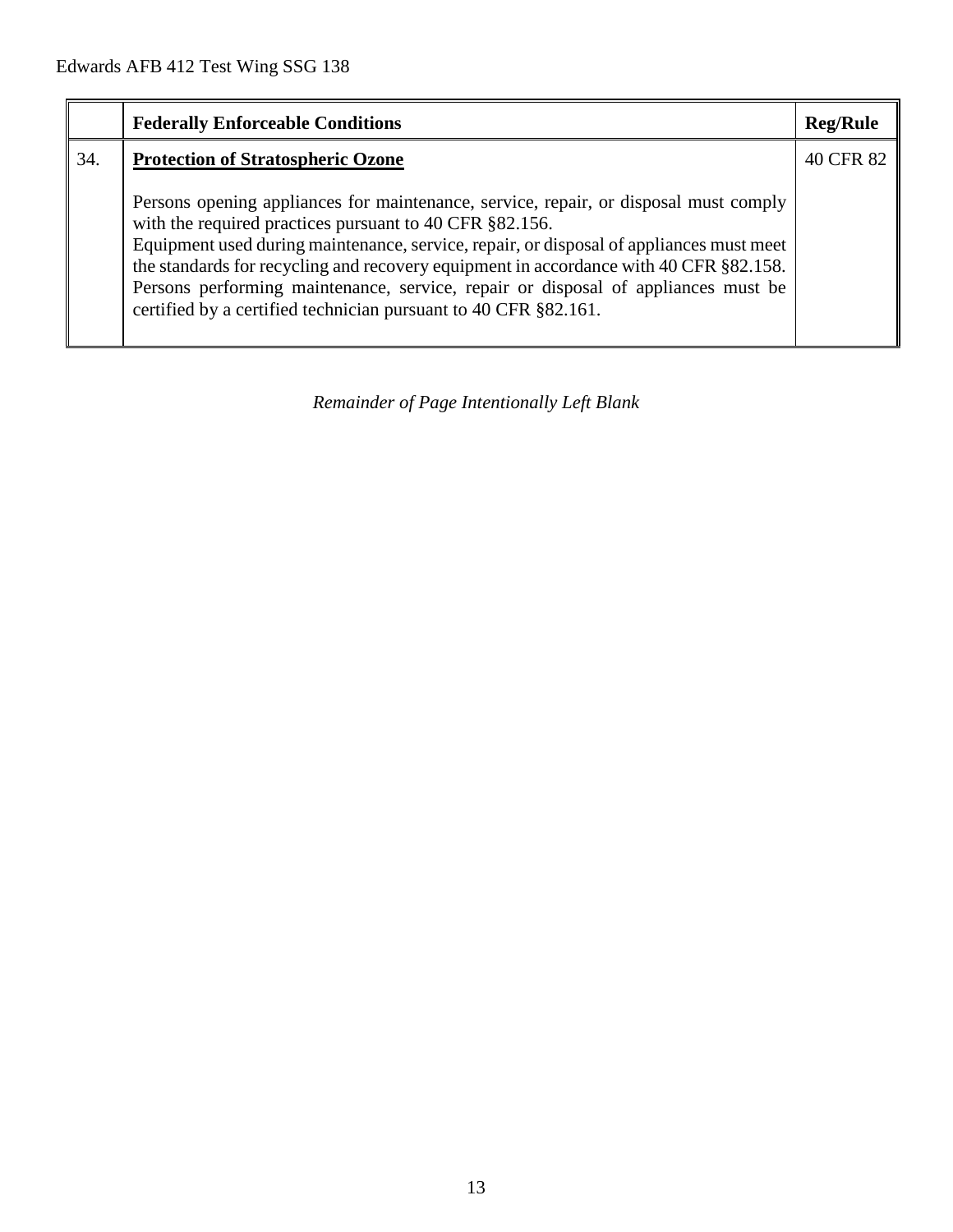## **List of Insignificant Air Pollutant Emitting Equipment**

Air Conditioning Equipment Used for Comfort Architectural Surface Coatings Boilers, Steam Generators & Heaters < 5 MM Btu/hr Brazing, Soldering, Welding Equipment Bunsen Burners Cooling Towers Small Degreasing Operations Electric Baking Oven Electric Fired Kiln Emissions Unit Emitting < 2 lbs in any 24 hr Period Emissions Unit Tempory Operations Fugitive Emission Sources Inductively Coupled Plasma Laboratory Hood Loading Racks and Equipment, (Heavy Oil) Motor Vehicles as Defined in the CH&SC Portable Engines, (California Registered) Printing and Reproduction Equipment Sources emitting less 10lbs/day or 180lbs/year of NOx and VOC; uncontrolled Small IC Engines < 50 bhp Small Turbine Engine Test Stand Space Heating Equipment Spectrophotometer Steam Cleaners, Natural Gas < 5 MM Btu/hr Storage Vessels Surface Coating and Cleaning Operations (Small) Unvented Pressure Vessels Excluding PV vent Wastewater Separator, (Nuisance Applies) Wet Scrubber, (Control Equipment is Not Exempt)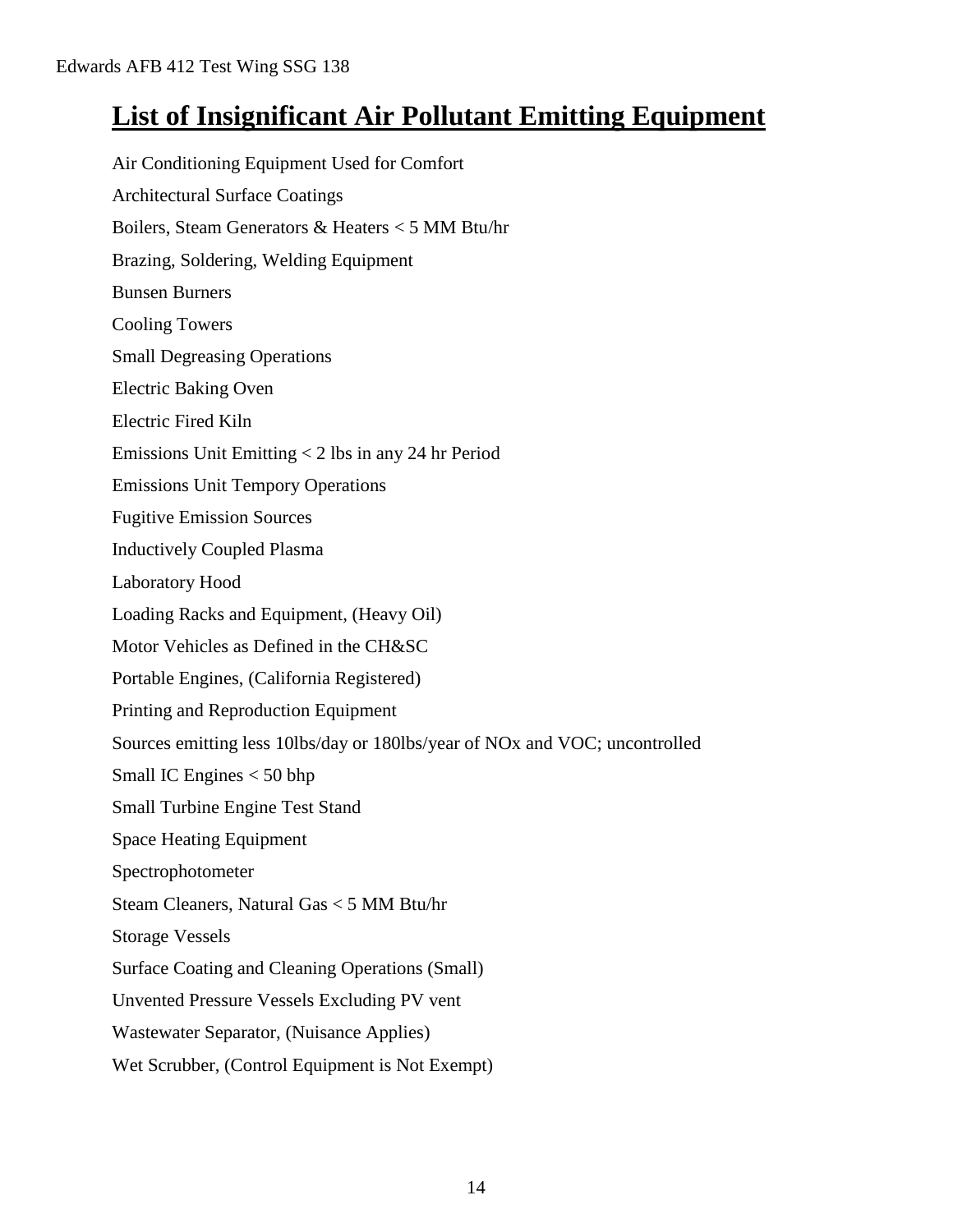Emission Unit 0138057 Permit Conditions

| <b>Facility</b><br><b>Number</b> | <b>Emissions</b><br>Unit | <b>Description of Source</b>                |
|----------------------------------|--------------------------|---------------------------------------------|
| 9002                             | 0138057                  | <b>Unconfined Surface Coating Operation</b> |

#### **Emission Unit Equipment Description/Permit Conditions**

#### **Federally Enforceable Conditions**

#### **EQUIPMENT DESCRIPTION:** Unconfined Surface Coating Operation, including following equipment:

- A. Unconfined surface coating operation, and
- B. Brush, roll, Q-Tip style swab, and dip application of surface coatings.

#### **OPERATIONAL CONDITIONS:**

- 1. Unless specifically denoted within this permit, all surface coating shall be completed by brush, dip, or roll coating. (Rule 210.1 BACT Requirement)
- 2. Aerosol application of surface coatings shall only be utilized for surface coatings containing no hexavalent chromium compounds. (Rule 210.1 BACT Requirement)
- 3. Total paints, lacquers, thinners, additives and other materials containing solvents used in surface coating operation shall not exceed 1474 gallons/year. (Rule 210.1)
- 4. Coatings as applied VOC content shall not exceed 4.5-lb/gal (540-g/l, less water and exempt compounds) or less, except for the following: Specialty Coating VOC Content Limits (Rule 210.1 BACT Requirement)

## SPECIALTY COATINGS VOC LIMITS

Grams of VOC Per Liter of Coating Less Water and Less Exempt Compounds

| <b>VOC Containing Material</b>  | Limit, $g/l$ |
|---------------------------------|--------------|
|                                 |              |
| <b>Adhesion Promoter</b>        | 850          |
| Adhesives                       |              |
| Non-Structural                  | 250          |
| Structural                      |              |
| Autoclavable                    | 50           |
| Non-Autoclavable                | 850          |
| <b>Adhesive Bonding Primers</b> |              |
| Above 250EF Curing Temp         | 1030         |
| 250EF or Less Curing Temp       | 850          |
| <b>Antichafe Coatings</b>       | 600          |
|                                 |              |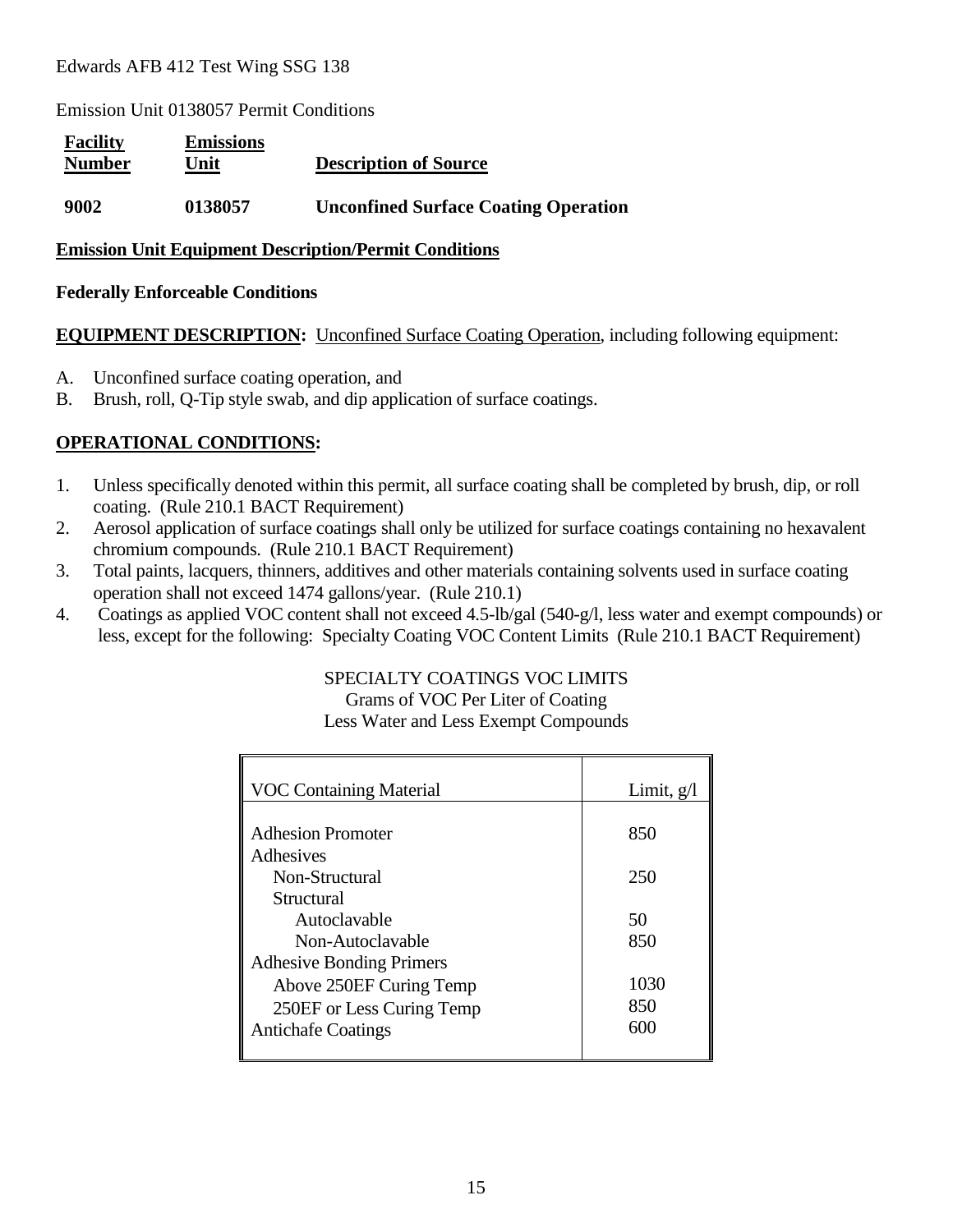## Emission Unit 0138057 Permit Conditions

| <b>VOC Containing Material</b>                 | Limit, $g/l$ |
|------------------------------------------------|--------------|
|                                                |              |
| <b>Barrier Topcoat</b><br><b>Clear Topcoat</b> | 790<br>750   |
| <b>Conformal Coating</b>                       | 750          |
| Dry Lubricative Materials                      |              |
| <b>Fastener Manufacturing</b>                  | 250          |
| Nonfastener Manufacturing                      | 880          |
| <b>Electric/Radiation Effect Coatings</b>      | 800          |
| <b>Fastener Sealants</b>                       | 675          |
|                                                |              |
| <b>Fire Resistant Coatings</b><br>Civilian     | 650          |
|                                                | 970          |
| Military                                       |              |
| <b>Flight Test Coatings Used on</b>            | 420          |
| Missiles or Single-Use Target Craft            |              |
| All Others                                     | 840          |
| <b>Fuel Tank Coatings</b>                      | 720          |
| <b>Fuel Tank Adhesives</b>                     | 620          |
| <b>High Temperature Coating</b>                | 850          |
| <b>Impact Resistant Coating</b>                | 420          |
| <b>Maskants - Chemical Milling</b>             | 250          |
| <b>Optical Anti-Reflective Coating</b>         | 700          |
| <b>Pretreatment Coatings</b>                   | 780          |
| Primers Not Resistant to Phosphate Esters      | 350          |
| <b>Phosphate Ester Resistant Primers</b>       | 350          |
| Rain Erosion Resistant Coating                 | 800          |
| Scale Inhibitor                                | 880          |
| Sealant                                        | 600          |
| Solid Film Lubricants                          |              |
| <b>Fastener Manufacturing</b>                  | 880          |
| <b>Fastener Installation</b>                   | 880          |
| Nonfastener Manufacturing                      | 880          |
| <b>Space Vehicle Coating</b>                   |              |
| <b>Electrostatic Discharge Protection</b>      | 800          |
| <b>Other Space Vehicle Coatings</b>            | 1000         |
| Adhesives                                      | 800          |
| <b>Temporary Protective Coatings</b>           | 250          |
| Topcoats                                       | 420          |
| <b>Unicoats (Self Priming Topcoats)</b>        | 420          |
| <b>Wing Coating</b>                            | 750          |
| Wire Coating                                   |              |
| Electronic                                     | 725          |
| Anti-Wicking                                   | 825          |
| Pro-Bonding Etching                            | 900          |
| Phosphate Ester Resistant Ink                  | 925          |
|                                                |              |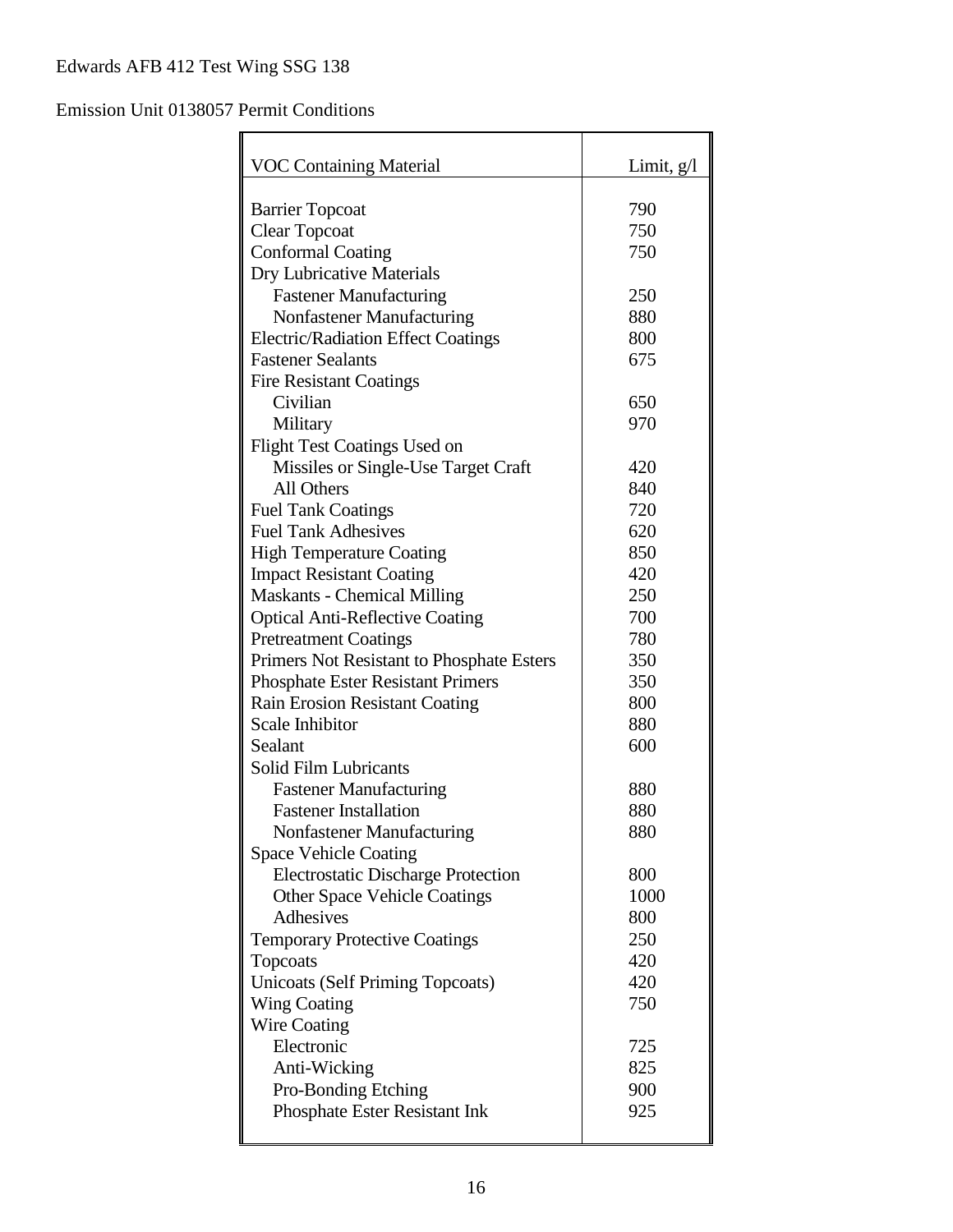#### Emission Unit 0138057 Permit Conditions

- 5. All solvents and any materials containing solvents shall be stored in enclosed containers when not in use. (Rule 210.1)
- 6. There shall be no odors detectable at or beyond the property boundary. (Rule 419)
- 7. Regardless of VOC content, all VOC-containing materials used in solvent cleaning operations, such as solvents, and cloth and paper moistened with solvents, shall be stored in non-absorbent, non-leaking containers kept closed at all times except when filling or emptying. (Rule 410.4A)
- 8. Waste solvents and waste solvent residues shall be managed in compliance with California and Federal requirements applicable to solid wastes, hazardous wastes, or recyclable materials. (Rule 210.1)
- 9. Owner/operator shall conduct the handling and transfer of cleaning solvents, primers, topcoats and waste, except for hazardous waste that are determined to be hazardous under RCRA, which are exempt [40 CFR 63.741(e)], to or from enclosed systems, vats, waste containers, piping systems, and other equipment in such a manner that minimizes spills. (Rule 201.1)
- 10. VOC containing materials used for surface cleaning or clean-up, excluding stripping and equipment cleaning shall satisfy the following:
	- a. If used in aerospace applications, the solvents shall contain 200 grams or less of VOC per liter of material, and meet the aqueous solvent composition requirements listed in Table 1 of 40 CFR Section 63.744 (b)(1) OR meet a VOC composite partial pressure of 45 mm Hg or less at a temperature of 20 °C (68 °F). (Rule 201.1 and Rule 210.1 BACT Requirements)
	- b. If used in non-aerospace operations, solvents shall contain 200 grams of VOC per liter of material or less. [Rules 410.4A (mobile) and 410.4 (non-mobile)]
- 11. Except for specialty coatings which meet the definition(s) in Appendix A of 40 CFR Part 63 Subpart GG, organic HAP content level and VOC content level of primers, applied to aerospace components, shall be limited to no more than 350 g/l (2.9 lb/gal) of primer as applied. (Rule 201.1)
- 12. Except for specialty coatings which meet the definition(s) in Appendix A of 40 CFR Part 63 Subpart GG, organic HAP content level and VOC content level of topcoats and self-priming topcoats, applied to aerospace components, shall be limited to no more than 420 g/l (3.5 lb/gal) of topcoats and self-priming topcoats as applied. (Rule 201.1)
- 13. Coatings applied to non-aerospace components shall meet the requirements of Rules 410 or 410-A, as applicable. (Rule 201.1)
- 14. All solvents, solvent-containing materials, or solvent-laden applicators shall be kept in closed containers when not in use. The design of the container shall prevent the escape of vapor to the atmosphere and the container is to be kept closed except when depositing or removing material from the container. (Rules 209, 210.1, 201.1 and 410.2)
- 15. Cleaning or cleanup operations using VOC-containing material shall utilize at least one of the following:
	- a. Hand, rag (wipe cleaning) and brush cleaning using solvent container that is kept closed except during actual cleaning;
	- b. Spray bottles or containers with maximum capacity of 16 fluid ounces from which solvents are applied without propellant-induced force;
	- c. Cleaning equipment in a solvent container that is kept closed during cleaning operations, except when depositing and removing objects to be cleaned, and closed during non-operation except during maintenance and repair of cleaning equipment itself;
	- d. Remote reservoir cold cleaner operated in conformance with Rule 410.3;
	- e. Enclosed system totally enclosing spray guns, cups, nozzles, bowls, and other parts during washing, rinsing, and draining procedures;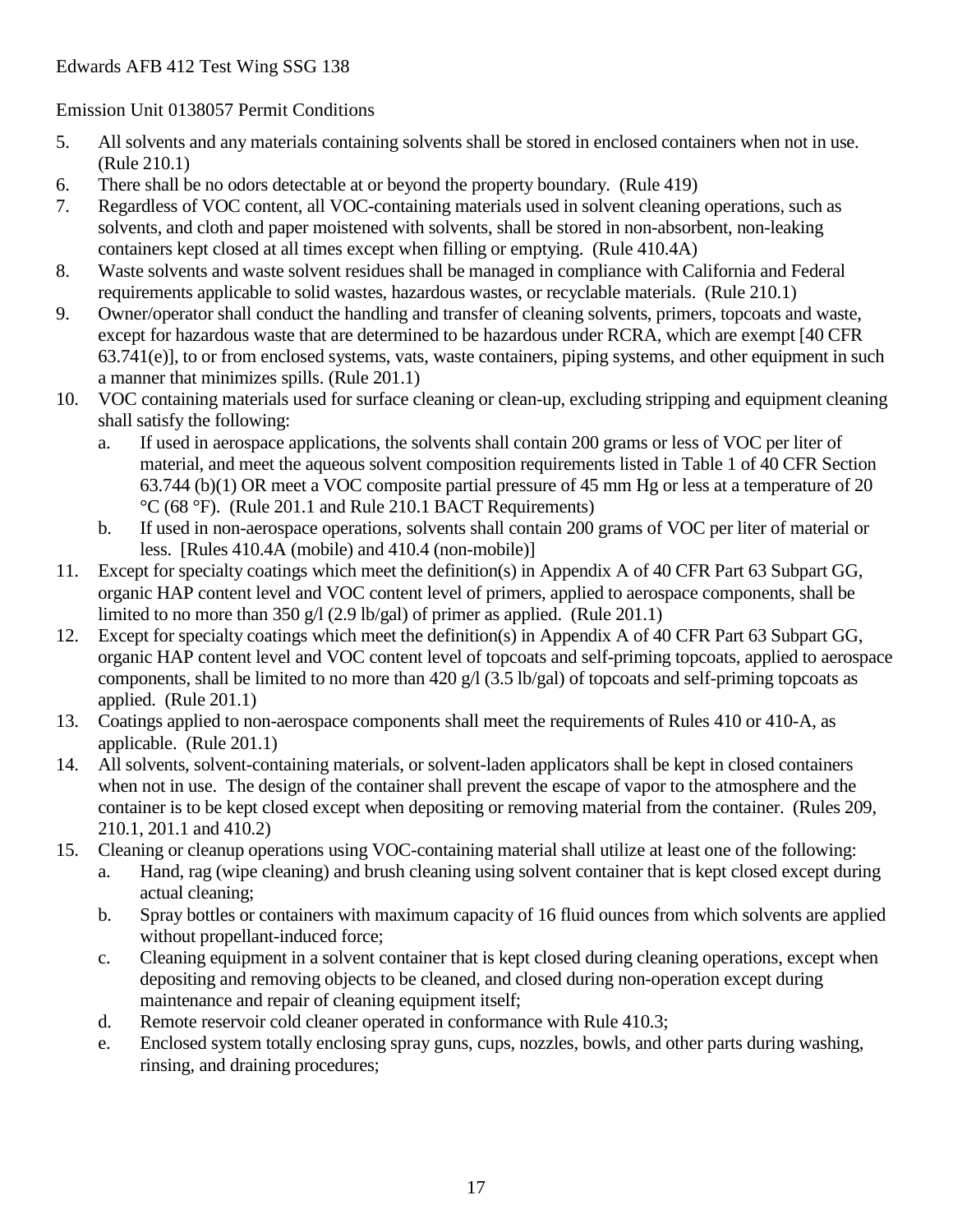Emission Unit 0138057 Permit Conditions

- f. Non-atomized solvent flow method collecting solvent in container or collection system closed except for solvent collection openings and, if necessary, openings to avoid excessive pressure build-up inside container; or
- g. Solvent flushing methods discharging solvent into container or collection system closed except for solvent collection openings and, if necessary, openings to avoid excessive pressure build-up inside container. Discharged solvent from such equipment shall be collected into containers without atomizing into open air. Solvent may be flushed through system by air or hydraulic pressure, or by pumping. (Rule 210.1 BACT Requirements)
- 16. The owner/operator shall not de-paint more than 6 completed aerospace vehicles in a calendar year on a facility-wide basis. (Rule 201.1)
- 17. On each and every day the coating operation is used, the owner/operator shall maintain record of types and volume of all coatings and solvents used including solvents used for clean-up. Additionally, for each coating and solvent used/stored at this location, records shall be maintained on site and include the following: 1) the name, vapor pressure, weight fraction, and specific gravity of each organic HAP and VOC constituent; 2) VOC content, and organic HAP content as applied of all coatings and solvents; 3) the mass of organic HAP and VOC emitted per unit volume; 4) VOC composite vapor pressure of each coating and solvent; 5) flash point of all aqueous solvents used (solvents that contain at least 80% water); and 6) all data, calculations and/or test results that demonstrate the cleaning solvent and/or coating meet either composition or content requirements. Records shall be kept on each day operation is used as well as on a monthly and annual basis and maintained in such a manner that coating or solvent may be readily identified and VOC emissions determined upon District request. (Rules 210.1 and 201.1)
- 18. Owner/operator shall maintain records necessary to verify compliance with operational conditions. (Rule 209)
- 19. On a semiannual basis, the owner/operator shall report to the District and EPA the following information:
	- a. Any instance where the primer and topcoat application operation applied to aerospace parts exceeded the applicable limits specified here;
	- b. Any instance where a noncompliant cleaning solvent is used for hand-wipe cleaning related to aerospace operations, except those listed in 40 63.744 (e)- Exempt Cleaning Operations; and
	- c. A list of any new cleaning solvents used for hand-wipe cleaning in aerospace operations in the previous 6 months and information on the composite vapor pressure of the new solvent or notification they comply with the composition requirements specified in 63.744(b)(1);
- 20. The owner/operator shall not spray inorganic HAP-containing primers, topcoats, and self-priming topcoats in this operation, except as provided in 40 CFR  $63.745(g)(4)(i)$  through  $(g)(4)(ix)$ . (Rule 201.1)

#### **COMPLIANCE TESTING REQUIREMENTS:**

Should inspection reveal conditions indicative of non-compliance, compliance with hourly and concentration emission limits shall be verified pursuant to Rule 108.1 and District Guidelines for Compliance Testing, within 30 days of District request. (Rule 108.1)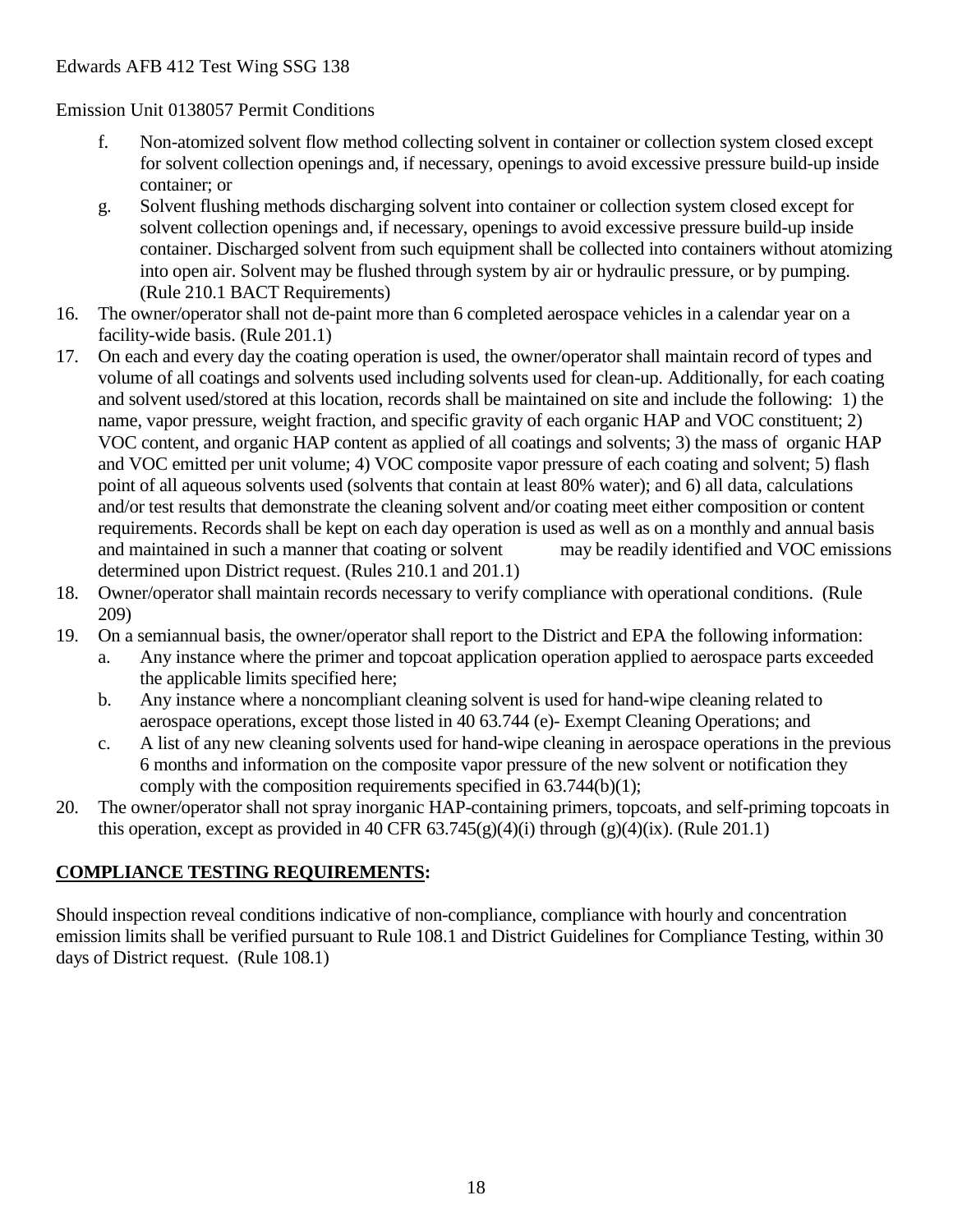Emission Unit 0138057 Permit Conditions

#### **EMISSION LIMITS:**

Emissions rate of each air contaminant from this unit shall not exceed following limits:

#### **Volatile Organic Compounds (VOC):**

**(as defined in Rule 210.1)** 18.50 lb/day 1.85 ton/yr

(Emissions limits established pursuant to Rule 210.1, unless otherwise noted.)

Compliance with maximum daily emission limits shall be verified by source operator (with appropriate operational data and record keeping to document maximum daily emission rate) each day source is operated and such documentation of compliance shall be retained and made readily available to District for period of three years. (Rules 209 and 210.1)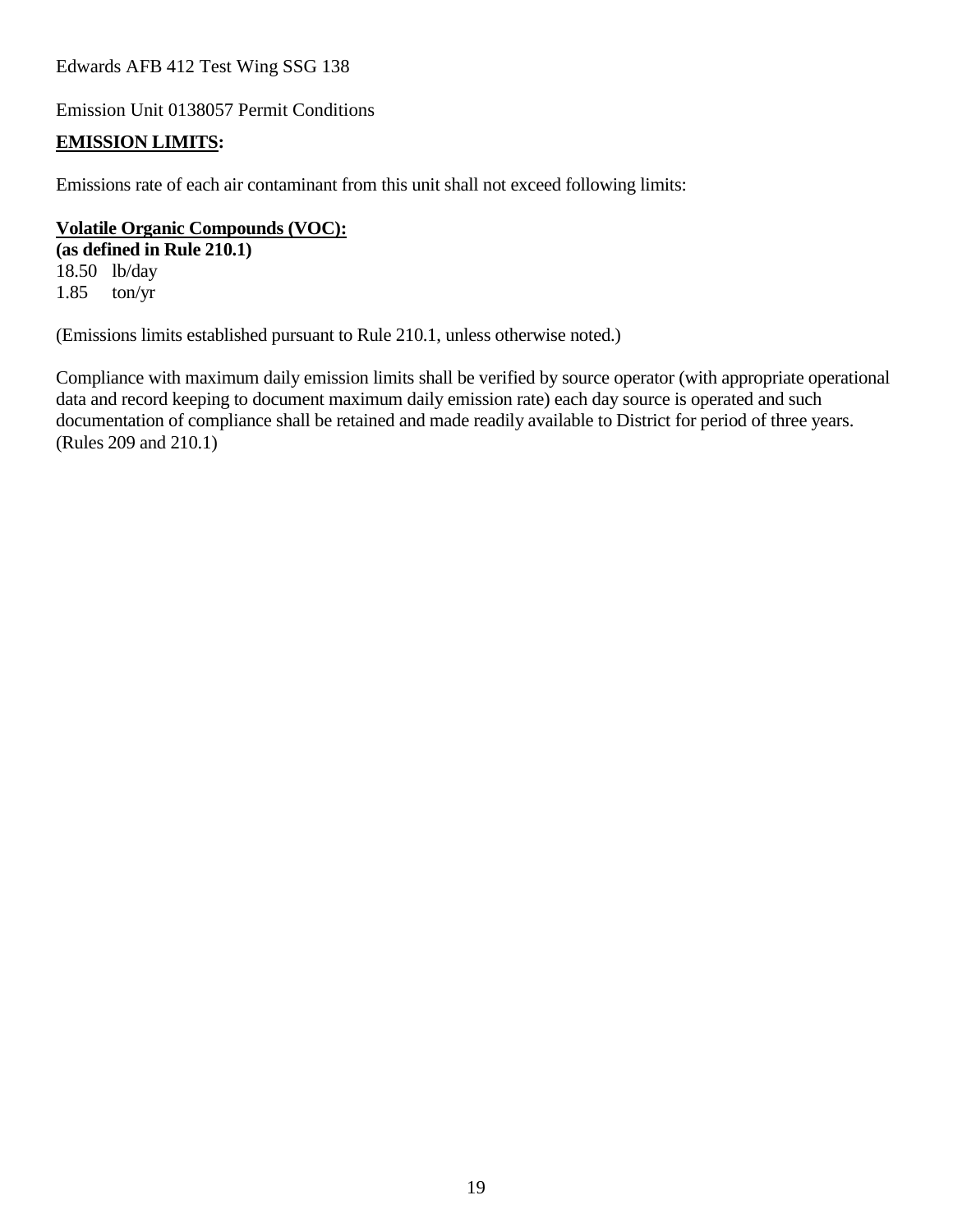Emission Unit 0138063 Permit Conditions

| <b>Facility</b><br><b>Number</b> | <b>Emissions</b><br>Unit | <b>Description of Source</b>                |
|----------------------------------|--------------------------|---------------------------------------------|
| 9002                             | 0138063                  | <b>Unconfined Surface Coating Operation</b> |

#### **Emission Unit Equipment Description/Permit Conditions**

#### **Federally Enforceable Conditions**

#### **EQUIPMENT DESCRIPTION:** Unconfined Surface Coating Operation, including following equipment:

- A. Unconfined surface coating operation; and
- B. Brush, roll, Q-Tip style swab, and dip application of surface coatings.

#### **OPERATIONAL CONDITIONS:**

- 1. Provided the equipment described above is operated in compliance with all of the federally enforceable conditions listed below, a permit shield is granted from applicability and enforcement action for the following applicable requirements: 40 CFR Part 63 Subpart GG. (Rule 201.1)
- 2. Surface coating application methods shall be completed by brush, dip, or roll coating or shall achieve a minimum transfer efficiency of 65%. (Rule 210.1 BACT Requirement)
- 3. Total paints, lacquers, thinners, additives and other materials containing solvents, including cleanup, used in surface coating operation shall not exceed 1916 gallons/year. (Rule 210.1)
- 4. There shall be no odors detectable at or beyond the property boundary. (Rule 419)
- 5. Owner/operator shall conduct the handling and transfer of cleaning solvents, primers, topcoats and waste, except for hazardous waste that are determined to be hazardous under RCRA, which are exempt [40 CFR 63.741(e)], to or from enclosed systems, vats, waste containers, piping systems, and other equipment in such a manner that minimizes spills. (Rule 201.1)
- 6. VOC containing materials used for surface cleaning or clean-up, excluding stripping and equipment cleaning shall satisfy the following:
	- a. If used in aerospace applications, the solvents shall contain 200 grams or less of VOC per liter of material, and meet the aqueous solvent composition requirements listed in Table 1 of 40 CFR Section 63.744 (b)(1) OR meet a VOC composite partial pressure of 45 mm Hg or less at a temperature of 20 °C (68 °F). (Rule 201.1 and Rule 210.1 BACT Requirements)
	- b. If used in non-aerospace operations, solvents shall contain 200 grams of VOC per liter of material or less. [Rules 410.4A (mobile) and 410.4 (non-mobile)]
- 7. VOC containing material used for stripping shall satisfy the following:
	- a. If used in aerospace applications, stripping material shall contain 300 grams of VOC per liter of material or less OR VOC composite partial pressure of 9.5 mm Hg or less at a temperature of 20°C (68 °F). (Rule 210.1 BACT Requirements).
	- b. If used in non-aerospace applications, stripping material shall contain 200 grams of VOC per liter of material. (Rules 410.4A (mobile) and 410.4 (non-mobile))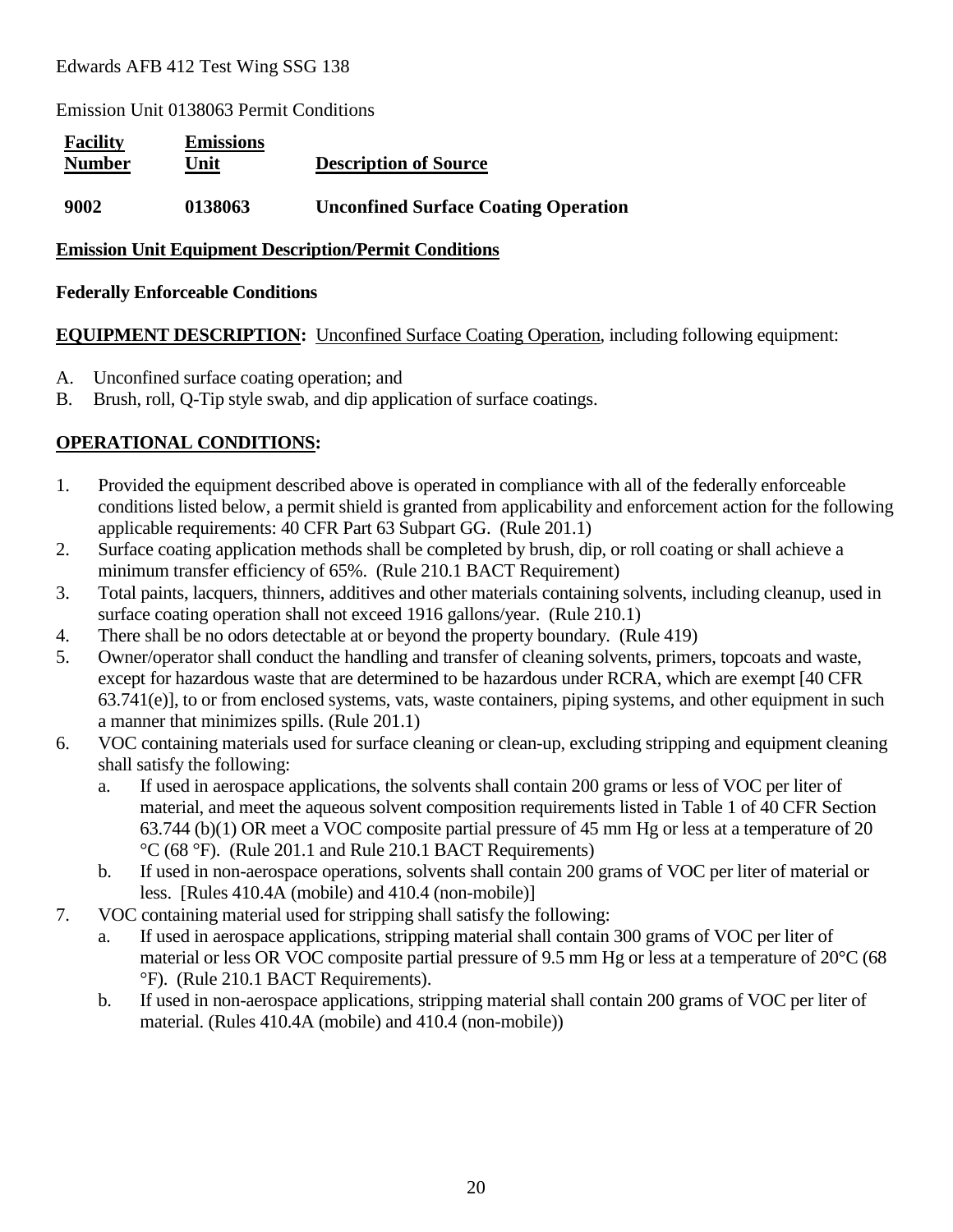#### Emission Unit 0138063 Permit Conditions

- 8. VOC containing material for equipment cleaning shall satisfy the following:
	- a. If used for cleaning of polyester resin application equipment, solvents shall satisfy:
		- 1.) VOC content of 200 grams per liter of material or less OR;
		- 2.) VOC content of 1100 grams per liter of material or less and a VOC composite partial pressure of 1.0 mm Hg or less at 20°C (68 °F). (Rules 410.4, 410.4A, and Rule 210.1 BACT Requirements)
		- b. If used for cleaning of coating and adhesives application equipment, solvents shall contain 950 grams of VOC per liter of material or less and a VOC composite partial pressure of 35 mm Hg or less at 20°C (68 °F); OR a VOC composite partial pressure of 7 mm Hg or less at 20°C (68 °F). (Rules 410.4, 410.4A and Rule 210.1 BACT Requirements)
- 9. Except for specialty coatings which meet the definition(s) in Appendix A of 40 CFR Part 63 Subpart GG, or federally enforceable SIP-approved limits, whichever is more stringent, organic HAP content level and VOC content level of primers, applied to aerospace components, shall be limited to no more than 350 g/l (2.9) lb/gal) of primer as applied. (Rule 201.1)
- 10. Except for specialty coatings which meet the definition(s) in Appendix A of 40 CFR Part 63 Subpart GG, or federally enforceable SIP-approved limits, whichever is more stringent, organic HAP content level and VOC content level of topcoats and self-priming topcoats, applied to aerospace components, shall be limited to no more than 420 g/l (3.5 lb/gal) of topcoats and self-priming topcoats as applied. (Rule 201.1)
- 11. Condition #s 9 and 10, above, do not apply to the use of low-volume coatings in these categories for which the annual total of each separate formulation used at the facility does not exceed 50 gal, and the combined annual total of all such coatings used at the facility does not exceed 200 gal, as long as the daily and annual emissions limits specified in this permit are not exceeded. (Rule 201.1)
- 12. Coatings applied to non-aerospace components shall meet the requirements of Rules 410 or 410-4A, as applicable. (Rule 201.1)
- 13. All solvents, solvent-containing materials, or solvent-laden applicators shall be kept in closed containers when not in use. The design of the container shall prevent the escape of vapor to the atmosphere and the container is to be kept closed except when depositing or removing material from the container. (Rules 209, 210.1, 201.1 and 410.2)
- 14. Cleaning or cleanup operations using VOC-containing material shall utilize at least one of the following:
	- a. Hand, rag (wipe cleaning) and brush cleaning using solvent container that is kept closed except during actual cleaning;
	- b. Spray bottles or containers with maximum capacity of 16 fluid ounces from which solvents are applied without propellant-induced force;
	- c. Cleaning equipment in a solvent container that is kept closed during cleaning operations, except when depositing and removing objects to be cleaned, and closed during non-operation except during maintenance and repair of cleaning equipment itself;
	- d. Remote reservoir cold cleaner operated in conformance with Rule 410.3;
	- e. Enclosed system totally enclosing spray guns, cups, nozzles, bowls, and other parts during washing, rinsing, and draining procedures;
	- f. Non-atomized solvent flow method collecting solvent in container or collection system closed except for solvent collection openings and, if necessary, openings to avoid excessive pressure build-up inside container; or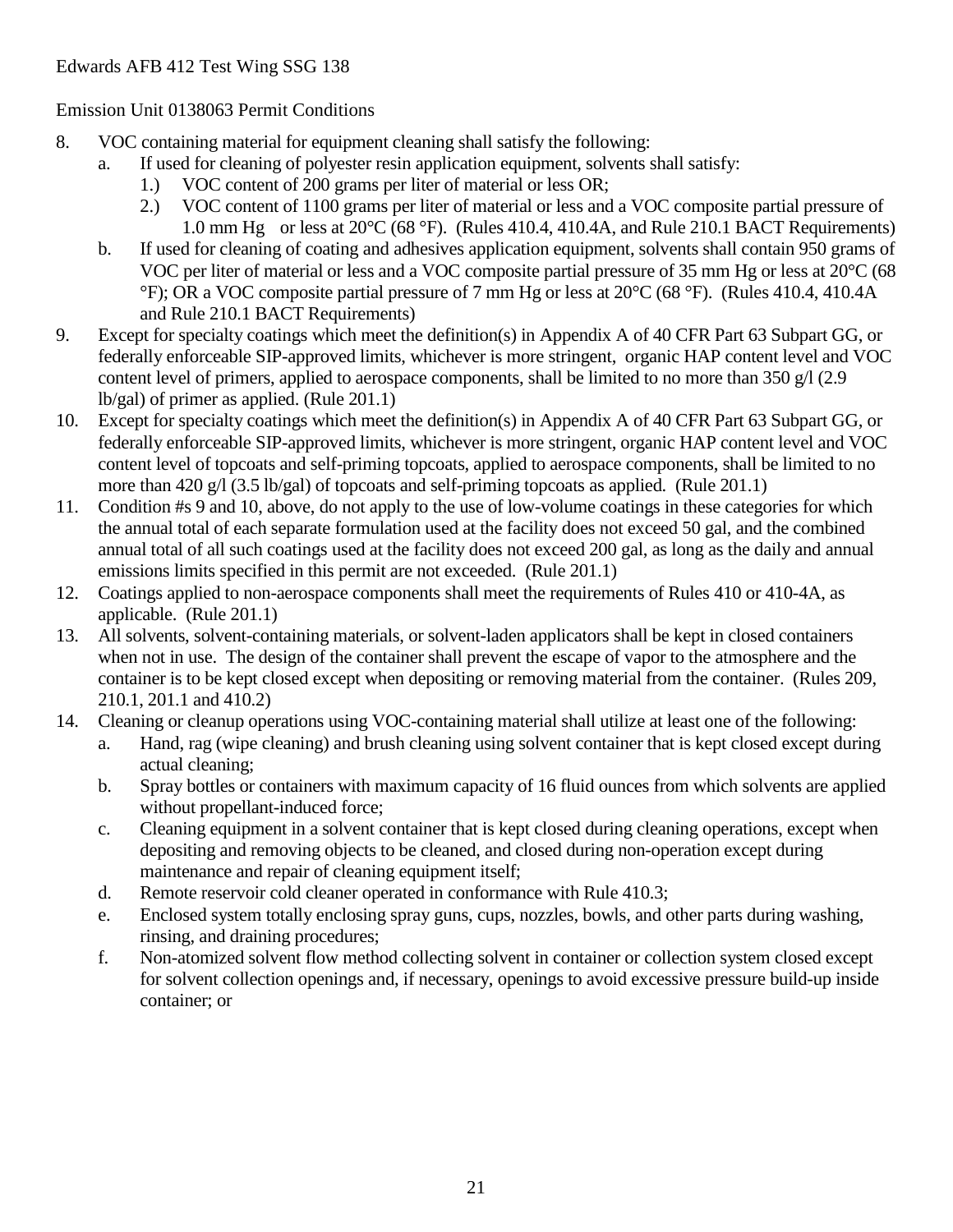Emission Unit 0138063 Permit Conditions

- g. Solvent flushing methods discharging solvent into container or collection system closed except for solvent collection openings and, if necessary, openings to avoid excessive pressure build-up inside container. Discharged solvent from such equipment shall be collected into containers without atomizing into open air. Solvent may be flushed through system by air or hydraulic pressure, or by pumping. (Rule 210.1 BACT Requirements)
- 15. The owner/operator shall not de paint more than 6 completed aerospace vehicles in a calendar year on a facility wide basis. (Rule 201.1)
- 16. On each and every day the coating operation is used, the owner/operator shall maintain record of types and volume of all coatings and solvents used including solvents used for clean-up. Additionally, for each coating and solvent used/stored at this location, records shall be maintained on site and include the following:
	- a The name, vapor pressure, weight fraction, and specific gravity of each organic HAP and VOC constituent;
	- b. VOC content, and organic HAP content as applied of all coatings and solvents;
	- c. The mass of organic HAP and VOC emitted per unit volume;
	- d. VOC composite vapor pressure of each coating and solvent;
	- e. Flash point of all aqueous solvents used (solvents that contain at least 80% water); and
	- f. All data, calculations and/or test results that demonstrate the cleaning solvent and/or coating meet either composition or content requirements. Records shall be kept on each day operation is used as well as on a monthly and annual basis and maintained in such a manner that coating or solvent may be readily identified and VOC emissions determined upon District request. (Rules 210.1 and 201.1)
- 17. Owner/operator shall maintain records necessary to verify compliance with operational conditions. (Rule 209)
- 18. On a semiannual basis, the owner/operator shall report to the District and EPA the following information:
	- a. Any instance where the primer and topcoat application operation applied to aerospace parts exceeded the applicable limits specified here;
	- b. Any instance where a noncompliant cleaning solvent is used for hand-wipe cleaning related to aerospace operations, except those listed in 40 CFR 63.744 (e)- Exempt Cleaning Operations;
	- c. A list of any new cleaning solvents used for hand-wipe cleaning in aerospace operations in the previous 6 months and information on the composite vapor pressure of the new solvent or notification they comply with the composition requirements specified in 40 CFR 63.744(b)(1);
- 19. The owner/operator shall not spray inorganic HAP-containing primers, topcoats, and self-priming topcoats in this operation, except as provided in 40 CFR  $63.745(g)(4)(i)$  through  $(g)(4)(x)$ . (Rule 201.1)
- 20. The above-permit conditions do not apply to hand-held spray can (including aerosol coating products) application methods for touch up and repair operations.

## **COMPLIANCE TESTING REQUIREMENTS:**

Should inspection reveal conditions indicative of non-compliance, compliance with any emission limitations shall be verified, within 60 days of District request. Test results shall be submitted to EKAPCD within 30 days after test completion. (Rule 108.1 and 210.1)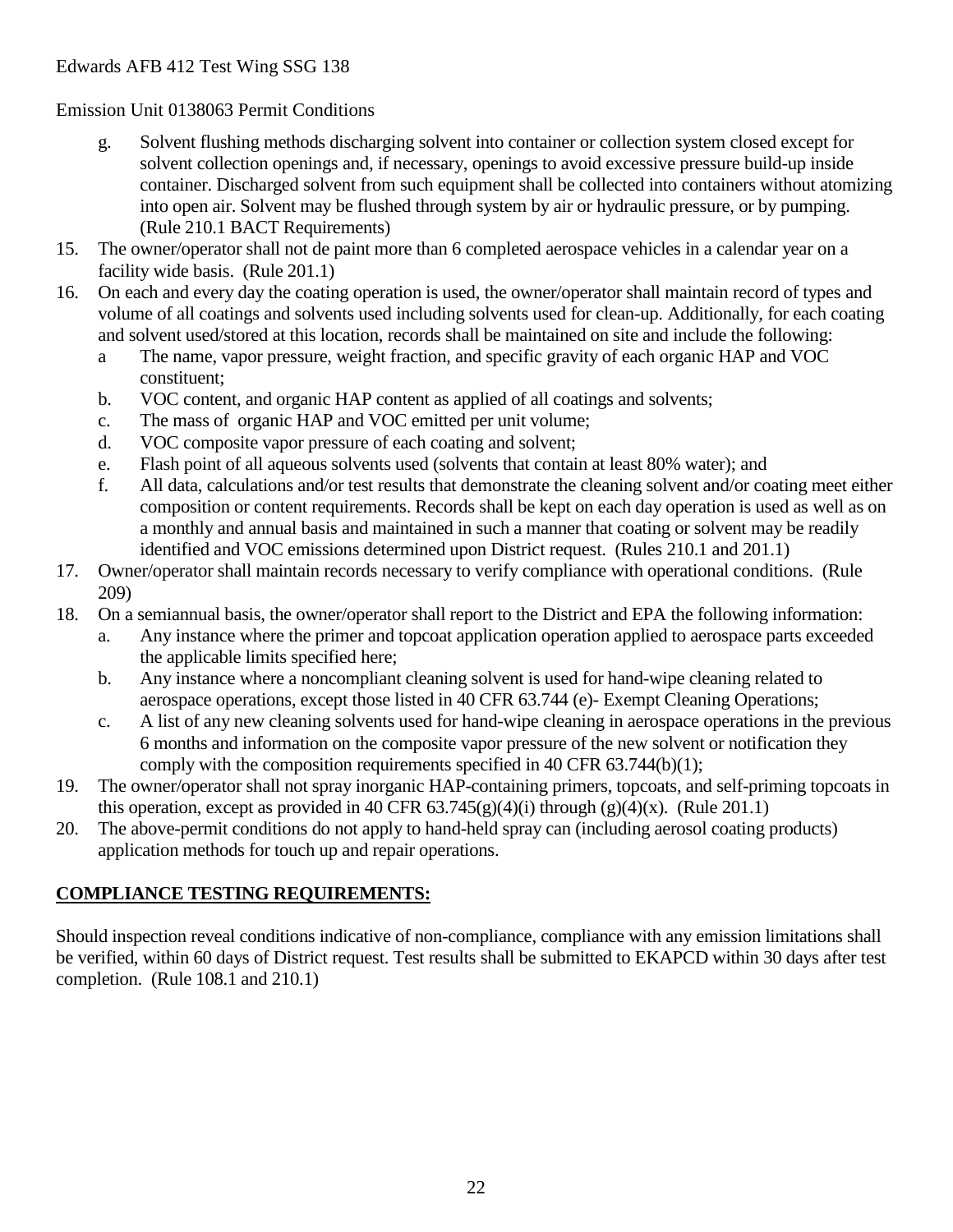Emission Unit 0138063 Permit Conditions

#### **EMISSION LIMITS:**

Emissions rate of each air contaminant from this unit shall not exceed following limits:

#### **Volatile Organic Compounds (VOC):**

**(as defined in Rule 210.1)** 24.05 lb/day  $2.40$  ton/yr

(Emissions limits established pursuant to Rule 210.1, unless otherwise noted.)

Compliance with maximum daily emission limits shall be verified by source operator (with appropriate operational data and record keeping to document maximum daily emission rate) each day source is operated and such documentation of compliance shall be retained and made readily available to District for period of three years. (Rules 209 and 210.1)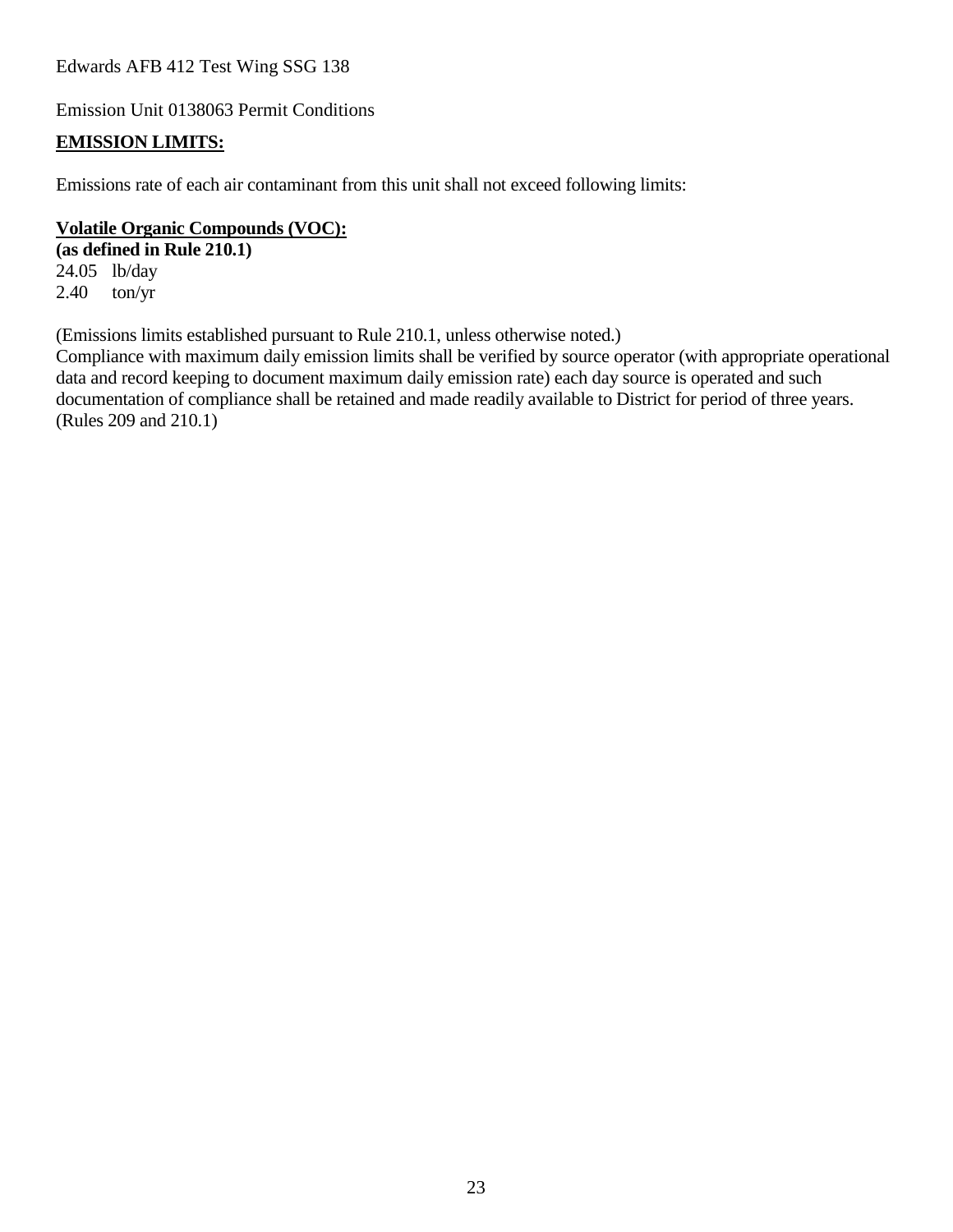## **FEDERAL REGULATIONS 40 CFR 60 SUBPART A General Provisions**

#### **Applicable provisions of 40 CFR 60 Subpart A shall apply.**

#### **[40 FR 53346, Nov. 17, 1975, as amended at 55 FR 51382, Dec. 13, 1990; 59 FR 12427, Mar. 16, 1994; 62 FR 52641, Oct. 8, 1997]**

#### **Applicability**

| §60.1(a)    | Except as provided in subparts B and C, the provisions of this part apply to the owner or operator of any<br>stationary source which contains an affected facility, the construction or modification of which is commenced<br>after the date of publication in this part of any standard (or, if earlier, the date of publication of any proposed<br>standard) applicable to that facility.                                                                                                                                                    |
|-------------|------------------------------------------------------------------------------------------------------------------------------------------------------------------------------------------------------------------------------------------------------------------------------------------------------------------------------------------------------------------------------------------------------------------------------------------------------------------------------------------------------------------------------------------------|
| §60.1(b)    | Any new or revised standard of performance promulgated pursuant to section 111(b) of the Act shall apply<br>to the owner or operator of any stationary source which contains an affected facility, the construction or<br>modification of which is commenced after the date of publication in this part of such new or revised standard<br>(or, if earlier, the date of publication of any proposed standard) applicable to that facility.                                                                                                     |
| §60.1(c)    | In addition to complying with the provisions of this part, the owner or operator of an affected facility may<br>be required to obtain an operating permit issued to stationary sources by an authorized State air pollution<br>control agency or by the Administrator of the U.S. Environmental Protection Agency (EPA) pursuant to Title V<br>of the Clean Air Act (Act) as amended November 15, 1990 (42 U.S.C. 7661). For more information about<br>obtaining an operating permit see part 70 of this chapter.                              |
| §60.1(a)(2) | Except for compliance with 40 CFR $60.49b(u)$ , the site shall have the option of either complying directly<br>with the requirements of this part, or reducing the site-wide emissions caps in accordance with the procedures<br>set forth in a permit issued pursuant to 40 CFR 52.2454. If the site chooses the option of reducing the site-wide<br>emissions caps in accordance with the procedures set forth in such permit, the requirements of such permit shall<br>apply in lieu of the otherwise applicable requirements of this part. |
| §60.1(a)(3) | Notwithstanding the provisions of paragraph (d)(2) of this section, for any provisions of this part except for<br>Subpart Kb, the owner/operator of the site shall comply with the applicable provisions of this part if the<br>Administrator determines that compliance with the provisions of this part is necessary for achieving the<br>objectives of the regulation and the Administrator notifies the site in accordance with the provisions of the<br>permit issued pursuant to 40 CFR 52.2454.                                         |

*Remainder of Page Intentionally Left Blank*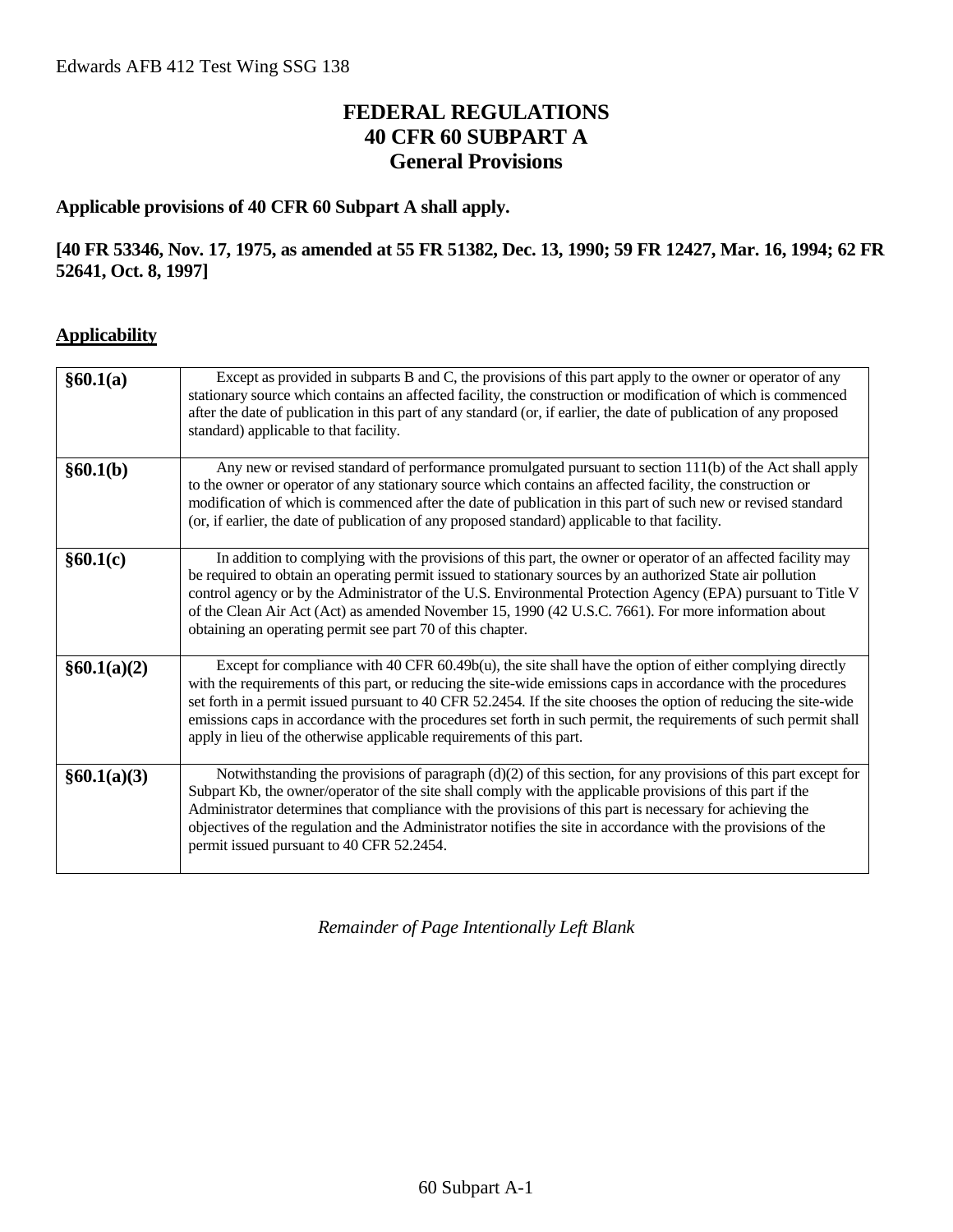## **FEDERAL REGULATIONS 40 CFR 60 SUBPART IIII Standards of Performance for Stationary Compression Ignition Internal Combustion Engines**

**Requirements for Emergency** *Compression Ignition Diesel Engines* **(CI RICE) that Commenced Construction after July 11, 2005 and were Manufactured after April 1, 2006 or after July 1, 2006 for Fire Pump Engines**

**Applicable provisions of 40 CFR 60 Subpart IIII shall apply.**

**[71 FR 39172, July 11, 2006, as amended at 76 FR 37967, June 28, 2011]**

#### **General Requirements**

| §60.4218 | The General Provisions in 40 CFR 60.1 through 60.19 apply as specified in Table 8 to Subpart IIII of part 60. |
|----------|---------------------------------------------------------------------------------------------------------------|
|          | $[40 \text{ CFR } 60.4218]$                                                                                   |
|          |                                                                                                               |

#### **Emission Standards and Work Practices**

| 1. Each 2007 model year or later CI RICE with a displacement less than 30 liters per cylinder that are not<br>fire pump engines shall comply with the emission standards in 40 CFR 60.4201 for non-emergency engines and<br>40 CFR 40.4202 for emergency engines at the applicable model year and maximum engine power. You must<br>comply by purchasing an engine certified to the emission standards by the manufacturer for the appropriate<br>model year and maximum engine power in 40 CFR 60.4204(b) for non-emergency engines or 40 CFR<br>$60.4205(b)$ or (c) for emergency engines. The engine must be installed and configured according to the<br>manufacturer's emission-related specifications. [40 CFR 60.4204(b), 40 CFR 60.4205(b), 40 CFR 60.4211(c)] |
|------------------------------------------------------------------------------------------------------------------------------------------------------------------------------------------------------------------------------------------------------------------------------------------------------------------------------------------------------------------------------------------------------------------------------------------------------------------------------------------------------------------------------------------------------------------------------------------------------------------------------------------------------------------------------------------------------------------------------------------------------------------------|
| 2. Each pre-2007 model year RICE that are not fire pump engines shall comply with the emission standards<br>in Table 1 to Subpart IIII of 40 CFR part 60. You must demonstrate compliance according to one of the methods<br>specified in 40 CFR 60.4211(b)(1) through (5). [40 CFR 60.4204(a), 40 CFR 60.4205(a), 40 CFR 60.4211(b)]<br>3 .Each fire pump CI RICE shall comply with the emission standards in Table 4 to Subpart IIII of 40 CFR<br>part 60. You must demonstrate compliance according to one of the methods specified in 40 CFR 60.4211(b)(1)                                                                                                                                                                                                         |
| through (5). [40 CFR 60.4205(c), 40 CFR 60.4211(b)]<br>4. Each emergency CI RICE with a displacement greater than 30 liters per cylinder shall comply with the<br>NOx and PM emissions limits in 40 CFR 60.4205 (d). You must demonstrate compliance according to the<br>requirements specified in paragraphs 40 CFR $60.4211(d)$ . [40 CFR $60.4205(d)$ , 40 CFR $60.4211(d)$ ]                                                                                                                                                                                                                                                                                                                                                                                       |
| 5. Any modified or reconstructed emergency stationary CI ICE subject to this subpart must meet the<br>emission standards applicable to the model year, maximum engine power, and displacement of the modified or<br>reconstructed CI ICE that are specified in paragraphs (a) through (d) of 40 CFR 60.4204 for non-emergency<br>engines or paragraphs (a) through (e) of 40 CFR 60.4205. [40 CFR 60.4204(e), 40 CFR 60.4205(f), 40 CFR<br>60.4211(e)                                                                                                                                                                                                                                                                                                                  |
|                                                                                                                                                                                                                                                                                                                                                                                                                                                                                                                                                                                                                                                                                                                                                                        |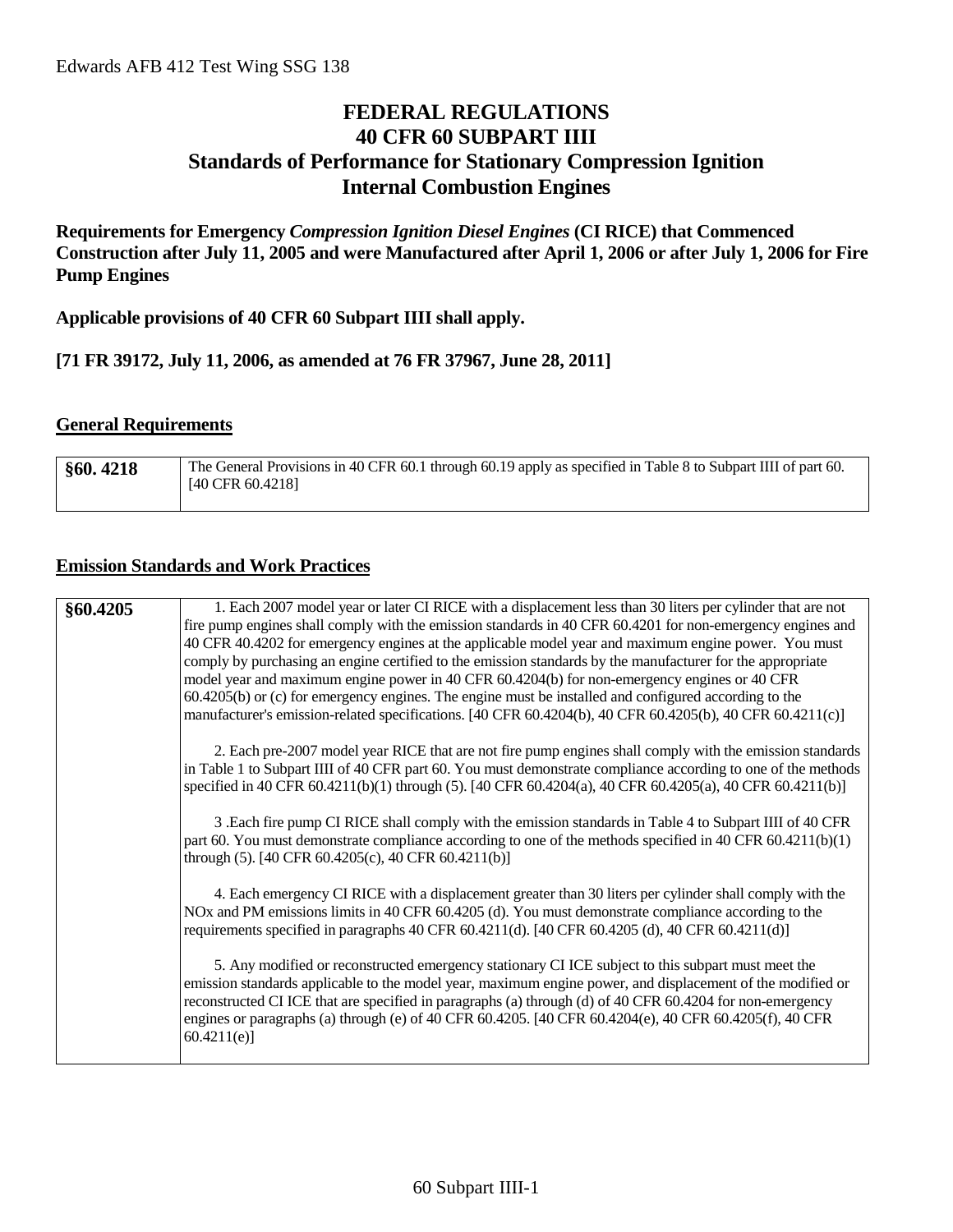| §60.4206 | Owners and operators of CI RICE must operate and maintain the RICE over the entire life of the engine.<br>[40 CFR 60.4206]                                                                                                                                                                                                                                                                                                                                                                                                                                                                                                                                                                                                                                                                                                                                                                                                                                                                     |  |
|----------|------------------------------------------------------------------------------------------------------------------------------------------------------------------------------------------------------------------------------------------------------------------------------------------------------------------------------------------------------------------------------------------------------------------------------------------------------------------------------------------------------------------------------------------------------------------------------------------------------------------------------------------------------------------------------------------------------------------------------------------------------------------------------------------------------------------------------------------------------------------------------------------------------------------------------------------------------------------------------------------------|--|
| §60.4207 | Diesel fuel must meet the requirements of 40 CFR 80.510(b) for nonroad diesel fuel, except that any diesel<br>fuel used in stationary CI RICE with a displacement greater than 30 liters per cylinder must use low sulfur fuel<br>meeting a maximum 1,000 ppm sulfur content. [40 CFR 60.4207(b) $\&$ (d)]                                                                                                                                                                                                                                                                                                                                                                                                                                                                                                                                                                                                                                                                                     |  |
| §60.4211 | 1. The owner/operator shall:<br>Operate and maintain the CI RICE and control devices according to the manufacturer's emission-<br>a.<br>related written instructions,<br>b. Change only those emission-related settings that are permitted by the manufacturer; and<br>Meet the requirements of 40 CFR parts 89, 94 and/or 1068, as they apply to you.<br>$c_{\cdot}$<br>[40 CFR $60.4211(a)$ ]<br>2. You must operate the emergency CI RICE according to the requirements in 40 CFR 60.4211(f)(1)<br>through (3). In order for the engine to be considered an emergency RICE, any operation other than emergency<br>operation, maintenance and testing, emergency demand response, and as otherwise described in 40 CFR<br>$60.4211(f)(1)$ through (3), is prohibited. If you do not operate the engine according to these requirements, the<br>engine will not be considered an emergency engine and must meet all requirements for non-emergency engines.<br>$[40 \text{ CFR } 60.4211(f)]$ |  |

## **Monitoring and Recordkeeping Requirements**

| §60.4209 | 1. You must install a non-resettable hour meter prior to startup of the engine. [40 CFR 60.4209(a)]                                                                                                                                                                                                                                                                                                                                                                                   |
|----------|---------------------------------------------------------------------------------------------------------------------------------------------------------------------------------------------------------------------------------------------------------------------------------------------------------------------------------------------------------------------------------------------------------------------------------------------------------------------------------------|
|          | 2. If your CI RICE is equipped with a diesel particulate filter, the diesel particulate filter must be installed<br>with a backpressure monitor that notifies the owner or operator when the high backpressure limit of the engine is<br>approached. You must keep records of any corrective action taken after the backpressure monitor has notified<br>the owner or operator that the high backpressure limit of the engine is approached. [40 CFR 60.4209(b), 40 CFR<br>60.4214(c) |
| §60.4214 | 3. Starting with the model years in Table 5 to Subpart IIII of 40 CFR part 60 the owner or operator must<br>keep records of the operation of the engine in emergency and non-emergency service that are recorded through<br>the non-resettable hour meter. The owner must record the time of operation of the engine and the reason the<br>engine was in operation during that time. [40 CFR 60.4214(b)]                                                                              |

#### **Reports and Notification**

| §60.4214 | 1. 1. For emergency CI RICE with a maximum engine power more than 100 HP that operates or is<br>contractually obligated to be available for more than 15 hours per calendar year for the purposes specified in 40<br>CFR 60.4211(f)(2)(ii) and (iii), or that operates for the purposes specified in 40 CFR 60.4211(f)(3)(i), you must<br>submit an annual report according to the requirements in paragraphs $40$ CFR $60.4214(d)(1)$ through (3). [40]<br>CFR 60.4214(d) |
|----------|----------------------------------------------------------------------------------------------------------------------------------------------------------------------------------------------------------------------------------------------------------------------------------------------------------------------------------------------------------------------------------------------------------------------------------------------------------------------------|
|          | 2. 2. For non-emergency CI RICE with a displacement of greater than or equal to 10 liters per cylinder,<br>or are pre-2007 model year engines that are greater than 130 KW (175 HP) and not certified, must submit an<br>initial notification as required in § 60.7(a)(1), keep records supporting maintenance conducted on engine and<br>certification of emissions standards. [40CFR 60.4214(a)]                                                                         |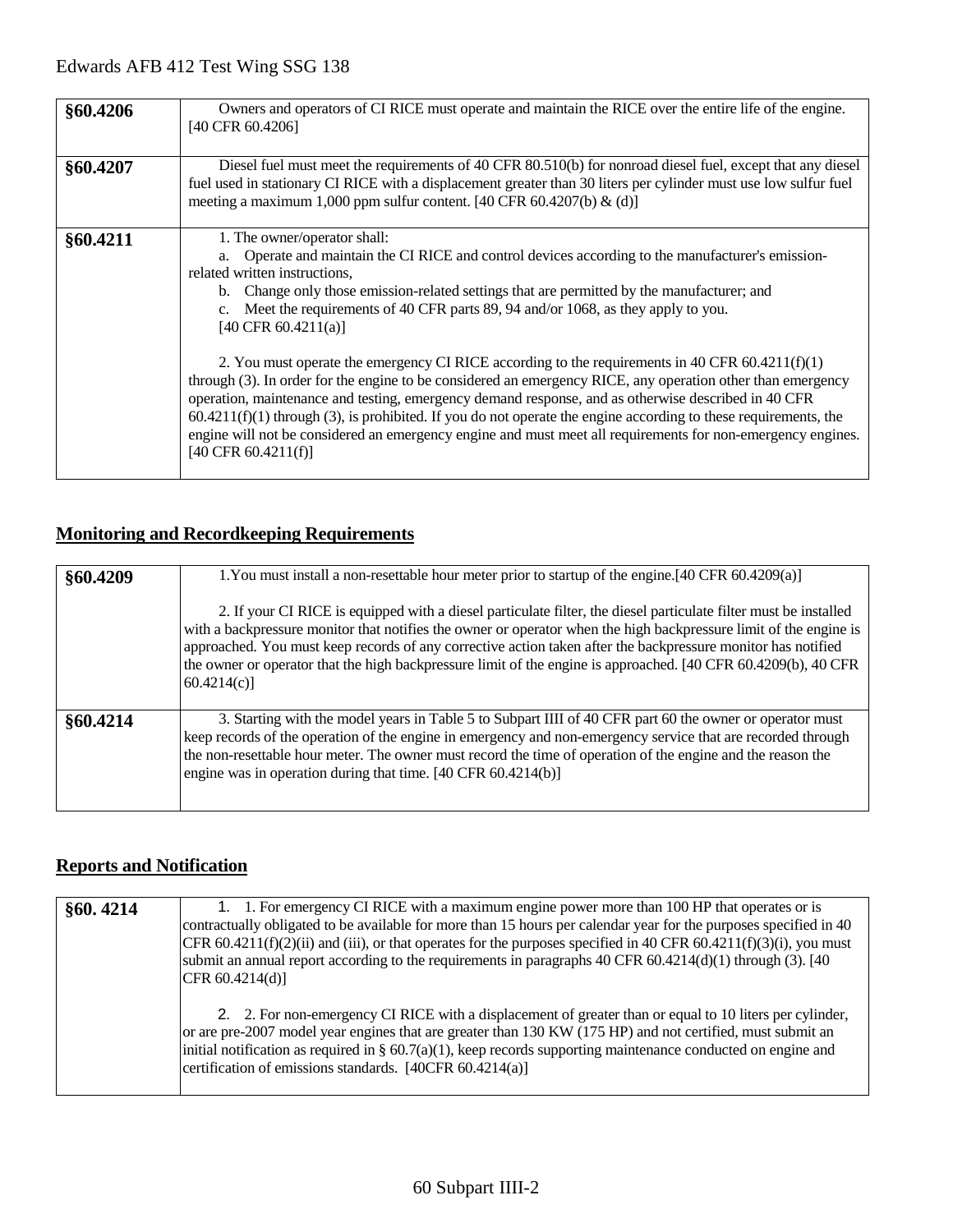## **FEDERAL REGULATIONS 40 CFR 60 SUBPART JJJJ Standards of Performance for Stationary Spark Ignition Internal Combustion Engines**

**Requirements for Emergency Spark Ignition Engines (SI RICE) that Commenced Construction after June 12, 2006 and were Manufactured on or after January 1, 2009**

**Applicable provisions of 40 CFR 60 Subpart JJJJ shall apply.**

**[73 FR 3591, Jan. 18, 2008, as amended at 76 FR 37972, June 28, 2011]**

#### **General Requirements**

| §60.4218 | The General Provisions in 40 CFR 60.1 through 60.19 apply as specified in Table 8 to Subpart IIII of part 60. |
|----------|---------------------------------------------------------------------------------------------------------------|
|          | $[40 \text{ CFR } 60.4218]$                                                                                   |
|          |                                                                                                               |

#### **Emission Standards and Work Practices**

| 1. Each SI RICE with a maximum engine power less than or equal to 19 KW (25 HP) that is manufactured<br>on or after July 1, 2008, must comply with the emission standards in 40 CFR 60.4231(a). You must comply by<br>purchasing an engine certified to these standards, as applicable, for the same engine class and maximum engine<br>power. [40 CFR 60.4233(a), 40 CFR 60.4243(a)]                                                                                                                                                                                                                                                                                                                                                                                                                                                             |
|---------------------------------------------------------------------------------------------------------------------------------------------------------------------------------------------------------------------------------------------------------------------------------------------------------------------------------------------------------------------------------------------------------------------------------------------------------------------------------------------------------------------------------------------------------------------------------------------------------------------------------------------------------------------------------------------------------------------------------------------------------------------------------------------------------------------------------------------------|
| 2. Each SI RICE with a maximum engine power greater than 19 KW (25 HP) that uses gasoline must<br>comply with the emission standards in 40 CFR 60.4231(b). You must comply by purchasing an engine certified<br>to these standards, as applicable, for the same engine class and maximum engine power. [40 CFR 60.4233(b),<br>40 CFR 60.4243(a)]                                                                                                                                                                                                                                                                                                                                                                                                                                                                                                  |
| 3. Each SI RICE with a maximum engine power greater than 19 KW (25 HP) that are rich burn engines that<br>use LPG must comply with the emission standards in 40 CFR 60.4231(c). You must comply by purchasing an<br>engine certified to these standards, as applicable, for the same engine class and maximum engine power. [40]<br>CFR 60.4233(c), 40 CFR 60.4243(a)]                                                                                                                                                                                                                                                                                                                                                                                                                                                                            |
| 4. Each SI ICE with a maximum engine power greater than 19 KW (25 HP) and less than 75 KW (100 HP)<br>(except gasoline and rich burn engines that use LPG) must comply with the emission standards in Table 1 to<br>Subpart JJJJ of 40 CFR part 60 for their emergency SI RICE. For such SI RICE manufactured prior to January<br>1, 2011, that were certified to the standards in Table 1 to this subpart applicable to engines with a maximum<br>engine power greater than or equal to 100 HP and less than 500 HP, may optionally choose to meet those<br>standards. You may comply with these standards by purchasing a certified or non-certified engine. [40 CFR<br>60.4233(d), 40 CFR 60.4243(b)]                                                                                                                                          |
| 5. Each SI RICE with a maximum engine power greater than or equal to 75 KW (100 HP) (except gasoline<br>and rich burn engines that use LPG) must comply with the emission standards in Table 1 to Subpart JJJJ of 40<br>CFR part 60. For such engines that were manufactured prior to January 1, 2011 that were certified to the<br>certification emission standards in 40 CFR part 1048 applicable to engines that are not severe duty engines, if<br>such stationary SI ICE was certified to a carbon monoxide (CO) standard above the standard in Table 1 to this<br>subpart, then the owners and operators may meet the CO certification (not field testing) standard for which the<br>engine was certified. You may comply with these standards by purchasing a certified or non-certified engine.<br>[40 CFR 60.4233(e), 40 CFR 60.4243(b)] |
|                                                                                                                                                                                                                                                                                                                                                                                                                                                                                                                                                                                                                                                                                                                                                                                                                                                   |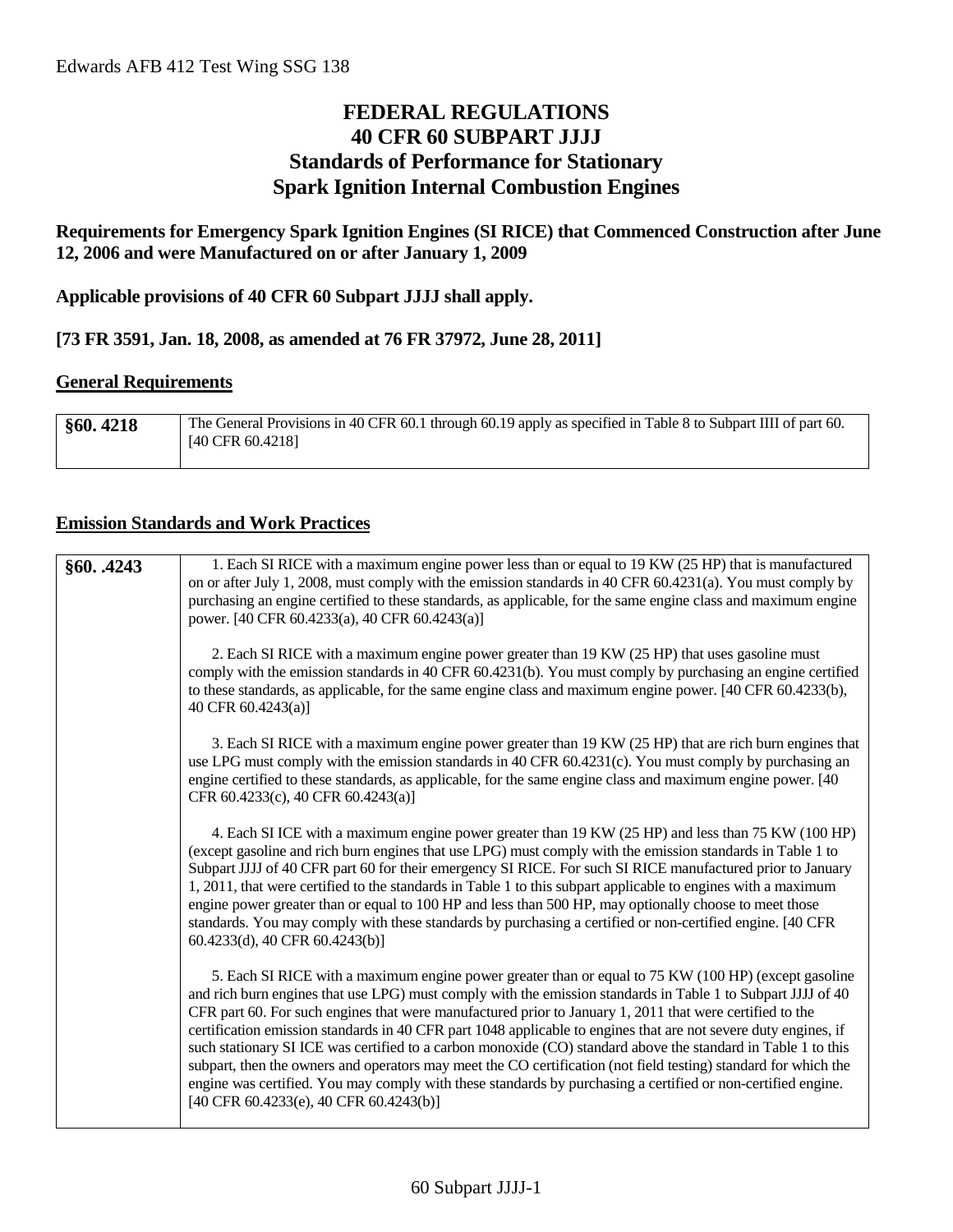|          | 6. For each certified engine you must operate and maintain the certified SI RICE and control device<br>according to the manufacturer's emission-related written instructions, you must keep records of conducted<br>maintenance to demonstrate compliance, but no performance testing is required. You must also meet the<br>requirements as specified in 40 CFR part 1068, subparts A through D, as they apply to you. If you adjust engine<br>settings according to and consistent with the manufacturer's instructions, your SI RICE will not be considered<br>out of compliance. [40 CFR 60.4243(a)]<br>7. For each non-certified engine, that is not required to be certified, you must demonstrate compliance with<br>the emission standards specified in 40 CFR 60.4233(d) or (e) and according to the requirements specified in 40<br>CFR 60.4244, as applicable, and according to 40 CFR 60.4243(b)(2)(i) and (ii). |
|----------|------------------------------------------------------------------------------------------------------------------------------------------------------------------------------------------------------------------------------------------------------------------------------------------------------------------------------------------------------------------------------------------------------------------------------------------------------------------------------------------------------------------------------------------------------------------------------------------------------------------------------------------------------------------------------------------------------------------------------------------------------------------------------------------------------------------------------------------------------------------------------------------------------------------------------|
|          | 8. Each emergency SI RICE must be operated according to the requirements in 40 CFR 60.4243(d)(1)<br>through (3). In order for the engine to be considered an emergency RICE, any operation other than emergency<br>operation, maintenance and testing, or as otherwise allowed in 40 CFR $60.4243(d)(1)$ through (3) is prohibited.<br>If you do not operate the engine according to the requirements in 40 CFR $60.4243(d)(1)$ through (3), the engine<br>will not be considered an emergency engine and must meet all requirements for non-emergency engines.                                                                                                                                                                                                                                                                                                                                                              |
| §60.4233 | Each SI RICE that is required to meet standards that reference 40 CFR 1048.101 must, if testing the engine in<br>use, meet the standards in that section applicable to field testing, except as indicated in 40 CFR 60.4233(e).<br>$[40 \text{ CFR } 60.4233 \text{ (h)}]$                                                                                                                                                                                                                                                                                                                                                                                                                                                                                                                                                                                                                                                   |
| §60.4234 | Owners and operators must operate and maintain their SI RICE that achieve the emission standards as required<br>in 40 CFR 60.4233 over the entire life of the engine. [40 CFR 60.4234]                                                                                                                                                                                                                                                                                                                                                                                                                                                                                                                                                                                                                                                                                                                                       |
| §60.4235 | SI RICE that use gasoline must use gasoline that meets the per sulfur limit in 40 CFR 80.195.<br>[40 CFR 60.4235]                                                                                                                                                                                                                                                                                                                                                                                                                                                                                                                                                                                                                                                                                                                                                                                                            |
| §60.4243 | 1. Owners and operators of stationary SI natural gas-fired engines may operate their engines using propane<br>for a maximum of 100 hours per year as an alternative fuel solely during emergency operations, but must keep<br>records of such use. If propane is used for more than 100 hours per year in an engine that is not certified to the<br>emission standards when using propane, the owners and operators are required to conduct a performance test to<br>demonstrate compliance with the emission standards of 40 CFR 60.4233. [40 CFR 60.4243(e)]<br>2. It is expected that air-to-fuel ratio controllers will be used with the operation of three-way catalysts/non-<br>selective catalytic reduction. The AFR controller must be maintained and operated appropriately in order to<br>ensure proper operation of the engine and control device to minimize emissions at all times. [40 CFR<br>$60.4243(g)$ ]  |
|          | 3. If you are an owner/operator of an stationary SI internal combustion engine with maximum engine power<br>greater than or equal to 500 HP that is manufactured after July 1, 2007 and before July 1, 2008, and must<br>comply with the emission standards specified in sections 60.4233(b) or (c), you must comply by one of the<br>methods specified in 40 CFR 60.4243(h)(1) through (h)(4). [40 CFR 60.4243(h)]                                                                                                                                                                                                                                                                                                                                                                                                                                                                                                          |

## **Testing Requirements**

| §60.4243                                          | Each SI RICE that is less than or equal to 500 HP and a non-certified engine, you are required to perform initial<br>performance testing as required, but you are not required to conduct subsequent performance testing unless the<br>stationary engine is rebuilt or undergoes major repair or maintenance. A rebuilt stationary SI ICE means an<br>engine that has been rebuilt as that term is defined in 40 CFR 94.11(a). [40 CFR 60.4243(f)] |
|---------------------------------------------------|----------------------------------------------------------------------------------------------------------------------------------------------------------------------------------------------------------------------------------------------------------------------------------------------------------------------------------------------------------------------------------------------------------------------------------------------------|
| §60.4244                                          | Any required performance tests must follow the procedures in 40 CFR 60.4244(a) through (f).<br>[40 CFR 60.4244]                                                                                                                                                                                                                                                                                                                                    |
| <b>Monitoring and Record keeping Requirements</b> |                                                                                                                                                                                                                                                                                                                                                                                                                                                    |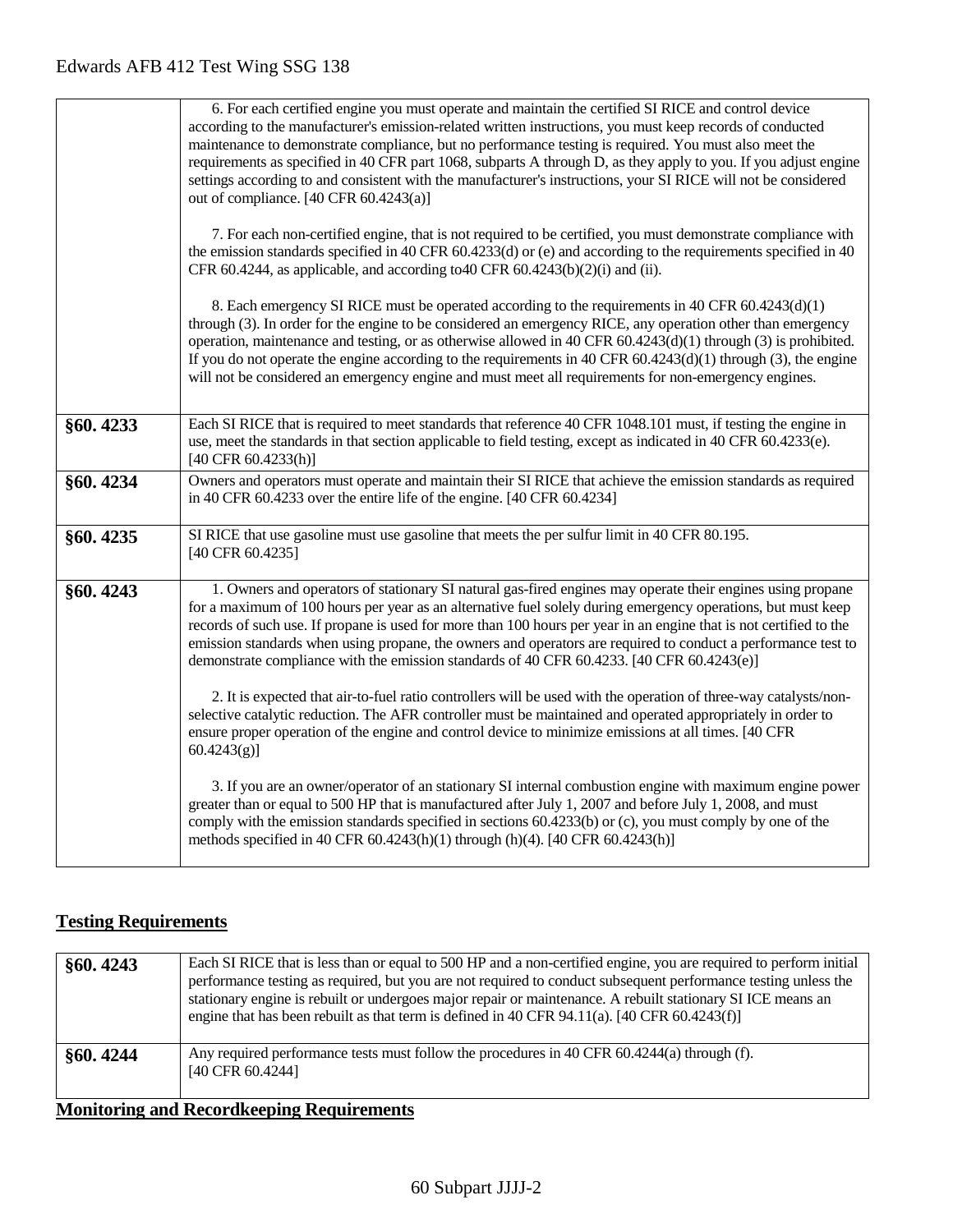| §60.4245 | 1. Owners and operators of all SI RICE must keep records of:                                                                                                                                                                                                                                                                          |
|----------|---------------------------------------------------------------------------------------------------------------------------------------------------------------------------------------------------------------------------------------------------------------------------------------------------------------------------------------|
|          | a. All notifications submitted to comply with 40 CFR 60 Subpart IIII and all documentation supporting<br>any notification.                                                                                                                                                                                                            |
|          | b. Maintenance conducted on the engine.                                                                                                                                                                                                                                                                                               |
|          | c. If the RICE is a certified engine, documentation from the manufacturer that the engine is certified to<br>meet the emission standards and information as required in 40 CFR parts 90, 1048, 1054, and 1060, as<br>applicable.                                                                                                      |
|          | d. If the RICE is not a certified engine, documentation that the engine meets the emission standards.<br>[40 CFR $60.4245(a)$ ]                                                                                                                                                                                                       |
|          | 2. You must keep records of the hours of operation of the engine that is recorded through the non-resettable<br>hour meter. You must document how many hours are spent for emergency operation, including what classified<br>the operation as emergency and how many hours are spent for non-emergency operation. [40 CFR 60.4245(b)] |

## **Reports and Notification**

| §60.4245 | 1. For each SI RICE greater than or equal to 500 HP that has not been certified by an engine manufacturer<br>you must submit an initial notification as required in 40 CFR $60.7(a)(1)$ . The notification must include the<br>information in 40 CFR $60.4245(c)(1)$ through (5). [40 CFR $60.4245(c)$ ]                                                                                                                                                      |
|----------|---------------------------------------------------------------------------------------------------------------------------------------------------------------------------------------------------------------------------------------------------------------------------------------------------------------------------------------------------------------------------------------------------------------------------------------------------------------|
|          | 2. A copy of each performance test must be submitted to the Administrator within 60 days after the test has<br>been completed.[40 CFR 60.4245(d)]                                                                                                                                                                                                                                                                                                             |
|          | 3. For each emergency SI RICE with a maximum engine power more than 100 HP that operates or is<br>contractually obligated to be available for more than 15 hours per calendar year for the purposes specified in 40<br>CFR 60.4243(d)(2)(ii) and (iii) or that operates for the purposes specified in 40 CFR 60.4243(d)(3)(i), you must<br>submit an annual report according to the requirements in 40 CFR $60.4245(e)(1)$ through (3). [40 CFR<br>60.4245(e) |

*Remainder of Page Intentionally Left Blank*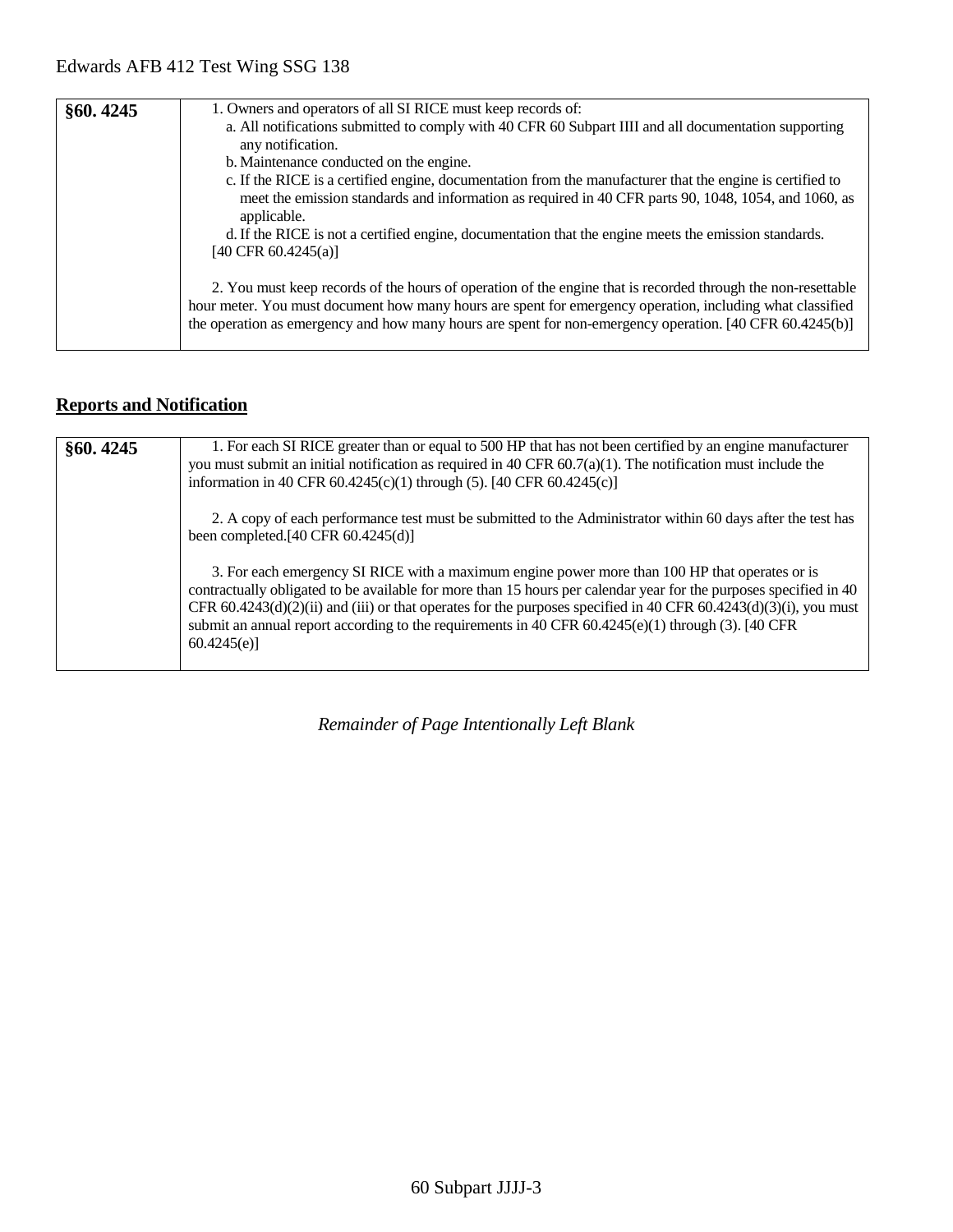## **FEDERAL REGULATIONS 40 CFR 61 SUBPART M National Emission Standard for Asbestos**

#### **Applicable provisions of 40 CFR 61 Subpart M shall apply.**

#### **[55 FR 48414, Nov. 20, 1990]**

#### **Applicability**

| §61.140 | The provisions of this subpart are applicable to those sources specified in §§61.142 through 61.151, 61.154, and<br>61.155. |
|---------|-----------------------------------------------------------------------------------------------------------------------------|
|         |                                                                                                                             |

#### **Standard for Roadways**

| §61.143 | No person may construct or maintain a roadway with asbestos tailings or asbestos-containing waste<br>material on that roadway, unless, for asbestos tailings.                                                                                        |
|---------|------------------------------------------------------------------------------------------------------------------------------------------------------------------------------------------------------------------------------------------------------|
|         | (a) It is a temporary roadway on an area of asbestos ore deposits (asbestos mine): or                                                                                                                                                                |
|         | (b) It is a temporary roadway at an active asbestos mill site and is encapsulated with a resinous or<br>bituminous binder. The encapsulated road surface must be maintained at a minimum frequency of once per<br>year to prevent dust emissions; or |
|         | (c) It is encapsulated in asphalt concrete meeting the specifications contained in section 401 of Standard<br>Specifications for Construction of Roads and Bridges on Federal Highway Projects, FP-85, 1985, or their<br>equivalent.                 |

#### **Standard for Demolition and Renovation**

| §61.145 | (a) To determine which requirements of paragraphs (a), (b), and (c) of this section apply to the owner or<br>operator of a demolition or renovation activity and prior to the commencement of the demolition or<br>renovation, thoroughly inspect the affected facility or part of the facility where the demolition or renovation<br>operation will occur for the presence of asbestos, including Category I and Category II nonfriable ACM. The<br>requirements of paragraphs (b) and (c) of this section apply to each owner or operator of a demolition or<br>renovation activity, including the removal of RACM as follows: |
|---------|----------------------------------------------------------------------------------------------------------------------------------------------------------------------------------------------------------------------------------------------------------------------------------------------------------------------------------------------------------------------------------------------------------------------------------------------------------------------------------------------------------------------------------------------------------------------------------------------------------------------------------|
|         | (1) In a facility being demolished, all the requirements of paragraphs (b) and (c) of this section apply,<br>except as provided in paragraph $(a)(3)$ of this section, if the combined amount of RACM is                                                                                                                                                                                                                                                                                                                                                                                                                         |
|         | (i) At least 80 linear meters (260 linear feet) on pipes or at least 15 square meters (160 square feet) on<br>other facility components, or                                                                                                                                                                                                                                                                                                                                                                                                                                                                                      |
|         | (ii) At least 1 cubic meter (35 cubic feet) off facility components where the length or area could not be<br>measured previously.                                                                                                                                                                                                                                                                                                                                                                                                                                                                                                |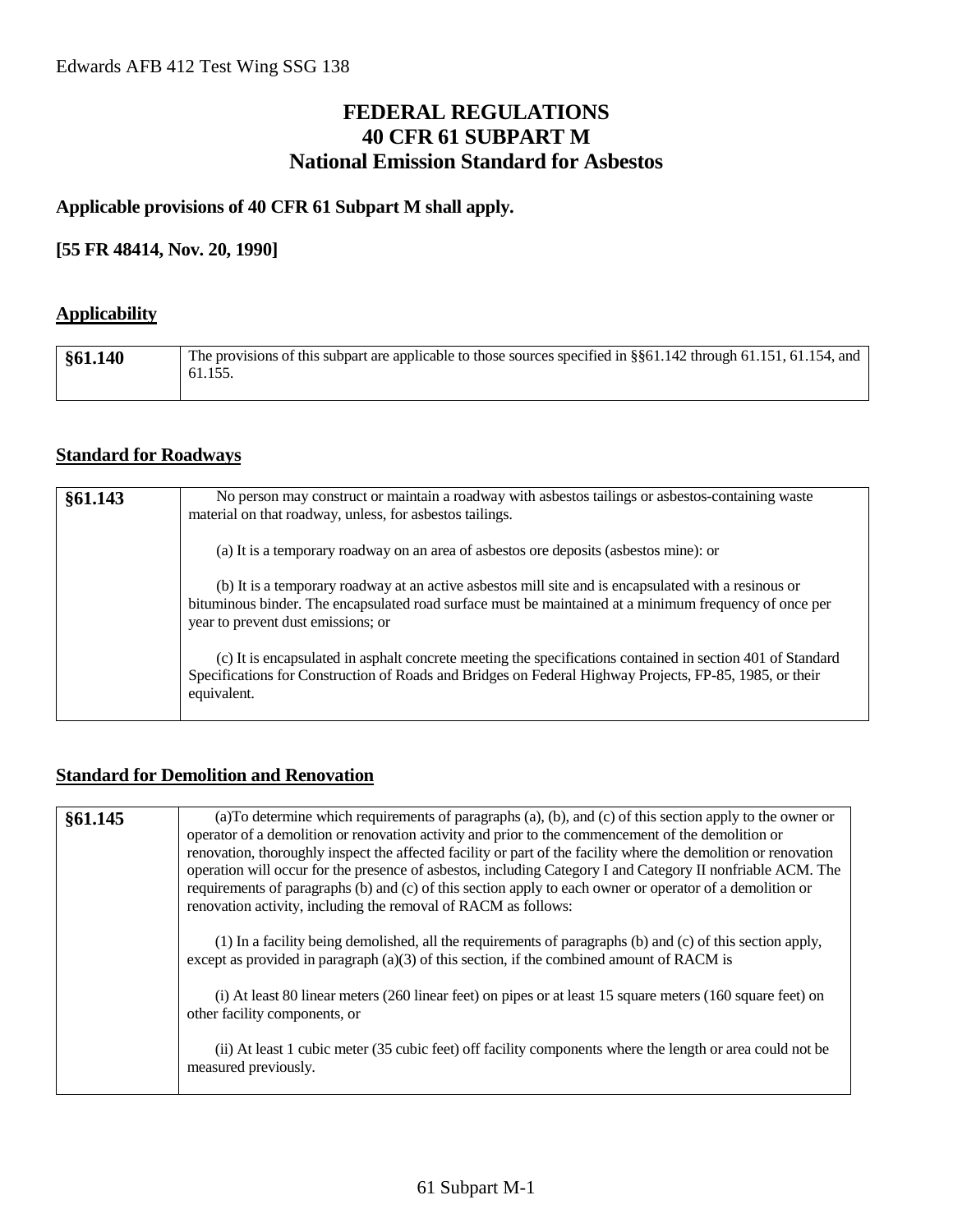| §61.145 | (2) In a facility being demolished, only the notification requirements of paragraphs $(b)(1)$ , $(2)$ , $(3)(i)$ and<br>(iv), and $(4)(i)$ through (vii) and $(4)(ix)$ and (xvi) of this section apply, if the combined amount of RACM is                                                                                                                                                                                                                                    |
|---------|------------------------------------------------------------------------------------------------------------------------------------------------------------------------------------------------------------------------------------------------------------------------------------------------------------------------------------------------------------------------------------------------------------------------------------------------------------------------------|
|         | (i) Less than 80 linear meters (260 linear feet) on pipes and less than 15 square meters (160 square feet)<br>on other facility components, and                                                                                                                                                                                                                                                                                                                              |
|         | (ii) Less than one cubic meter (35 cubic feet) off facility components where the length or area could not<br>be measured previously or there is no asbestos.                                                                                                                                                                                                                                                                                                                 |
|         | (3) If the facility is being demolished under an order of a State or local government agency, issued<br>because the facility is structurally unsound and in danger of imminent collapse, only the requirements of<br>paragraphs (b)(1), (b)(2), (b)(3)(iii), (b)(4) (except (b)(4)(viii)), (b)(5), and (c)(4) through (c)(9) of this<br>section apply.                                                                                                                       |
|         | (4) In a facility being renovated, including any individual nonscheduled renovation operation, all the<br>requirements of paragraphs (b) and (c) of this section apply if the combined amount of RACM to be<br>stripped, removed, dislodged, cut, drilled, or similarly disturbed is                                                                                                                                                                                         |
|         | (i) At least 80 linear meters (260 linear feet) on pipes or at least 15 square meters (160 square feet) on<br>other facility components, or                                                                                                                                                                                                                                                                                                                                  |
|         | (ii) At least 1 cubic meter (35 cubic feet) off facility components where the length or area could not be<br>measured previously.                                                                                                                                                                                                                                                                                                                                            |
|         | (iii) To determine whether paragraph $(a)(4)$ of this section applies to planned renovation operations<br>involving individual nonscheduled operations, predict the combined additive amount of RACM to be<br>removed or stripped during a calendar year of January 1 through December 31.                                                                                                                                                                                   |
|         | (iv) To determine whether paragraph (a)(4) of this section applies to emergency renovation operations,<br>estimate the combined amount of RACM to be removed or stripped as a result of the sudden, unexpected<br>event that necessitated the renovation.                                                                                                                                                                                                                    |
|         | (5) Owners or operators of demolition and renovation operations are exempt from the requirements of<br>§§61.05(a), 61.07, and 61.09.                                                                                                                                                                                                                                                                                                                                         |
|         | <b>Notification Requirements</b>                                                                                                                                                                                                                                                                                                                                                                                                                                             |
|         | (b) Each owner or operator of a demolition or renovation activity to which this section applies shall:                                                                                                                                                                                                                                                                                                                                                                       |
|         | (1) Provide the Administrator with written notice of intention to demolish or renovate. Delivery of the<br>notice by U.S. Postal Service, commercial delivery service, or hand delivery is acceptable.                                                                                                                                                                                                                                                                       |
|         | (2) Update notice, as necessary, including when the amount of asbestos affected changes by at least 20<br>percent.                                                                                                                                                                                                                                                                                                                                                           |
|         | (3) Postmark or deliver the notice as follows:                                                                                                                                                                                                                                                                                                                                                                                                                               |
|         | (i) At least 10 working days before asbestos stripping or removal work or any other activity begins<br>(such as site preparation that would break up, dislodge or similarly disturb asbestos material), if the operation<br>is described in paragraphs (a) (1) and (4) (except (a)(4)(iii) and (a)(4)(iv)) of this section. If the operation is<br>as described in paragraph $(a)(2)$ of this section, notification is required 10 working days before demolition<br>begins. |
|         | (ii) At least 10 working days before the end of the calendar year preceding the year for which notice is<br>being given for renovations described in paragraph $(a)(4)(iii)$ of this section.                                                                                                                                                                                                                                                                                |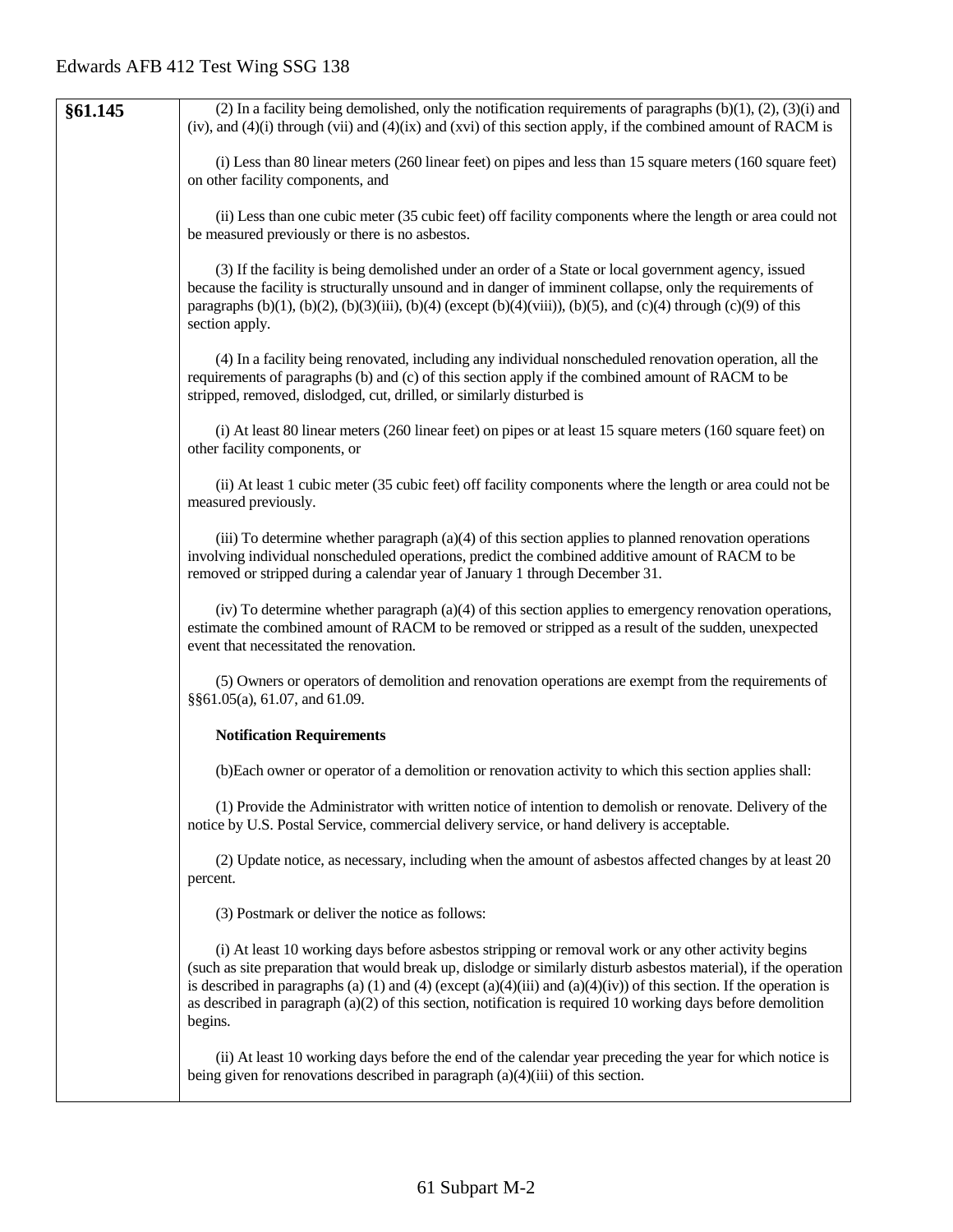| §61.145 | (iii) As early as possible before, but not later than, the following working day if the operation is a<br>demolition ordered according to paragraph $(a)(3)$ of this section or, if the operation is a renovation described in<br>paragraph $(a)(4)(iv)$ of this section.                                                                                                                                                                                                   |
|---------|-----------------------------------------------------------------------------------------------------------------------------------------------------------------------------------------------------------------------------------------------------------------------------------------------------------------------------------------------------------------------------------------------------------------------------------------------------------------------------|
|         | (iv) For asbestos stripping or removal work in a demolition or renovation operation, described in<br>paragraphs (a) (1) and (4) (except (a)(4)(iii) and (a)(4)(iv)) of this section, and for a demolition described in<br>paragraph (a)(2) of this section, that will begin on a date other than the one contained in the original notice,<br>notice of the new start date must be provided to the Administrator as follows:                                                |
|         | (A) When the asbestos stripping or removal operation or demolition operation covered by this paragraph<br>will begin after the date contained in the notice,                                                                                                                                                                                                                                                                                                                |
|         | (1) Notify the Administrator of the new start date by telephone as soon as possible before the original start<br>date, and                                                                                                                                                                                                                                                                                                                                                  |
|         | (2) Provide the Administrator with a written notice of the new start date as soon as possible before, and no<br>later than, the original start date. Delivery of the updated notice by the U.S. Postal Service, commercial delivery<br>service, or hand delivery is acceptable.                                                                                                                                                                                             |
|         | (B) When the asbestos stripping or removal operation or demolition operation covered by this paragraph<br>will begin on a date earlier than the original start date,                                                                                                                                                                                                                                                                                                        |
|         | (1) Provide the Administrator with a written notice of the new start date at least 10 working days before<br>asbestos stripping or removal work begins.                                                                                                                                                                                                                                                                                                                     |
|         | (2) For demolitions covered by paragraph (a)(2) of this section, provide the Administrator written notice of<br>a new start date at least 10 working days before commencement of demolition. Delivery of updated notice by<br>U.S. Postal Service, commercial delivery service, or hand delivery is acceptable.                                                                                                                                                             |
|         | (C) In no event shall an operation covered by this paragraph begin on a date other than the date contained<br>in the written notice of the new start date.                                                                                                                                                                                                                                                                                                                  |
|         | (4) Include the following in the notice:                                                                                                                                                                                                                                                                                                                                                                                                                                    |
|         | (i) An indication of whether the notice is the original or a revised notification.                                                                                                                                                                                                                                                                                                                                                                                          |
|         | (ii) Name, address, and telephone number of both the facility owner and operator and the asbestos removal<br>contractor owner or operator.                                                                                                                                                                                                                                                                                                                                  |
|         | (iii) Type of operation: demolition or renovation.                                                                                                                                                                                                                                                                                                                                                                                                                          |
|         | (iv) Description of the facility or affected part of the facility including the size (square meters [square feet]<br>and number of floors), age, and present and prior use of the facility.                                                                                                                                                                                                                                                                                 |
|         | (v) Procedure, including analytical methods, employed to detect the presence of RACM and Category I<br>and Category II nonfriable ACM.                                                                                                                                                                                                                                                                                                                                      |
|         | (vi) Estimate of the approximate amount of RACM to be removed from the facility in terms of length of<br>pipe in linear meters (linear feet), surface area in square meters (square feet) on other facility components, or<br>volume in cubic meters (cubic feet) if off the facility components. Also, estimate the approximate amount of<br>Category I and Category II nonfriable ACM in the affected part of the facility that will not be removed before<br>demolition. |
|         | (vii) Location and street address (including building number or name and floor or room number, if<br>appropriate), city, county, and state, of the facility being demolished or renovated.                                                                                                                                                                                                                                                                                  |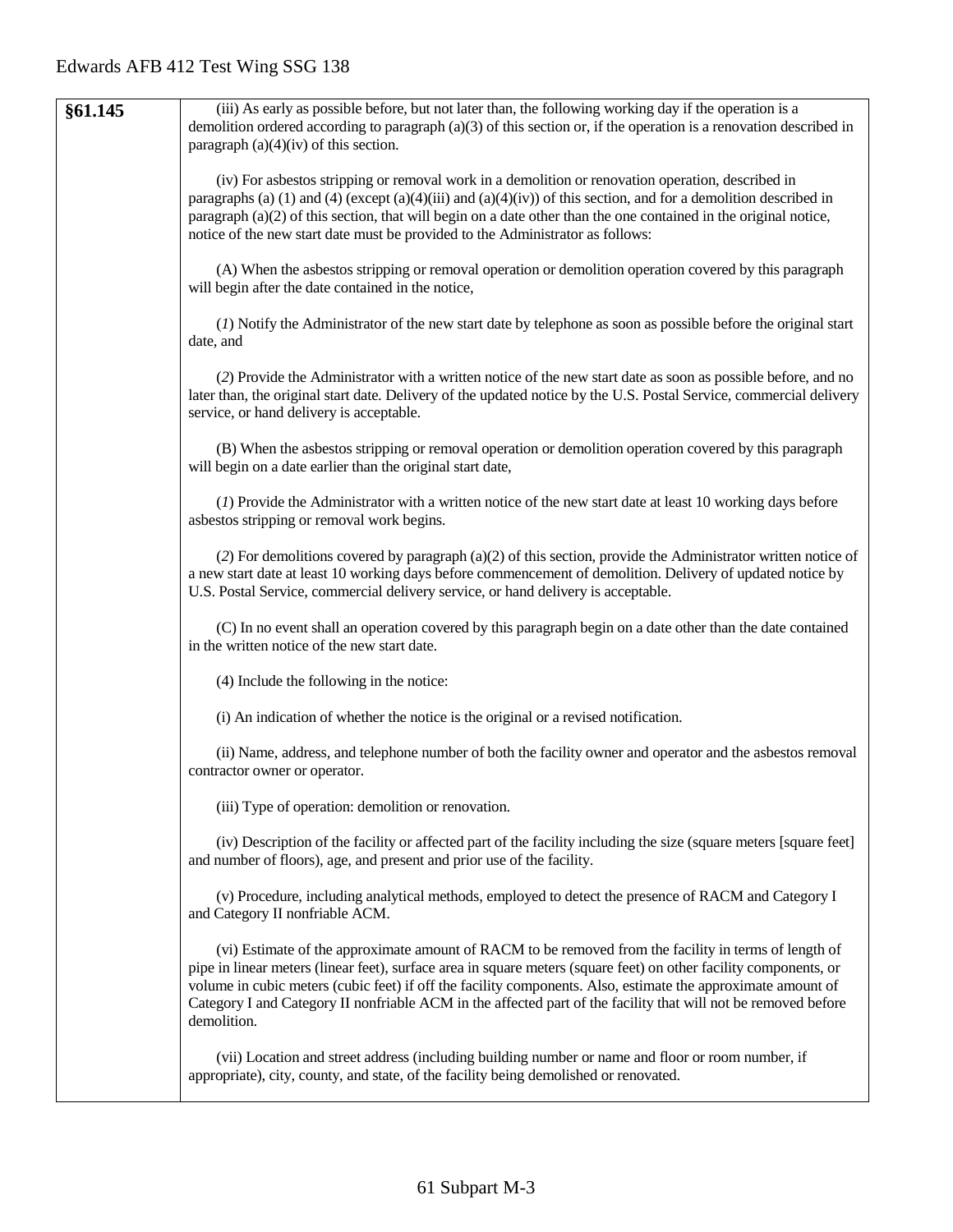| §61.145(b) | (viii) Scheduled starting and completion dates of asbestos removal work (or any other activity, such as site<br>preparation that would break up, dislodge, or similarly disturb asbestos material) in a demolition or renovation;<br>planned renovation operations involving individual nonscheduled operations shall only include the beginning<br>and ending dates of the report period as described in paragraph $(a)(4)(iii)$ of this section. |
|------------|----------------------------------------------------------------------------------------------------------------------------------------------------------------------------------------------------------------------------------------------------------------------------------------------------------------------------------------------------------------------------------------------------------------------------------------------------|
|            | (ix) Scheduled starting and completion dates of demolition or renovation.                                                                                                                                                                                                                                                                                                                                                                          |
|            | (x) Description of planned demolition or renovation work to be performed and method(s) to be employed,<br>including demolition or renovation techniques to be used and description of affected facility components.                                                                                                                                                                                                                                |
|            | (xi) Description of work practices and engineering controls to be used to comply with the requirements of<br>this subpart, including asbestos removal and waste-handling emission control procedures.                                                                                                                                                                                                                                              |
|            | (xii) Name and location of the waste disposal site where the asbestos-containing waste material will be<br>deposited.                                                                                                                                                                                                                                                                                                                              |
|            | $(xiii)$ A certification that at least one person trained as required by paragraph $(c)(8)$ of this section will<br>supervise the stripping and removal described by this notification. This requirement shall become effective 1<br>year after promulgation of this regulation.                                                                                                                                                                   |
|            | $(xiv)$ For facilities described in paragraph $(a)(3)$ of this section, the name, title, and authority of the State or<br>local government representative who has ordered the demolition, the date that the order was issued, and the date<br>on which the demolition was ordered to begin. A copy of the order shall be attached to the notification.                                                                                             |
|            | $(xv)$ For emergency renovations described in paragraph $(a)(4)(iv)$ of this section, the date and hour that the<br>emergency occurred, a description of the sudden, unexpected event, and an explanation of how the event<br>caused an unsafe condition, or would cause equipment damage or an unreasonable financial burden.                                                                                                                     |
|            | (xvi) Description of procedures to be followed in the event that unexpected RACM is found or Category II<br>nonfriable ACM becomes crumbled, pulverized, or reduced to powder.                                                                                                                                                                                                                                                                     |
|            | (xvii) Name, address, and telephone number of the waste transporter.                                                                                                                                                                                                                                                                                                                                                                               |
|            | (5) The information required in paragraph $(b)(4)$ of this section must be reported using a form similar to<br>that shown in Figure 3.                                                                                                                                                                                                                                                                                                             |
|            | <b>Procedures for Asbestos Emission Control.</b>                                                                                                                                                                                                                                                                                                                                                                                                   |
|            | (c)Each owner or operator of a demolition or renovation activity to whom this paragraph applies,<br>according to paragraph (a) of this section, shall comply with the following procedures:                                                                                                                                                                                                                                                        |
|            | (1) Remove all RACM from a facility being demolished or renovated before any activity begins that would<br>break up, dislodge, or similarly disturb the material or preclude access to the material for subsequent removal.<br>RACM need not be removed before demolition if:                                                                                                                                                                      |
|            | (i) It is Category I nonfriable ACM that is not in poor condition and is not friable.                                                                                                                                                                                                                                                                                                                                                              |
|            | (ii) It is on a facility component that is encased in concrete or other similarly hard material and is<br>adequately wet whenever exposed during demolition; or                                                                                                                                                                                                                                                                                    |
|            | (iii) It was not accessible for testing and was, therefore, not discovered until after demolition began and, as<br>a result of the demolition, the material cannot be safely removed. If not removed for safety reasons, the exposed<br>RACM and any asbestos-contaminated debris must be treated as asbestos-containing waste material and<br>adequately wet at all times until disposed of.                                                      |
|            |                                                                                                                                                                                                                                                                                                                                                                                                                                                    |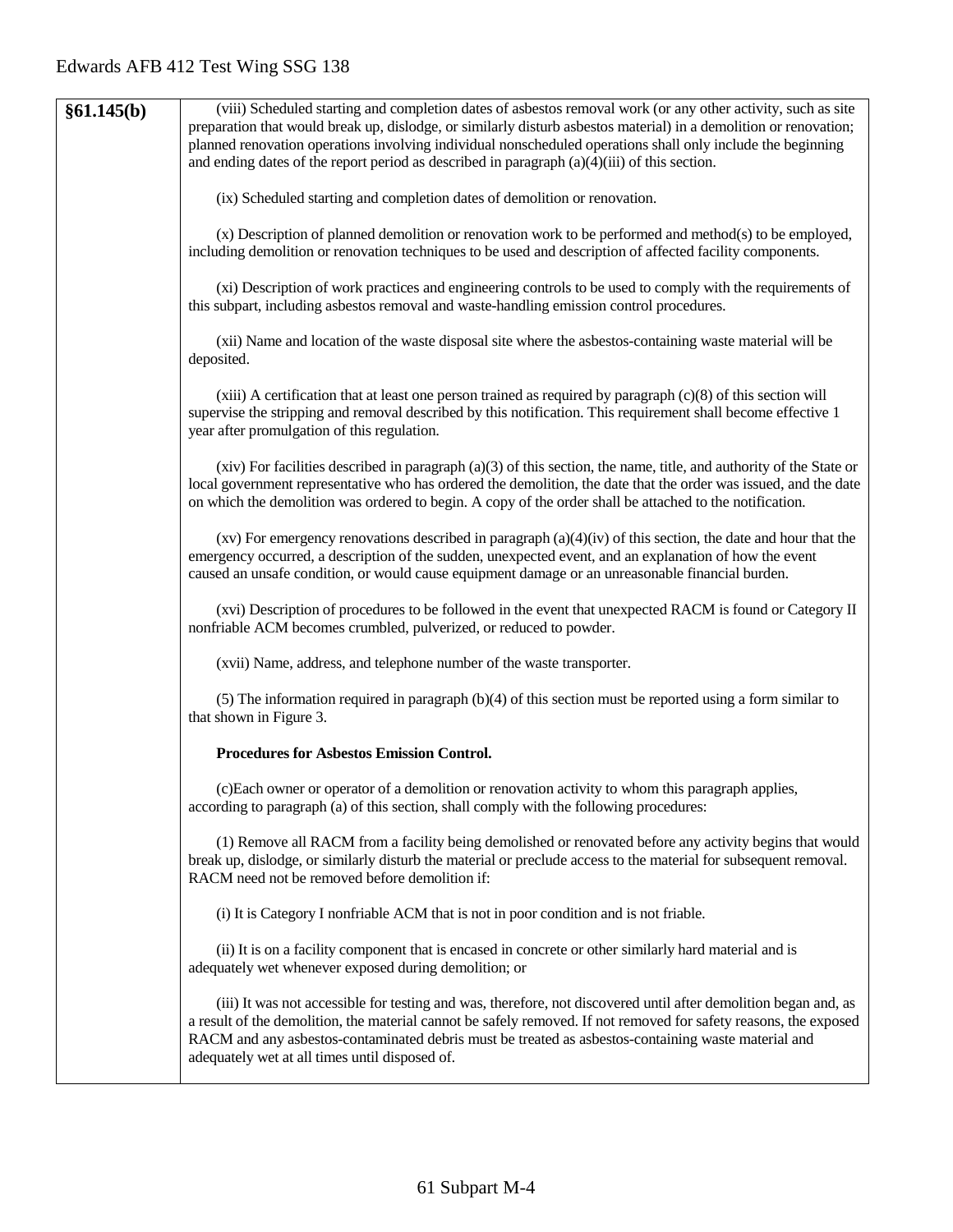| §61.145 | (iv) They are Category II nonfriable ACM and the probability is low that the materials will become                                                                                                                                                                                                                                                                                                                                     |
|---------|----------------------------------------------------------------------------------------------------------------------------------------------------------------------------------------------------------------------------------------------------------------------------------------------------------------------------------------------------------------------------------------------------------------------------------------|
|         | crumbled, pulverized, or reduced to powder during demolition.                                                                                                                                                                                                                                                                                                                                                                          |
|         | (2) When a facility component that contains, is covered with, or is coated with RACM is being taken out of<br>the facility as a unit or in sections:                                                                                                                                                                                                                                                                                   |
|         | (i) Adequately wet all RACM exposed during cutting or disjoining operations; and                                                                                                                                                                                                                                                                                                                                                       |
|         | (ii) Carefully lower each unit or section to the floor and to ground level, not dropping, throwing, sliding, or<br>otherwise damaging or disturbing the RACM.                                                                                                                                                                                                                                                                          |
|         | (3) When RACM is stripped from a facility component while it remains in place in the facility, adequately<br>wet the RACM during the stripping operation.                                                                                                                                                                                                                                                                              |
|         | (i) In renovation operations, wetting is not required if:                                                                                                                                                                                                                                                                                                                                                                              |
|         | (A) The owner or operator has obtained prior written approval from the Administrator based on a written<br>application that wetting to comply with this paragraph would unavoidably damage equipment or present a<br>safety hazard; and                                                                                                                                                                                                |
|         | (B) The owner or operator uses of the following emission control methods:                                                                                                                                                                                                                                                                                                                                                              |
|         | (1) A local exhaust ventilation and collection system designed and operated to capture the particulate<br>asbestos material produced by the stripping and removal of the asbestos materials. The system must exhibit no<br>visible emissions to the outside air or be designed and operated in accordance with the requirements in §61.152.                                                                                            |
|         | (2) A glove-bag system designed and operated to contain the particulate asbestos material produced by the<br>stripping of the asbestos materials.                                                                                                                                                                                                                                                                                      |
|         | (3) Leak-tight wrapping to contain all RACM prior to dismantlement.                                                                                                                                                                                                                                                                                                                                                                    |
|         | (ii) In renovation operations where wetting would result in equipment damage or a safety hazard, and the<br>methods allowed in paragraph $(c)(3)(i)$ of this section cannot be used, another method may be used after<br>obtaining written approval from the Administrator based upon a determination that it is equivalent to wetting in<br>controlling emissions or to the methods allowed in paragraph $(c)(3)(i)$ of this section. |
|         | (iii) A copy of the Administrator's written approval shall be kept at the worksite and made available for<br>inspection.                                                                                                                                                                                                                                                                                                               |
|         | (4) After a facility component covered with, coated with, or containing RACM has been taken out of the<br>facility as a unit or in sections pursuant to paragraph $(c)(2)$ of this section, it shall be stripped or contained in<br>leak-tight wrapping, except as described in paragraph $(c)(5)$ of this section. If stripped, either:                                                                                               |
|         | (i) Adequately wet the RACM during stripping; or                                                                                                                                                                                                                                                                                                                                                                                       |
|         | (ii) Use a local exhaust ventilation and collection system designed and operated to capture the particulate<br>asbestos material produced by the stripping. The system must exhibit no visible emissions to the outside air or<br>be designed and operated in accordance with the requirements in §61.152.                                                                                                                             |
|         | (5) For large facility components such as reactor vessels, large tanks, and steam generators, but not beams<br>(which must be handled in accordance with paragraphs $(c)(2)$ , $(3)$ , and $(4)$ of this section), the RACM is not<br>required to be stripped if the following requirements are met:                                                                                                                                   |
|         | (i) The component is removed, transported, stored, disposed of, or reused without disturbing or damaging<br>the RACM.                                                                                                                                                                                                                                                                                                                  |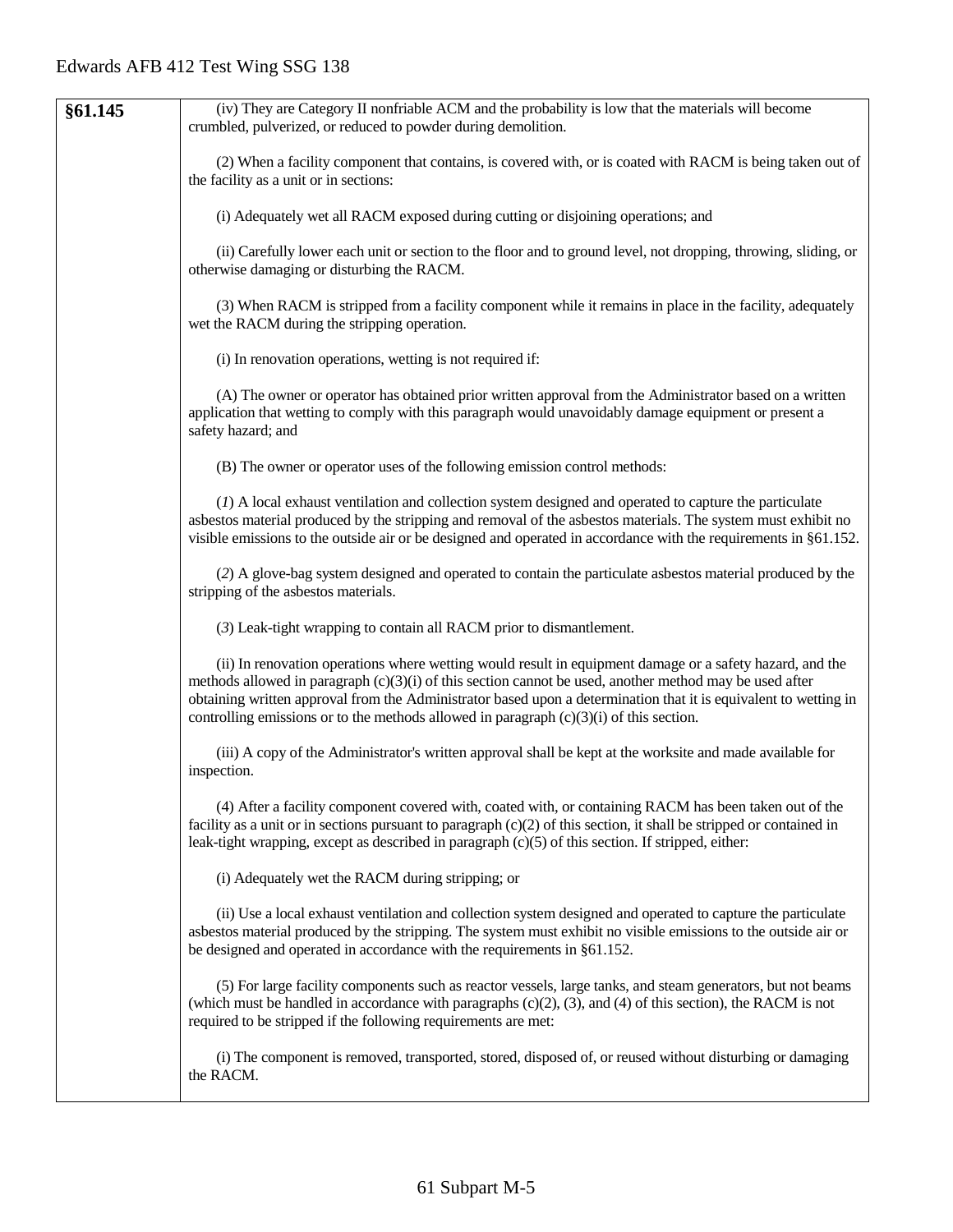| §61.145 | (ii) The component is encased in a leak-tight wrapping.                                                                                                                                                                                                                                                                                                                                                                                                                                                                                                                                                                                                                                                                                                                                                                                                                                                                                                                                                                                                                                                                                     |
|---------|---------------------------------------------------------------------------------------------------------------------------------------------------------------------------------------------------------------------------------------------------------------------------------------------------------------------------------------------------------------------------------------------------------------------------------------------------------------------------------------------------------------------------------------------------------------------------------------------------------------------------------------------------------------------------------------------------------------------------------------------------------------------------------------------------------------------------------------------------------------------------------------------------------------------------------------------------------------------------------------------------------------------------------------------------------------------------------------------------------------------------------------------|
|         | (iii) The leak-tight wrapping is labeled according to $\S61.149(d)(1)(i)$ , (ii), and (iii) during all loading and<br>unloading operations and during storage.                                                                                                                                                                                                                                                                                                                                                                                                                                                                                                                                                                                                                                                                                                                                                                                                                                                                                                                                                                              |
|         | (6) For all RACM, including material that has been removed or stripped:                                                                                                                                                                                                                                                                                                                                                                                                                                                                                                                                                                                                                                                                                                                                                                                                                                                                                                                                                                                                                                                                     |
|         | (i) Adequately wet the material and ensure that it remains wet until collected and contained or treated in<br>preparation for disposal in accordance with §61.150; and                                                                                                                                                                                                                                                                                                                                                                                                                                                                                                                                                                                                                                                                                                                                                                                                                                                                                                                                                                      |
|         | (ii) Carefully lower the material to the ground and floor, not dropping, throwing, sliding, or otherwise<br>damaging or disturbing the material.                                                                                                                                                                                                                                                                                                                                                                                                                                                                                                                                                                                                                                                                                                                                                                                                                                                                                                                                                                                            |
|         | (iii) Transport the material to the ground via leak-tight chutes or containers if it has been removed or<br>stripped more than 50 feet above ground level and was not removed as units or in sections.                                                                                                                                                                                                                                                                                                                                                                                                                                                                                                                                                                                                                                                                                                                                                                                                                                                                                                                                      |
|         | (iv) RACM contained in leak-tight wrapping that has been removed in accordance with paragraphs (c)(4)<br>and $(c)(3)(i)(B)(3)$ of this section need not be wetted.                                                                                                                                                                                                                                                                                                                                                                                                                                                                                                                                                                                                                                                                                                                                                                                                                                                                                                                                                                          |
|         | (7) When the temperature at the point of wetting is below $0^{\circ}C(32^{\circ}F)$ :                                                                                                                                                                                                                                                                                                                                                                                                                                                                                                                                                                                                                                                                                                                                                                                                                                                                                                                                                                                                                                                       |
|         | (i) The owner or operator need not comply with paragraph $(c)(2)(i)$ and the wetting provisions of<br>paragraph $(c)(3)$ of this section.                                                                                                                                                                                                                                                                                                                                                                                                                                                                                                                                                                                                                                                                                                                                                                                                                                                                                                                                                                                                   |
|         | (ii) The owner or operator shall remove facility components containing, coated with, or covered with<br>RACM as units or in sections to the maximum extent possible.                                                                                                                                                                                                                                                                                                                                                                                                                                                                                                                                                                                                                                                                                                                                                                                                                                                                                                                                                                        |
|         | (iii) During periods when wetting operations are suspended due to freezing temperatures, the owner or<br>operator must record the temperature in the area containing the facility components at the beginning, middle,<br>and end of each workday and keep daily temperature records available for inspection by the Administrator<br>during normal business hours at the demolition or renovation site. The owner or operator shall retain the<br>temperature records for at least 2 years.                                                                                                                                                                                                                                                                                                                                                                                                                                                                                                                                                                                                                                                |
|         | (8) Effective 1 year after promulgation of this regulation, no RACM shall be stripped, removed, or<br>otherwise handled or disturbed at a facility regulated by this section unless at least one on-site representative,<br>such as a foreman or management-level person or other authorized representative, trained in the provisions of<br>this regulation and the means of complying with them, is present. Every 2 years, the trained on-site individual<br>shall receive refresher training in the provisions of this regulation. The required training shall include as a<br>minimum: applicability; notifications; material identification; control procedures for removals including, at<br>least, wetting, local exhaust ventilation, negative pressure enclosures, glove-bag procedures, and High<br>Efficiency Particulate Air (HEPA) filters; waste disposal work practices; reporting and recordkeeping; and<br>asbestos hazards and worker protection. Evidence that the required training has been completed shall be posted<br>and made available for inspection by the Administrator at the demolition or renovation site. |
|         | $(9)$ For facilities described in paragraph (a)(3) of this section, adequately wet the portion of the facility that<br>contains RACM during the wrecking operation.                                                                                                                                                                                                                                                                                                                                                                                                                                                                                                                                                                                                                                                                                                                                                                                                                                                                                                                                                                         |
|         | (10) If a facility is demolished by intentional burning, all RACM including Category I and Category II<br>nonfriable ACM must be removed in accordance with the NESHAP before burning.                                                                                                                                                                                                                                                                                                                                                                                                                                                                                                                                                                                                                                                                                                                                                                                                                                                                                                                                                      |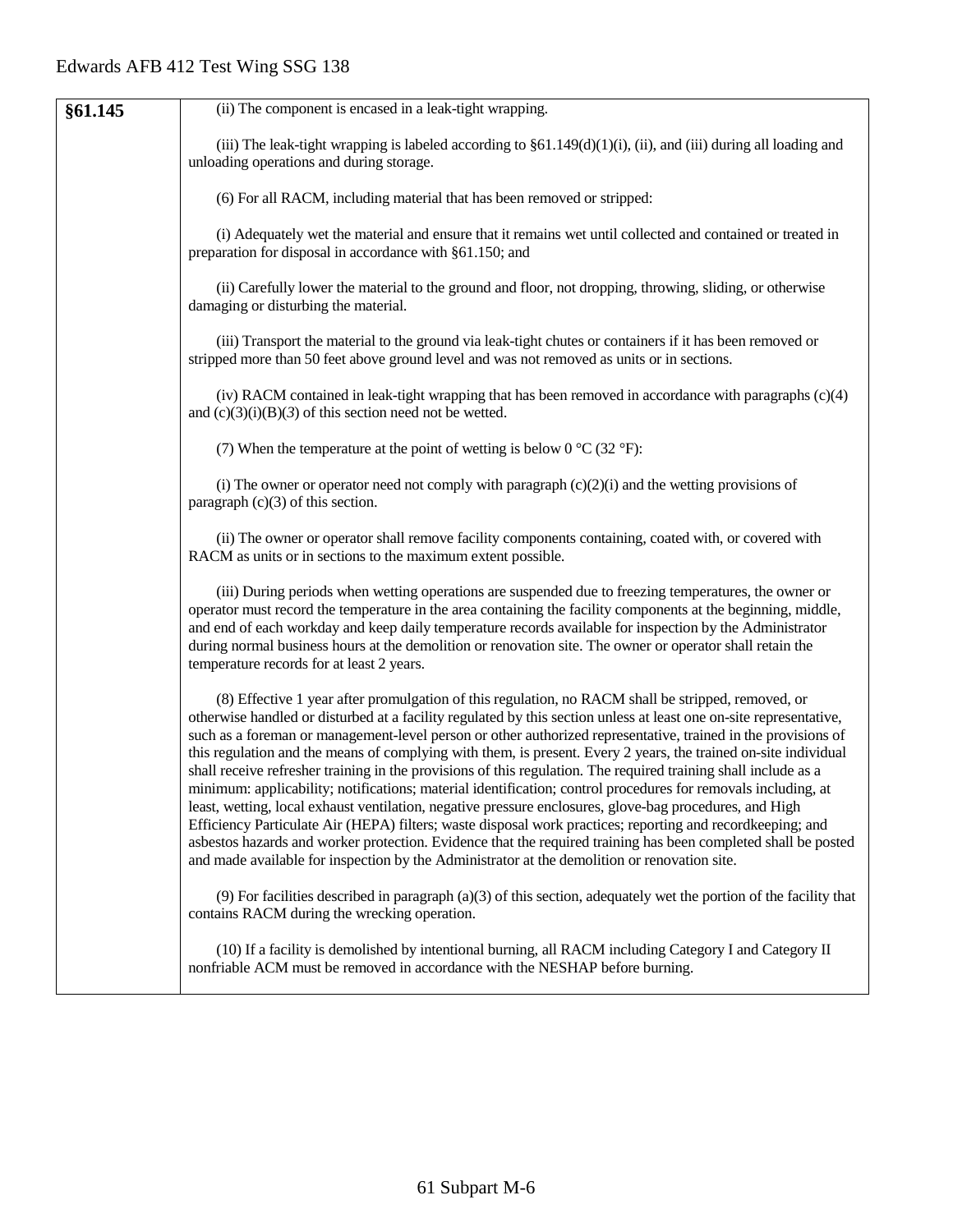## **Standard for Waste Disposal for Manufacturing, Fabricating, Demolition, Renovation, and Spraying Operations**

| (a) Discharge no visible emissions to the outside air during the collection, processing (including<br>incineration), packaging, or transporting of any asbestos-containing waste material generated by the source, or<br>use one of the emission control and waste treatment methods specified in paragraphs (a) (1) through (4) of this<br>section.<br>(1) Adequately wet asbestos-containing waste material as follows:<br>(i) Mix control device asbestos waste to form a slurry; adequately wet other asbestos-containing waste<br>material; and<br>(ii) Discharge no visible emissions to the outside air from collection, mixing, wetting, and handling<br>operations, or use the methods specified by §61.152 to clean emissions containing particulate asbestos material<br>before they escape to, or are vented to, the outside air; and<br>(iii) After wetting, seal all asbestos-containing waste material in leak-tight containers while wet; or, for<br>materials that will not fit into containers without additional breaking, put materials into leak-tight wrapping;<br>and<br>(iv) Label the containers or wrapped materials specified in paragraph $(a)(1)(iii)$ of this section using<br>warning labels specified by Occupational Safety and Health Standards of the Department of Labor,<br>Occupational Safety and Health Administration (OSHA) under 29 CFR 1910.1001(j)(4) or 1926.1101(k)(8).<br>The labels shall be printed in letters of sufficient size and contrast so as to be readily visible and legible.<br>(v) For asbestos-containing waste material to be transported off the facility site, label containers or<br>wrapped materials with the name of the waste generator and the location at which the waste was generated.<br>(2) Process asbestos-containing waste material into nonfriable forms as follows:<br>(i) Form all asbestos-containing waste material into nonfriable pellets or other shapes;<br>(ii) Discharge no visible emissions to the outside air from collection and processing operations, including<br>incineration, or use the method specified by §61.152 to clean emissions containing particulate asbestos material<br>before they escape to, or are vented to, the outside air.<br>(3) For facilities demolished where the RACM is not removed prior to demolition according to<br>$\S61.145(c)(1)$ (i), (ii), (iii), and (iv) or for facilities demolished according to $\S61.145(c)(9)$ , adequately wet<br>asbestos-containing waste material at all times after demolition and keep wet during handling and loading for<br>transport to a disposal site. Asbestos-containing waste materials covered by this paragraph do not have to be<br>sealed in leak-tight containers or wrapping but may be transported and disposed of in bulk.<br>(4) Use an alternative emission control and waste treatment method that has received prior approval by the<br>Administrator according to the procedure described in $§61.149(c)(2)$ .<br>(5) As applied to demolition and renovation, the requirements of paragraph (a) of this section do not apply<br>to Category I nonfriable ACM waste and Category II nonfriable ACM waste that did not become crumbled,<br>pulverized, or reduced to powder.<br>(b) All asbestos-containing waste material shall be deposited as soon as is practical by the waste generator<br>at: | §61.150 | Each owner or operator of any source covered under the provisions of §§61.144, 61.145, 61.146, and<br>61.147 shall comply with the following provisions: |
|--------------------------------------------------------------------------------------------------------------------------------------------------------------------------------------------------------------------------------------------------------------------------------------------------------------------------------------------------------------------------------------------------------------------------------------------------------------------------------------------------------------------------------------------------------------------------------------------------------------------------------------------------------------------------------------------------------------------------------------------------------------------------------------------------------------------------------------------------------------------------------------------------------------------------------------------------------------------------------------------------------------------------------------------------------------------------------------------------------------------------------------------------------------------------------------------------------------------------------------------------------------------------------------------------------------------------------------------------------------------------------------------------------------------------------------------------------------------------------------------------------------------------------------------------------------------------------------------------------------------------------------------------------------------------------------------------------------------------------------------------------------------------------------------------------------------------------------------------------------------------------------------------------------------------------------------------------------------------------------------------------------------------------------------------------------------------------------------------------------------------------------------------------------------------------------------------------------------------------------------------------------------------------------------------------------------------------------------------------------------------------------------------------------------------------------------------------------------------------------------------------------------------------------------------------------------------------------------------------------------------------------------------------------------------------------------------------------------------------------------------------------------------------------------------------------------------------------------------------------------------------------------------------------------------------------------------------------------------------------------------------------------------------------------------------------------------------------------------------------------------------------------------------------------------------------------------------------------------------------------------------------------------------------------------------------------------------------------------------------------------------------------|---------|----------------------------------------------------------------------------------------------------------------------------------------------------------|
|                                                                                                                                                                                                                                                                                                                                                                                                                                                                                                                                                                                                                                                                                                                                                                                                                                                                                                                                                                                                                                                                                                                                                                                                                                                                                                                                                                                                                                                                                                                                                                                                                                                                                                                                                                                                                                                                                                                                                                                                                                                                                                                                                                                                                                                                                                                                                                                                                                                                                                                                                                                                                                                                                                                                                                                                                                                                                                                                                                                                                                                                                                                                                                                                                                                                                                                                                                                            |         |                                                                                                                                                          |
|                                                                                                                                                                                                                                                                                                                                                                                                                                                                                                                                                                                                                                                                                                                                                                                                                                                                                                                                                                                                                                                                                                                                                                                                                                                                                                                                                                                                                                                                                                                                                                                                                                                                                                                                                                                                                                                                                                                                                                                                                                                                                                                                                                                                                                                                                                                                                                                                                                                                                                                                                                                                                                                                                                                                                                                                                                                                                                                                                                                                                                                                                                                                                                                                                                                                                                                                                                                            |         |                                                                                                                                                          |
|                                                                                                                                                                                                                                                                                                                                                                                                                                                                                                                                                                                                                                                                                                                                                                                                                                                                                                                                                                                                                                                                                                                                                                                                                                                                                                                                                                                                                                                                                                                                                                                                                                                                                                                                                                                                                                                                                                                                                                                                                                                                                                                                                                                                                                                                                                                                                                                                                                                                                                                                                                                                                                                                                                                                                                                                                                                                                                                                                                                                                                                                                                                                                                                                                                                                                                                                                                                            |         |                                                                                                                                                          |
|                                                                                                                                                                                                                                                                                                                                                                                                                                                                                                                                                                                                                                                                                                                                                                                                                                                                                                                                                                                                                                                                                                                                                                                                                                                                                                                                                                                                                                                                                                                                                                                                                                                                                                                                                                                                                                                                                                                                                                                                                                                                                                                                                                                                                                                                                                                                                                                                                                                                                                                                                                                                                                                                                                                                                                                                                                                                                                                                                                                                                                                                                                                                                                                                                                                                                                                                                                                            |         |                                                                                                                                                          |
|                                                                                                                                                                                                                                                                                                                                                                                                                                                                                                                                                                                                                                                                                                                                                                                                                                                                                                                                                                                                                                                                                                                                                                                                                                                                                                                                                                                                                                                                                                                                                                                                                                                                                                                                                                                                                                                                                                                                                                                                                                                                                                                                                                                                                                                                                                                                                                                                                                                                                                                                                                                                                                                                                                                                                                                                                                                                                                                                                                                                                                                                                                                                                                                                                                                                                                                                                                                            |         |                                                                                                                                                          |
|                                                                                                                                                                                                                                                                                                                                                                                                                                                                                                                                                                                                                                                                                                                                                                                                                                                                                                                                                                                                                                                                                                                                                                                                                                                                                                                                                                                                                                                                                                                                                                                                                                                                                                                                                                                                                                                                                                                                                                                                                                                                                                                                                                                                                                                                                                                                                                                                                                                                                                                                                                                                                                                                                                                                                                                                                                                                                                                                                                                                                                                                                                                                                                                                                                                                                                                                                                                            |         |                                                                                                                                                          |
|                                                                                                                                                                                                                                                                                                                                                                                                                                                                                                                                                                                                                                                                                                                                                                                                                                                                                                                                                                                                                                                                                                                                                                                                                                                                                                                                                                                                                                                                                                                                                                                                                                                                                                                                                                                                                                                                                                                                                                                                                                                                                                                                                                                                                                                                                                                                                                                                                                                                                                                                                                                                                                                                                                                                                                                                                                                                                                                                                                                                                                                                                                                                                                                                                                                                                                                                                                                            |         |                                                                                                                                                          |
|                                                                                                                                                                                                                                                                                                                                                                                                                                                                                                                                                                                                                                                                                                                                                                                                                                                                                                                                                                                                                                                                                                                                                                                                                                                                                                                                                                                                                                                                                                                                                                                                                                                                                                                                                                                                                                                                                                                                                                                                                                                                                                                                                                                                                                                                                                                                                                                                                                                                                                                                                                                                                                                                                                                                                                                                                                                                                                                                                                                                                                                                                                                                                                                                                                                                                                                                                                                            |         |                                                                                                                                                          |
|                                                                                                                                                                                                                                                                                                                                                                                                                                                                                                                                                                                                                                                                                                                                                                                                                                                                                                                                                                                                                                                                                                                                                                                                                                                                                                                                                                                                                                                                                                                                                                                                                                                                                                                                                                                                                                                                                                                                                                                                                                                                                                                                                                                                                                                                                                                                                                                                                                                                                                                                                                                                                                                                                                                                                                                                                                                                                                                                                                                                                                                                                                                                                                                                                                                                                                                                                                                            |         |                                                                                                                                                          |
|                                                                                                                                                                                                                                                                                                                                                                                                                                                                                                                                                                                                                                                                                                                                                                                                                                                                                                                                                                                                                                                                                                                                                                                                                                                                                                                                                                                                                                                                                                                                                                                                                                                                                                                                                                                                                                                                                                                                                                                                                                                                                                                                                                                                                                                                                                                                                                                                                                                                                                                                                                                                                                                                                                                                                                                                                                                                                                                                                                                                                                                                                                                                                                                                                                                                                                                                                                                            |         |                                                                                                                                                          |
|                                                                                                                                                                                                                                                                                                                                                                                                                                                                                                                                                                                                                                                                                                                                                                                                                                                                                                                                                                                                                                                                                                                                                                                                                                                                                                                                                                                                                                                                                                                                                                                                                                                                                                                                                                                                                                                                                                                                                                                                                                                                                                                                                                                                                                                                                                                                                                                                                                                                                                                                                                                                                                                                                                                                                                                                                                                                                                                                                                                                                                                                                                                                                                                                                                                                                                                                                                                            |         |                                                                                                                                                          |
|                                                                                                                                                                                                                                                                                                                                                                                                                                                                                                                                                                                                                                                                                                                                                                                                                                                                                                                                                                                                                                                                                                                                                                                                                                                                                                                                                                                                                                                                                                                                                                                                                                                                                                                                                                                                                                                                                                                                                                                                                                                                                                                                                                                                                                                                                                                                                                                                                                                                                                                                                                                                                                                                                                                                                                                                                                                                                                                                                                                                                                                                                                                                                                                                                                                                                                                                                                                            |         |                                                                                                                                                          |
|                                                                                                                                                                                                                                                                                                                                                                                                                                                                                                                                                                                                                                                                                                                                                                                                                                                                                                                                                                                                                                                                                                                                                                                                                                                                                                                                                                                                                                                                                                                                                                                                                                                                                                                                                                                                                                                                                                                                                                                                                                                                                                                                                                                                                                                                                                                                                                                                                                                                                                                                                                                                                                                                                                                                                                                                                                                                                                                                                                                                                                                                                                                                                                                                                                                                                                                                                                                            |         |                                                                                                                                                          |
|                                                                                                                                                                                                                                                                                                                                                                                                                                                                                                                                                                                                                                                                                                                                                                                                                                                                                                                                                                                                                                                                                                                                                                                                                                                                                                                                                                                                                                                                                                                                                                                                                                                                                                                                                                                                                                                                                                                                                                                                                                                                                                                                                                                                                                                                                                                                                                                                                                                                                                                                                                                                                                                                                                                                                                                                                                                                                                                                                                                                                                                                                                                                                                                                                                                                                                                                                                                            |         |                                                                                                                                                          |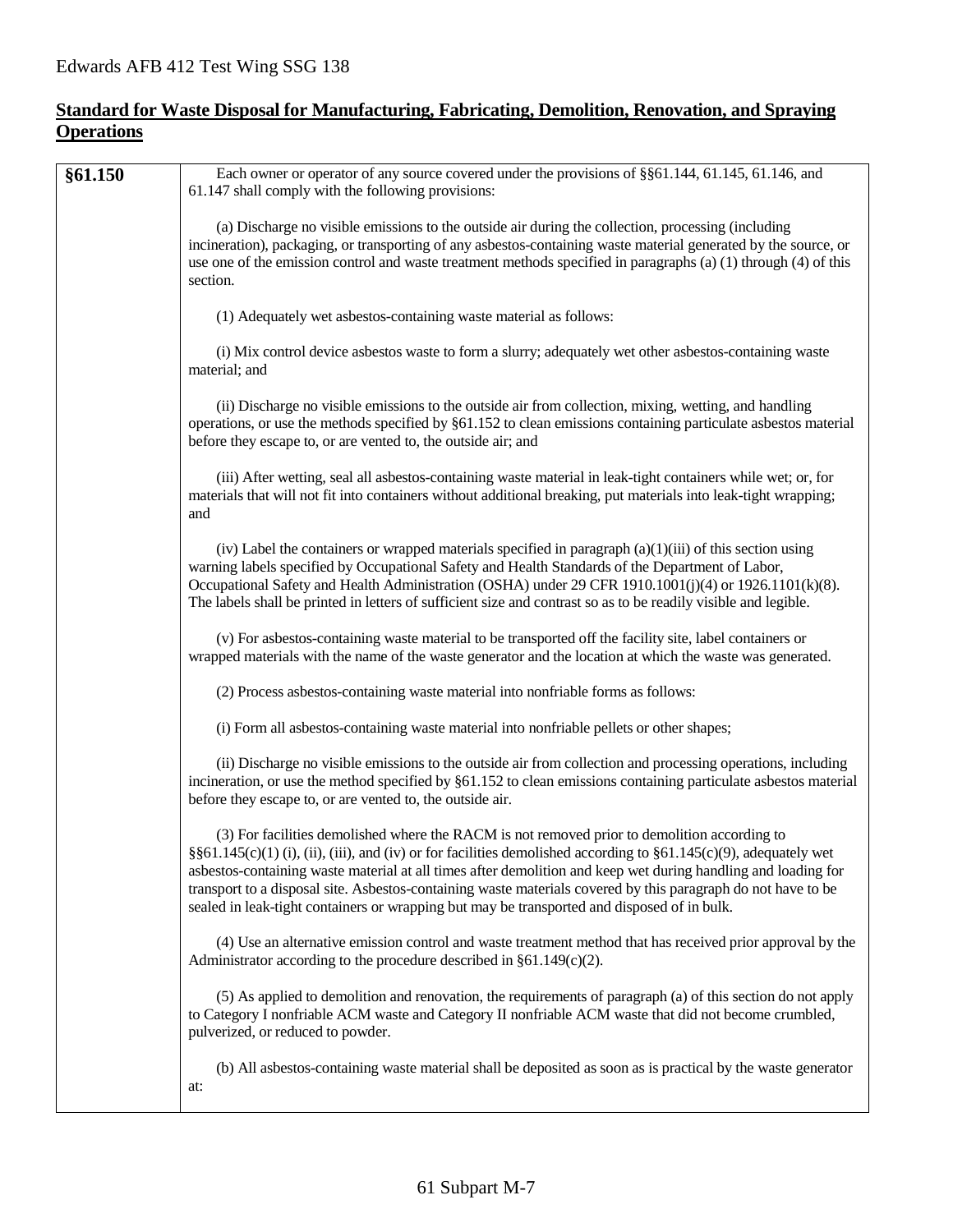| §61.150 | $(1)$ A waste disposal site operated in accordance with the provisions of §61.154, or                                                                                                                                                                                                                                                                                                                                                             |
|---------|---------------------------------------------------------------------------------------------------------------------------------------------------------------------------------------------------------------------------------------------------------------------------------------------------------------------------------------------------------------------------------------------------------------------------------------------------|
|         | (2) An EPA-approved site that converts RACM and asbestos-containing waste material into nonasbestos<br>(asbestos-free) material according to the provisions of §61.155.                                                                                                                                                                                                                                                                           |
|         | (3) The requirements of paragraph (b) of this section do not apply to Category I nonfriable ACM that is not<br>RACM.                                                                                                                                                                                                                                                                                                                              |
|         | (c) Mark vehicles used to transport asbestos-containing waste material during the loading and unloading of<br>waste so that the signs are visible. The markings must conform to the requirements of $\S$ $61.149(d)(1)$ (i), (ii),<br>and (iii).                                                                                                                                                                                                  |
|         | (d) For all asbestos-containing waste material transported off the facility site:                                                                                                                                                                                                                                                                                                                                                                 |
|         | (1) Maintain waste shipment records, using a form similar to that shown in Figure 4, and include the<br>following information:                                                                                                                                                                                                                                                                                                                    |
|         | (i) The name, address, and telephone number of the waste generator.<br>(ii) The name and address of the local, State, or EPA Regional office responsible for administering the<br>asbestos NESHAP program.<br>(iii) The approximate quantity in cubic meters (cubic yards).<br>(iv) The name and telephone number of the disposal site operator.<br>(v) The name and physical site location of the disposal site.                                 |
|         | (vi) The date transported.<br>(vii) The name, address, and telephone number of the transporter(s).<br>(viii) A certification that the contents of this consignment are fully and accurately described by proper<br>shipping name and are classified, packed, marked, and labeled, and are in all respects in proper condition for<br>transport by highway according to applicable international and government regulations.                       |
|         | (2) Provide a copy of the waste shipment record, described in paragraph $(d)(1)$ of this section, to the<br>disposal site owners or operators at the same time as the asbestos-containing waste material is delivered to the<br>disposal site.                                                                                                                                                                                                    |
|         | (3) For waste shipments where a copy of the waste shipment record, signed by the owner or operator of the<br>designated disposal site, is not received by the waste generator within 35 days of the date the waste was<br>accepted by the initial transporter, contact the transporter and/or the owner or operator of the designated<br>disposal site to determine the status of the waste shipment.                                             |
|         | (4) Report in writing to the local, State, or EPA Regional office responsible for administering the asbestos<br>NESHAP program for the waste generator if a copy of the waste shipment record, signed by the owner or<br>operator of the designated waste disposal site, is not received by the waste generator within 45 days of the date<br>the waste was accepted by the initial transporter. Include in the report the following information: |
|         | (i) A copy of the waste shipment record for which a confirmation of delivery was not received, and                                                                                                                                                                                                                                                                                                                                                |
|         | (ii) A cover letter signed by the waste generator explaining the efforts taken to locate the asbestos waste<br>shipment and the results of those efforts.                                                                                                                                                                                                                                                                                         |
|         | (5) Retain a copy of all waste shipment records, including a copy of the waste shipment record signed by<br>the owner or operator of the designated waste disposal site, for at least 2 years.                                                                                                                                                                                                                                                    |
|         | (e) Furnish upon request, and make available for inspection by the Administrator, all records required<br>under this section.                                                                                                                                                                                                                                                                                                                     |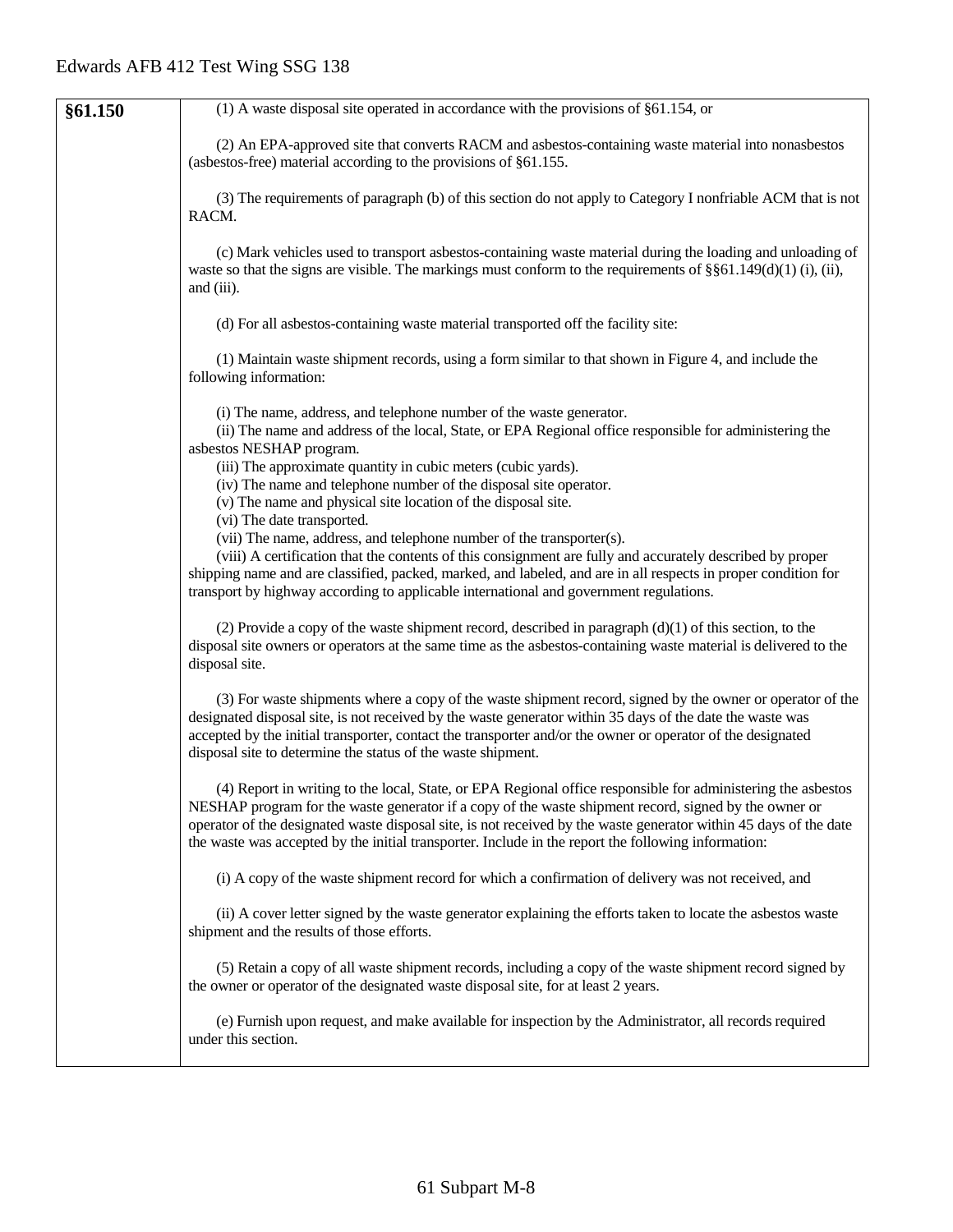# **Air Cleaning**

| §61.152 | (a) The owner or operator who uses air cleaning, as specified in $\S$ §61.142(a), 61.144(b)(2),                                                                                                                                                                                                                                                                                                                                                                                                                                                  |
|---------|--------------------------------------------------------------------------------------------------------------------------------------------------------------------------------------------------------------------------------------------------------------------------------------------------------------------------------------------------------------------------------------------------------------------------------------------------------------------------------------------------------------------------------------------------|
|         | $61.145(c)(3)(i)(B)(I), 61.145(c)(4)(ii), 61.145(c)(11)(i), 61.146(b)(2), 61.147(b)(2), 61.149(b), 61.149(c)(1)(ii),$<br>$61.150(a)(1)(ii)$ , $61.150(a)(2)(ii)$ , and $61.155(e)$ shall:                                                                                                                                                                                                                                                                                                                                                        |
|         | (1) Use fabric filter collection devices, except as noted in paragraph (b) of this section, doing all of the<br>following:                                                                                                                                                                                                                                                                                                                                                                                                                       |
|         | (i) Ensuring that the airflow permeability, as determined by ASTM Method D737-75, does not exceed 9<br>$m^3/\text{min/m}^2$ (30 ft <sup>3</sup> /min/ft <sup>2</sup> ) for woven fabrics or $11^3/\text{min/m}^2$ (35 ft <sup>3</sup> /min/ft <sup>2</sup> ) for felted fabrics, except that 12<br>$m^3/\text{min/m}^2$ (40 ft <sup>3</sup> min/ft <sup>2</sup> ) for woven and 14 m <sup>3</sup> /min/m <sup>2</sup> (45 ft <sup>3</sup> min/ft <sup>2</sup> ) for felted fabrics is allowed for filtering<br>air from asbestos ore dryers; and |
|         | (ii) Ensuring that felted fabric weighs at least 475 grams per square meter (14 ounces per square yard) and<br>is at least 1.6 millimeters (one-sixteenth inch) thick throughout; and                                                                                                                                                                                                                                                                                                                                                            |
|         | (iii) Avoiding the use of synthetic fabrics that contain fill yarn other than that which is spun.                                                                                                                                                                                                                                                                                                                                                                                                                                                |
|         | (2) Properly install, use, operate, and maintain all air-cleaning equipment authorized by this section.<br>Bypass devices may be used only during upset or emergency conditions and then only for so long as it takes to<br>shut down the operation generating the particulate asbestos material.                                                                                                                                                                                                                                                |
|         | (3) For fabric filter collection devices installed after January 10, 1989, provide for easy inspection for<br>faulty bags.                                                                                                                                                                                                                                                                                                                                                                                                                       |
|         | (b) There are the following exceptions to paragraph $(a)(1)$ :                                                                                                                                                                                                                                                                                                                                                                                                                                                                                   |
|         | (1) After January 10, 1989, if the use of fabric creates a fire or explosion hazard, or the Administrator<br>determines that a fabric filter is not feasible, the Administrator may authorize as a substitute the use of wet<br>collectors designed to operate with a unit contacting energy of at least 9.95 kilopascals (40 inches water gage<br>pressure).                                                                                                                                                                                    |
|         | (2) Use a HEPA filter that is certified to be at least 99.97 percent efficient for 0.3 micron particles.                                                                                                                                                                                                                                                                                                                                                                                                                                         |
|         | (3) The Administrator may authorize the use of filtering equipment other than described in paragraphs<br>$(a)(1)$ and $(b)(1)$ and $(2)$ of this section if the owner or operator demonstrates to the Administrator's satisfaction<br>that it is equivalent to the described equipment in filtering particulate asbestos material.                                                                                                                                                                                                               |

# **Reporting**

| §61.153 | (a) Any new source to which this subpart applies (with the exception of sources subject to $\S$ §61.143,            |
|---------|---------------------------------------------------------------------------------------------------------------------|
|         | 61.145, 61.146, and 61.148), which has an initial startup date preceding the effective date of this revision, shall |
|         | provide the following information to the Administrator postmarked or delivered within 90 days of the effective      |
|         | date. In the case of a new source that does not have an initial startup date preceding the effective date, the      |
|         | information shall be provided, postmarked or delivered, within 90 days of the initial startup date. Any owner or    |
|         | operator of an existing source shall provide the following information to the Administrator within 90 days of       |
|         | the effective date of this subpart unless the owner or operator of the existing source has previously provided this |
|         | information to the Administrator. Any changes in the information provided by any existing source shall be           |
|         | provided to the Administrator, postmarked or delivered, within 30 days after the change.                            |
|         |                                                                                                                     |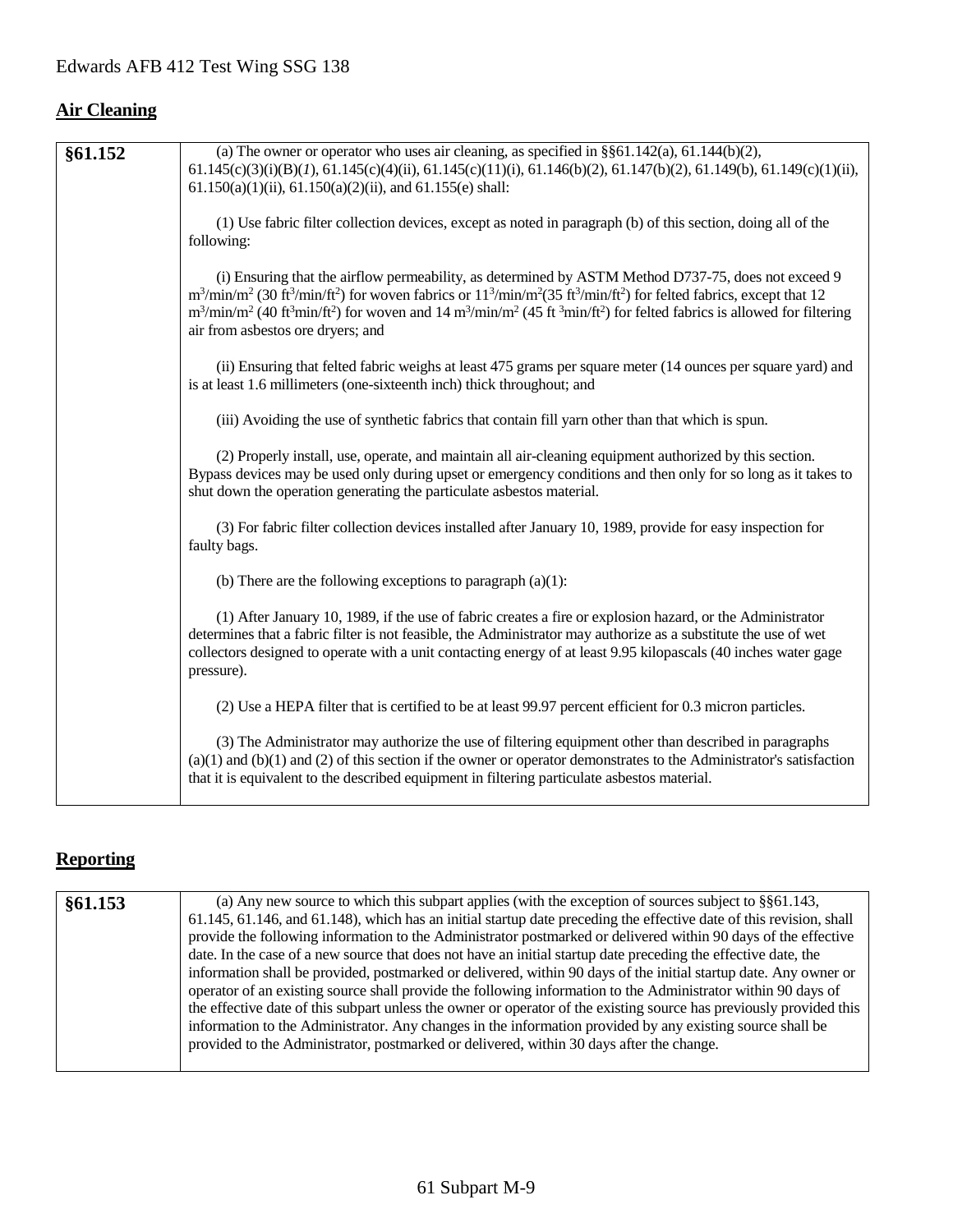| §61.153 | (1) A description of the emission control equipment used for each process; and                                                                                                                                                                                                                                                                                                                                                                                 |
|---------|----------------------------------------------------------------------------------------------------------------------------------------------------------------------------------------------------------------------------------------------------------------------------------------------------------------------------------------------------------------------------------------------------------------------------------------------------------------|
|         | (i) If the fabric device uses a woven fabric, the airflow permeability in $m^3/\text{min}/m^2$ and; if the fabric is<br>synthetic, whether the fill yarn is spun or not spun; and                                                                                                                                                                                                                                                                              |
|         | (ii) If the fabric filter device uses a felted fabric, the density in $g/m^2$ , the minimum thickness in inches, and<br>the airflow permeability in $m^3/\text{min}/m^2$ .                                                                                                                                                                                                                                                                                     |
|         | (2) If a fabric filter device is used to control emissions,                                                                                                                                                                                                                                                                                                                                                                                                    |
|         | (i) The airflow permeability in $m^3/\text{min}/m^2$ ( $ft^3/\text{min}/ft^2$ ) if the fabric filter device uses a woven fabric, and, if<br>the fabric is synthetic, whether the fill yarn is spun or not spun; and                                                                                                                                                                                                                                            |
|         | (ii) If the fabric filter device uses a felted fabric, the density in $g/m^2$ (oz/yd <sup>2</sup> ), the minimum thickness in<br>millimeters (inches), and the airflow permeability in $m^3 / min/m^2$ (ft <sup>3</sup> /min/ft <sup>2</sup> ).                                                                                                                                                                                                                |
|         | (3) If a HEPA filter is used to control emissions, the certified efficiency.                                                                                                                                                                                                                                                                                                                                                                                   |
|         | (4) For sources subject to $\S$ §61.149 and 61.150:                                                                                                                                                                                                                                                                                                                                                                                                            |
|         | (i) A brief description of each process that generates asbestos-containing waste material; and                                                                                                                                                                                                                                                                                                                                                                 |
|         | (ii) The average volume of asbestos-containing waste material disposed of, measured in $m^3$ /day (yd <sup>3</sup> /day);<br>and                                                                                                                                                                                                                                                                                                                               |
|         | (iii) The emission control methods used in all stages of waste disposal; and                                                                                                                                                                                                                                                                                                                                                                                   |
|         | (iv) The type of disposal site or incineration site used for ultimate disposal, the name of the site operator,<br>and the name and location of the disposal site.                                                                                                                                                                                                                                                                                              |
|         | $(5)$ For sources subject to §§61.151 and 61.154:                                                                                                                                                                                                                                                                                                                                                                                                              |
|         | (i) A brief description of the site; and                                                                                                                                                                                                                                                                                                                                                                                                                       |
|         | (ii) The method or methods used to comply with the standard, or alternative procedures to be used.                                                                                                                                                                                                                                                                                                                                                             |
|         | (b) The information required by paragraph (a) of this section must accompany the information required by<br>§61.10. Active waste disposal sites subject to §61.154 shall also comply with this provision. Roadways,<br>demolition and renovation, spraying, and insulating materials are exempted from the requirements of §61.10(a).<br>The information described in this section must be reported using the format of appendix A of this part as a<br>guide. |
|         |                                                                                                                                                                                                                                                                                                                                                                                                                                                                |

*Remainder of Page Intentionally Left Blank*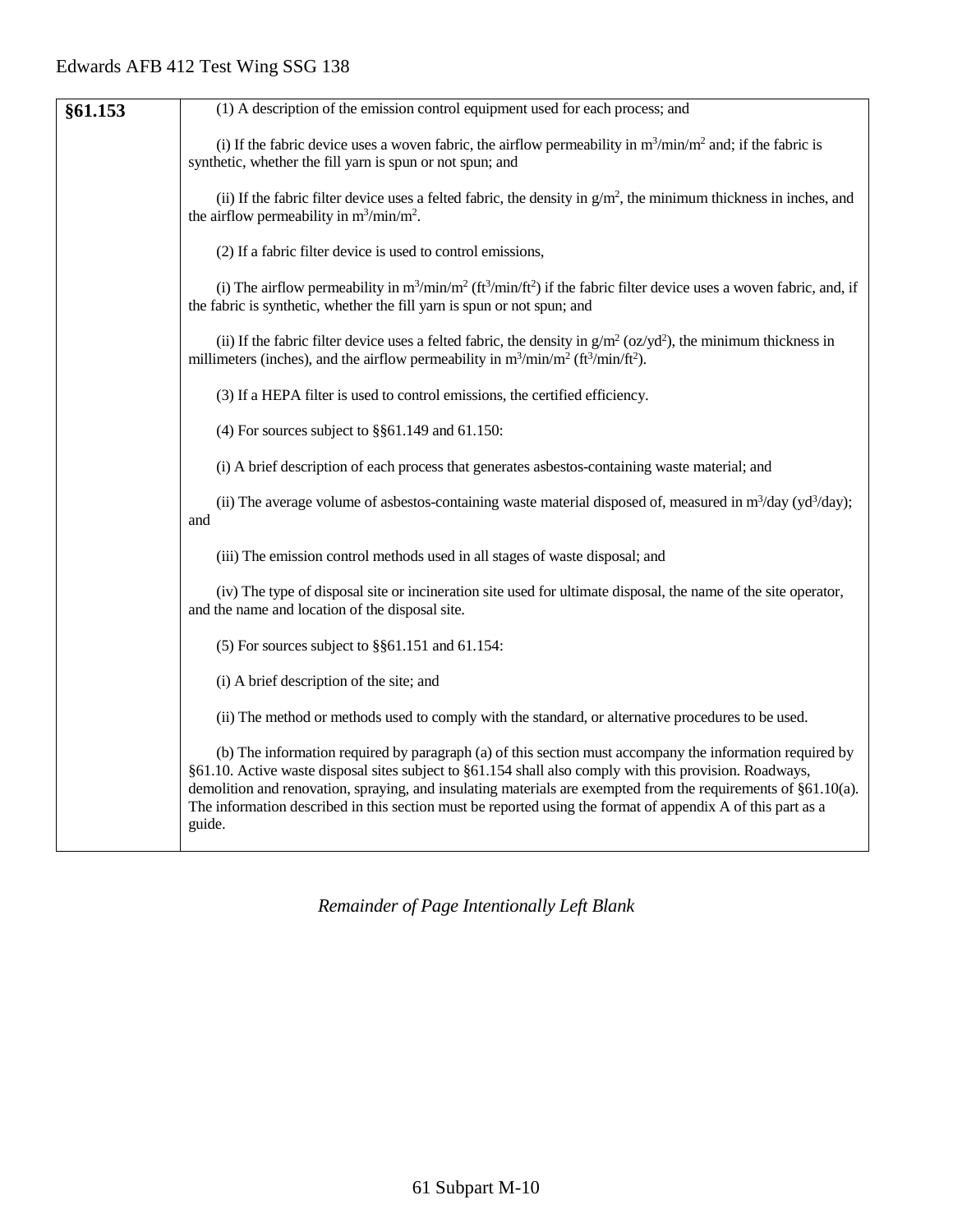## **FEDERAL REGULATIONS 40 CFR 63 SUBPART A General Provisions**

## **Applicable provisions of 40 CFR 63 Subpart A shall apply.**

## **[59 FR 12430, Mar. 16, 1994, as amended at 67 FR 16595, Apr. 5, 2002]**

## **Applicability**

| §63.1 | (a) General. (1) Terms used throughout this part are defined in §63.2 or in the Clean Air Act (Act) as<br>amended in 1990, except that individual subparts of this part may include specific definitions in addition to or<br>that supersede definitions in §63.2.                                                                                                                                                                                                                                                                                                                                                                                                                                                                                                                                                                   |
|-------|--------------------------------------------------------------------------------------------------------------------------------------------------------------------------------------------------------------------------------------------------------------------------------------------------------------------------------------------------------------------------------------------------------------------------------------------------------------------------------------------------------------------------------------------------------------------------------------------------------------------------------------------------------------------------------------------------------------------------------------------------------------------------------------------------------------------------------------|
|       | (2) This part contains national emission standards for hazardous air pollutants (NESHAP) established<br>pursuant to section 112 of the Act as amended November 15, 1990. These standards regulate specific categories<br>of stationary sources that emit (or have the potential to emit) one or more hazardous air pollutants listed in this<br>part pursuant to section 112(b) of the Act. This section explains the applicability of such standards to sources<br>affected by them. The standards in this part are independent of NESHAP contained in 40 CFR part 61. The<br>NESHAP in part 61 promulgated by signature of the Administrator before November 15, 1990 (i.e., the date of<br>enactment of the Clean Air Act Amendments of 1990) remain in effect until they are amended, if appropriate,<br>and added to this part. |
|       | (3) No emission standard or other requirement established under this part shall be interpreted, construed, or<br>applied to diminish or replace the requirements of a more stringent emission limitation or other applicable<br>requirement established by the Administrator pursuant to other authority of the Act (section 111, part C or D or<br>any other authority of this Act), or a standard issued under State authority. The Administrator may specify in a<br>specific standard under this part that facilities subject to other provisions under the Act need only comply with<br>the provisions of that standard.                                                                                                                                                                                                        |
|       | (4)(i) Each relevant standard in this part 63 must identify explicitly whether each provision in this subpart<br>A is or is not included in such relevant standard.                                                                                                                                                                                                                                                                                                                                                                                                                                                                                                                                                                                                                                                                  |
|       | (ii) If a relevant part 63 standard incorporates the requirements of 40 CFR part 60, part 61 or other part 63<br>standards, the relevant part 63 standard must identify explicitly the applicability of each corresponding part 60,<br>part 61, or other part 63 subpart A (General) provision.                                                                                                                                                                                                                                                                                                                                                                                                                                                                                                                                      |
|       | (iii) The General Provisions in this subpart A do not apply to regulations developed pursuant to section<br>$112(r)$ of the amended Act, unless otherwise specified in those regulations.                                                                                                                                                                                                                                                                                                                                                                                                                                                                                                                                                                                                                                            |
|       | $(5)$ [Reserved]                                                                                                                                                                                                                                                                                                                                                                                                                                                                                                                                                                                                                                                                                                                                                                                                                     |
|       | (6) To obtain the most current list of categories of sources to be regulated under section 112 of the Act, or<br>to obtain the most recent regulation promulgation schedule established pursuant to section 112(e) of the Act,<br>contact the Office of the Director, Emission Standards Division, Office of Air Quality Planning and Standards,<br>U.S. EPA (MD-13), Research Triangle Park, North Carolina 27711.                                                                                                                                                                                                                                                                                                                                                                                                                  |
|       | $(7)-(9)$ [Reserved]                                                                                                                                                                                                                                                                                                                                                                                                                                                                                                                                                                                                                                                                                                                                                                                                                 |
|       | (10) For the purposes of this part, time periods specified in days shall be measured in calendar days, even if<br>the word "calendar" is absent, unless otherwise specified in an applicable requirement.                                                                                                                                                                                                                                                                                                                                                                                                                                                                                                                                                                                                                            |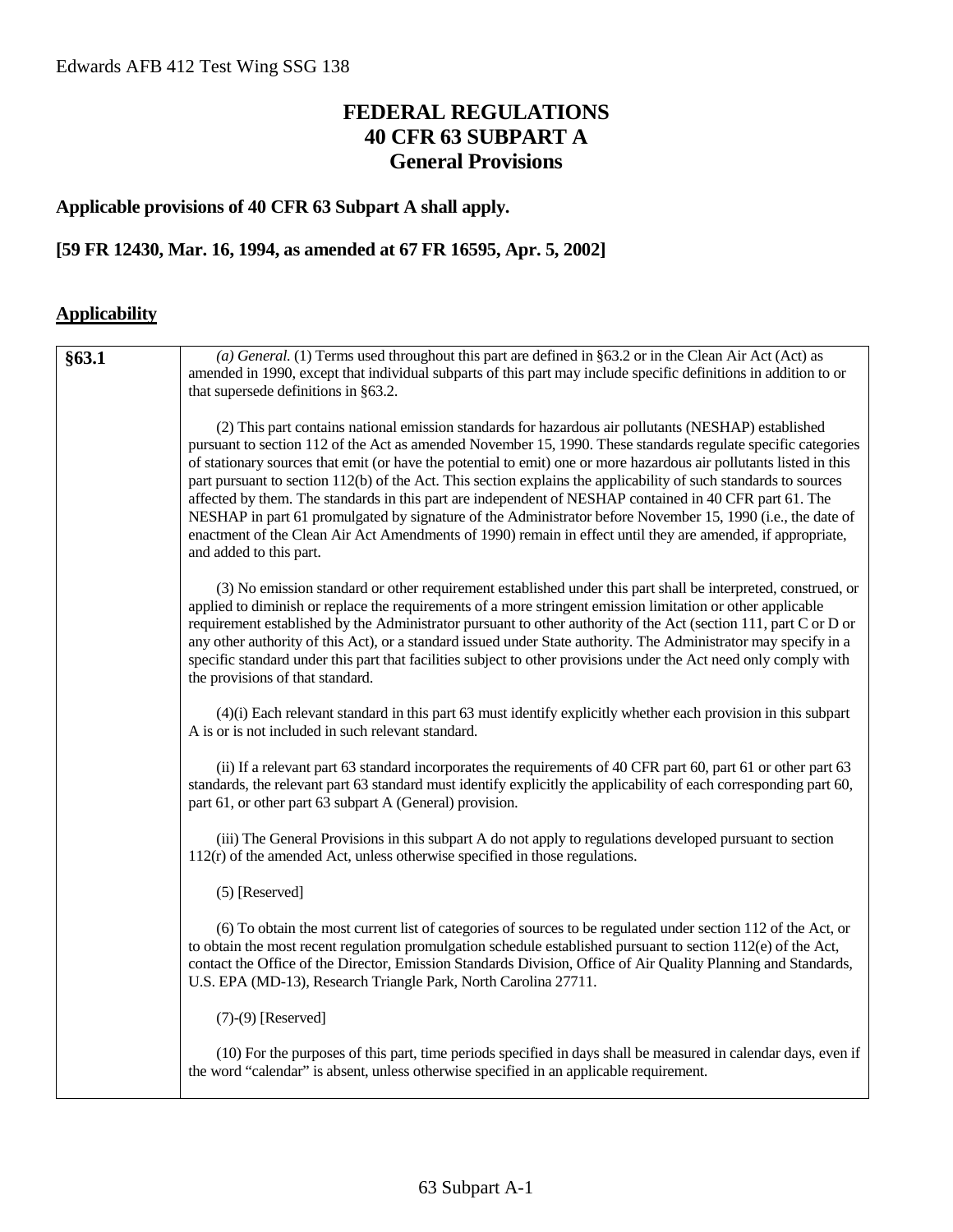**§63.1** (11) For the purposes of this part, if an explicit postmark deadline is not specified in an applicable requirement for the submittal of a notification, application, test plan, report, or other written communication to the Administrator, the owner or operator shall postmark the submittal on or before the number of days specified in the applicable requirement. For example, if a notification must be submitted 15 days before a particular event is scheduled to take place, the notification shall be postmarked on or before 15 days preceding the event; likewise, if a notification must be submitted 15 days after a particular event takes place, the notification shall be postmarked on or before 15 days following the end of the event. The use of reliable non-Government mail carriers that provide indications of verifiable delivery of information required to be submitted to the Administrator, similar to the postmark provided by the U.S. Postal Service, or alternative means of delivery agreed to by the permitting authority, is acceptable. (12) Notwithstanding time periods or postmark deadlines specified in this part for the submittal of information to the Administrator by an owner or operator, or the review of such information by the Administrator, such time periods or deadlines may be changed by mutual agreement between the owner or operator and the Administrator. Procedures governing the implementation of this provision are specified in §63.9(i). (b) *Initial applicability determination for this part.* (1) The provisions of this part apply to the owner or operator of any stationary source that— (i) Emits or has the potential to emit any hazardous air pollutant listed in or pursuant to section 112(b) of the Act; and (ii) Is subject to any standard, limitation, prohibition, or other federally enforceable requirement established pursuant to this part. (2) [Reserved] (3) An owner or operator of a stationary source who is in the relevant source category and who determines that the source is not subject to a relevant standard or other requirement established under this part must keep a record as specified in §63.10(b)(3). (c) *Applicability of this part after a relevant standard has been set under this part.* (1) If a relevant standard has been established under this part, the owner or operator of an affected source must comply with the provisions of that standard and of this subpart as provided in paragraph (a)(4) of this section. (2) Except as provided in §63.10(b)(3), if a relevant standard has been established under this part, the owner or operator of an affected source may be required to obtain a title V permit from a permitting authority in the State in which the source is located. Emission standards promulgated in this part for area sources pursuant to section  $112(c)(3)$  of the Act will specify whether— (i) States will have the option to exclude area sources affected by that standard from the requirement to obtain a title V permit (i.e., the standard will exempt the category of area sources altogether from the permitting requirement); (ii) States will have the option to defer permitting of area sources in that category until the Administrator takes rulemaking action to determine applicability of the permitting requirements; or (iii) If a standard fails to specify what the permitting requirements will be for area sources affected by such a standard, then area sources that are subject to the standard will be subject to the requirement to obtain a title V permit without any deferral. (3)-(4) [Reserved]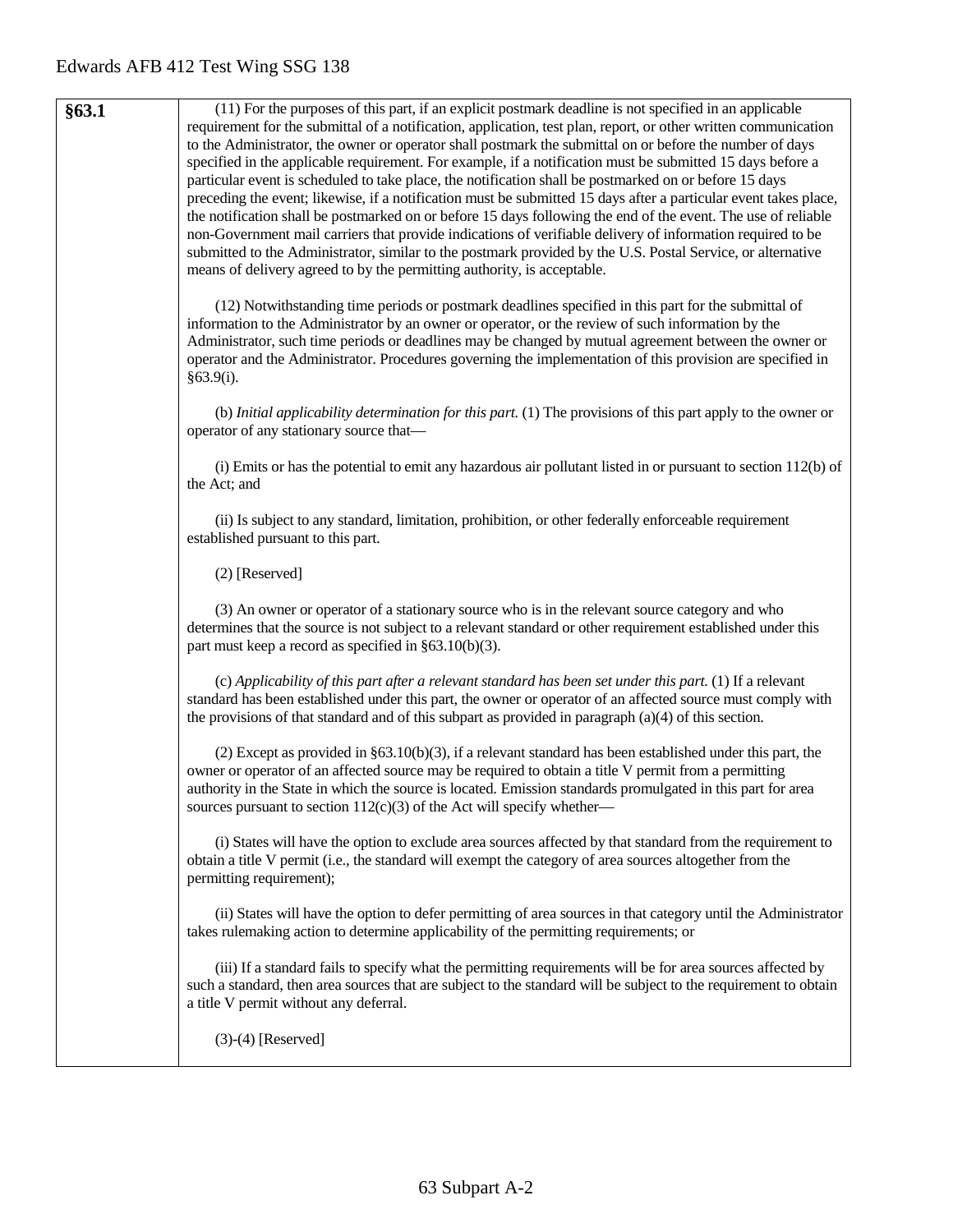| §63.1(c) | (5) If an area source that otherwise would be subject to an emission standard or other requirement<br>established under this part if it were a major source subsequently increases its emissions of hazardous air<br>pollutants (or its potential to emit hazardous air pollutants) such that the source is a major source that is<br>subject to the emission standard or other requirement, such source also shall be subject to the notification<br>requirements of this subpart.                                                                                                                                                                                                                                                                                                                                                                                                                                                                                                                                                                                                                                                                                                                        |
|----------|------------------------------------------------------------------------------------------------------------------------------------------------------------------------------------------------------------------------------------------------------------------------------------------------------------------------------------------------------------------------------------------------------------------------------------------------------------------------------------------------------------------------------------------------------------------------------------------------------------------------------------------------------------------------------------------------------------------------------------------------------------------------------------------------------------------------------------------------------------------------------------------------------------------------------------------------------------------------------------------------------------------------------------------------------------------------------------------------------------------------------------------------------------------------------------------------------------|
|          | (e) If the Administrator promulgates an emission standard under section $112(d)$ or (h) of the Act that is<br>applicable to a source subject to an emission limitation by permit established under section $112(i)$ of the Act,<br>and the requirements under the section $112(i)$ emission limitation are substantially as effective as the<br>promulgated emission standard, the owner or operator may request the permitting authority to revise the<br>source's title V permit to reflect that the emission limitation in the permit satisfies the requirements of the<br>promulgated emission standard. The process by which the permitting authority determines whether the<br>section $112(i)$ emission limitation is substantially as effective as the promulgated emission standard must<br>include, consistent with part 70 or 71 of this chapter, the opportunity for full public, EPA, and affected State<br>review (including the opportunity for EPA's objection) prior to the permit revision being finalized. A<br>negative determination by the permitting authority constitutes final action for purposes of review and appeal<br>under the applicable title V operating permit program. |

*Remainder of Page Intentionally Left Blank*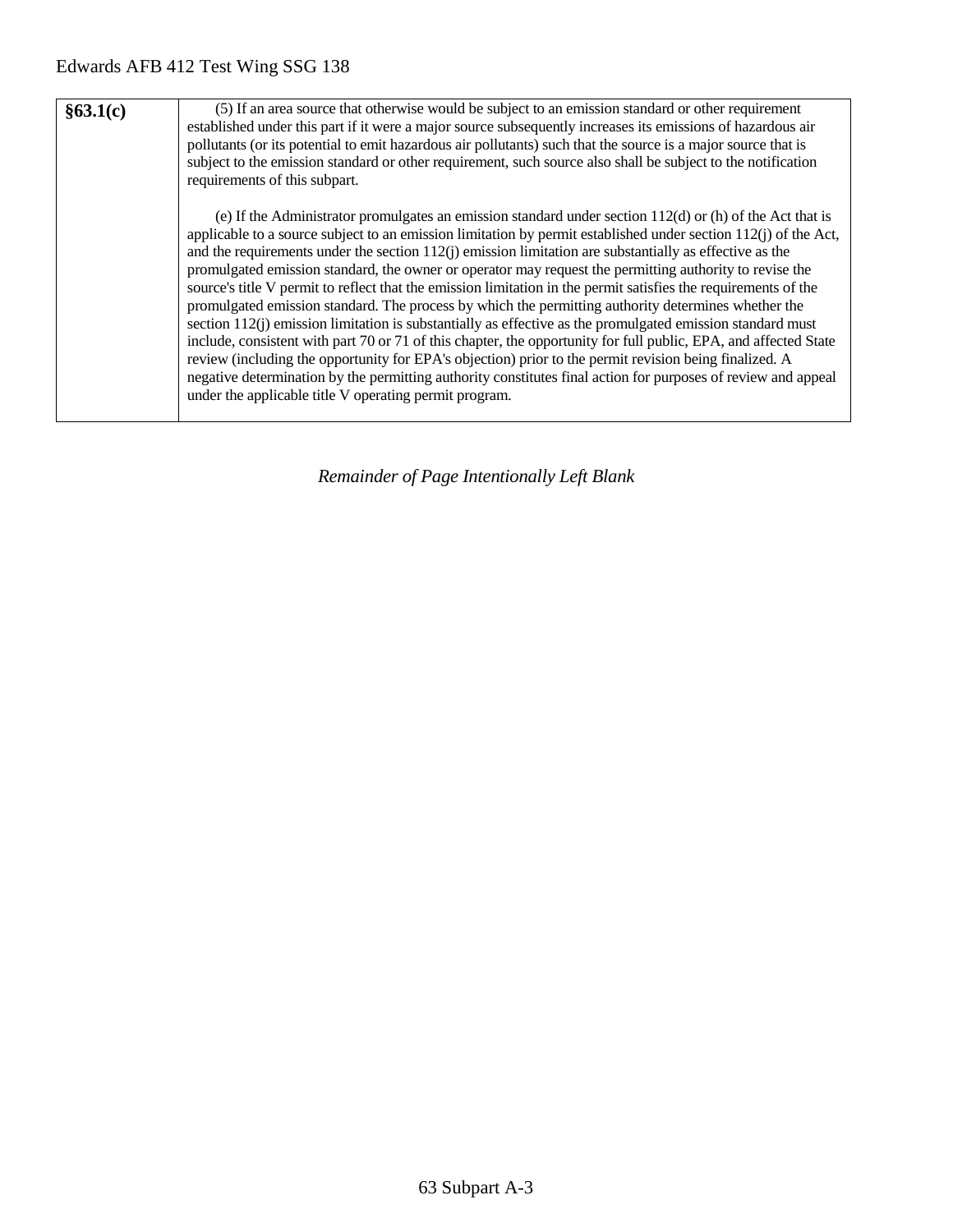## **FEDERAL REGULATIONS 40 CFR 63 SUBPART GG National Emission Standards for Aerospace Manufacturing and Rework Facilities**

### **Applicable provisions of 40 CFR 63 Subpart GG shall apply.**

#### **[60 FR 45956, Sept. 1, 1996, as amended at 63 FR 15016, Mar. 27, 1998; 63 FR 46532, Sept. 1, 1998]**

## **Applicability and Designation of Affected Sources**

| §63.741 | (a) This subpart applies to facilities that are engaged, either in part or in whole, in the manufacture or                                                                                                                                                                                                                                                                                                                                                                                                                 |
|---------|----------------------------------------------------------------------------------------------------------------------------------------------------------------------------------------------------------------------------------------------------------------------------------------------------------------------------------------------------------------------------------------------------------------------------------------------------------------------------------------------------------------------------|
|         | rework of commercial, civil, or military aerospace vehicles or components and that are major sources as                                                                                                                                                                                                                                                                                                                                                                                                                    |
|         | defined in §63.2.                                                                                                                                                                                                                                                                                                                                                                                                                                                                                                          |
|         | (b) The owner or operator of an affected source shall comply with the requirements of this subpart and<br>of subpart A of this part, except as specified in $\S 63.743(a)$ and Table 1 of this subpart.                                                                                                                                                                                                                                                                                                                    |
|         | (c) Affected sources. The affected sources to which the provisions of this subpart apply are specified in<br>paragraphs $(c)(1)$ through $(8)$ of this section. The activities subject to this subpart are limited to the<br>manufacture or rework of aerospace vehicles or components as defined in this subpart. Where a dispute<br>arises relating to the applicability of this subpart to a specific activity, the owner or operator shall<br>demonstrate whether or not the activity is regulated under this subpart. |
|         | (1) Each cleaning operation as follows:                                                                                                                                                                                                                                                                                                                                                                                                                                                                                    |
|         | (i) All hand-wipe cleaning operations constitute an affected source.                                                                                                                                                                                                                                                                                                                                                                                                                                                       |
|         | (ii) Each spray gun cleaning operation constitutes an affected source.                                                                                                                                                                                                                                                                                                                                                                                                                                                     |
|         | (iii) All flush cleaning operations constitute an affected source.                                                                                                                                                                                                                                                                                                                                                                                                                                                         |
|         | (2) For organic HAP or VOC emissions, each primer application operation, which is the total of all<br>primer applications at the facility.                                                                                                                                                                                                                                                                                                                                                                                 |
|         | (3) For organic HAP or VOC emissions, each topcoat application operation, which is the total of all<br>topcoat applications at the facility.                                                                                                                                                                                                                                                                                                                                                                               |
|         | (4) For organic HAP or VOC emissions, each specialty coating application operation, which is the total<br>of all specialty coating applications at the facility.                                                                                                                                                                                                                                                                                                                                                           |
|         | (5) For organic HAP or VOC emissions, each depainting operation, which is the total of all depainting<br>at the facility.                                                                                                                                                                                                                                                                                                                                                                                                  |
|         | (6) Each chemical milling maskant application operation, which is the total of all chemical milling<br>maskant applications at the facility.                                                                                                                                                                                                                                                                                                                                                                               |
|         | (7) Each waste storage and handling operation, which is the total of all waste handling and storage at<br>the facility.                                                                                                                                                                                                                                                                                                                                                                                                    |
|         | (8) For inorganic HAP emissions, each spray booth, portable enclosure, or hangar that contains a<br>primer, topcoat, or specialty coating application operation subject to $\S$ 63.745(g), or a depainting operation<br>subject to $\S$ 63.746(b)(4).                                                                                                                                                                                                                                                                      |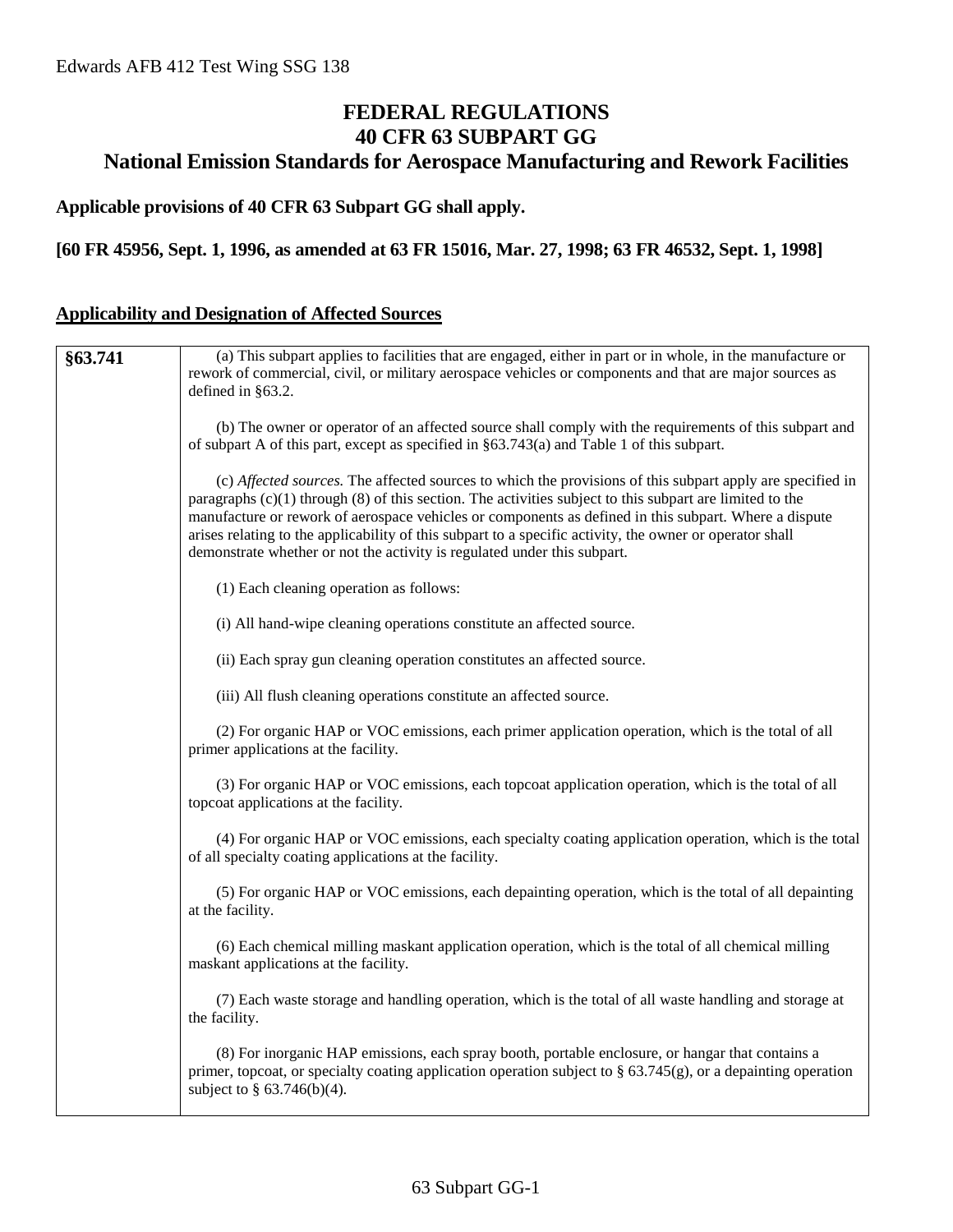**§63.741** (d) An owner or operator of an affected source subject to this subpart shall obtain an operating permit from the permitting authority in the State in which the source is located. The owner or operator shall apply for and obtain such permit in accordance with the regulations contained in part 70 of this chapter and in applicable State regulations.

#### (e) [Reserved]

(f) This subpart does not contain control requirements for use of specialty coatings, adhesives, adhesive bonding primers, or sealants at aerospace facilities. It also does not regulate research and development, quality control, and laboratory testing activities, chemical milling, metal finishing, electrodeposition (except for electrodeposition of paints), composites processing (except for cleaning and coating of composite parts or components that become part of an aerospace vehicle or component as well as composite tooling that comes in contact with such composite parts or components prior to cure), electronic parts and assemblies (except for cleaning and topcoating of completed assemblies), manufacture of aircraft transparencies, and wastewater operations at aerospace facilities. These requirements do not apply to the rework of aircraft or aircraft components if the holder of the Federal Aviation Administration (FAA) design approval, or the holder's licensee, is not actively manufacturing the aircraft or aircraft components. These requirements also do not apply to parts and assemblies not critical to the vehicle's structural integrity or flight performance. The requirements of this subpart also do not apply to primers, topcoats, chemical milling maskants, strippers, and cleaning solvents containing HAP and VOC at concentrations less than 0.1 percent for carcinogens or 1.0 percent for noncarcinogens, as determined from manufacturer's representations. Additional specific exemptions from regulatory coverage are set forth in paragraphs (e),  $(g)$ , (h), (i) and (j) of this section and §§63.742, 63.744(a)(1), (b), (e), 63.745(a), (f)(3), (g)(4), 63.746(a), (b)(5), 63.747(c)(3), and 63.749(d).

(g) The requirements for primers, topcoats, and chemical milling maskants in §63.745 and §63.747 do not apply to the use of low-volume coatings in these categories for which the annual total of each separate formulation used at a facility does not exceed 189 l (50 gal), and the combined annual total of all such primers, topcoats, and chemical milling maskants used at a facility does not exceed 757 l (200 gal). Primers and topcoats exempted under paragraph (f) of this section and under  $\S 63.745(f)(3)$  and (g)(4) are not included in the 50 and 200 gal limits. Chemical milling maskants exempted under  $\S63.747(c)(3)$  are also not included in these limits.

(h) Regulated activities associated with space vehicles designed to travel beyond the limit of the earth's atmosphere, including but not limited to satellites, space stations, and the Space Shuttle System (including orbiter, external tanks, and solid rocket boosters), are exempt from the requirements of this subpart, except for depainting operations found in §63.746.

(i) Any waterborne coating for which the manufacturer's supplied data demonstrate that organic HAP and VOC contents are less than or equal to the organic HAP and VOC content limits for its coating type, as specified in §§63.745(c) and 63.747(c), is exempt from the following requirements of this subpart: §§63.745 (d) and (e), 63.747(d) and (e), 63.749 (d) and (h), 63.750 (c) through (h) and (k) through (n), 63.752 (c) and (f), and 63.753 (c) and (e). A facility shall maintain the manufacturer's supplied data and annual purchase records for each exempt waterborne coating readily available for inspection and review and shall retain these data for 5 years.

(j) Regulated activities associated with the rework of antique aerospace vehicles or components are exempt from the requirements of this subpart.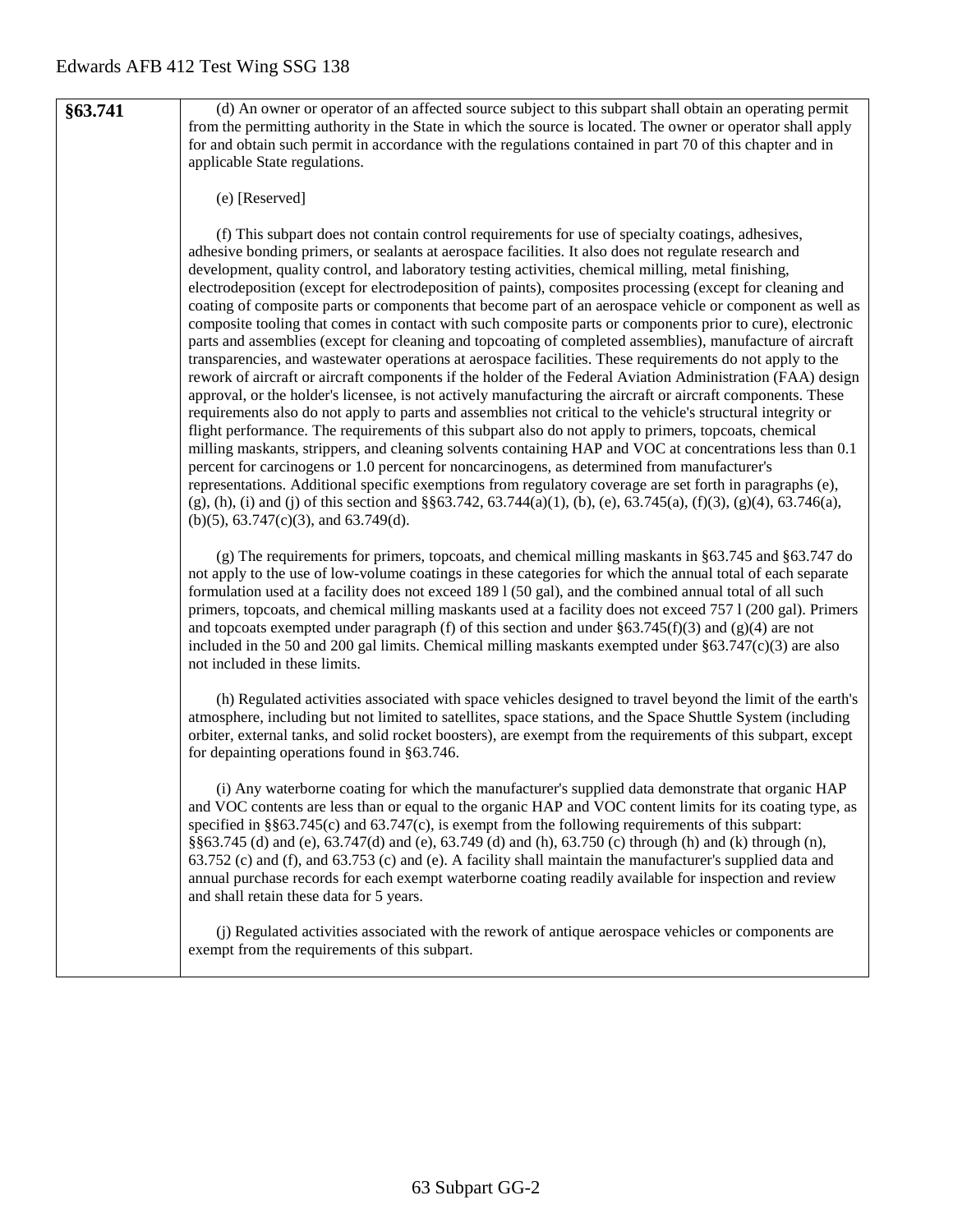## **Standards: General**

| §63.743 | (a) Except as provided in paragraphs (a)(4) through (a)(10) of this section and in Table 1 of this<br>subpart, each owner or operator of an affected source subject to this subpart is also subject to the                                                                                                                                                                                                                                                                                                                                                                                                                                                                                                                                  |
|---------|---------------------------------------------------------------------------------------------------------------------------------------------------------------------------------------------------------------------------------------------------------------------------------------------------------------------------------------------------------------------------------------------------------------------------------------------------------------------------------------------------------------------------------------------------------------------------------------------------------------------------------------------------------------------------------------------------------------------------------------------|
|         | following sections of subpart A of this part:                                                                                                                                                                                                                                                                                                                                                                                                                                                                                                                                                                                                                                                                                               |
|         | (1) §63.4, Prohibited activities and circumvention;                                                                                                                                                                                                                                                                                                                                                                                                                                                                                                                                                                                                                                                                                         |
|         | $(2)$ §63.5, Construction and reconstruction; and                                                                                                                                                                                                                                                                                                                                                                                                                                                                                                                                                                                                                                                                                           |
|         | (3) §63.6, Compliance with standards and maintenance requirements.                                                                                                                                                                                                                                                                                                                                                                                                                                                                                                                                                                                                                                                                          |
|         | (4) For the purposes of this subpart, all affected sources shall submit any request for an extension of<br>compliance not later than 120 days before the affected source's compliance date. The extension request<br>should be requested for the shortest time necessary to attain compliance, but in no case shall exceed 1<br>year.                                                                                                                                                                                                                                                                                                                                                                                                       |
|         | $(5)(i)$ For the purposes of this subpart, the Administrator (or the State with an approved permit<br>program) will notify the owner or operator in writing of his/her intention to deny approval of a request<br>for an extension of compliance submitted under either §63.6(i)(4) or §63.6(i)(5) within 60 calendar days<br>after receipt of sufficient information to evaluate the request.<br>(ii) In addition, for purposes of this subpart, if the Administrator does not notify the owner or<br>operator in writing of his/her intention to deny approval within 60 calendar days after receipt of<br>sufficient information to evaluate a request for an extension of compliance, then the request shall be<br>considered approved. |
|         | $(6)(i)$ For the purposes of this subpart, the Administrator (or the State) will notify the owner or<br>operator in writing of the status of his/her application submitted under $\S 63.6(i)(4)(ii)$ (that is, whether the<br>application contains sufficient information to make a determination) within 30 calendar days after receipt<br>of the original application and within 30 calendar days after receipt of any supplementary information<br>that is submitted, rather than 15 calendar days as provided for in $\S 63.6(i)(13)(i)$ .                                                                                                                                                                                              |
|         | (ii) In addition, for the purposes of this subpart, if the Administrator does not notify the owner or<br>operator in writing of the status of his/her application within 30 calendar days after receipt of the original<br>application and within 30 calendar days after receipt of any supplementary information that is submitted,<br>then the information in the application or the supplementary information is to be considered sufficient<br>upon which to make a determination.                                                                                                                                                                                                                                                      |
|         | (7) For the purposes of this subpart, each owner or operator who has submitted an extension request<br>application under $§63.6(i)(5)$ is to be provided 30 calendar days to present additional information or<br>arguments to the Administrator after he/she is notified that the application is not complete, rather than 15<br>calendar days as provided for in $\S 63.6(i)(13)(ii)$ .                                                                                                                                                                                                                                                                                                                                                   |
|         | (8) For the purposes of this subpart, each owner or operator is to be provided 30 calendar days to<br>present additional information to the Administrator after he/she is notified of the intended denial of a<br>compliance extension request submitted under either $\S 63.6(i)(4)$ or $\S 63.6(i)(5)$ , rather than 15 calendar<br>days as provided for in §63.6(1)(12)(iii)(B) and §63.6(i)(13)(iii)(B).                                                                                                                                                                                                                                                                                                                                |
|         | (9) For the purposes of this subpart, a final determination to deny any request for an extension<br>submitted under either $\S63.6(i)(4)$ or $\S63.6(i)(5)$ will be made within 60 calendar days after presentation<br>of additional information or argument (if the application is complete), or within 60 calendar days after<br>the final date specified for the presentation if no presentation is made, rather than 30 calendar days as<br>provided for in §63.6(i)(12)(iv) and §63.6(i)(13)(iv).                                                                                                                                                                                                                                      |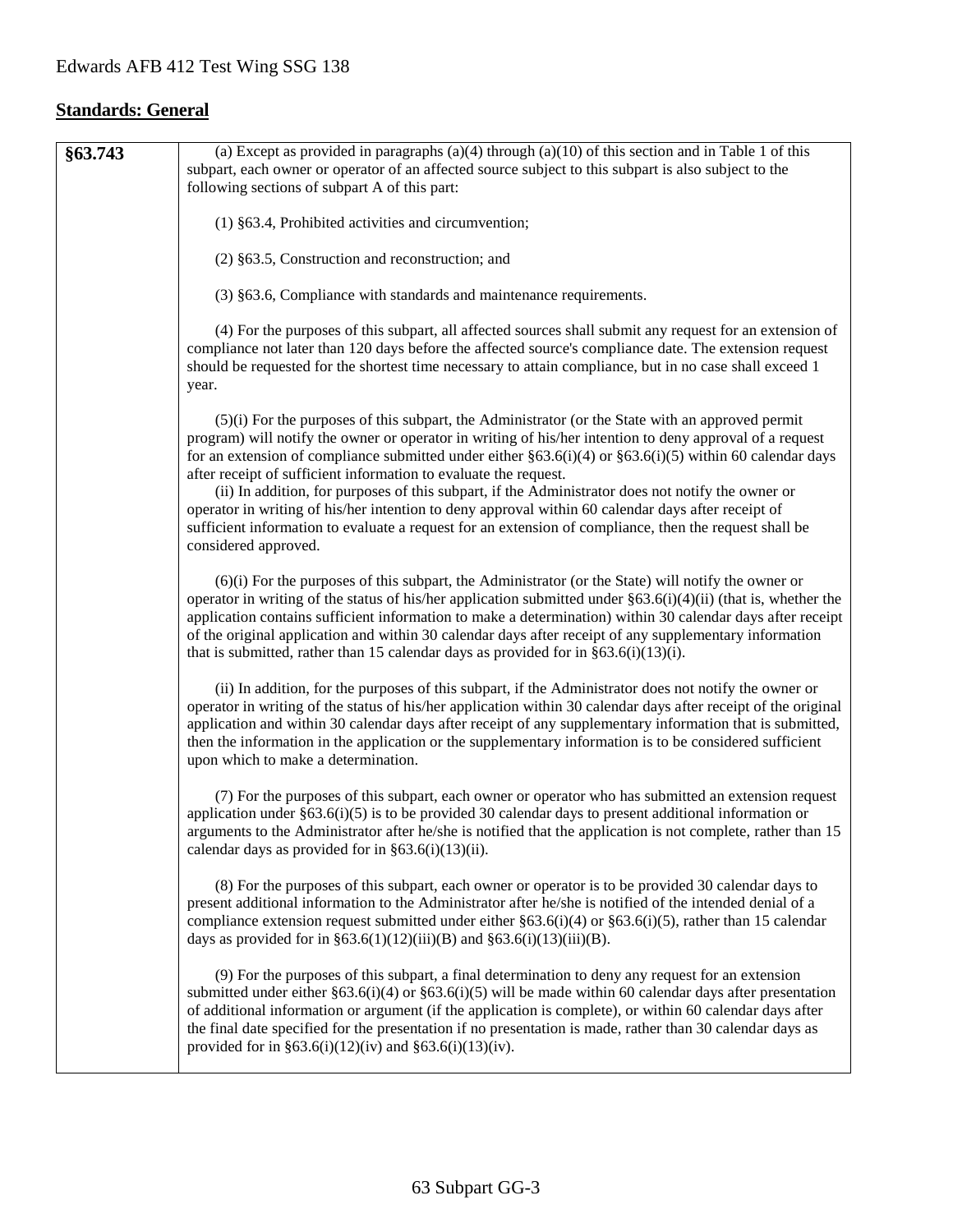| §63.743 | (10) For the purposes of compliance with the requirements of $§63.5(b)(4)$ of the General Provisions<br>and this subpart, owners or operators of existing primer or topcoat application operations and depainting<br>operations who construct or reconstruct a spray booth or hangar that does not have the potential to emit<br>10 tons/yr or more of an individual inorganic HAP or 25 tons/yr or more of all inorganic HAP combined<br>shall only be required to notify the Administrator of such construction or reconstruction on an annual<br>basis. Notification shall be submitted on or before March 1 of each year and shall include the<br>information required in $\S 63.5(b)(4)$ for each such spray booth or hangar constructed or reconstructed<br>during the prior calendar year, except that such information shall be limited to inorganic HAP's. No<br>advance notification or written approval from the Administrator pursuant to $\S 63.5(b)(3)$ shall be required<br>for the construction or reconstruction of such a spray booth or hangar unless the booth or hangar has the<br>potential to emit 10 tons/yr or more of an individual inorganic HAP or 25 tons/yr or more of all<br>inorganic HAP combined. |
|---------|-------------------------------------------------------------------------------------------------------------------------------------------------------------------------------------------------------------------------------------------------------------------------------------------------------------------------------------------------------------------------------------------------------------------------------------------------------------------------------------------------------------------------------------------------------------------------------------------------------------------------------------------------------------------------------------------------------------------------------------------------------------------------------------------------------------------------------------------------------------------------------------------------------------------------------------------------------------------------------------------------------------------------------------------------------------------------------------------------------------------------------------------------------------------------------------------------------------------------------------|
|         | (b) [Reserved]                                                                                                                                                                                                                                                                                                                                                                                                                                                                                                                                                                                                                                                                                                                                                                                                                                                                                                                                                                                                                                                                                                                                                                                                                      |
|         | (c) An owner or operator who uses an air pollution control device or equipment not listed in this<br>subpart shall submit a description of the device or equipment, test data verifying the performance of the<br>device or equipment in controlling organic HAP and/or VOC emissions, as appropriate, and specific<br>operating parameters that will be monitored to establish compliance with the standards to the<br>Administrator for approval not later than 120 days prior to the compliance date.                                                                                                                                                                                                                                                                                                                                                                                                                                                                                                                                                                                                                                                                                                                            |
|         | (d) Instead of complying with the individual coating limits in $\S$ 63.745 and 63.747, a facility may<br>choose to comply with the averaging provisions specified in paragraphs $(d)(1)$ through $(d)(6)$ of this<br>section.                                                                                                                                                                                                                                                                                                                                                                                                                                                                                                                                                                                                                                                                                                                                                                                                                                                                                                                                                                                                       |
|         | (1) Each owner or operator of a new or existing source shall use any combination of primers,<br>topcoats (including self-priming topcoats), specialty coatings, Type I chemical milling maskants, or<br>Type II chemical milling maskants such that the monthly volume-weighted average organic HAP and<br>VOC contents of the combination of primers, topcoats, specialty coatings, Type I chemical milling<br>maskants, or Type II chemical milling maskants, as determined in accordance with the applicable<br>procedures set forth in § 63.750, complies with the specified content limits in §§ 63.745(c) and<br>63.747(c), unless the permitting agency specifies a shorter averaging period as part of an ambient ozone<br>control program.                                                                                                                                                                                                                                                                                                                                                                                                                                                                                 |
|         | (2) Averaging is allowed only for uncontrolled primers, topcoats (including self-priming topcoats),<br>specialty coatings, Type I chemical milling maskants, or Type II chemical milling maskants.                                                                                                                                                                                                                                                                                                                                                                                                                                                                                                                                                                                                                                                                                                                                                                                                                                                                                                                                                                                                                                  |
|         | (3) Averaging is not allowed between specialty coating types defined in appendix A to this subpart,<br>or between the different types of coatings specified in paragraphs $(d)(3)(i)$ through (vii) of this section.                                                                                                                                                                                                                                                                                                                                                                                                                                                                                                                                                                                                                                                                                                                                                                                                                                                                                                                                                                                                                |
|         | (i) Primers and topcoats (including self-priming topcoats).                                                                                                                                                                                                                                                                                                                                                                                                                                                                                                                                                                                                                                                                                                                                                                                                                                                                                                                                                                                                                                                                                                                                                                         |
|         | (ii) Type I and Type II chemical milling maskants.                                                                                                                                                                                                                                                                                                                                                                                                                                                                                                                                                                                                                                                                                                                                                                                                                                                                                                                                                                                                                                                                                                                                                                                  |
|         | (iii) Primers and chemical milling maskants.                                                                                                                                                                                                                                                                                                                                                                                                                                                                                                                                                                                                                                                                                                                                                                                                                                                                                                                                                                                                                                                                                                                                                                                        |
|         | (iv) Topcoats and chemical milling maskants.                                                                                                                                                                                                                                                                                                                                                                                                                                                                                                                                                                                                                                                                                                                                                                                                                                                                                                                                                                                                                                                                                                                                                                                        |
|         | (v) Primers and specialty coatings.                                                                                                                                                                                                                                                                                                                                                                                                                                                                                                                                                                                                                                                                                                                                                                                                                                                                                                                                                                                                                                                                                                                                                                                                 |
|         | (vi) Topcoats and specialty coatings.                                                                                                                                                                                                                                                                                                                                                                                                                                                                                                                                                                                                                                                                                                                                                                                                                                                                                                                                                                                                                                                                                                                                                                                               |
|         | (vii) Chemical milling maskants and specialty coatings.                                                                                                                                                                                                                                                                                                                                                                                                                                                                                                                                                                                                                                                                                                                                                                                                                                                                                                                                                                                                                                                                                                                                                                             |
|         | $(4) - (5)$ [Reserved]                                                                                                                                                                                                                                                                                                                                                                                                                                                                                                                                                                                                                                                                                                                                                                                                                                                                                                                                                                                                                                                                                                                                                                                                              |
|         |                                                                                                                                                                                                                                                                                                                                                                                                                                                                                                                                                                                                                                                                                                                                                                                                                                                                                                                                                                                                                                                                                                                                                                                                                                     |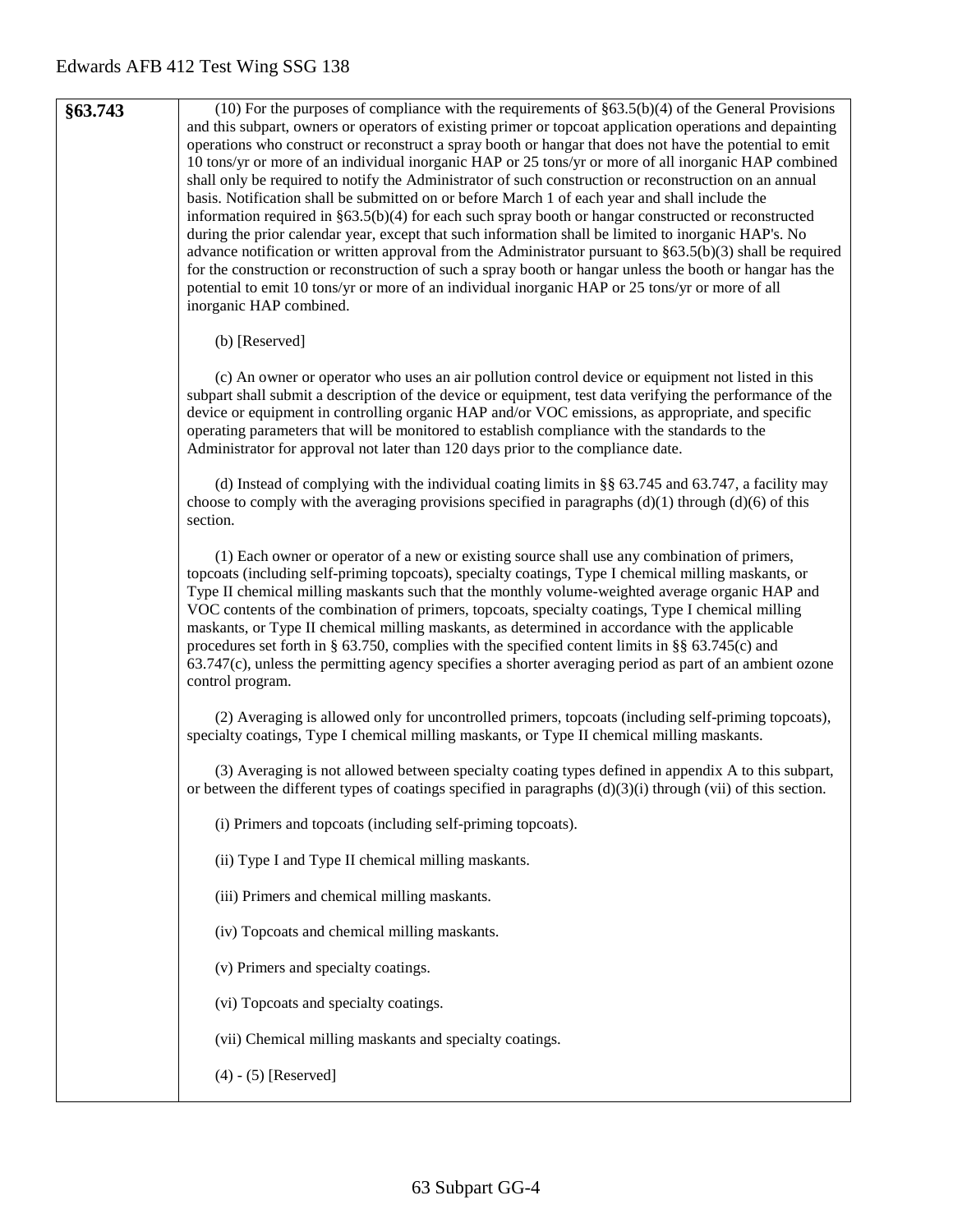| §63.743 | (6) Each averaging scheme shall be approved in advance by the permitting agency and adopted as             |
|---------|------------------------------------------------------------------------------------------------------------|
|         | part of the facility's title V permit.                                                                     |
|         | (e) At all times, the owner or operator must operate and maintain any affected source, including           |
|         | associated air pollution control equipment and monitoring equipment, in a manner consistent with safety    |
|         | and good air pollution control practices for minimizing emissions. The general duty to minimize            |
|         | emissions does not require the owner or operator to make any further efforts to reduce emissions if levels |
|         | required by the applicable standard have been achieved. Determination of whether a source is operating     |
|         | in compliance with operation and maintenance requirements will be based on information available to        |
|         | the Administrator which may include, but is not limited to, monitoring results, review of operation and    |
|         | maintenance procedures, review of operation and maintenance records, and inspection of the source.         |
|         |                                                                                                            |

# **Standards: Cleaning Operations**

| §63.744 | (a) <i>Housekeeping measures</i> . Each owner or operator of a new or existing cleaning operation subject to<br>this subpart shall comply with the requirements in these paragraphs unless the cleaning solvent used is<br>identified in Table 1 of this section or contains HAP and VOC below the de minimis levels specified in<br>§63.741(f).                                                                                                                                                                                                                                                    |
|---------|-----------------------------------------------------------------------------------------------------------------------------------------------------------------------------------------------------------------------------------------------------------------------------------------------------------------------------------------------------------------------------------------------------------------------------------------------------------------------------------------------------------------------------------------------------------------------------------------------------|
|         | $(1)$ Unless the owner or operator satisfies the requirements in paragraph $(a)(4)$ of this section, place<br>used solvent-laden cloth, paper, or any other absorbent applicators used for cleaning in bags or other closed<br>containers. Ensure that these bags and containers are kept closed at all times except when depositing or<br>removing these materials from the container. Use bags and containers of such design so as to contain the<br>vapors of the cleaning solvent. Cotton-tipped swabs used for very small cleaning operations are exempt<br>from this requirement.             |
|         | (2) Unless the owner or operator satisfies the requirements in paragraph $(a)(4)$ of this section, store<br>fresh and spent cleaning solvents, except semi-aqueous solvent cleaners, used in aerospace cleaning<br>operations in closed containers.                                                                                                                                                                                                                                                                                                                                                 |
|         | (3) Conduct the handling and transfer of cleaning solvents to or from enclosed systems, vats, waste<br>containers, and other cleaning operation equipment that hold or store fresh or spent cleaning solvents in<br>such a manner that minimizes spills.                                                                                                                                                                                                                                                                                                                                            |
|         | (4) Demonstrate to the Administrator (or delegated State, local, or Tribal authority) that equivalent or<br>better alternative measures are in place compared to the use of closed containers for the solvent-laden<br>materials described in paragraph $(a)(1)$ of this section, or the storage of solvents described in paragraph<br>$(a)(2)$ of this section.                                                                                                                                                                                                                                    |
|         | (b) Hand-wipe cleaning. Each owner or operator of a new or existing hand-wipe cleaning operation<br>(excluding cleaning of spray gun equipment performed in accordance with paragraph (c) of this section)<br>subject to this subpart shall use cleaning solvents that meet one of the requirements specified in paragraphs<br>$(b)(1)$ , $(b)(2)$ , and $(b)(3)$ of this section. Cleaning solvent solutions that contain HAP and VOC below the<br>de minimis levels specified in §63.741(f) are exempt from the requirements in paragraphs $(b)(1)$ , $(b)(2)$ ,<br>and $(b)(3)$ of this section. |
|         | (1) Meet one of the composition requirements in Table 1 of this section;                                                                                                                                                                                                                                                                                                                                                                                                                                                                                                                            |
|         | (2) Have a composite vapor pressure of 45 mm Hg (24.1 in. H <sub>2</sub> O) or less at 20 °C (68 °F); or                                                                                                                                                                                                                                                                                                                                                                                                                                                                                            |
|         |                                                                                                                                                                                                                                                                                                                                                                                                                                                                                                                                                                                                     |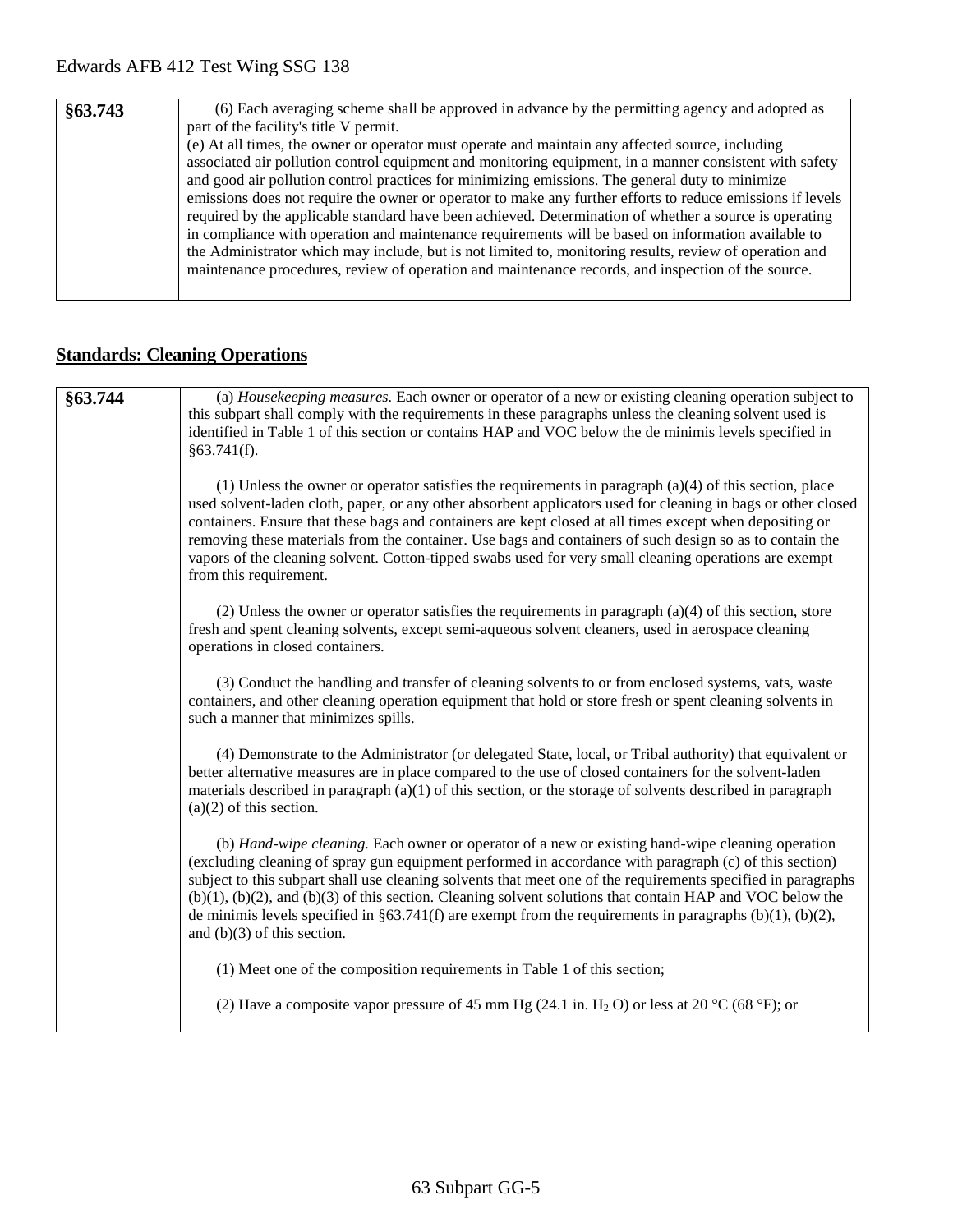| §63.744 | (3) Demonstrate that the volume of hand-wipe solvents used in cleaning operations has been reduced                                                                                                                    |
|---------|-----------------------------------------------------------------------------------------------------------------------------------------------------------------------------------------------------------------------|
|         | by at least 60% from a baseline adjusted for production. The baseline shall be established as part of an                                                                                                              |
|         | approved alternative plan administered by the State. Demonstrate that the volume of hand-wipe cleaning                                                                                                                |
|         | solvents used in cleaning operations has been reduced by at least 60 percent from a baseline adjusted for<br>production. The baseline shall be calculated using data from 1996 and 1997, or as otherwise agreed upon  |
|         | by the Administrator or delegated State Authority. The baseline shall be approved by the Administrator or                                                                                                             |
|         | delegated State Authority and shall be included as part of the facility's title V or part 70 permit.                                                                                                                  |
|         |                                                                                                                                                                                                                       |
|         | (c) Spray gun cleaning. Each owner or operator of a new or existing spray gun cleaning operation                                                                                                                      |
|         | subject to this subpart in which spray guns are used for the application of coatings or any other materials                                                                                                           |
|         | that require the spray guns to be cleaned shall use one or more of the techniques, or their equivalent,                                                                                                               |
|         | specified in paragraphs $(c)(1)$ through $(c)(4)$ of this section. Spray gun cleaning operations using cleaning<br>solvent solutions that contain HAP and VOC below the de minimis levels specified in §63.741(f) are |
|         | exempt from the requirements in paragraphs $(c)(1)$ through $(c)(4)$ of this section.                                                                                                                                 |
|         |                                                                                                                                                                                                                       |
|         | $(1)(i)$ Enclosed system. Clean the spray gun in an enclosed system that is closed at all times except                                                                                                                |
|         | when inserting or removing the spray gun. Cleaning shall consist of forcing solvent through the gun.                                                                                                                  |
|         | (ii) If leaks are found during the monthly inspection required in $\S 63.751(a)$ , repairs shall be made as                                                                                                           |
|         | soon as practicable, but no later than 15 days after the leak was found. If the leak is not repaired by the 15th                                                                                                      |
|         | day after detection, the cleaning solvent shall be removed, and the enclosed cleaner shall be shut down until                                                                                                         |
|         | the leak is repaired or its use is permanently discontinued.                                                                                                                                                          |
|         |                                                                                                                                                                                                                       |
|         | (2) Nonatomized cleaning. Clean the spray gun by placing cleaning solvent in the pressure pot and                                                                                                                     |
|         | forcing it through the gun with the atomizing cap in place. No atomizing air is to be used. Direct the                                                                                                                |
|         | cleaning solvent from the spray gun into a vat, drum, or other waste container that is closed when not in<br>use.                                                                                                     |
|         |                                                                                                                                                                                                                       |
|         | (3) Disassembled spray gun cleaning. Disassemble the spray gun and clean the components by hand in                                                                                                                    |
|         | a vat, which shall remain closed at all times except when in use. Alternatively, soak the components in a                                                                                                             |
|         | vat, which shall remain closed during the soaking period and when not inserting or removing components.                                                                                                               |
|         | (4) Atomizing cleaning. Clean the spray gun by forcing the cleaning solvent through the gun and direct                                                                                                                |
|         | the resulting atomized spray into a waste container that is fitted with a device designed to capture the                                                                                                              |
|         | atomized cleaning solvent emissions.                                                                                                                                                                                  |
|         |                                                                                                                                                                                                                       |
|         | (5) Cleaning of the nozzle tips of automated spray equipment systems, except for robotic systems that                                                                                                                 |
|         | can be programmed to spray into a closed container, shall be exempt from the requirements of paragraph<br>(c) of this section.                                                                                        |
|         |                                                                                                                                                                                                                       |
|         | (d) Flush cleaning. Each owner or operator of a flush cleaning operation subject to this subpart                                                                                                                      |
|         | (excluding those in which Table 1 or semi-aqueous cleaning solvents are used) shall empty the used                                                                                                                    |
|         | cleaning solvent each time aerospace parts or assemblies, or components of a coating unit (with the                                                                                                                   |
|         | exception of spray guns) are flush cleaned into an enclosed container or collection system that is kept                                                                                                               |
|         | closed when not in use or into a system with equivalent emission control.                                                                                                                                             |
|         | (e) <i>Exempt cleaning operations</i> . The following cleaning operations are exempt from the requirements                                                                                                            |
|         | of paragraph (b) of this section:                                                                                                                                                                                     |
|         |                                                                                                                                                                                                                       |
|         | (1) Cleaning during the manufacture, assembly, installation, maintenance, or testing of components of                                                                                                                 |
|         | breathing oxygen systems that are exposed to the breathing oxygen;                                                                                                                                                    |
|         |                                                                                                                                                                                                                       |
|         |                                                                                                                                                                                                                       |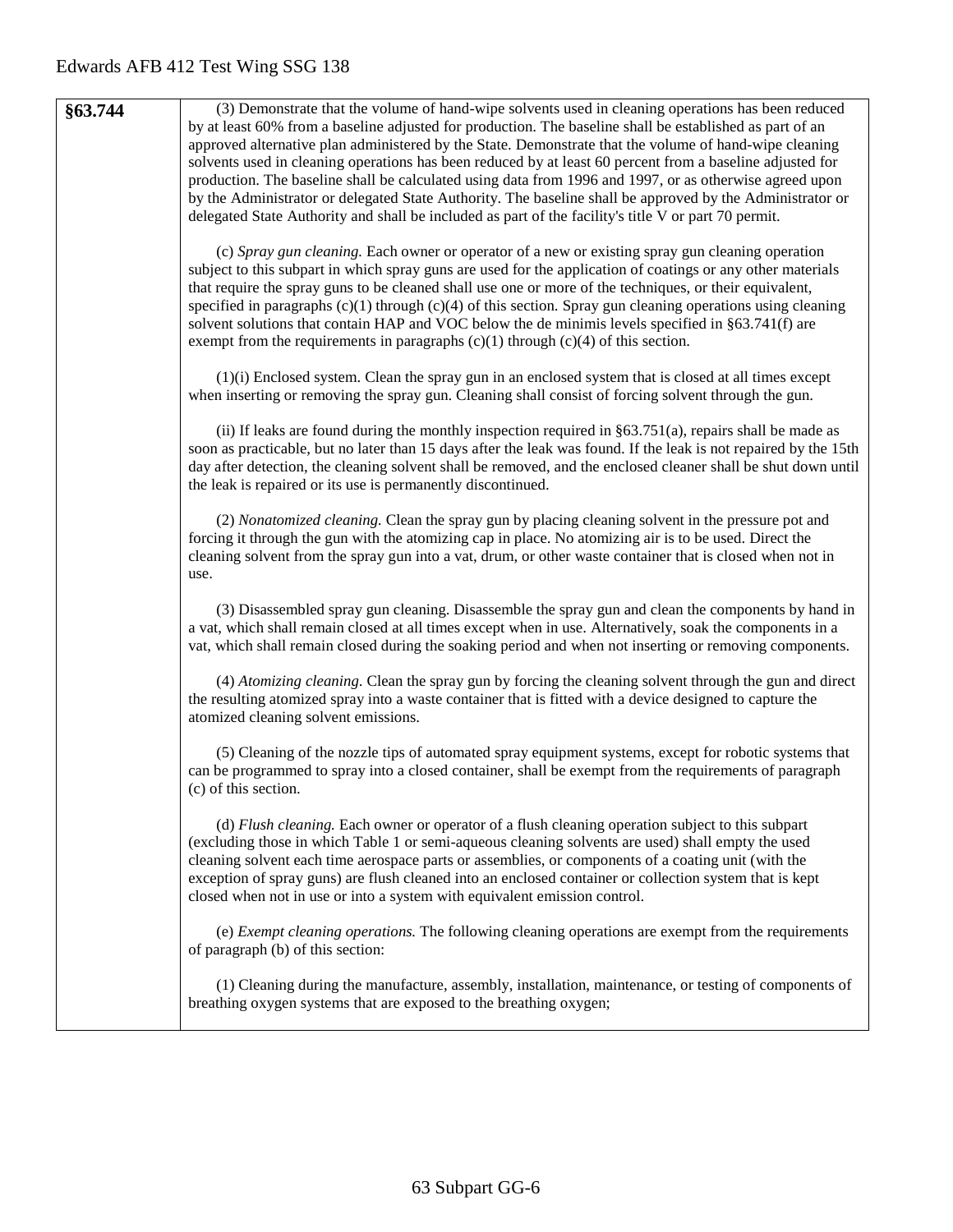| §63.744 | liquid oxygen, or hydrazine);   | (2) Cleaning during the manufacture, assembly, installation, maintenance, or testing of parts,<br>subassemblies, or assemblies that are exposed to strong oxidizers or reducers (e.g., nitrogen tetroxide,                                                                                                                                                                                                                                                                                                                                                                                                         |
|---------|---------------------------------|--------------------------------------------------------------------------------------------------------------------------------------------------------------------------------------------------------------------------------------------------------------------------------------------------------------------------------------------------------------------------------------------------------------------------------------------------------------------------------------------------------------------------------------------------------------------------------------------------------------------|
|         |                                 | (3) Cleaning and surface activation prior to adhesive bonding;                                                                                                                                                                                                                                                                                                                                                                                                                                                                                                                                                     |
|         |                                 | (4) Cleaning of electronic parts and assemblies containing electronic parts;                                                                                                                                                                                                                                                                                                                                                                                                                                                                                                                                       |
|         |                                 | (5) Cleaning of aircraft and ground support equipment fluid systems that are exposed to the fluid,<br>including air-to-air heat exchangers and hydraulic fluid systems;                                                                                                                                                                                                                                                                                                                                                                                                                                            |
|         |                                 | (6) Cleaning of fuel cells, fuel tanks, and confined spaces;                                                                                                                                                                                                                                                                                                                                                                                                                                                                                                                                                       |
|         |                                 | (7) Surface cleaning of solar cells, coated optics, and thermal control surfaces;                                                                                                                                                                                                                                                                                                                                                                                                                                                                                                                                  |
|         |                                 | (8) Cleaning during fabrication, assembly, installation, and maintenance of upholstery, curtains, carpet,<br>and other textile materials used in the interior of the aircraft;                                                                                                                                                                                                                                                                                                                                                                                                                                     |
|         | vehicles or components;         | (9) Cleaning of metallic and nonmetallic materials used in honeycomb cores during the manufacture or<br>maintenance of these cores, and cleaning of the completed cores used in the manufacture of aerospace                                                                                                                                                                                                                                                                                                                                                                                                       |
|         |                                 | (10) Cleaning of aircraft transparencies, polycarbonate, or glass substrates;                                                                                                                                                                                                                                                                                                                                                                                                                                                                                                                                      |
|         | and laboratory testing;         | (11) Cleaning and cleaning solvent usage associated with research and development, quality control,                                                                                                                                                                                                                                                                                                                                                                                                                                                                                                                |
|         | tail sections; and              | (12) Cleaning operations, using nonflammable liquids, conducted within five feet of energized<br>electrical systems. Energized electrical systems means any AC or DC electrical circuit on an assembled<br>aircraft once electrical power is connected, including interior passenger and cargo areas, wheel wells and                                                                                                                                                                                                                                                                                              |
|         |                                 | (13) Cleaning operations identified as essential uses under the Montreal Protocol for which the<br>Administrator has allocated essential use allowances or exemptions in 40 CFR 82.4.                                                                                                                                                                                                                                                                                                                                                                                                                              |
|         |                                 | TABLE 1-COMPOSITION REQUIREMENTS FOR APPROVED CLEANING SOLVENTS                                                                                                                                                                                                                                                                                                                                                                                                                                                                                                                                                    |
|         | <b>Cleaning</b><br>solvent type | <b>Composition requirements</b>                                                                                                                                                                                                                                                                                                                                                                                                                                                                                                                                                                                    |
|         | Aqueous                         | Cleaning solvents in which water is the primary ingredient $(\geq 80$ percent of cleaning<br>solvent solution as applied must be water). Detergents, surfactants, and bioenzyme<br>mixtures and nutrients may be combined with the water along with a variety of<br>additives, such as organic solvents (e.g., high boiling point alcohols), builders,<br>saponifiers, inhibitors, emulsifiers, pH buffers, and antifoaming agents. Aqueous<br>solutions must have a flash point greater than 93 $\degree$ C (200 $\degree$ F) (as reported by the<br>manufacturer), and the solution must be miscible with water. |
|         | Hydrocarbon-<br>based           | Cleaners that are composed of photochemically reactive hydrocarbons and/or<br>oxygenated hydrocarbons and have a maximum vapor pressure of 7 mm Hg at 20 $^{\circ}$ C<br>(3.75 in. H2O and 68 °F). These cleaners also contain no HAP.                                                                                                                                                                                                                                                                                                                                                                             |
|         |                                 |                                                                                                                                                                                                                                                                                                                                                                                                                                                                                                                                                                                                                    |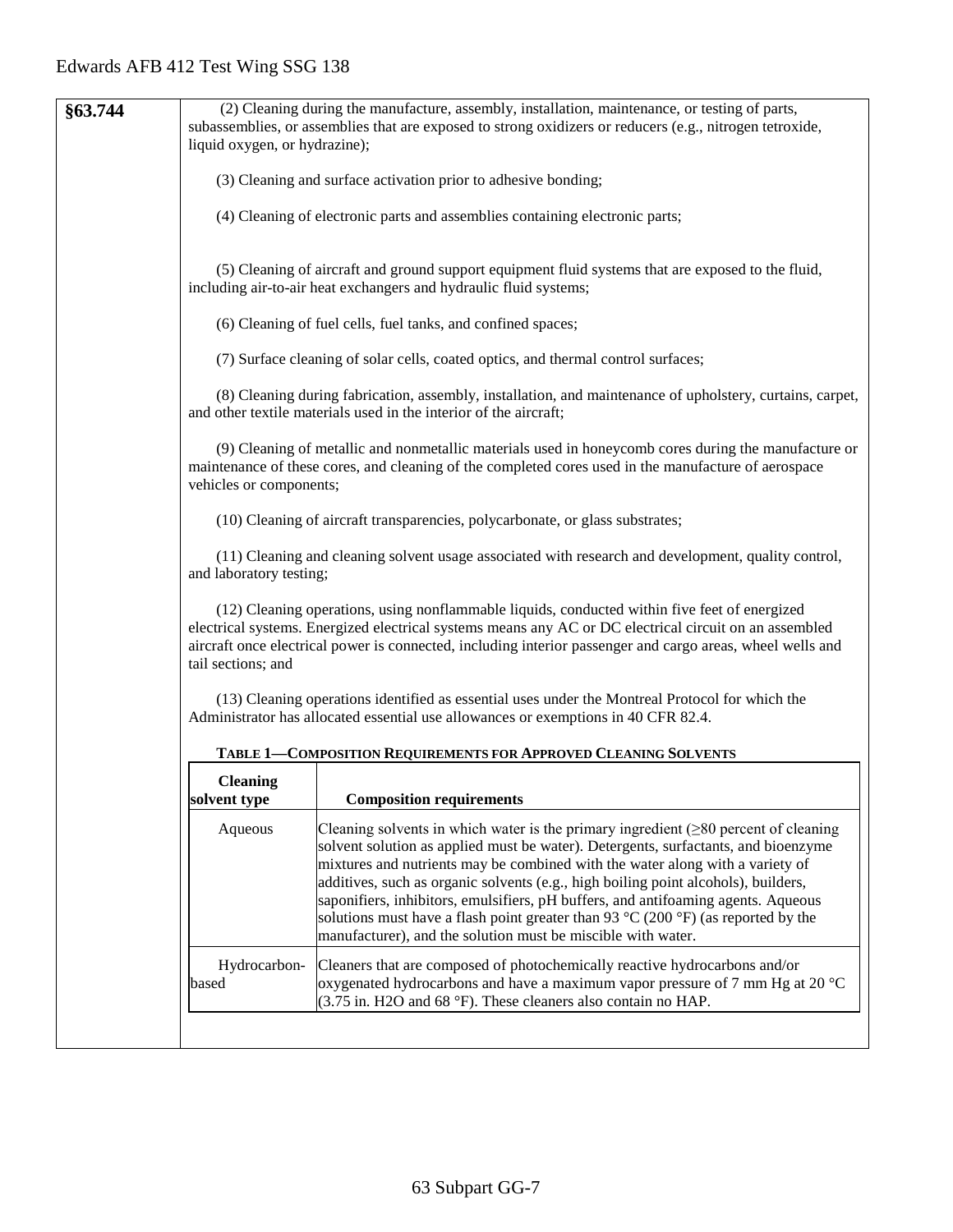## **Standards: Primer and Topcoat Application Operations**

| §63.745 | (a) Each owner or operator of a new or existing primer or topcoat application operation subject to this<br>subpart shall comply with the requirements specified in paragraph (c) of this section for those coatings that<br>are uncontrolled (no control device is used to reduce organic HAP emissions from the operation), and in<br>paragraph (d) of this section for those coatings that are controlled (organic HAP emissions from the<br>operation are reduced by the use of a control device). Aerospace equipment that is no longer operational,<br>intended for public display, and not easily capable of being moved is exempt from the requirements of this<br>section. |
|---------|------------------------------------------------------------------------------------------------------------------------------------------------------------------------------------------------------------------------------------------------------------------------------------------------------------------------------------------------------------------------------------------------------------------------------------------------------------------------------------------------------------------------------------------------------------------------------------------------------------------------------------------------------------------------------------|
|         | (b) Each owner or operator shall conduct the handling and transfer of primers and topcoats to or from<br>containers, tanks, vats, vessels, and piping systems in such a manner that minimizes spills.                                                                                                                                                                                                                                                                                                                                                                                                                                                                              |
|         | (c) Uncontrolled coatings—organic HAP and VOC content levels. Each owner or operator shall<br>comply with the organic HAP and VOC content limits specified in paragraphs (c)(1) through (c)(4) of this<br>section for those coatings that are uncontrolled.                                                                                                                                                                                                                                                                                                                                                                                                                        |
|         | (1) Organic HAP emissions from primers shall be limited to an organic HAP content level of no more<br>than: 540 g/L $(4.5 \text{ lb/gal})$ of primer (less water), as applied, for general aviation rework facilities; or 650<br>g/L (5.4 lb/gal) of exterior primer (less water), as applied, to large commercial aircraft components (parts or<br>assemblies) or fully assembled, large commercial aircraft at existing affected sources that produce fully<br>assembled, large commercial aircraft; or 350 g/L (2.9 lb/gal) of primer (less water), as applied.                                                                                                                 |
|         | (2) VOC emissions from primers shall be limited to a VOC content level of no more than: 540 $g/L$ (4.5)<br>lb/gal) of primer (less water and exempt solvents), as applied, for general aviation rework facilities; or 650<br>$g/L$ (5.4 lb/gal) of exterior primer (less water and exempt solvents), as applied, to large commercial aircraft<br>components (parts or assemblies) or fully assembled, large commercial aircraft at existing affected sources<br>that produce fully assembled, large commercial aircraft; or $350 g/L$ (2.9 lb/gal) of primer (less water and<br>exempt solvents), as applied.                                                                      |
|         | (3) Organic HAP emissions from topcoats shall be limited to an organic HAP content level of no more<br>than: 420 g/L (3.5 lb/gal) of coating (less water) as applied or 540 g/L (4.5 lb/gal) of coating (less water) as<br>applied for general aviation rework facilities. Organic HAP emissions from self-priming topcoats shall be<br>limited to an organic HAP content level of no more than: $420 g/L$ (3.5 lb/gal) of self-priming topcoat (less<br>water) as applied or 540 g/L (4.5 lb/gal) of self-priming topcoat (less water) as applied for general aviation<br>rework facilities.                                                                                      |
|         | (4) VOC emissions from topcoats shall be limited to a VOC content level of no more than: $420 g/L$<br>$(3.5 \text{ lb/gal})$ of coating (less water and exempt solvents) as applied or 540 g/L (4.5 lb/gal) of coating (less<br>water and exempt solvents) as applied for general aviation rework facilities. VOC emissions from self-<br>priming topcoats shall be limited to a VOC content level of no more than: $420 g/L$ (3.5 lb/gal) of self-<br>priming topcoat (less water and exempt solvents) as applied or 540 g/L $(4.5 \text{ lb/gal})$ of self-priming topcoat<br>(less water) as applied for general aviation rework facilities.                                    |
|         | (5) Organic HAP emissions from specialty coatings shall be limited to an organic HAP content level of<br>no more than the HAP content limit specified in Table 1 of this section for each applicable specialty<br>coating type.                                                                                                                                                                                                                                                                                                                                                                                                                                                    |
|         | (6) VOC emissions from specialty coatings shall be limited to a VOC content level of no more than the<br>VOC content limit specified in Table 1 of this section for each applicable specialty coating type.                                                                                                                                                                                                                                                                                                                                                                                                                                                                        |
|         |                                                                                                                                                                                                                                                                                                                                                                                                                                                                                                                                                                                                                                                                                    |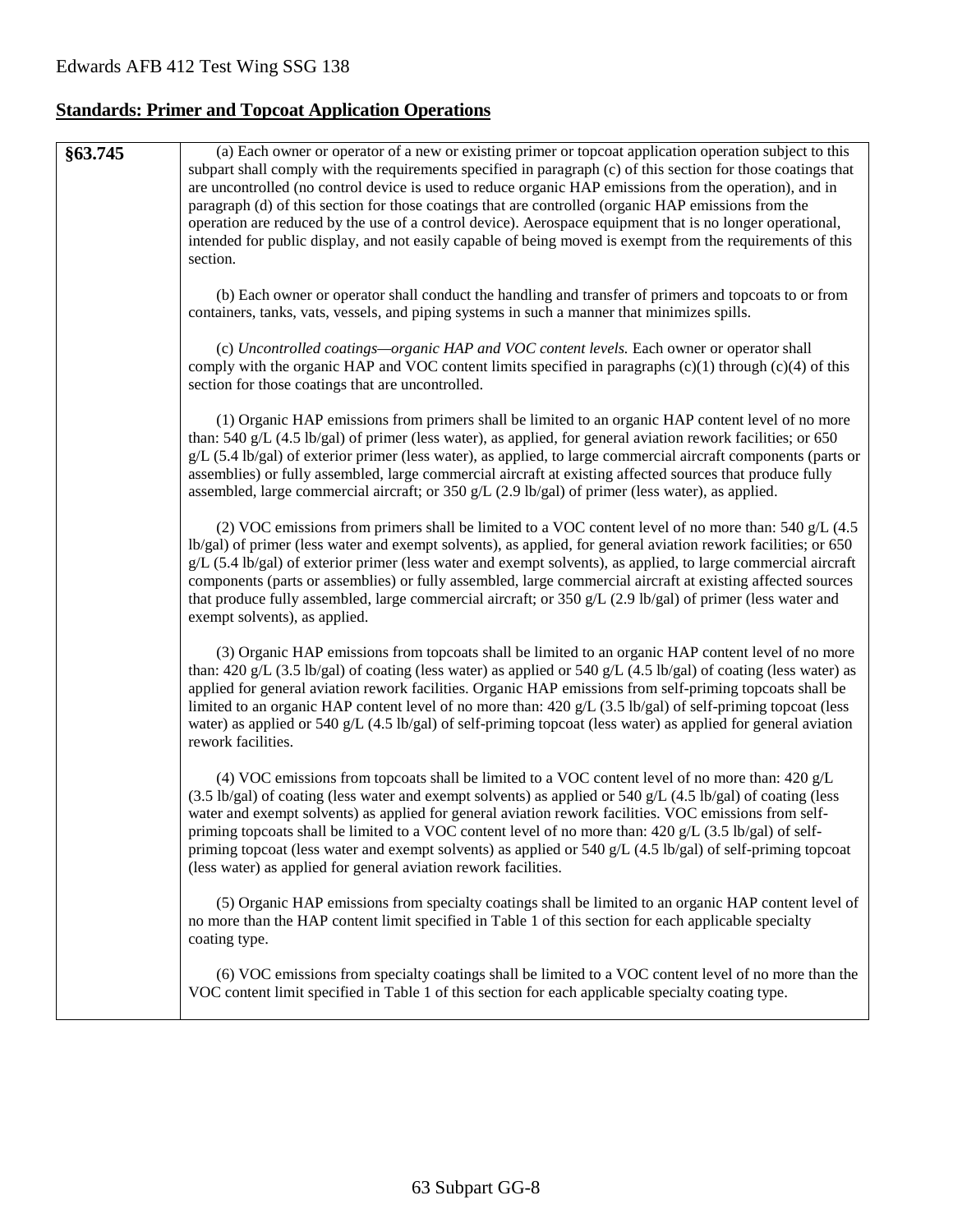| <b>HAP Limit</b><br><b>VOC Limit</b><br><b>Coating Type</b><br>$g/L$<br>g/L<br>$(lb/gallon)^1$<br>$(lb/gallon)^1$<br><b>Ablative Coating</b><br>600(5.0)<br>600(5.0)<br><b>Adhesion Promoter</b><br>890 (7.4)<br>890 (7.4)<br>Adhesive Bonding Primers: Cured at 250 °F or below<br>850 (7.1)<br>850(7.1)<br>Adhesive Bonding Primers: Cured above 250 °F<br>1030(8.6)<br>1030(8.6)<br>Commercial Interior Adhesive<br>760 (6.3)<br>760(6.3)<br>Cyanoacrylate Adhesive<br>1,020(8.5)<br>1,020(8.5)<br><b>Fuel Tank Adhesive</b><br>620(5.2)<br>620(5.2)<br>Nonstructural Adhesive<br>360(3.0)<br>360(3.0)<br>Rocket Motor Bonding Adhesive<br>890 (7.4)<br>890 (7.4)<br>Rubber-based Adhesive<br>850(7.1)<br>850(7.1)<br>Structural Autoclavable Adhesive<br>60(0.5)<br>60(0.5)<br>Structural Nonautoclavable Adhesive<br>850 (7.1)<br>850 (7.1)<br><b>Antichafe Coating</b><br>660 (5.5)<br>660 (5.5)<br><b>Bearing Coating</b><br>620(5.2)<br>620(5.2)<br>Caulking and Smoothing Compounds<br>850 (7.1)<br>850 (7.1)<br><b>Chemical Agent-Resistant Coating</b><br>550 (4.6)<br>550 (4.6)<br><b>Clear Coating</b><br>720 (6.0)<br>720 (6.0)<br>Commercial Exterior Aerodynamic Structure Primer<br>650 (5.4)<br>650 (5.4)<br>Compatible Substrate Primer<br>780 (6.5)<br>780 (6.5)<br><b>Corrosion Prevention System</b><br>710 (5.9)<br>710(5.9)<br>Cryogenic Flexible Primer<br>645 (5.4)<br>645 (5.4)<br>600(5.0)<br>600(5.0)<br><b>Cryoprotective Coating</b><br>Dry Lubricative Material<br>880 (7.3)<br>880 (7.3)<br>Electric or Radiation-Effect Coating<br>800(6.7)<br>800(6.7)<br>Electrostatic Discharge and Electromagnetic Interference (EMI)<br>800(6.7)<br>800(6.7)<br>Coating<br>Elevated-Temperature Skydrol-Resistant Commercial Primer<br>740 (6.2)<br>740 (6.2)<br><b>Epoxy Polyamide Topcoat</b><br>660 (5.5)<br>660(5.5)<br>Fire-Resistant (interior) Coating<br>800(6.7)<br>800 (6.7)<br><b>Flexible Primer</b><br>640(5.3)<br>640 (5.3)<br>Flight-Test Coatings: Missile or Single Use Aircraft<br>420(3.5)<br>420(3.5) | §63.745 | TABLE 1-SPECIALTY COATINGS-HAP AND VOC CONTENT LIMITS |           |           |
|--------------------------------------------------------------------------------------------------------------------------------------------------------------------------------------------------------------------------------------------------------------------------------------------------------------------------------------------------------------------------------------------------------------------------------------------------------------------------------------------------------------------------------------------------------------------------------------------------------------------------------------------------------------------------------------------------------------------------------------------------------------------------------------------------------------------------------------------------------------------------------------------------------------------------------------------------------------------------------------------------------------------------------------------------------------------------------------------------------------------------------------------------------------------------------------------------------------------------------------------------------------------------------------------------------------------------------------------------------------------------------------------------------------------------------------------------------------------------------------------------------------------------------------------------------------------------------------------------------------------------------------------------------------------------------------------------------------------------------------------------------------------------------------------------------------------------------------------------------------------------------------------------------------------------------------------------------------------------------------------------------------------------------------------------|---------|-------------------------------------------------------|-----------|-----------|
|                                                                                                                                                                                                                                                                                                                                                                                                                                                                                                                                                                                                                                                                                                                                                                                                                                                                                                                                                                                                                                                                                                                                                                                                                                                                                                                                                                                                                                                                                                                                                                                                                                                                                                                                                                                                                                                                                                                                                                                                                                                  |         |                                                       |           |           |
|                                                                                                                                                                                                                                                                                                                                                                                                                                                                                                                                                                                                                                                                                                                                                                                                                                                                                                                                                                                                                                                                                                                                                                                                                                                                                                                                                                                                                                                                                                                                                                                                                                                                                                                                                                                                                                                                                                                                                                                                                                                  |         |                                                       |           |           |
|                                                                                                                                                                                                                                                                                                                                                                                                                                                                                                                                                                                                                                                                                                                                                                                                                                                                                                                                                                                                                                                                                                                                                                                                                                                                                                                                                                                                                                                                                                                                                                                                                                                                                                                                                                                                                                                                                                                                                                                                                                                  |         |                                                       |           |           |
|                                                                                                                                                                                                                                                                                                                                                                                                                                                                                                                                                                                                                                                                                                                                                                                                                                                                                                                                                                                                                                                                                                                                                                                                                                                                                                                                                                                                                                                                                                                                                                                                                                                                                                                                                                                                                                                                                                                                                                                                                                                  |         |                                                       |           |           |
|                                                                                                                                                                                                                                                                                                                                                                                                                                                                                                                                                                                                                                                                                                                                                                                                                                                                                                                                                                                                                                                                                                                                                                                                                                                                                                                                                                                                                                                                                                                                                                                                                                                                                                                                                                                                                                                                                                                                                                                                                                                  |         |                                                       |           |           |
|                                                                                                                                                                                                                                                                                                                                                                                                                                                                                                                                                                                                                                                                                                                                                                                                                                                                                                                                                                                                                                                                                                                                                                                                                                                                                                                                                                                                                                                                                                                                                                                                                                                                                                                                                                                                                                                                                                                                                                                                                                                  |         |                                                       |           |           |
|                                                                                                                                                                                                                                                                                                                                                                                                                                                                                                                                                                                                                                                                                                                                                                                                                                                                                                                                                                                                                                                                                                                                                                                                                                                                                                                                                                                                                                                                                                                                                                                                                                                                                                                                                                                                                                                                                                                                                                                                                                                  |         |                                                       |           |           |
|                                                                                                                                                                                                                                                                                                                                                                                                                                                                                                                                                                                                                                                                                                                                                                                                                                                                                                                                                                                                                                                                                                                                                                                                                                                                                                                                                                                                                                                                                                                                                                                                                                                                                                                                                                                                                                                                                                                                                                                                                                                  |         |                                                       |           |           |
|                                                                                                                                                                                                                                                                                                                                                                                                                                                                                                                                                                                                                                                                                                                                                                                                                                                                                                                                                                                                                                                                                                                                                                                                                                                                                                                                                                                                                                                                                                                                                                                                                                                                                                                                                                                                                                                                                                                                                                                                                                                  |         |                                                       |           |           |
|                                                                                                                                                                                                                                                                                                                                                                                                                                                                                                                                                                                                                                                                                                                                                                                                                                                                                                                                                                                                                                                                                                                                                                                                                                                                                                                                                                                                                                                                                                                                                                                                                                                                                                                                                                                                                                                                                                                                                                                                                                                  |         |                                                       |           |           |
|                                                                                                                                                                                                                                                                                                                                                                                                                                                                                                                                                                                                                                                                                                                                                                                                                                                                                                                                                                                                                                                                                                                                                                                                                                                                                                                                                                                                                                                                                                                                                                                                                                                                                                                                                                                                                                                                                                                                                                                                                                                  |         |                                                       |           |           |
|                                                                                                                                                                                                                                                                                                                                                                                                                                                                                                                                                                                                                                                                                                                                                                                                                                                                                                                                                                                                                                                                                                                                                                                                                                                                                                                                                                                                                                                                                                                                                                                                                                                                                                                                                                                                                                                                                                                                                                                                                                                  |         |                                                       |           |           |
|                                                                                                                                                                                                                                                                                                                                                                                                                                                                                                                                                                                                                                                                                                                                                                                                                                                                                                                                                                                                                                                                                                                                                                                                                                                                                                                                                                                                                                                                                                                                                                                                                                                                                                                                                                                                                                                                                                                                                                                                                                                  |         |                                                       |           |           |
|                                                                                                                                                                                                                                                                                                                                                                                                                                                                                                                                                                                                                                                                                                                                                                                                                                                                                                                                                                                                                                                                                                                                                                                                                                                                                                                                                                                                                                                                                                                                                                                                                                                                                                                                                                                                                                                                                                                                                                                                                                                  |         |                                                       |           |           |
|                                                                                                                                                                                                                                                                                                                                                                                                                                                                                                                                                                                                                                                                                                                                                                                                                                                                                                                                                                                                                                                                                                                                                                                                                                                                                                                                                                                                                                                                                                                                                                                                                                                                                                                                                                                                                                                                                                                                                                                                                                                  |         |                                                       |           |           |
|                                                                                                                                                                                                                                                                                                                                                                                                                                                                                                                                                                                                                                                                                                                                                                                                                                                                                                                                                                                                                                                                                                                                                                                                                                                                                                                                                                                                                                                                                                                                                                                                                                                                                                                                                                                                                                                                                                                                                                                                                                                  |         |                                                       |           |           |
|                                                                                                                                                                                                                                                                                                                                                                                                                                                                                                                                                                                                                                                                                                                                                                                                                                                                                                                                                                                                                                                                                                                                                                                                                                                                                                                                                                                                                                                                                                                                                                                                                                                                                                                                                                                                                                                                                                                                                                                                                                                  |         |                                                       |           |           |
|                                                                                                                                                                                                                                                                                                                                                                                                                                                                                                                                                                                                                                                                                                                                                                                                                                                                                                                                                                                                                                                                                                                                                                                                                                                                                                                                                                                                                                                                                                                                                                                                                                                                                                                                                                                                                                                                                                                                                                                                                                                  |         |                                                       |           |           |
|                                                                                                                                                                                                                                                                                                                                                                                                                                                                                                                                                                                                                                                                                                                                                                                                                                                                                                                                                                                                                                                                                                                                                                                                                                                                                                                                                                                                                                                                                                                                                                                                                                                                                                                                                                                                                                                                                                                                                                                                                                                  |         |                                                       |           |           |
|                                                                                                                                                                                                                                                                                                                                                                                                                                                                                                                                                                                                                                                                                                                                                                                                                                                                                                                                                                                                                                                                                                                                                                                                                                                                                                                                                                                                                                                                                                                                                                                                                                                                                                                                                                                                                                                                                                                                                                                                                                                  |         |                                                       |           |           |
|                                                                                                                                                                                                                                                                                                                                                                                                                                                                                                                                                                                                                                                                                                                                                                                                                                                                                                                                                                                                                                                                                                                                                                                                                                                                                                                                                                                                                                                                                                                                                                                                                                                                                                                                                                                                                                                                                                                                                                                                                                                  |         |                                                       |           |           |
|                                                                                                                                                                                                                                                                                                                                                                                                                                                                                                                                                                                                                                                                                                                                                                                                                                                                                                                                                                                                                                                                                                                                                                                                                                                                                                                                                                                                                                                                                                                                                                                                                                                                                                                                                                                                                                                                                                                                                                                                                                                  |         |                                                       |           |           |
|                                                                                                                                                                                                                                                                                                                                                                                                                                                                                                                                                                                                                                                                                                                                                                                                                                                                                                                                                                                                                                                                                                                                                                                                                                                                                                                                                                                                                                                                                                                                                                                                                                                                                                                                                                                                                                                                                                                                                                                                                                                  |         |                                                       |           |           |
|                                                                                                                                                                                                                                                                                                                                                                                                                                                                                                                                                                                                                                                                                                                                                                                                                                                                                                                                                                                                                                                                                                                                                                                                                                                                                                                                                                                                                                                                                                                                                                                                                                                                                                                                                                                                                                                                                                                                                                                                                                                  |         |                                                       |           |           |
|                                                                                                                                                                                                                                                                                                                                                                                                                                                                                                                                                                                                                                                                                                                                                                                                                                                                                                                                                                                                                                                                                                                                                                                                                                                                                                                                                                                                                                                                                                                                                                                                                                                                                                                                                                                                                                                                                                                                                                                                                                                  |         |                                                       |           |           |
|                                                                                                                                                                                                                                                                                                                                                                                                                                                                                                                                                                                                                                                                                                                                                                                                                                                                                                                                                                                                                                                                                                                                                                                                                                                                                                                                                                                                                                                                                                                                                                                                                                                                                                                                                                                                                                                                                                                                                                                                                                                  |         |                                                       |           |           |
|                                                                                                                                                                                                                                                                                                                                                                                                                                                                                                                                                                                                                                                                                                                                                                                                                                                                                                                                                                                                                                                                                                                                                                                                                                                                                                                                                                                                                                                                                                                                                                                                                                                                                                                                                                                                                                                                                                                                                                                                                                                  |         |                                                       |           |           |
|                                                                                                                                                                                                                                                                                                                                                                                                                                                                                                                                                                                                                                                                                                                                                                                                                                                                                                                                                                                                                                                                                                                                                                                                                                                                                                                                                                                                                                                                                                                                                                                                                                                                                                                                                                                                                                                                                                                                                                                                                                                  |         |                                                       |           |           |
|                                                                                                                                                                                                                                                                                                                                                                                                                                                                                                                                                                                                                                                                                                                                                                                                                                                                                                                                                                                                                                                                                                                                                                                                                                                                                                                                                                                                                                                                                                                                                                                                                                                                                                                                                                                                                                                                                                                                                                                                                                                  |         |                                                       |           |           |
|                                                                                                                                                                                                                                                                                                                                                                                                                                                                                                                                                                                                                                                                                                                                                                                                                                                                                                                                                                                                                                                                                                                                                                                                                                                                                                                                                                                                                                                                                                                                                                                                                                                                                                                                                                                                                                                                                                                                                                                                                                                  |         |                                                       |           |           |
|                                                                                                                                                                                                                                                                                                                                                                                                                                                                                                                                                                                                                                                                                                                                                                                                                                                                                                                                                                                                                                                                                                                                                                                                                                                                                                                                                                                                                                                                                                                                                                                                                                                                                                                                                                                                                                                                                                                                                                                                                                                  |         |                                                       |           |           |
|                                                                                                                                                                                                                                                                                                                                                                                                                                                                                                                                                                                                                                                                                                                                                                                                                                                                                                                                                                                                                                                                                                                                                                                                                                                                                                                                                                                                                                                                                                                                                                                                                                                                                                                                                                                                                                                                                                                                                                                                                                                  |         | Flight-Test Coatings: All Other                       | 840 (7.0) | 840 (7.0) |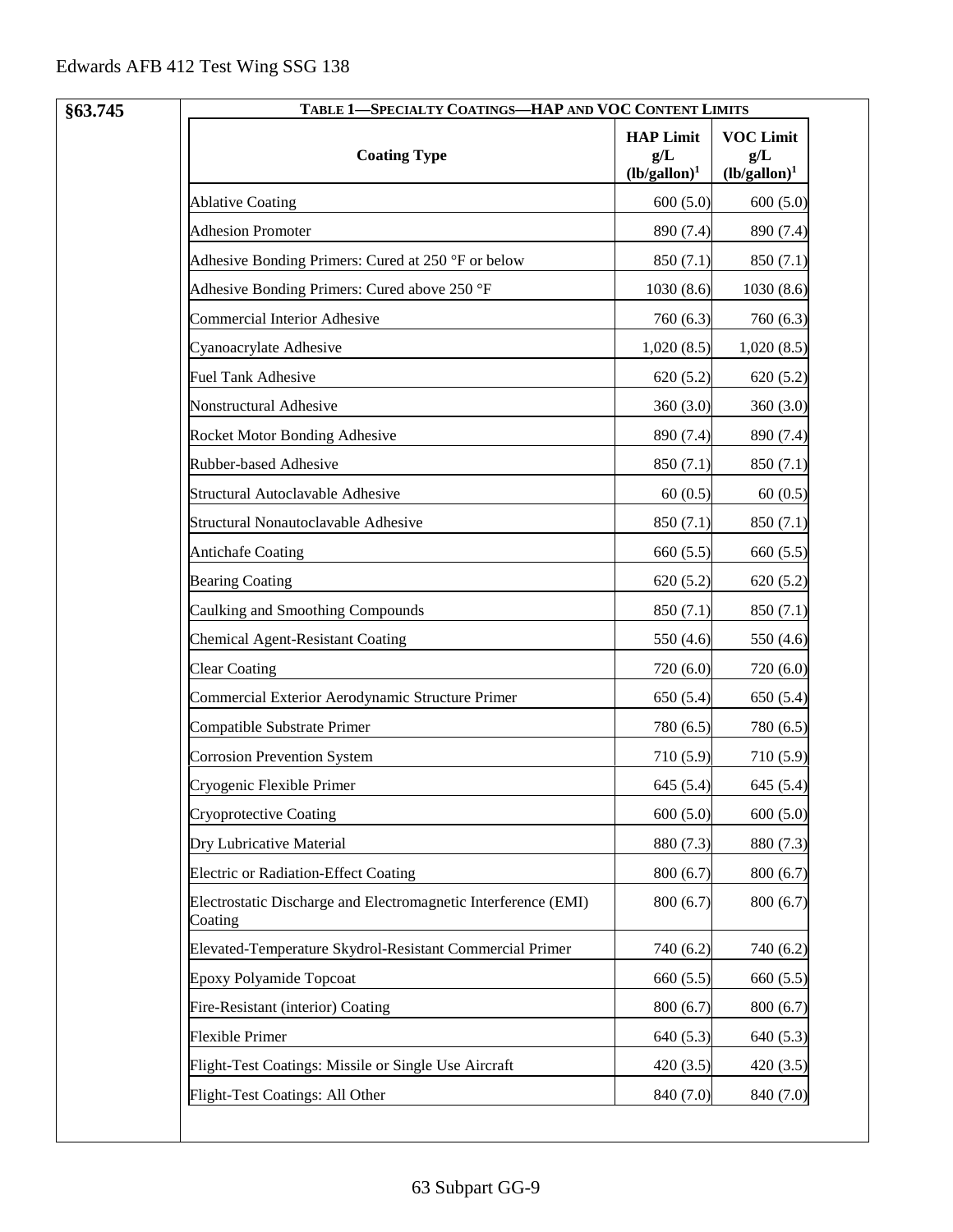| §63.745 | <b>Fuel-Tank Coating</b>               | 720 (6.0)   | 720 (6.0)    |
|---------|----------------------------------------|-------------|--------------|
|         | High-Temperature Coating               | 850 (7.1)   | 850 (7.1)    |
|         | <b>Insulation Covering</b>             | 740 (6.2)   | 740 (6.2)    |
|         | <b>Intermediate Release Coating</b>    | 750 (6.3)   | 750 (6.3)    |
|         | Lacquer                                | 830 (6.9)   | 830 (6.9)    |
|         | <b>Bonding Maskant</b>                 | 1,230(10.3) | 1,230 (10.3) |
|         | Critical Use and Line Sealer Maskant   | 1,020(8.5)  | 1,020(8.5)   |
|         | Seal Coat Maskant                      | 1,230(10.3) | 1,230(10.3)  |
|         | Metallized Epoxy Coating               | 740 (6.2)   | 740 (6.2)    |
|         | <b>Mold Release</b>                    | 780 (6.5)   | 780 (6.5)    |
|         | <b>Optical Anti-Reflective Coating</b> | 750 (6.3)   | 750 (6.3)    |
|         | Part Marking Coating                   | 850 (7.1)   | 850 (7.1)    |
|         | <b>Pretreatment Coating</b>            | 780 (6.5)   | 780 (6.5)    |
|         | Rain Erosion-Resistant Coating         | 850(7.1)    | 850 (7.1)    |
|         | <b>Rocket Motor Nozzle Coating</b>     | 660 (5.5)   | 660 (5.5)    |
|         | Scale Inhibitor                        | 880 (7.3)   | 880 (7.3)    |
|         | <b>Screen Print Ink</b>                | 840 (7.0)   | 840 (7.0)    |
|         | Extrudable/Rollable/Brushable Sealant  | 280(2.3)    | 280 (2.3)    |
|         | Sprayable Sealant                      | 600(5.0)    | 600(5.0)     |
|         | <b>Silicone Insulation Material</b>    | 850 (7.1)   | 850 (7.1)    |
|         | Solid Film Lubricant                   | 880 (7.3)   | 880 (7.3)    |
|         | <b>Specialized Function Coating</b>    | 890 (7.4)   | 890 (7.4)    |
|         | <b>Temporary Protective Coating</b>    | 320(2.7)    | 320(2.7)     |
|         | <b>Thermal Control Coating</b>         | 800(6.7)    | 800(6.7)     |
|         | Wet Fastener Installation Coating      | 675(5.6)    | 675(5.6)     |
|         | Wing Coating                           | 850(7.1)    | 850(7.1)     |

<sup>1</sup> Coating limits for HAP are expressed in terms of mass (grams or pounds) of HAP per volume (liters or gallons) of coating less water. Coating limits for VOC are expressed in terms of mass (grams or pounds) of VOC per volume (liters or gallons) of coating less water and less exempt solvent.

(d) *Controlled coatings—control system requirements.* Each control system shall reduce the operation's organic HAP and VOC emissions to the atmosphere by 81% or greater, taking into account capture and destruction or removal efficiencies, as determined using the procedures in §63.750(g) when a carbon adsorber is used and in §63.750(h) when a control device other than a carbon adsorber is used.

(e) *Compliance methods.* Compliance with the organic HAP and VOC content limits specified in paragraphs  $(c)(1)$  through  $(c)(4)$  of this section shall be accomplished by using the methods specified in paragraphs  $(e)(1)$  and  $(e)(2)$  of this section either by themselves or in conjunction with one another.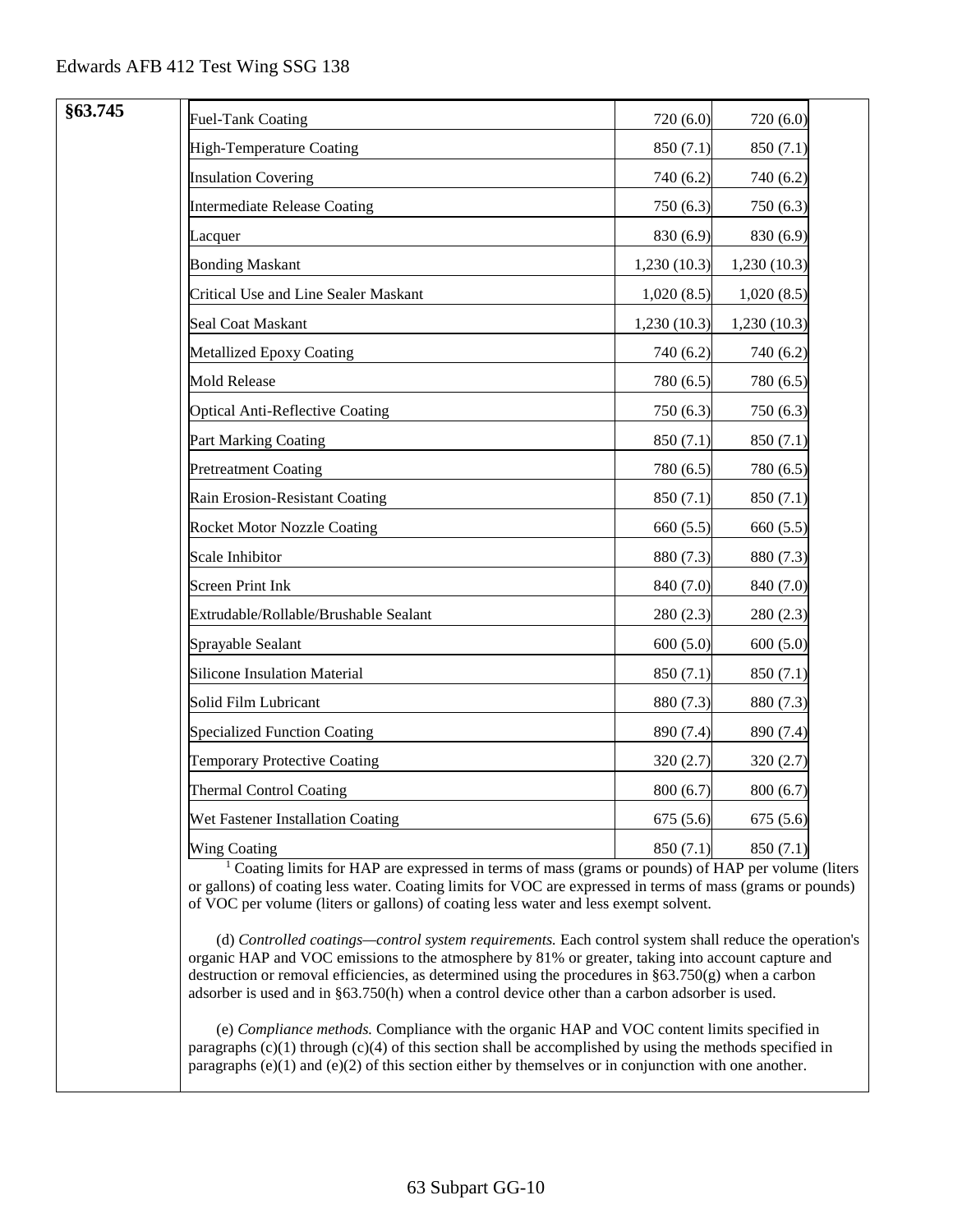| §63.745 | (1) Use primers and topcoats (including self-priming topcoats) with HAP and VOC content levels                                                                                                                                                                                                                                                                                                                                                                                                                                                                                                                                                                                                                                                                                                                                                                                                                                                                          |
|---------|-------------------------------------------------------------------------------------------------------------------------------------------------------------------------------------------------------------------------------------------------------------------------------------------------------------------------------------------------------------------------------------------------------------------------------------------------------------------------------------------------------------------------------------------------------------------------------------------------------------------------------------------------------------------------------------------------------------------------------------------------------------------------------------------------------------------------------------------------------------------------------------------------------------------------------------------------------------------------|
|         | equal to or less than the limits specified in paragraphs $(c)(1)$ through $(c)(4)$ of this section; or                                                                                                                                                                                                                                                                                                                                                                                                                                                                                                                                                                                                                                                                                                                                                                                                                                                                  |
|         | (2) Use the averaging provisions described in $§$ 63.743(d).                                                                                                                                                                                                                                                                                                                                                                                                                                                                                                                                                                                                                                                                                                                                                                                                                                                                                                            |
|         | (f) Application equipment. Except as provided in paragraph $(f)(3)$ of this section, each owner or<br>operator of a new or existing primer or topcoat (including self-priming topcoat) application operation<br>subject to this subpart in which any of the coatings contain organic HAP or VOC shall comply with the<br>requirements specified in paragraphs $(f)(1)$ and $(f)(2)$ of this section.                                                                                                                                                                                                                                                                                                                                                                                                                                                                                                                                                                    |
|         | (1) All spray applied primers, topcoats (including self-priming topcoats), and specialty coatings<br>shall be applied using one or more of the spray application techniques specified in paragraphs $(f)(1)(i)$<br>through $(f)(1)(v)$ of this section.                                                                                                                                                                                                                                                                                                                                                                                                                                                                                                                                                                                                                                                                                                                 |
|         | (i) High volume low pressure (HVLP) spraying;                                                                                                                                                                                                                                                                                                                                                                                                                                                                                                                                                                                                                                                                                                                                                                                                                                                                                                                           |
|         | (ii) Electrostatic spray application;                                                                                                                                                                                                                                                                                                                                                                                                                                                                                                                                                                                                                                                                                                                                                                                                                                                                                                                                   |
|         | (iii) Airless spray application;                                                                                                                                                                                                                                                                                                                                                                                                                                                                                                                                                                                                                                                                                                                                                                                                                                                                                                                                        |
|         | (iv) Air-assisted airless spray application; or                                                                                                                                                                                                                                                                                                                                                                                                                                                                                                                                                                                                                                                                                                                                                                                                                                                                                                                         |
|         | (v) Any other coating spray application methods that achieve emission reductions or a transfer<br>efficiency equivalent to or better than HVLP spray, electrostatic spray, airless spray, or air-assisted<br>airless spray application methods as determined according to the requirements in $\S$ 63.750(i).                                                                                                                                                                                                                                                                                                                                                                                                                                                                                                                                                                                                                                                           |
|         | (2) All application devices used to apply primers or topcoats (including self-priming topcoats) shall<br>be operated according to company procedures, local specified operating procedures, and/or the<br>manufacturer's specifications, whichever is most stringent, at all times. Equipment modified by the<br>facility shall maintain a transfer efficiency equivalent to HVLP and electrostatic spray application<br>techniques.                                                                                                                                                                                                                                                                                                                                                                                                                                                                                                                                    |
|         | (3) The following situations are exempt from the requirements of paragraph $(f)(1)$ of this section:                                                                                                                                                                                                                                                                                                                                                                                                                                                                                                                                                                                                                                                                                                                                                                                                                                                                    |
|         | (i) Any situation that normally requires an extension on the spray gun to properly reach limited<br>access spaces;                                                                                                                                                                                                                                                                                                                                                                                                                                                                                                                                                                                                                                                                                                                                                                                                                                                      |
|         | (ii) The application of coatings that contain fillers that adversely affect atomization with HVLP<br>spray guns;                                                                                                                                                                                                                                                                                                                                                                                                                                                                                                                                                                                                                                                                                                                                                                                                                                                        |
|         | (iii) The application of coatings that normally have a dried film thickness of less than 0.0013<br>centimeter (0.0005 in.) and that the permitting agency has determined cannot be applied by any of the<br>application methods specified in paragraph $(f)(1)$ of this section;                                                                                                                                                                                                                                                                                                                                                                                                                                                                                                                                                                                                                                                                                        |
|         | (iv) The use of airbrush application methods for stenciling, lettering, and other identification<br>markings, and the spray application of no more than 3.0 fluid ounces of coating in a single application<br>(i.e., the total volume of a single coating formulation applied during any one day to any one aerospace<br>vehicle or component) from a hand-held device with a paint cup capacity that is equal to or less than 3.0<br>fluid ounces (89 cubic centimeters). Using multiple small paint cups or refilling a small paint cup to<br>apply more than 3.0 fluid ounces under the requirements of this paragraph is prohibited. If a paint cup<br>liner is used in a reusable holder or cup, then the holder or cup must be designed to hold a liner with a<br>capacity of no more than 3.0 fluid ounces. For example, a 3.0 ounce liner cannot be used in a holder that<br>can also be used with a 6.0 ounce liner under the requirements of this paragraph; |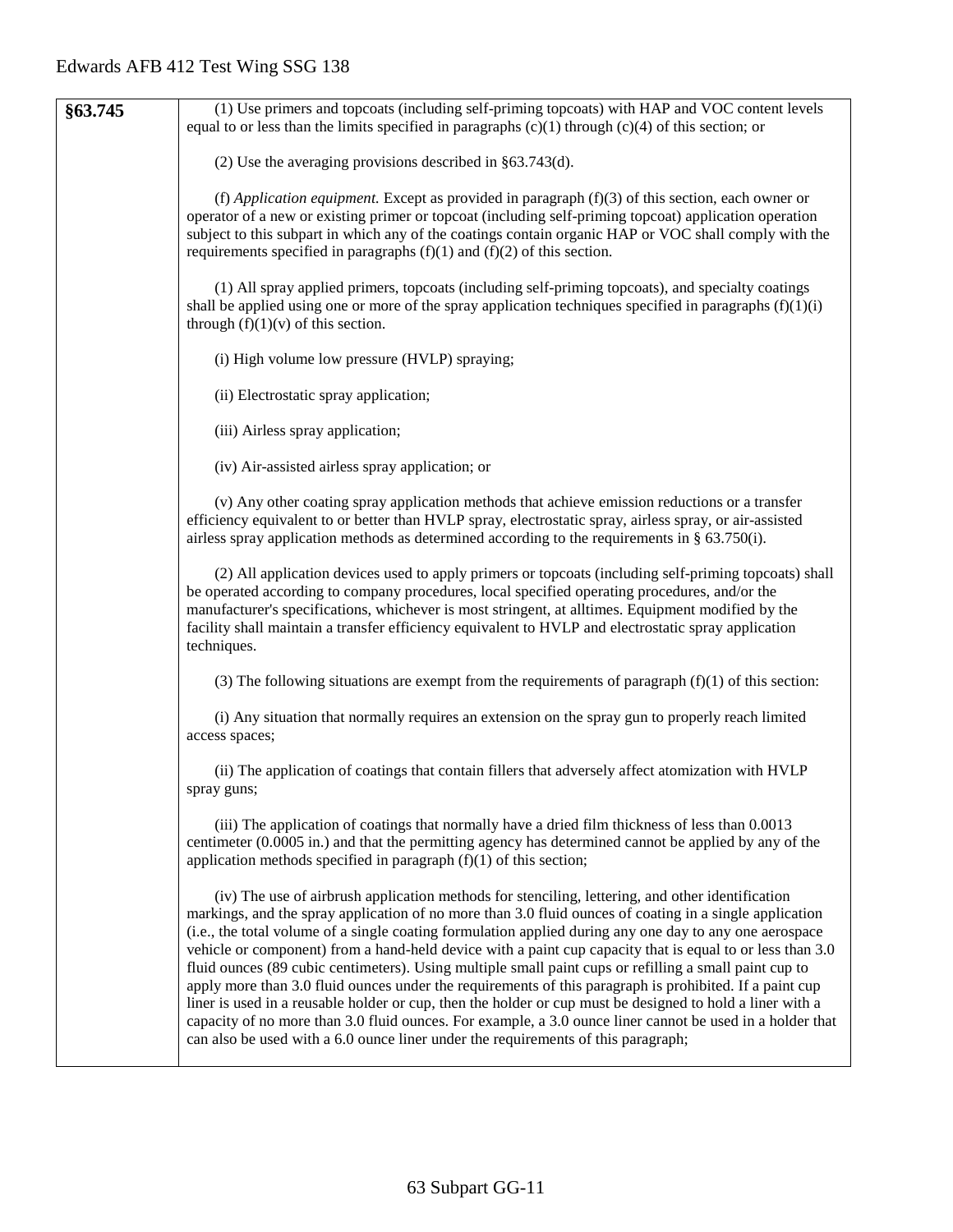| §63.745 | (v) The use of hand-held non-refillable aerosol containers;                                                                                                                                                                                                                                                                                                                                   |                                                                                                         |  |
|---------|-----------------------------------------------------------------------------------------------------------------------------------------------------------------------------------------------------------------------------------------------------------------------------------------------------------------------------------------------------------------------------------------------|---------------------------------------------------------------------------------------------------------|--|
|         | (vi) Touch-up and repair operations;                                                                                                                                                                                                                                                                                                                                                          |                                                                                                         |  |
|         | (vii) Adhesives, sealants, maskants, caulking materials, and inks; and                                                                                                                                                                                                                                                                                                                        |                                                                                                         |  |
|         | (viii) The application of coatings that contain less than 20 grams of VOC per liter of coating.                                                                                                                                                                                                                                                                                               |                                                                                                         |  |
|         | (g) Inorganic HAP emissions. Except as provided in paragraph $(g)(4)$ of this section, each owner or<br>operator of a new or existing primer or topcoat application operation subject to this subpart in which any<br>of the coatings that are spray applied contain inorganic HAP, shall comply with the applicable<br>requirements in paragraphs $(g)(1)$ through $(g)(3)$ of this section. |                                                                                                         |  |
|         | the part or assembly being coated and exhausted through one or more outlets.                                                                                                                                                                                                                                                                                                                  | (1) Apply these coatings in a booth or hangar in which air flow is directed downward onto or across     |  |
|         | (2) Control the air stream from this operation as follows:                                                                                                                                                                                                                                                                                                                                    |                                                                                                         |  |
|         | (i) For existing sources, the owner or operator must choose one of the following:                                                                                                                                                                                                                                                                                                             |                                                                                                         |  |
|         | (A) Before exhausting it to the atmosphere, pass the air stream through a dry particulate filter system<br>certified using the methods described in §63.750(o) to meet or exceed the efficiency data points in<br>Tables 1 and 2 of this section; or                                                                                                                                          |                                                                                                         |  |
|         | TABLE 2-TWO-STAGE ARRESTOR; LIQUID PHASE CHALLENGE FOR EXISTING SOURCES                                                                                                                                                                                                                                                                                                                       |                                                                                                         |  |
|         | Filtration efficiency requirement, %                                                                                                                                                                                                                                                                                                                                                          | Aerodynamic particle size range, µm                                                                     |  |
|         | >90                                                                                                                                                                                                                                                                                                                                                                                           | >5.7                                                                                                    |  |
|         | >50                                                                                                                                                                                                                                                                                                                                                                                           | >4.1                                                                                                    |  |
|         | >10<br>>2.2                                                                                                                                                                                                                                                                                                                                                                                   |                                                                                                         |  |
|         | TABLE 3-TWO-STAGE ARRESTOR; SOLID PHASE CHALLENGE FOR EXISTING SOURCES                                                                                                                                                                                                                                                                                                                        |                                                                                                         |  |
|         | Filtration efficiency requirement, %                                                                                                                                                                                                                                                                                                                                                          | Aerodynamic particle size range, µm                                                                     |  |
|         | >90                                                                                                                                                                                                                                                                                                                                                                                           | >8.1                                                                                                    |  |
|         | >50                                                                                                                                                                                                                                                                                                                                                                                           | >5.0                                                                                                    |  |
|         | >10                                                                                                                                                                                                                                                                                                                                                                                           | >2.6                                                                                                    |  |
|         | (B) Before exhausting it to the atmosphere, pass the air stream through a waterwash system that<br>shall remain in operation during all coating application operations; or<br>(C) Before exhausting it to the atmosphere, pass the air stream through an air pollution control<br>system that meets or exceeds the efficiency data points in Tables 1 and 2 of this section and is approved   |                                                                                                         |  |
|         | by the permitting authority.                                                                                                                                                                                                                                                                                                                                                                  |                                                                                                         |  |
|         | (ii) For new sources, either:                                                                                                                                                                                                                                                                                                                                                                 |                                                                                                         |  |
|         | certified using the methods described in $\S 63.750(o)$ to meet or exceed the efficiency data points in<br>Tables 3 and 4 of this section; or                                                                                                                                                                                                                                                 | (A) Before exhausting it to the atmosphere, pass the air stream through a dry particulate filter system |  |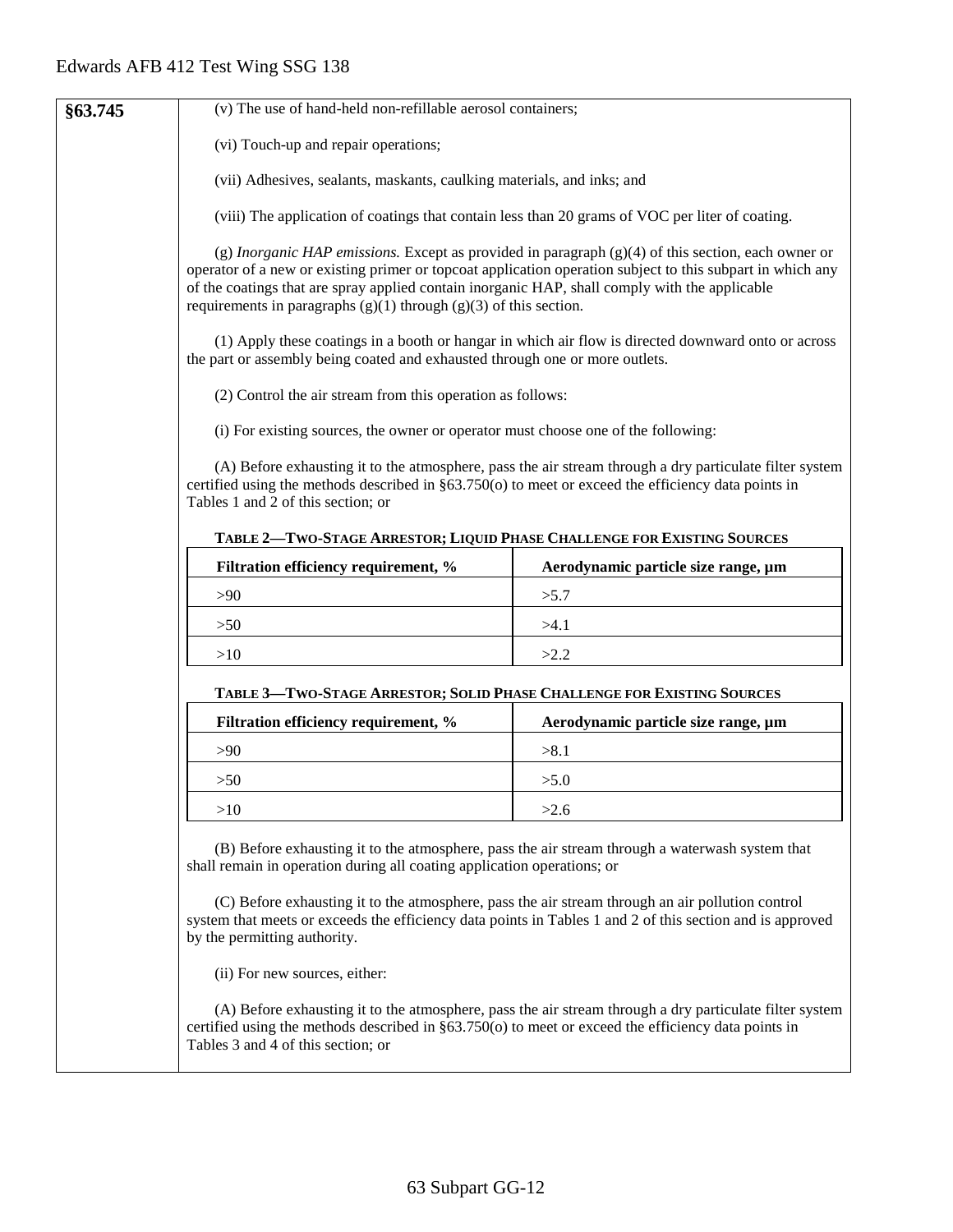#### **§63.745 TABLE 4—THREE-STAGE ARRESTOR; LIQUID PHASE CHALLENGE FOR NEW SOURCES**

| Filtration efficiency requirement, % | Aerodynamic particle size range, µm |
|--------------------------------------|-------------------------------------|
| >95                                  | >2.0                                |
| > 80                                 | >1.0                                |
| >65                                  | >0.42                               |

#### **TABLE 5—THREE-STAGE ARRESTOR; SOLID PHASE CHALLENGE FOR NEW SOURCES**

| Filtration efficiency requirement, % | Aerodynamic particle size range, um |
|--------------------------------------|-------------------------------------|
| >95                                  | >2.5                                |
| >85                                  | >1.1                                |
| -75                                  | >0.70                               |

(B) Before exhausting it to the atmosphere, pass the air stream through an air pollution control system that meets or exceeds the efficiency data points in Tables 3 and 4 of this section and is approved by the permitting authority.

(iii) Owners or operators of new sources that have commenced construction or reconstruction after June 6, 1994 but prior to October 29, 1996 may comply with the following requirements in lieu of the requirements in paragraph  $(g)(2)(ii)$  of this section:

(A) Pass the air stream through either a two-stage dry particulate filter system or a waterwash system before exhausting it to the atmosphere.

(B) If the primer or topcoat contains chromium or cadmium, control shall consist of a HEPA filter system, three-stage filter system, or other control system equivalent to the three stage filter system as approved by the permitting agency.

(iv) If a dry particulate filter system is used, the following requirements shall be met:

(A) Maintain the system in good working order;

(B) Install a differential pressure gauge across the filter banks;

(C) Continuously monitor the pressure drop across the filter and read and record the pressure drop once per shift, or install an interlock system that will automatically shut down the coating spray application system if the pressure drop exceeds or falls below the filter manufacturer's recommended limit(s); and

(D) Take corrective action when the pressure drop exceeds or falls below the filter manufacturer's recommended limit(s).

(v) If a conventional waterwash system is used, continuously monitor the water flow rate and read and record the water flow rate once per shift, or install an interlock system that will automatically shut down the coating spray application system if the water flow rate falls below or exceeds the limit(s) specified by the booth manufacturer or in locally prepared operating procedures. If a pumpless system is used, continuously monitor the booth parameter(s) that indicate performance of the booth per the manufacturer's recommendations to maintain the booth within the acceptable operating efficiency range and read and record the parameters once per shift, or install an interlock system that will automatically shut down the coating spray application system if the booth parameters are outside the parameter range in the manufacturer's recommendations.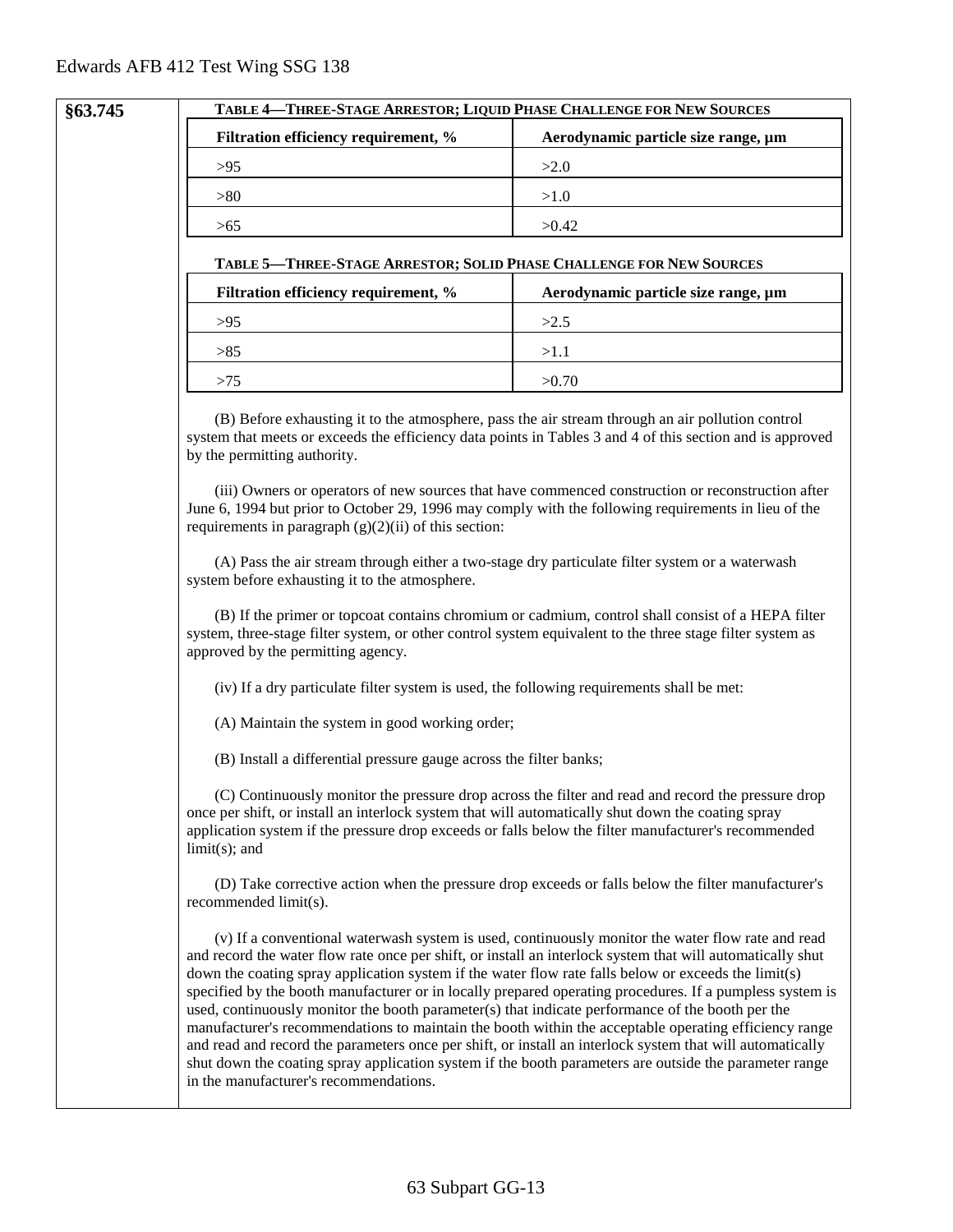| §63.745 | (3) If the pressure drop across the dry particulate filter system, as recorded pursuant to<br>$\S63.752(d)(1)$ , is outside the limit(s) specified by the filter manufacturer or in locally prepared operating<br>procedures, shut down the operation immediately and take corrective action. If the water path in the<br>waterwash system fails the visual continuity/flow characteristics check, or the water flow rate recorded<br>pursuant to §63.752(d)(2) exceeds the limit(s) specified by the booth manufacturer or in locally prepared<br>operating procedures, or the booth manufacturer's or locally prepared maintenance procedures for the<br>filter or waterwash system have not been performed as scheduled, shut down the operation immediately<br>and take corrective action. The operation shall not be resumed until the pressure drop or water flow rate<br>is returned within the specified limit(s). |
|---------|----------------------------------------------------------------------------------------------------------------------------------------------------------------------------------------------------------------------------------------------------------------------------------------------------------------------------------------------------------------------------------------------------------------------------------------------------------------------------------------------------------------------------------------------------------------------------------------------------------------------------------------------------------------------------------------------------------------------------------------------------------------------------------------------------------------------------------------------------------------------------------------------------------------------------|
|         | (4) The requirements of paragraphs $(g)(1)$ through $(g)(3)$ of this section do not apply to the<br>following:                                                                                                                                                                                                                                                                                                                                                                                                                                                                                                                                                                                                                                                                                                                                                                                                             |
|         | (i) Touch-up of scratched surfaces or damaged paint;                                                                                                                                                                                                                                                                                                                                                                                                                                                                                                                                                                                                                                                                                                                                                                                                                                                                       |
|         | (ii) Hole daubing for fasteners;                                                                                                                                                                                                                                                                                                                                                                                                                                                                                                                                                                                                                                                                                                                                                                                                                                                                                           |
|         | (iii) Touch-up of trimmed edges;                                                                                                                                                                                                                                                                                                                                                                                                                                                                                                                                                                                                                                                                                                                                                                                                                                                                                           |
|         | (iv) Coating prior to joining dissimilar metal components;                                                                                                                                                                                                                                                                                                                                                                                                                                                                                                                                                                                                                                                                                                                                                                                                                                                                 |
|         | (v) Stencil operations performed by brush or air brush;                                                                                                                                                                                                                                                                                                                                                                                                                                                                                                                                                                                                                                                                                                                                                                                                                                                                    |
|         | (vi) Section joining;                                                                                                                                                                                                                                                                                                                                                                                                                                                                                                                                                                                                                                                                                                                                                                                                                                                                                                      |
|         | (vii) Touch-up of bushings and other similar parts;                                                                                                                                                                                                                                                                                                                                                                                                                                                                                                                                                                                                                                                                                                                                                                                                                                                                        |
|         | (viii) Sealant detackifying;                                                                                                                                                                                                                                                                                                                                                                                                                                                                                                                                                                                                                                                                                                                                                                                                                                                                                               |
|         | (ix) Painting parts in an area identified in a title V permit, where the permitting authority has<br>determined that it is not technically feasible to paint the parts in a booth; and                                                                                                                                                                                                                                                                                                                                                                                                                                                                                                                                                                                                                                                                                                                                     |
|         | (x) The use of hand-held spray can application methods.                                                                                                                                                                                                                                                                                                                                                                                                                                                                                                                                                                                                                                                                                                                                                                                                                                                                    |
|         | (xi) The spray application of no more than 3.0 fluid ounces of coating in a single application (i.e., the<br>total volume of a single coating formulation applied during any one day to any one aerospace<br>vehicle or component) from a hand-held device with a paint cup capacity that is equal to or less<br>than 3.0 fluid ounces (89 cubic centimeters). Using multiple small paint cups or refilling a small<br>paint cup to apply more than 3.0 fluid ounces under the requirements of this paragraph is<br>prohibited. If a paint cup liner is used in a reusable holder or cup, then the holder or cup must be<br>designed to hold a liner with a capacity of no more than 3.0 fluid ounces. For example, under the<br>requirements of this paragraph, a 3.0 ounce liner cannot be used in a holder that can also be used<br>with a 6.0 ounce liner.                                                             |
|         |                                                                                                                                                                                                                                                                                                                                                                                                                                                                                                                                                                                                                                                                                                                                                                                                                                                                                                                            |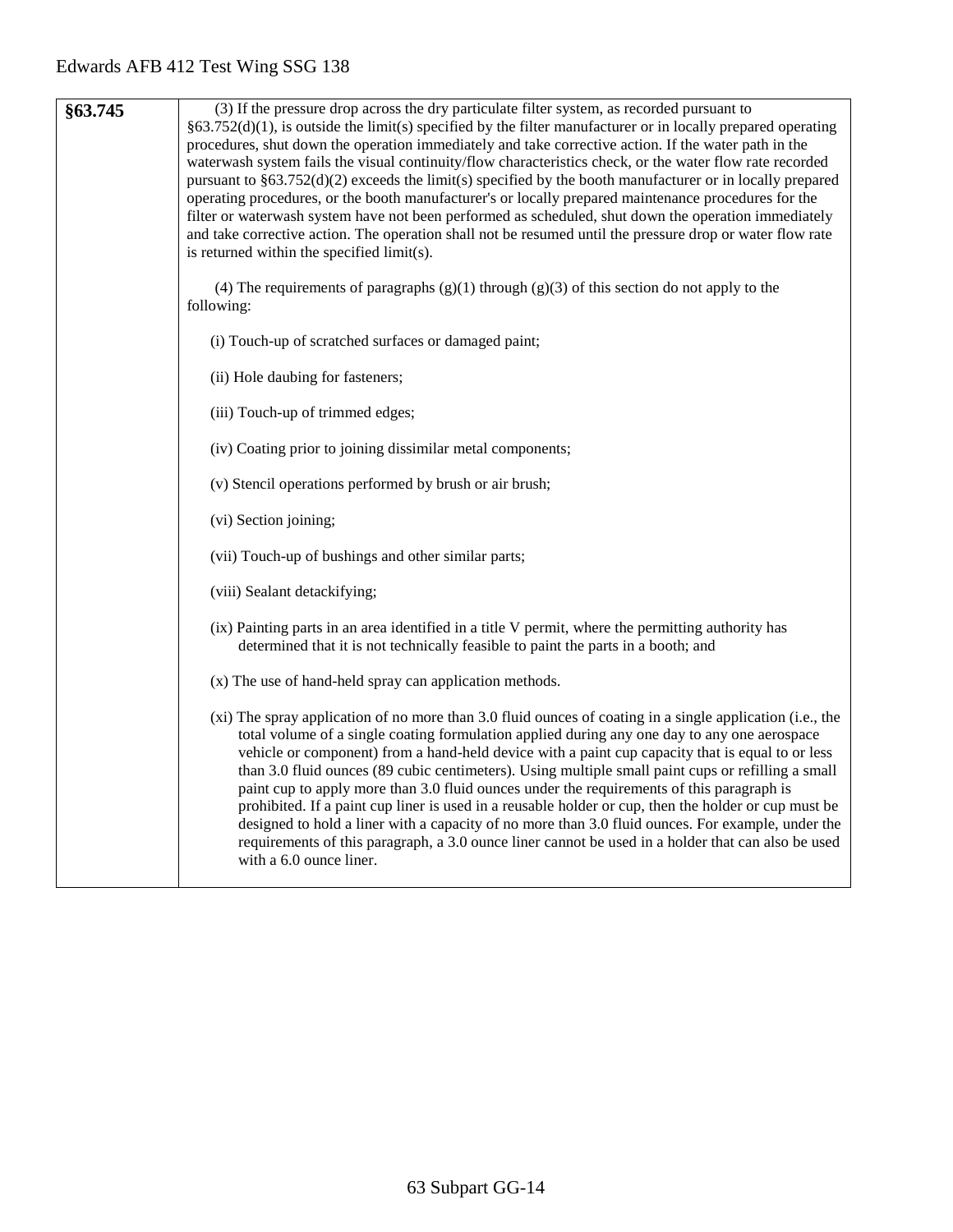# **Standards: Depainting Operations**

| §63.746 | (a) Applicability. Each owner or operator of a new or existing depainting operation subject to this<br>subpart shall comply with the requirements in paragraphs $(a)(1)$ through $(a)(3)$ of this section, and with the<br>requirements specified in paragraph (b) where there are no controls for organic HAP, or paragraph (c)<br>where organic HAP are controlled using a control system. This section does not apply to an aerospace<br>manufacturing or rework facility that depaints six or less completed aerospace vehicles in a calendar year.                                                                                                         |
|---------|-----------------------------------------------------------------------------------------------------------------------------------------------------------------------------------------------------------------------------------------------------------------------------------------------------------------------------------------------------------------------------------------------------------------------------------------------------------------------------------------------------------------------------------------------------------------------------------------------------------------------------------------------------------------|
|         | (1) The provisions of this section apply to the depainting of the outer surface areas of completed<br>aerospace vehicles, including the fuselage, wings, and vertical and horizontal stabilizers of the aircraft, and<br>the outer casing and stabilizers of missiles and rockets. These provisions do not apply to the depainting of<br>parts or units normally removed from the aerospace vehicle for depainting. However, depainting of wings<br>and stabilizers is always subject to the requirements of this section regardless of whether their removal is<br>considered by the owner or operator to be normal practice for depainting.                   |
|         | (2) Aerospace vehicles or components that are intended for public display, no longer operational, and<br>not easily capable of being moved are exempt from the requirements of this section.                                                                                                                                                                                                                                                                                                                                                                                                                                                                    |
|         | (3) The following depainting operations are exempt from the requirements of this section:                                                                                                                                                                                                                                                                                                                                                                                                                                                                                                                                                                       |
|         | (i) Depainting of radomes; and                                                                                                                                                                                                                                                                                                                                                                                                                                                                                                                                                                                                                                  |
|         | (ii) Depainting of parts, subassemblies, and assemblies normally removed from the primary aircraft<br>structure before depainting.                                                                                                                                                                                                                                                                                                                                                                                                                                                                                                                              |
|         | (b)(1) HAP emissions - non-HAP chemical strippers and technologies. Except as provided in<br>paragraphs $(b)(2)$ and $(b)(3)$ of this section, each owner or operator of a new or existing aerospace<br>depainting operation subject to this subpart shall emit no organic HAP from chemical stripping<br>formulations and agents or chemical paint softeners.                                                                                                                                                                                                                                                                                                  |
|         | (2) Where non-chemical based equipment is used to comply with paragraph $(b)(1)$ of this section,<br>either in total or in part, each owner or operator shall operate and maintain the equipment according to the<br>manufacturer's specifications or locally prepared operating procedures. During periods of malfunctions of<br>such equipment, each owner or operator may use substitute materials during the repair period provided the<br>substitute materials used are those available that minimize organic HAP emissions. In no event shall<br>substitute materials be used for more than 15 days annually, unless such materials are organic HAP-free. |
|         | (3) Each owner or operator of a new or existing depainting operation shall not, on an annual average<br>basis, use more than 26 gallons of organic HAP-containing chemical strippers or alternatively 190 pounds<br>of organic HAP per commercial aircraft depainted; or more than 50 gallons of organic HAP-containing<br>chemical strippers or alternatively 365 pounds of organic HAP per military aircraft depainted for spot<br>stripping and decal removal.                                                                                                                                                                                               |
|         | $(4)$ Each owner or operator of a new or existing depainting operation complying with paragraph $(b)(2)$ ,<br>that generates airborne inorganic HAP emissions from dry media blasting equipment, shall also comply<br>with the requirements specified in paragraphs $(b)(4)(i)$ through $(b)(4)(v)$ of this section.                                                                                                                                                                                                                                                                                                                                            |
|         | (i) Perform the depainting operation in an enclosed area, unless a closed-cycle depainting system is<br>used.                                                                                                                                                                                                                                                                                                                                                                                                                                                                                                                                                   |
|         | (ii)(A) For existing sources, pass any air stream removed from the enclosed area or closed-cycle<br>depainting system through a dry particulate filter system, certified using the method described in §<br>63.750(o) to meet or exceed the efficiency data points in Tables 2 and 3 of § 63.745, through a baghouse,<br>or through a waterwash system before exhausting it to the atmosphere.                                                                                                                                                                                                                                                                  |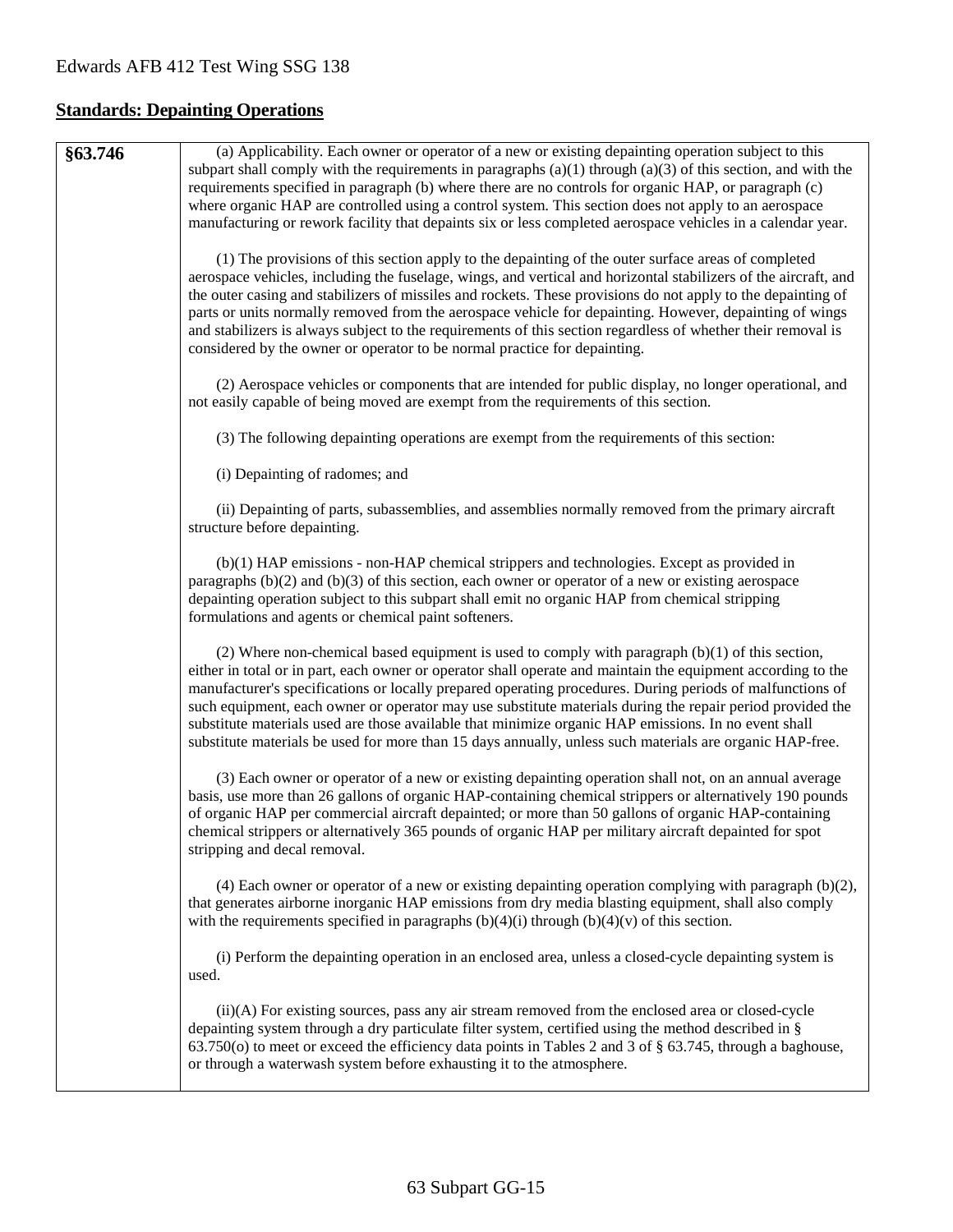| §63.746 | (B) For new sources, pass any air stream removed from the enclosed area or closed-cycle depainting<br>system through a dry particulate filter system certified using the method described in § 63.750(o) to meet or<br>exceed the efficiency data points in Tables 4 and 5 of $\S$ 63.745 or through a baghouse before exhausting it<br>to the atmosphere.                                                                                                                                                                                                                                                                                                                                                                                                                                                                                                                                                                                                       |
|---------|------------------------------------------------------------------------------------------------------------------------------------------------------------------------------------------------------------------------------------------------------------------------------------------------------------------------------------------------------------------------------------------------------------------------------------------------------------------------------------------------------------------------------------------------------------------------------------------------------------------------------------------------------------------------------------------------------------------------------------------------------------------------------------------------------------------------------------------------------------------------------------------------------------------------------------------------------------------|
|         | (c) Owners or operators of new sources that have commenced construction or reconstruction after June<br>6, 1994 but prior to October 29, 1996 may comply with the following requirements in lieu of the<br>requirements in paragraph $(b)(4)(ii)(B)$ of this section:                                                                                                                                                                                                                                                                                                                                                                                                                                                                                                                                                                                                                                                                                            |
|         | (1) Pass the air stream through either a two-stage dry particulate filter system or a waterwash system<br>before exhausting it to the atmosphere.                                                                                                                                                                                                                                                                                                                                                                                                                                                                                                                                                                                                                                                                                                                                                                                                                |
|         | (2) If the coating being removed contains chromium or cadmium, control shall consist of a HEPA filter<br>system, three-stage filter system, or other control system equivalent to the three-stage filter system as<br>approved by the permitting agency.                                                                                                                                                                                                                                                                                                                                                                                                                                                                                                                                                                                                                                                                                                         |
|         | (iii) If a dry particulate filter system is used, the following requirements shall be met:                                                                                                                                                                                                                                                                                                                                                                                                                                                                                                                                                                                                                                                                                                                                                                                                                                                                       |
|         | (A) Maintain the system in good working order;                                                                                                                                                                                                                                                                                                                                                                                                                                                                                                                                                                                                                                                                                                                                                                                                                                                                                                                   |
|         | (B) Install a differential pressure gauge across the filter banks;                                                                                                                                                                                                                                                                                                                                                                                                                                                                                                                                                                                                                                                                                                                                                                                                                                                                                               |
|         | (C) Continuously monitor the pressure drop across the filter, and read and record the pressure drop<br>once per shift; and                                                                                                                                                                                                                                                                                                                                                                                                                                                                                                                                                                                                                                                                                                                                                                                                                                       |
|         | (D) Take corrective action when the pressure drop exceeds or falls below the filter manufacturer's<br>recommended limits.                                                                                                                                                                                                                                                                                                                                                                                                                                                                                                                                                                                                                                                                                                                                                                                                                                        |
|         | (iv) If a waterwash system is used, continuously monitor the water flow rate, and read and record the<br>water flow rate once per shift.                                                                                                                                                                                                                                                                                                                                                                                                                                                                                                                                                                                                                                                                                                                                                                                                                         |
|         | (v) If the pressure drop, as recorded pursuant to $\S 63.752(e)(7)$ , is outside the limit(s) specified by the<br>filter manufacturer or in locally prepared operating procedures, whichever is more stringent, shut down the<br>operation immediately and take corrective action. If the water path in the waterwash system fails the visual<br>continuity/flow characteristics check, as recorded pursuant to § 63.752(e)(7), or the water flow rate, as<br>recorded pursuant to $\S$ 63.752(d)(2), exceeds the limit(s) specified by the booth manufacturer or in locally<br>prepared operating procedures, or the booth manufacturer's or locally prepared maintenance procedures for<br>the filter or waterwash system have not been performed as scheduled, shut down the operation immediately<br>and take corrective action. The operation shall not be resumed until the pressure drop or water flow rate is<br>returned within the specified limit(s). |
|         | $(5)$ Mechanical and hand sanding operations are exempt from the requirements in paragraph $(b)(4)$ of<br>this section.                                                                                                                                                                                                                                                                                                                                                                                                                                                                                                                                                                                                                                                                                                                                                                                                                                          |
|         | (c) Organic HAP emissions - organic HAP-containing chemical strippers. Each owner or operator of<br>a new or existing organic HAP-containing chemical stripper depainting operation subject to this subpart<br>shall comply with the requirements specified in this paragraph.                                                                                                                                                                                                                                                                                                                                                                                                                                                                                                                                                                                                                                                                                   |
|         | (1) All organic HAP emissions from the operation shall be reduced by the use of a control system.<br>Each control system that was installed before the effective date shall reduce the operations' organic HAP<br>emissions to the atmosphere by 81 percent or greater, taking into account capture and destruction or<br>removal efficiencies.                                                                                                                                                                                                                                                                                                                                                                                                                                                                                                                                                                                                                  |
|         |                                                                                                                                                                                                                                                                                                                                                                                                                                                                                                                                                                                                                                                                                                                                                                                                                                                                                                                                                                  |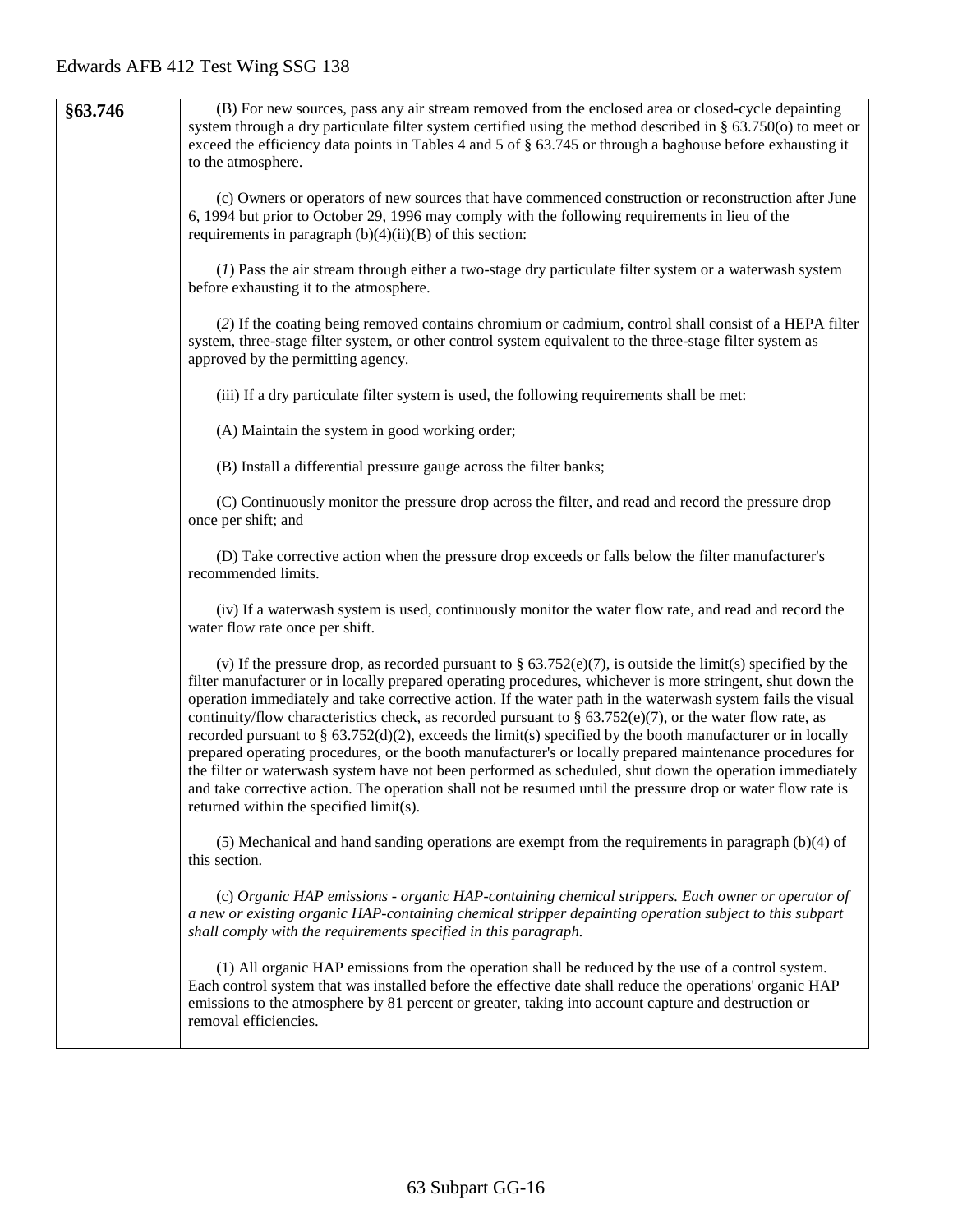| §63.746 | (2) Each control system installed on or after the effective date shall reduce organic HAP emissions to<br>the atmosphere by 95 percent or greater. Reduction shall take into account capture and destruction or<br>removal efficiencies, and may take into account the volume of chemical stripper used relative to baseline<br>levels (e.g., the 95 percent efficiency may be achieved by controlling emissions at 81 percent efficiency<br>with a control system and using 74 percent less stripper than in baseline applications). The baseline shall be<br>calculated using data from 1996 and 1997, which shall be on a usage per aircraft or usage per square foot of<br>surface basis. |
|---------|-----------------------------------------------------------------------------------------------------------------------------------------------------------------------------------------------------------------------------------------------------------------------------------------------------------------------------------------------------------------------------------------------------------------------------------------------------------------------------------------------------------------------------------------------------------------------------------------------------------------------------------------------------------------------------------------------|
|         | (3) The capture and destruction or removal efficiencies are to be determined using the procedures in $\S$<br>$63.750(g)$ when a carbon adsorber is used and those in § 63.750(h) when a control device other than a<br>carbon adsorber is used.                                                                                                                                                                                                                                                                                                                                                                                                                                               |

## **Standards: Chemical Milling Maskant Application Operations**

| §63.747 | (a) Each owner or operator of a new or existing chemical milling maskant operation subject to this<br>subpart shall comply with the requirements specified in paragraph (c) of this section for those chemical<br>milling maskants that are uncontrolled (no control device is used to reduce organic HAP emissions from<br>the operation) and in paragraph (d) of this section for those chemical milling maskants that are controlled<br>(organic HAP emissions from the operation are reduced by the use of a control device). |
|---------|-----------------------------------------------------------------------------------------------------------------------------------------------------------------------------------------------------------------------------------------------------------------------------------------------------------------------------------------------------------------------------------------------------------------------------------------------------------------------------------------------------------------------------------|
|         | (b) Each owner or operator shall conduct the handling and transfer of chemical milling maskants to or<br>from containers, tanks, vats, vessels, and piping systems in such a manner that minimizes spills.                                                                                                                                                                                                                                                                                                                        |
|         | (c) Uncontrolled maskants—organic HAP and VOC content levels. Each owner or operator shall<br>comply with the organic HAP and VOC content limits specified in paragraphs $(c)(1)$ and $(c)(2)$ of this<br>section for each chemical milling maskant that is uncontrolled.                                                                                                                                                                                                                                                         |
|         | (1) Organic HAP emissions from chemical milling maskants shall be limited to organic HAP content<br>levels of no more than 622 grams of organic HAP per liter (5.2 lb/gal) of Type I chemical milling maskant<br>(less water) as applied, and no more than 160 grams of organic HAP per liter (1.3 lb/gal) of Type II<br>chemical milling maskant (less water) as applied.                                                                                                                                                        |
|         | (2) VOC emissions from chemical milling maskants shall be limited to VOC content levels of no more<br>than 622 grams of VOC per liter $(5.2 \text{ lb/gal})$ of Type I chemical milling maskant (less water and exempt<br>solvents) as applied, and no more than 160 grams of VOC per liter $(1.3 \text{ lb/gal})$ of Type II chemical milling<br>maskant (less water and exempt solvents) as applied.                                                                                                                            |
|         | (3) The requirements of paragraphs $(c)(1)$ and $(c)(2)$ of this section do not apply to the following:<br>(i) Touch-up of scratched surfaces or damaged maskant; and<br>(ii) Touch-up of trimmed edges.                                                                                                                                                                                                                                                                                                                          |
|         | (d) Controlled maskants—control system requirements. Each control system shall reduce the<br>operation's organic HAP and VOC emissions to the atmosphere by 81% or greater, taking into account<br>capture and destruction or removal efficiencies, as determined using the procedures in $\S 63.750(g)$ when a<br>carbon adsorber is used and in $\S 63.750(h)$ when a control device other than a carbon adsorber is used.                                                                                                      |
|         | (e) Compliance methods. Compliance with the organic HAP and VOC content limits specified in<br>paragraphs $(c)(1)$ and $(c)(2)$ of this section may be accomplished by using the methods specified in<br>paragraphs $(e)(1)$ and $(e)(2)$ of this section either by themselves or in conjunction with one another.                                                                                                                                                                                                                |
|         | (1) Use chemical milling maskants with HAP and VOC content levels equal to or less than the limits<br>specified in paragraphs $(c)(1)$ and $(c)(2)$ of this section.                                                                                                                                                                                                                                                                                                                                                              |
|         | (2) Use the averaging provisions described in $§$ 63.743(d).                                                                                                                                                                                                                                                                                                                                                                                                                                                                      |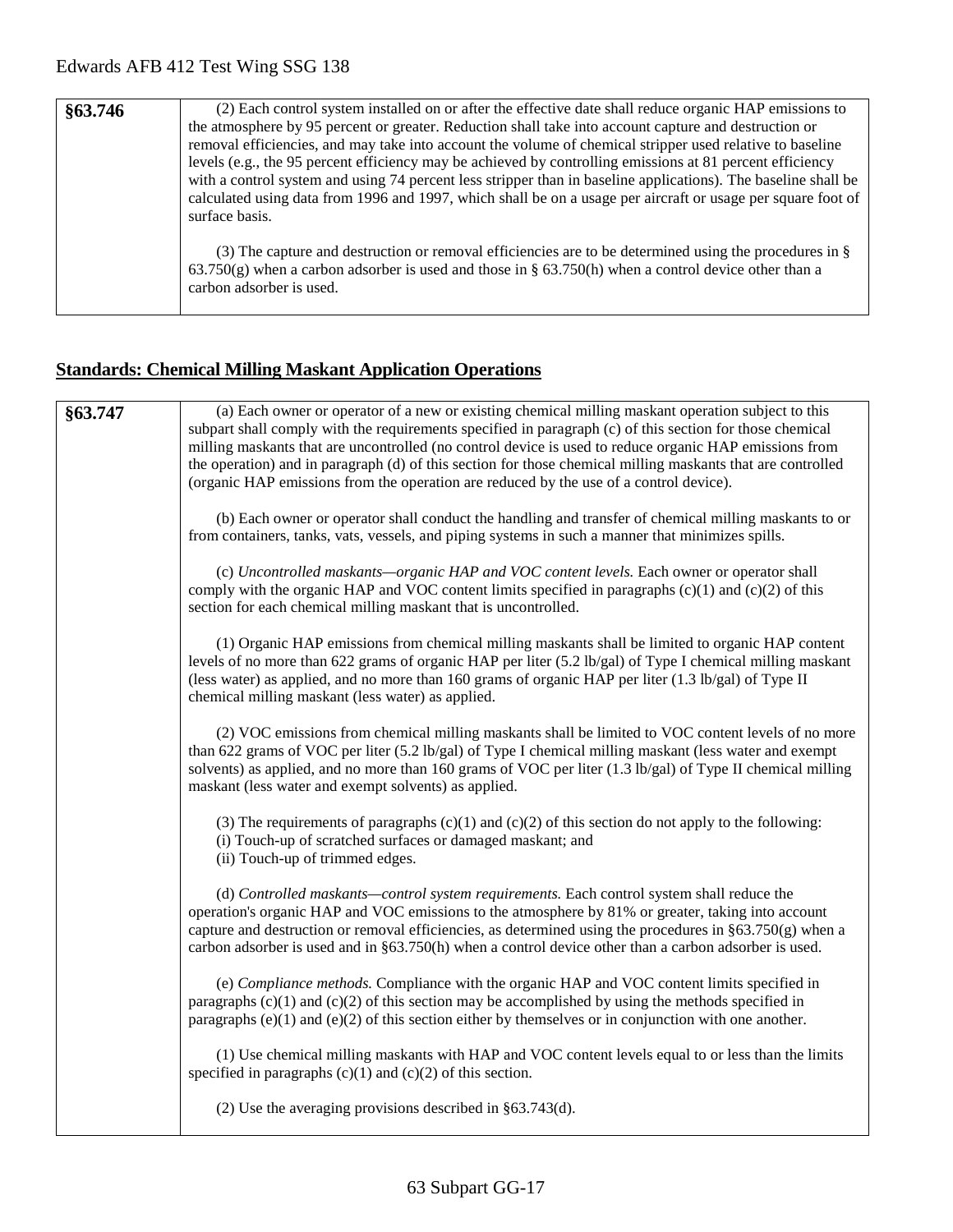## **Standards: Handling and Storage of Waste**

| §63.748 | (a) The owner or operator of each facility subject to this subpart that produces a waste that contains organic<br>HAP from aerospace primer, topcoat, specialty coating, chemical milling maskant, or chemical depainting<br>operations must be handled and stored as specified in paragraph $(a)(1)$ or $(a)(2)$ of this section. The<br>requirements of paragraphs $(a)(1)$ and $(a)(2)$ of this section do not apply to spent wastes that contain organic<br>HAP that are subject to and handled and stored in compliance with 40 CFR parts 262 through 268 (including<br>the air emission control requirements in 40 CFR part 265, subpart CC). |
|---------|-----------------------------------------------------------------------------------------------------------------------------------------------------------------------------------------------------------------------------------------------------------------------------------------------------------------------------------------------------------------------------------------------------------------------------------------------------------------------------------------------------------------------------------------------------------------------------------------------------------------------------------------------------|
|         | (1) Conduct the handling and transfer of the waste to or from containers, tanks, vats, vessels, and piping<br>systems in such a manner that minimizes spills.<br>(2) Store all waste that contains organic HAP in closed containers.                                                                                                                                                                                                                                                                                                                                                                                                                |

## **Compliance dates and determinations**

| §63.749 | (a) Compliance dates. (1) Each owner or operator of an existing affected source subject to this subpart<br>shall comply with the requirements of this subpart by September 1, 1998, except as specified in paragraphs<br>$(a)(2)$ and $(3)$ of this section. Owners or operators of new affected sources subject to this subpart shall comply<br>on the effective date or upon startup, whichever is later. In addition, each owner or operator shall comply with<br>the compliance dates specified in $\S$ 63.6(b) and (c) as indicated in Table 1 to this subpart.        |
|---------|-----------------------------------------------------------------------------------------------------------------------------------------------------------------------------------------------------------------------------------------------------------------------------------------------------------------------------------------------------------------------------------------------------------------------------------------------------------------------------------------------------------------------------------------------------------------------------|
|         | (2) Owners or operators of existing primer, topcoat, or specialty coating application operations and<br>depainting operations who construct or reconstruct a spray booth or hangar must comply with the new source<br>requirements for inorganic HAP specified in §§ 63.745(g)(2)(ii) and 63.746(b)(4) for that new spray booth or<br>hangar upon startup. Such sources must still comply with all other existing source requirements by September<br>1, 1998.                                                                                                              |
|         | (3) Each owner or operator of a specialty coating application operation or handling and storage of waste<br>operation that begins construction or reconstruction after February 17, 2015, shall be in compliance with the<br>requirements of this subpart on December 7, 2015, or upon startup, whichever is later. Each owner or operator<br>of a specialty coating application operation or handling and storage of waste operation that is existing on<br>February 17, 2015, shall be in compliance with the requirements of this subpart on or before December 7, 2018. |
|         | (b) General. Each facility subject to this subpart shall be considered in noncompliance if the owner or<br>operator uses a control device, other than one specified in this subpart, that has not been approved by the<br>Administrator, as required by $\S$ 63.743(c).                                                                                                                                                                                                                                                                                                     |
|         | (c) Cleaning operations. Each cleaning operation subject to this subpart shall be considered in<br>noncompliance if the owner or operator fails to institute and carry out the housekeeping measures required<br>under § 63.744(a). Incidental emissions resulting from the activation of pressure release vents and valves on<br>enclosed cleaning systems are exempt from this paragraph.                                                                                                                                                                                 |
|         | (1) Hand-wipe cleaning. An affected hand-wipe cleaning operation shall be considered in compliance<br>when all hand-wipe cleaning solvents, excluding those used for hand cleaning of spray gun equipment under §<br>$63.744(c)(3)$ , meet either the composition requirements specified in § 63.744(b)(1) or the vapor pressure<br>requirement specified in $\S$ 63.744(b)(2).                                                                                                                                                                                             |
|         | (2) Spray gun cleaning. An affected spray gun cleaning operation shall be considered in compliance when<br>each of the following conditions is met:                                                                                                                                                                                                                                                                                                                                                                                                                         |
|         | (i) One of the four techniques specified in § 63.744 (c)(1) through (c)(4) is used;                                                                                                                                                                                                                                                                                                                                                                                                                                                                                         |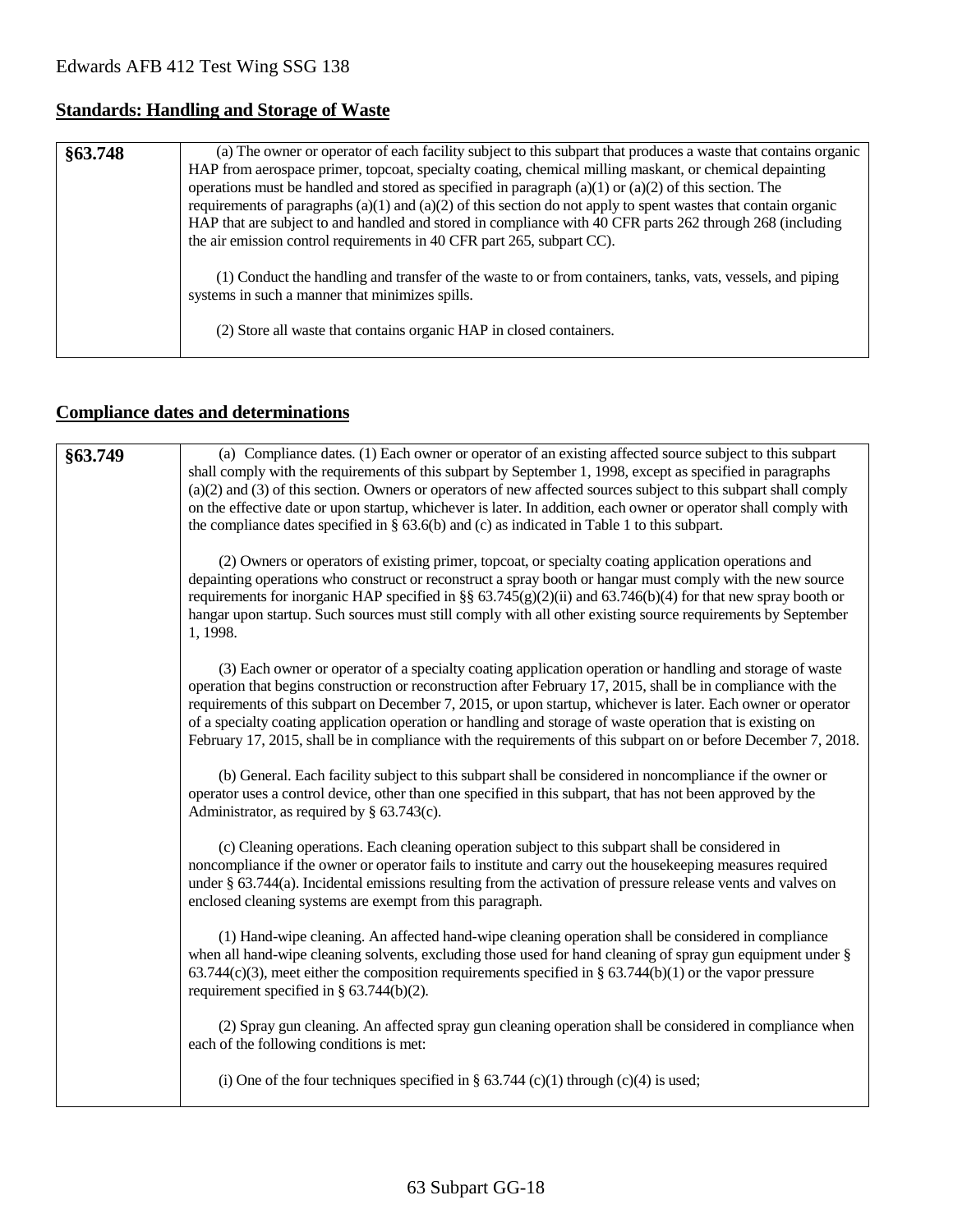| §63.749 | (ii) The technique selected is operated according to the procedures specified in § 63.744 (c)(1) through<br>$(c)(4)$ as appropriate; and                                                                                                                                                                                                                                                                                                                                                                                                                                                                                                                                                                                                                                                                                                                                                              |
|---------|-------------------------------------------------------------------------------------------------------------------------------------------------------------------------------------------------------------------------------------------------------------------------------------------------------------------------------------------------------------------------------------------------------------------------------------------------------------------------------------------------------------------------------------------------------------------------------------------------------------------------------------------------------------------------------------------------------------------------------------------------------------------------------------------------------------------------------------------------------------------------------------------------------|
|         | (iii) If an enclosed system is used, monthly visual inspections are conducted and any leak detected is<br>repaired within 15 days after detection. If the leak is not repaired by the 15th day after detection, the solvent<br>shall be removed and the enclosed cleaner shall be shut down until the cleaner is repaired or its use is<br>permanently discontinued.                                                                                                                                                                                                                                                                                                                                                                                                                                                                                                                                  |
|         | (3) Flush cleaning. An affected flush cleaning operation shall be considered in compliance if the operating<br>requirements specified in $\S$ 63.744(d) are implemented and carried out.                                                                                                                                                                                                                                                                                                                                                                                                                                                                                                                                                                                                                                                                                                              |
|         | (d) Organic HAP and VOC content levels - primer, topcoat, and specialty coating application operations.                                                                                                                                                                                                                                                                                                                                                                                                                                                                                                                                                                                                                                                                                                                                                                                               |
|         | (1) Performance test periods. For uncontrolled coatings that are not averaged, each 24 hours is considered<br>a performance test. For compliant and non-compliant coatings that are averaged together, each 30-day period is<br>considered a performance test, unless the permitting agency specifies a shorter averaging period as part of an<br>ambient ozone control program. When using a control device other than a carbon adsorber, three 1-hour runs<br>constitute the test period for the initial and any subsequent performance test. When using a carbon adsorber,<br>each rolling material balance period is considered a performance test.                                                                                                                                                                                                                                               |
|         | (2) Initial performance tests. If a control device is used, each owner or operator shall conduct an initial<br>performance test to demonstrate compliance with the overall reduction efficiency specified in paragraph §<br>63.745, unless a waiver is obtained under either § 63.7(e)(2)(iv) or § 63.7(h). The initial performance test shall<br>be conducted according to the procedures and test methods specified in §§ 63.7 and 63.750(g) for carbon<br>adsorbers and in § 63.750(h) for control devices other than carbon adsorbers. For carbon adsorbers, the initial<br>performance test shall be used to establish the appropriate rolling material balance period for determining<br>compliance. The procedures in paragraphs $(d)(2)(i)$ through $(d)(2)(vi)$ of this section shall be used in<br>determining initial compliance with the provisions of this subpart for carbon adsorbers. |
|         | $(i)(A)$ When either EPA Method 18 or EPA Method 25A is to be used in the determination of the<br>efficiency of a fixed-bed carbon adsorption system with a common exhaust stack for all the individual carbon<br>adsorber vessels pursuant to § $63.750(g)$ (2) or (4), the test shall consist of three separate runs, each coinciding<br>with one or more complete sequences through the adsorption cycles of all of the individual carbon adsorber<br>vessels.                                                                                                                                                                                                                                                                                                                                                                                                                                     |
|         | (B) When either EPA Method 18 or EPA Method 25A is to be used in the determination of the efficiency<br>of a fixed-bed carbon adsorption system with individual exhaust stacks for each carbon adsorber vessel<br>pursuant to $\S$ 63.750(g) (3) or (4), each carbon adsorber vessel shall be tested individually. The test for each<br>carbon adsorber vessel shall consist of three separate runs. Each run shall coincide with one or more complete<br>adsorption cycles.                                                                                                                                                                                                                                                                                                                                                                                                                          |
|         | (ii) EPA Method 1 or 1A of appendix A of part 60 is used for sample and velocity traverses.                                                                                                                                                                                                                                                                                                                                                                                                                                                                                                                                                                                                                                                                                                                                                                                                           |
|         | (iii) EPA Method 2, 2A, 2C, or 2D of appendix A of part 60 is used for velocity and volumetric flow rates.                                                                                                                                                                                                                                                                                                                                                                                                                                                                                                                                                                                                                                                                                                                                                                                            |
|         | (iv) EPA Method 3 of appendix A of part 60 is used for gas analysis.                                                                                                                                                                                                                                                                                                                                                                                                                                                                                                                                                                                                                                                                                                                                                                                                                                  |
|         | (v) EPA Method 4 of appendix A of part 60 is used for stack gas moisture.                                                                                                                                                                                                                                                                                                                                                                                                                                                                                                                                                                                                                                                                                                                                                                                                                             |
|         | (vi) EPA Methods 2, 2A, 2C, 2D, 3, and 4 shall be performed, as applicable, at least twice during each test<br>period.                                                                                                                                                                                                                                                                                                                                                                                                                                                                                                                                                                                                                                                                                                                                                                                |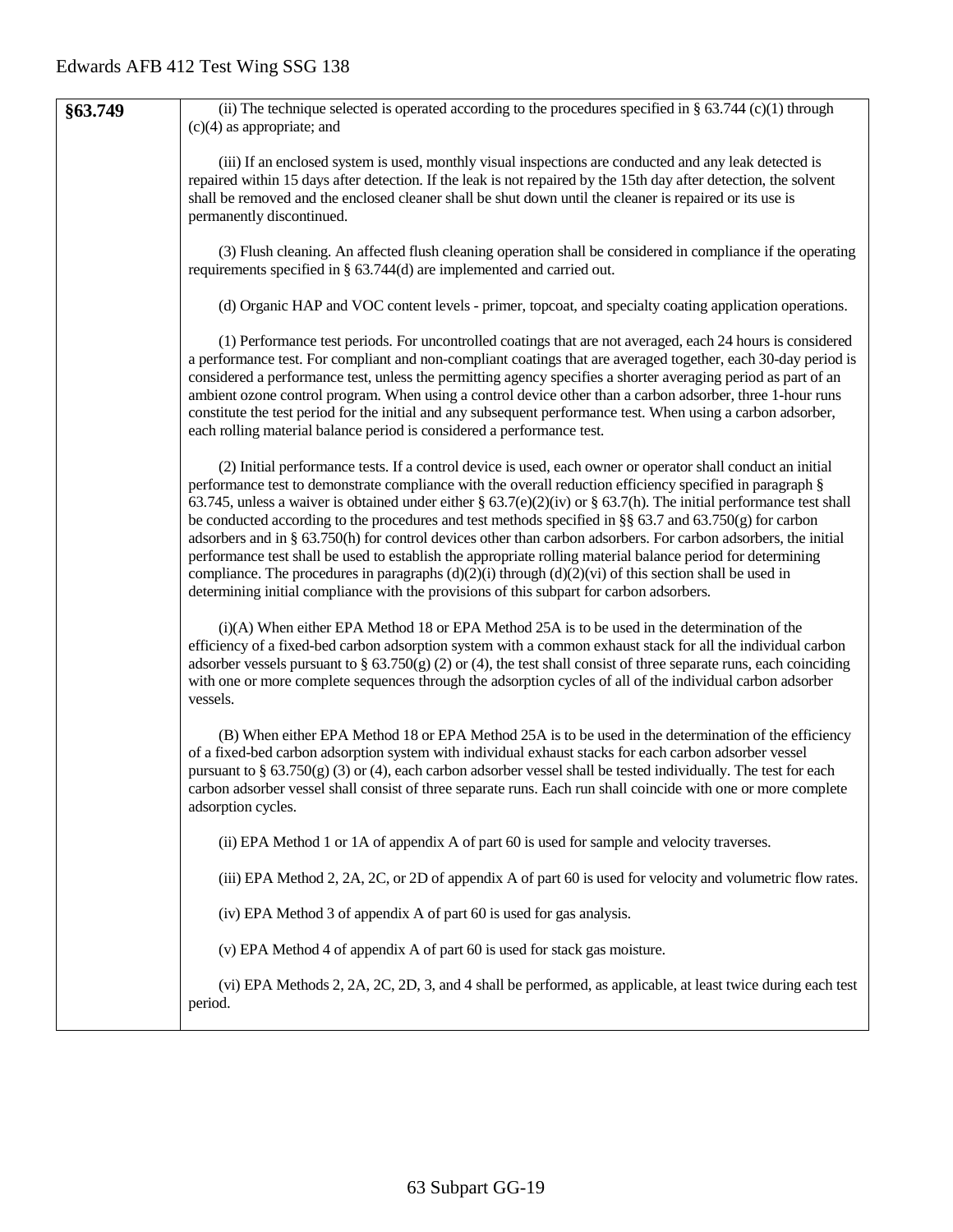|         | (3) The primer application operation is considered in compliance when the conditions specified in                                                                                                                                                                                                                                                                                                                                                                                                                                                                                                                                                                                                                                                                 |
|---------|-------------------------------------------------------------------------------------------------------------------------------------------------------------------------------------------------------------------------------------------------------------------------------------------------------------------------------------------------------------------------------------------------------------------------------------------------------------------------------------------------------------------------------------------------------------------------------------------------------------------------------------------------------------------------------------------------------------------------------------------------------------------|
| §63.749 | paragraphs $(d)(3)(i)$ through $(d)(3)(iv)$ of this section, as applicable, and in paragraph (e) of this section are met.<br>Failure to meet any one of the conditions identified in these paragraphs shall constitute noncompliance. The<br>compliance demonstration for a primer may be based on the organic HAP content or the VOC content of the<br>primer; demonstrating compliance with both the HAP content limit and the VOC content limit is not required.                                                                                                                                                                                                                                                                                               |
|         | If a primer contains HAP solvents that are exempt from the definition of VOC in $\S$ 63.741 and 40 CFR 51.100,<br>then the HAP content must be used to demonstrate compliance.                                                                                                                                                                                                                                                                                                                                                                                                                                                                                                                                                                                    |
|         | (i) For all uncontrolled primers, all values of Hi and Ha (as determined using the procedures specified in $\S$<br>63.750(c) and (d)) are less than or equal to the applicable HAP content limit in § 63.745(c)(1), and all values of<br>Gi and Ga (as determined using the procedures specified in $\S$ 63.750(e) and (f)) are less than or equal to the<br>applicable VOC content limit in $\S$ 63.745(c)(2).                                                                                                                                                                                                                                                                                                                                                   |
|         | (ii) If a control device is used:                                                                                                                                                                                                                                                                                                                                                                                                                                                                                                                                                                                                                                                                                                                                 |
|         | (A) The overall control system efficiency, Ek, as determined using the procedures specified in $\S$ 63.750(g)<br>for control systems containing carbon adsorbers and in $\S$ 63.750(h) for control systems with other control<br>devices, is equal to or greater than 81% during the initial performance test and any subsequent performance<br>test;                                                                                                                                                                                                                                                                                                                                                                                                             |
|         | (B) If an incinerator other than a catalytic incinerator is used, the average combustion temperature for all<br>3-hour periods is greater than or equal to the average combustion temperature established under §<br>$63.751(b)(11)$ ; and                                                                                                                                                                                                                                                                                                                                                                                                                                                                                                                        |
|         | (C) If a catalytic incinerator is used, the average combustion temperatures for all 3-hour periods are greater<br>than or equal to the average combustion temperatures established under $\S$ 63.751(b)(12).                                                                                                                                                                                                                                                                                                                                                                                                                                                                                                                                                      |
|         | (iii)(A) Uses an application technique specified in § 63.745 (f)(1)(i) through (f)(1)(viii), or                                                                                                                                                                                                                                                                                                                                                                                                                                                                                                                                                                                                                                                                   |
|         | (B) Uses an alternative application technique, as allowed under $\S 63.745(f)(1)(ix)$ , such that the emissions<br>of both organic HAP and VOC for the implementation period of the alternative application method are less than<br>or equal to the emissions generated using HVLP or electrostatic spray application methods as determined using<br>the procedures specified in $\S$ 63.750(i).                                                                                                                                                                                                                                                                                                                                                                  |
|         | (iv) Operates all application techniques in accordance with the manufacturer's specifications or locally<br>prepared operating procedures, whichever is more stringent.                                                                                                                                                                                                                                                                                                                                                                                                                                                                                                                                                                                           |
|         | (4) The topcoat or specialty coating application operation is considered in compliance when the conditions<br>specified in paragraphs $(d)(4)(i)$ through $(d)(4)(iv)$ of this section, as applicable, and in paragraph (e) of this<br>section are met. Failure to meet any of the conditions identified in these paragraphs shall constitute<br>noncompliance.                                                                                                                                                                                                                                                                                                                                                                                                   |
|         | (i) The topcoat application operation is considered in compliance when the conditions specified in<br>paragraph $(d)(4)(i)(A)$ of this section are met. The specialty coating application operation is considered in<br>compliance when the conditions specified in paragraph $(d)(4)(i)(B)$ are met. The compliance demonstration for<br>a topcoat or a specialty coating may be based on the organic HAP content or the VOC content of the coating;<br>demonstrating compliance with both the HAP content limit and the VOC content limit is not required. If a<br>topcoat or specialty coating contains HAP solvents that are exempt from the definition of VOC in § 63.741 and<br>40 CFR 51.100, then the HAP content must be used to demonstrate compliance. |
|         | (A) For all uncontrolled topcoats, all values of Hi and Ha (as determined using the procedures specified in<br>§ 63.750(c) and (d)) are less than or equal to the applicable HAP content limit in § 63.745(c)(3), and all values<br>of Gi and Ga (as determined using the procedures specified in $\S$ 63.750(e) and (f)) are less than or equal to the<br>applicable VOC content limit in $\S$ 63.745(c)(4).                                                                                                                                                                                                                                                                                                                                                     |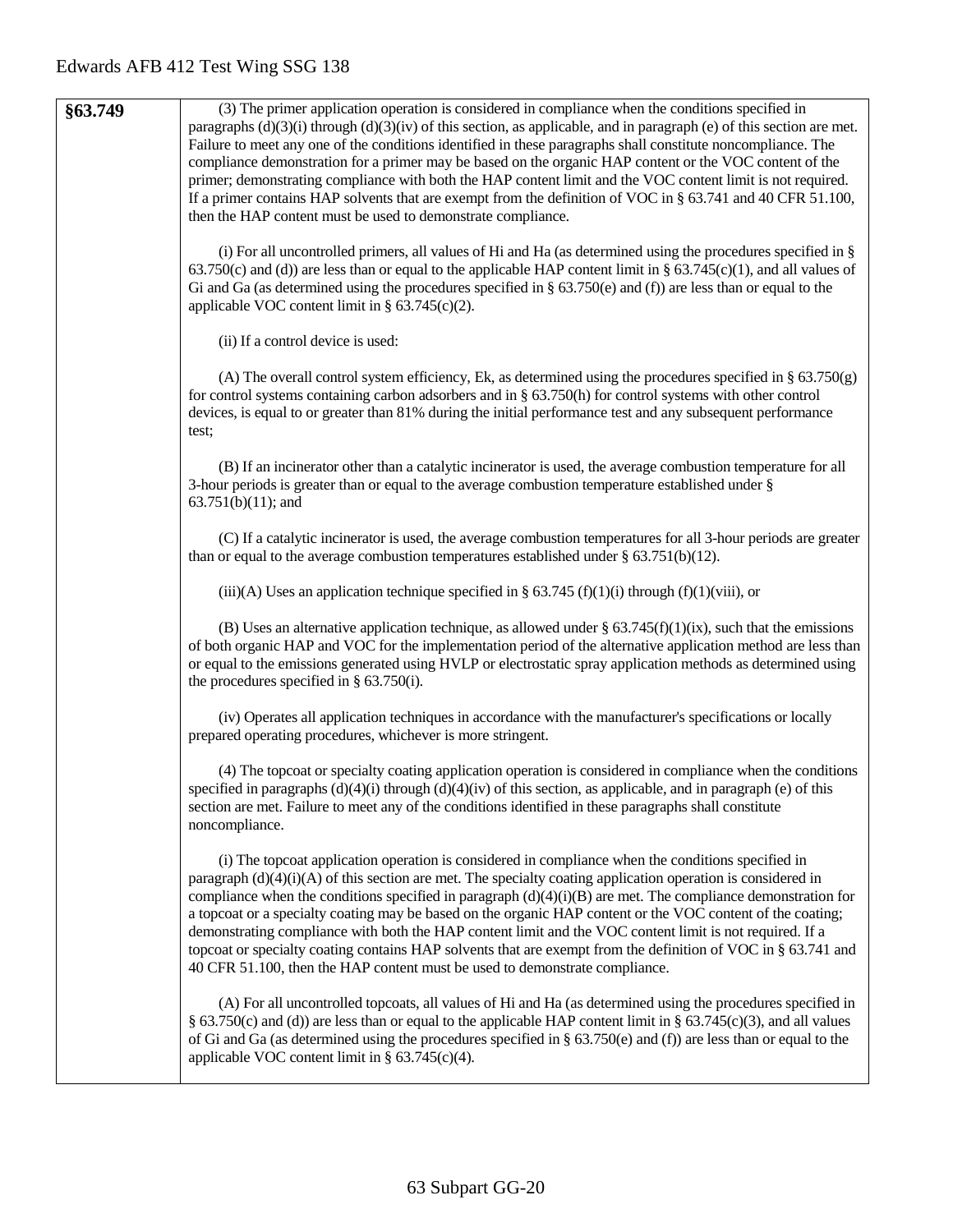| §63.749 | (B) For all uncontrolled specialty coatings, all values of Hi and Ha (as determined using the procedures                                                                                                                                                                                                                                                                                                                                                                                                                                                                                                                                                                                             |
|---------|------------------------------------------------------------------------------------------------------------------------------------------------------------------------------------------------------------------------------------------------------------------------------------------------------------------------------------------------------------------------------------------------------------------------------------------------------------------------------------------------------------------------------------------------------------------------------------------------------------------------------------------------------------------------------------------------------|
|         | specified in § 63.750(c) and (d)) are less than or equal to the HAP content limits specified in Table 1 to §                                                                                                                                                                                                                                                                                                                                                                                                                                                                                                                                                                                         |
|         | 63.745 for the applicable specialty coating types (less water) as applied, and all values of Gi and Ga (as                                                                                                                                                                                                                                                                                                                                                                                                                                                                                                                                                                                           |
|         | determined using the procedures specified in § 63.750(e) and (f)) are less than or equal to the VOC content                                                                                                                                                                                                                                                                                                                                                                                                                                                                                                                                                                                          |
|         | limits specified in Table 1 to $\S$ 63.745 for the applicable specialty coating types (less water and exempt                                                                                                                                                                                                                                                                                                                                                                                                                                                                                                                                                                                         |
|         | solvents) as applied.                                                                                                                                                                                                                                                                                                                                                                                                                                                                                                                                                                                                                                                                                |
|         | (ii) If a control device is used,                                                                                                                                                                                                                                                                                                                                                                                                                                                                                                                                                                                                                                                                    |
|         |                                                                                                                                                                                                                                                                                                                                                                                                                                                                                                                                                                                                                                                                                                      |
|         | (A) The overall control system efficiency, Ek, as determined using the procedures specified in $\S$ 63.750(g)<br>for control systems containing carbon adsorbers and in $\S$ 63.750(h) for control systems with other control<br>devices, is equal to or greater than 81% during the initial performance test and any subsequent performance<br>test;                                                                                                                                                                                                                                                                                                                                                |
|         | (B) If an incinerator other than a catalytic incinerator is used, the average combustion temperature for all<br>3-hour periods is greater than or equal to the average combustion temperature established under $\S$<br>$63.751(b)(11)$ ; and                                                                                                                                                                                                                                                                                                                                                                                                                                                        |
|         |                                                                                                                                                                                                                                                                                                                                                                                                                                                                                                                                                                                                                                                                                                      |
|         | (C) If a catalytic incinerator is used, the average combustion temperatures for all 3-hour periods are greater                                                                                                                                                                                                                                                                                                                                                                                                                                                                                                                                                                                       |
|         | than or equal to the average combustion temperatures established under $\S$ 63.751(b)(12).                                                                                                                                                                                                                                                                                                                                                                                                                                                                                                                                                                                                           |
|         | (iii)(A) Uses an application technique specified in § 63.745(f)(1)(i) through (f)(1)(iv); or                                                                                                                                                                                                                                                                                                                                                                                                                                                                                                                                                                                                         |
|         | (B) Uses an alternative application technique, as allowed under § $63.745(f)(1)(v)$ , such that the emissions<br>of both organic HAP and VOC for the implementation period of the alternative application method are less than<br>or equal to the emissions generated using HVLP spray, electrostatic spray, airless spray, or air-assisted airless<br>spray application methods, as determined using the procedures specified in $\S$ 63.750(i)                                                                                                                                                                                                                                                     |
|         | (iv) Operates all application techniques in accordance with the manufacturer's specifications or locally<br>prepared operating procedures.                                                                                                                                                                                                                                                                                                                                                                                                                                                                                                                                                           |
|         | (e) Inorganic HAP emissions - primer, topcoat, and specialty coating application operations. For each<br>primer, topcoat, or specialty coating application operation that emits inorganic HAP, the operation is in<br>compliance when:                                                                                                                                                                                                                                                                                                                                                                                                                                                               |
|         | (1) It is operated according to the requirements specified in § 63.745(g)(1) through (g)(3); and                                                                                                                                                                                                                                                                                                                                                                                                                                                                                                                                                                                                     |
|         | (2) It is shut down immediately whenever the pressure drop or water flow rate is outside the limit(s)<br>established for them and is not restarted until the pressure drop or water flow rate is returned within these<br>limit(s), as required under $\S$ 63.745(g)(3).                                                                                                                                                                                                                                                                                                                                                                                                                             |
|         | (f) Organic HAP emissions - Depainting operations -                                                                                                                                                                                                                                                                                                                                                                                                                                                                                                                                                                                                                                                  |
|         | (1) Performance test periods. When using a control device other than a carbon adsorber, three 1-hour runs<br>constitute the test period for the initial and any subsequent performance test. When a carbon adsorber is used,<br>each rolling material balance period is considered a performance test. Each 24-hour period is considered a<br>performance test period for determining compliance with $\S 63.746(b)(1)$ . For uncontrolled organic emissions<br>from depainting operations, each calendar year is considered a performance test period for determining<br>compliance with the HAP limits for organic HAP-containing chemical strippers used for spot stripping and<br>decal removal. |
|         |                                                                                                                                                                                                                                                                                                                                                                                                                                                                                                                                                                                                                                                                                                      |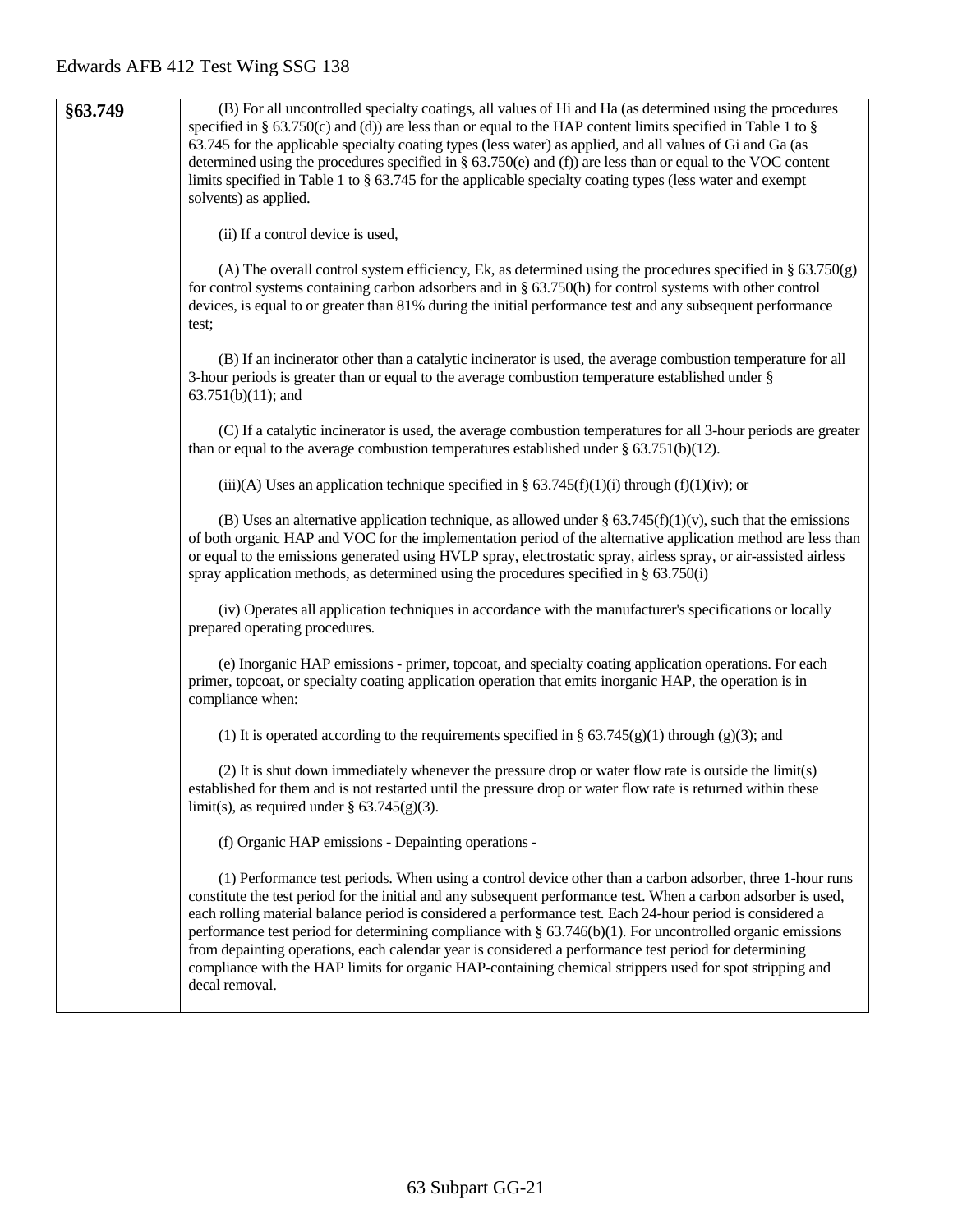| §63.749 | (2) Initial performance tests. If a control device is used, each owner or operator shall conduct an initial                                                                                                                                                                                                                                                                                                                                                                                                                                                                                     |
|---------|-------------------------------------------------------------------------------------------------------------------------------------------------------------------------------------------------------------------------------------------------------------------------------------------------------------------------------------------------------------------------------------------------------------------------------------------------------------------------------------------------------------------------------------------------------------------------------------------------|
|         | performance test to demonstrate compliance with the overall reduction efficiency specified in § 63.746(c),<br>unless a waiver is obtained under either § 63.7(e)(2)(iv) or § 63.7(h). The initial performance test shall be<br>conducted according to the procedures and test methods specified in §§ 63.7 and 63.750(g) for carbon<br>adsorbers and in § 63.750(h) for control devices other than carbon adsorbers. For carbon adsorbers, the initial<br>performance test shall be used to establish the appropriate rolling material balance period for determining                           |
|         | compliance. The procedures in paragraphs $(2)(i)$ through $(2)(vi)$ of this section shall be used in determining<br>initial compliance with the provisions of this subpart for carbon adsorbers.                                                                                                                                                                                                                                                                                                                                                                                                |
|         | $(i)(A)$ When either EPA Method 18 or EPA Method 25A is to be used in the determination of the<br>efficiency of a fixed-bed carbon adsorption system with a common exhaust stack for all the individual carbon<br>adsorber vessels pursuant to § $63.750(g)(2)$ or (4), the test shall consist of three separate runs, each coinciding<br>with one or more complete sequences through the adsorption cycles of all of the individual carbon adsorber<br>vessels.                                                                                                                                |
|         | (B) When either EPA Method 18 or EPA Method 25A is to be used in the determination of the efficiency<br>of a fixed-bed carbon adsorption system with individual exhaust stacks for each carbon adsorber vessel<br>pursuant to $\S$ 63.750(g) (3) or (4), each carbon adsorber vessel shall be tested individually. The test for each<br>carbon adsorber vessel shall consist of three separate runs. Each run shall coincide with one or more complete<br>adsorption cycles.                                                                                                                    |
|         | (ii) EPA Method 1 or 1A of appendix A of part 60 is used for sample and velocity traverses.                                                                                                                                                                                                                                                                                                                                                                                                                                                                                                     |
|         | (iii) EPA Method 2, 2A, 2C, or 2D of appendix A of part 60 is used for velocity and volumetric flow rates.                                                                                                                                                                                                                                                                                                                                                                                                                                                                                      |
|         | (iv) EPA Method 3 of appendix A of part 60 is used for gas analysis.                                                                                                                                                                                                                                                                                                                                                                                                                                                                                                                            |
|         | (v) EPA Method 4 of appendix A of part 60 is used for stack gas moisture.                                                                                                                                                                                                                                                                                                                                                                                                                                                                                                                       |
|         | (vi) EPA Methods 2, 2A, 2C, 2D, 3, and 4 shall be performed, as applicable, at least twice during each test<br>period.                                                                                                                                                                                                                                                                                                                                                                                                                                                                          |
|         | (3) An organic HAP-containing chemical stripper depainting operation is considered in compliance when<br>the conditions specified in paragraph $(g)(3)(i)$ of this section are met.                                                                                                                                                                                                                                                                                                                                                                                                             |
|         | (i) If a carbon adsorber (or other control device) is used, the overall control efficiency of the control<br>system, as determined using the procedures specified in § $63.750(g)$ (or other control device as determined<br>using the procedures specified in § $63.750(h)$ , is equal to or greater than 81% for control systems installed<br>before the effective date, or equal to or greater than 95% for control systems installed on or after the effective<br>date, during the initial performance test and all subsequent material balances (or performance tests, as<br>appropriate). |
|         | (ii) For non-HAP depainting operations complying with $\S$ 63.746(b)(1);                                                                                                                                                                                                                                                                                                                                                                                                                                                                                                                        |
|         | (A) For any spot stripping and decal removal, the value of C, as determined using the procedures specified<br>in § $63.750(j)$ , is less than or equal to 26 gallons of organic HAP-containing chemical stripper or 190 pounds of<br>organic HAP per commercial aircraft depainted calculated on a yearly average; and is less than or equal to 50<br>gallons of organic HAP-containing chemical stripper or 365 pounds of organic HAP per military aircraft<br>depainted calculated on a yearly average; and                                                                                   |
|         | (B) The requirements of $\S$ 63.746(b)(2) are carried out during malfunctions of non-chemical based<br>equipment.                                                                                                                                                                                                                                                                                                                                                                                                                                                                               |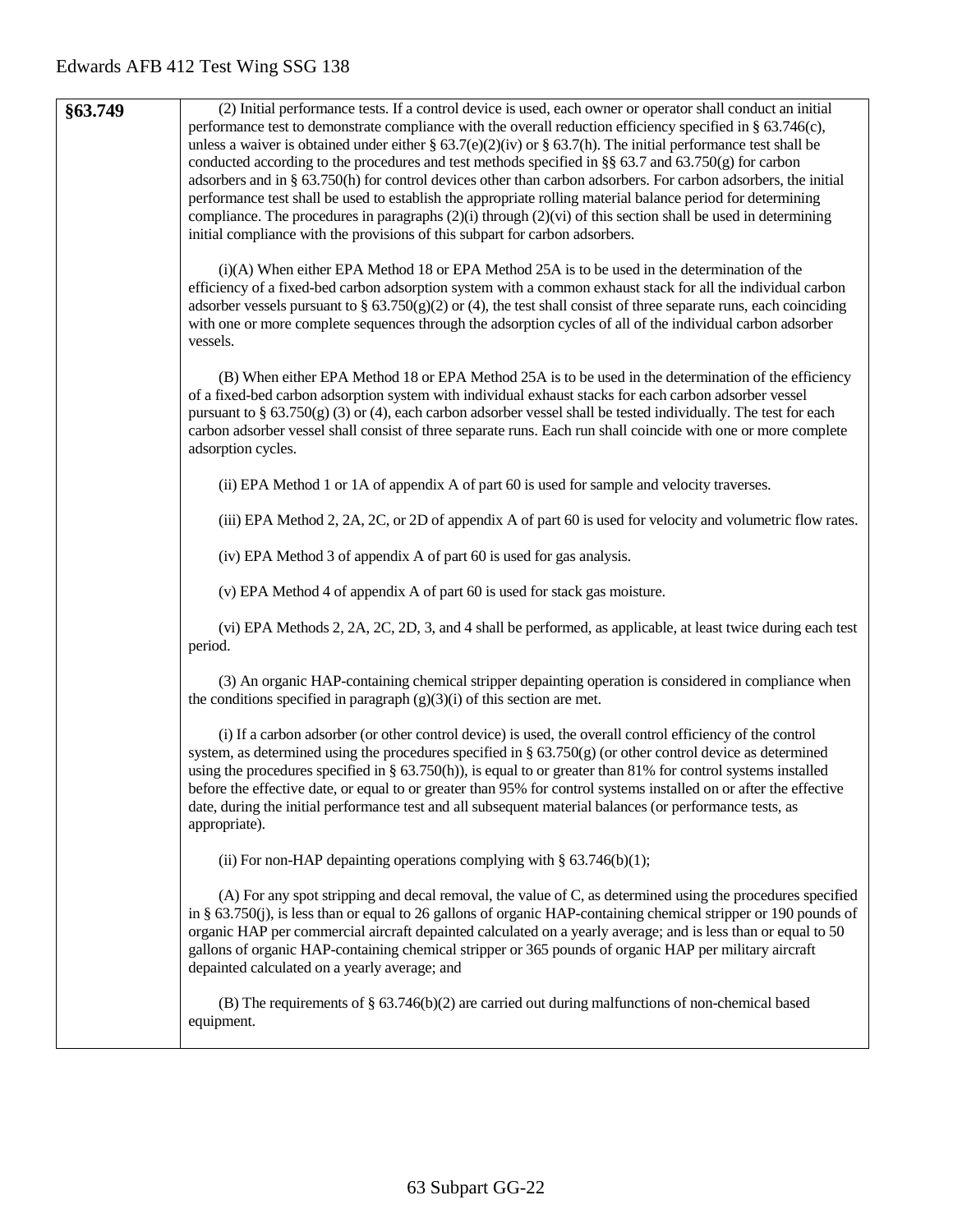| §63.749 | (g) Inorganic HAP emissions - depainting operations. Each depainting operation is in compliance when:                                                                                                                                                                                                                                                                                                                                                                                                                                                                                                                                                                                                                                                                                                                                                                                    |
|---------|------------------------------------------------------------------------------------------------------------------------------------------------------------------------------------------------------------------------------------------------------------------------------------------------------------------------------------------------------------------------------------------------------------------------------------------------------------------------------------------------------------------------------------------------------------------------------------------------------------------------------------------------------------------------------------------------------------------------------------------------------------------------------------------------------------------------------------------------------------------------------------------|
|         | (1) The operating requirements specified in $\S$ 63.746(b)(4) are followed; and                                                                                                                                                                                                                                                                                                                                                                                                                                                                                                                                                                                                                                                                                                                                                                                                          |
|         | (2) It is shut down immediately whenever the pressure drop or water flow rate is outside the limit(s)<br>established for them and is not restarted until the pressure drop or water flow rate is returned within these<br>limit(s), as required under $\S$ 63.746(b)(4)(v).                                                                                                                                                                                                                                                                                                                                                                                                                                                                                                                                                                                                              |
|         | (h) Chemical milling maskant application operations -                                                                                                                                                                                                                                                                                                                                                                                                                                                                                                                                                                                                                                                                                                                                                                                                                                    |
|         | (1) Performance test periods. For uncontrolled chemical milling maskants that are not averaged, each 24-<br>hour period is considered a performance test. For compliant and noncompliant chemical milling maskants that<br>are averaged together, each 30-day period is considered a performance test, unless the permitting agency<br>specifies a shorter period as part of an ambient ozone control program. When using a control device other than<br>a carbon adsorber, three 1-hour runs constitute the test period for the initial and any subsequent performance<br>test. When a carbon adsorber is used, each rolling material balance period is considered a performance test.                                                                                                                                                                                                  |
|         | (2) Initial performance tests. If a control device is used, each owner or operator shall conduct an initial<br>performance test to demonstrate compliance with the overall reduction efficiency specified in § 63.747(d),<br>unless a waiver is obtained under either § 63.7(e)(2)(iv) or § 63.7(h). The initial performance test shall be<br>conducted according to the procedures and test methods specified in § 63.7 and § 63.750(g) for carbon<br>adsorbers and in § 63.750(h) for control devices other than carbon adsorbers. For carbon adsorbers, the initial<br>performance test shall be used to establish the appropriate rolling material balance period for determining<br>compliance. The procedures in paragraphs $(h)(2)$ (i) through (vi) of this section shall be used in determining<br>initial compliance with the provisions of this subpart for carbon adsorbers. |
|         | (i)(A) When either EPA Method 18 or EPA Method 25A is to be used in the determination of the<br>efficiency of a fixed-bed carbon adsorption system with a common exhaust stack for all the individual carbon<br>adsorber vessels pursuant to § $63.750(g)$ (2) or (4), the test shall consist of three separate runs, each coinciding<br>with one or more complete sequences through the adsorption cycles of all of the individual carbon adsorber<br>vessels.                                                                                                                                                                                                                                                                                                                                                                                                                          |
|         | (B) When either EPA Method 18 or EPA Method 25A is to be used in the determination of the efficiency<br>of a fixed-bed carbon adsorption system with individual exhaust stacks for each carbon adsorber vessel<br>pursuant to $\S$ 63.750(g) (3) or (4), each carbon adsorber vessel shall be tested individually. The test for each<br>carbon adsorber vessel shall consist of three separate runs. Each run shall coincide with one or more complete<br>adsorption cycles.                                                                                                                                                                                                                                                                                                                                                                                                             |
|         | (ii) EPA Method 1 or 1A of appendix A of part 60 is used for sample and velocity traverses.                                                                                                                                                                                                                                                                                                                                                                                                                                                                                                                                                                                                                                                                                                                                                                                              |
|         | (iii) EPA Method 2, 2A, 2C, or 2D of appendix A of part 60 is used for velocity and volumetric flow rates.                                                                                                                                                                                                                                                                                                                                                                                                                                                                                                                                                                                                                                                                                                                                                                               |
|         | (iv) EPA Method 3 of appendix A of part 60 is used for gas analysis.                                                                                                                                                                                                                                                                                                                                                                                                                                                                                                                                                                                                                                                                                                                                                                                                                     |
|         | (v) EPA Method 4 of appendix A of part 60 is used for stack gas moisture.                                                                                                                                                                                                                                                                                                                                                                                                                                                                                                                                                                                                                                                                                                                                                                                                                |
|         | (vi) EPA Methods 2, 2A, 2C, 2D, 3, and 4 shall be performed, as applicable, at least twice during each test<br>period.                                                                                                                                                                                                                                                                                                                                                                                                                                                                                                                                                                                                                                                                                                                                                                   |
|         | (3) The chemical milling maskant application operation is considered in compliance when the conditions<br>specified in paragraphs $(i)(3)(i)$ and $(ii)$ of this section are met. The compliance demonstration for a chemical<br>milling maskant may be based on the organic HAP content or the VOC content of the chemical milling<br>maskant; demonstrating compliance with both the HAP content limit and the VOC content limit is not required.<br>If a chemical milling maskant contains HAP solvents that are exempt from the definition of VOC in § 63.741<br>and 40 CFR 51.100, then the HAP content must be used to demonstrate compliance.                                                                                                                                                                                                                                     |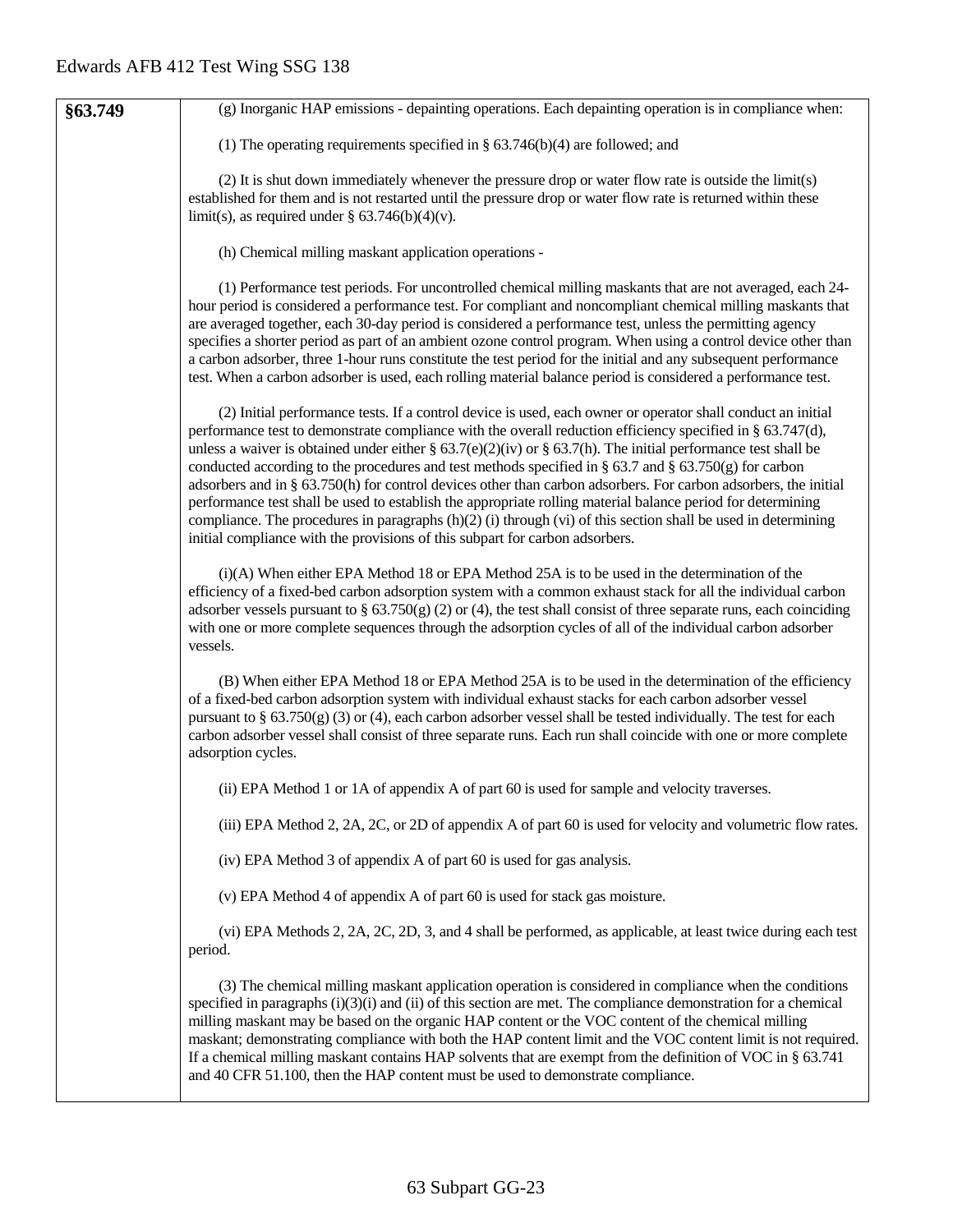| §63.749 | (i) For all uncontrolled chemical milling maskants, all values of Hi and Ha (as determined using the<br>procedures specified in § 63.750 (k) and (l)) are less than or equal to 622 grams of organic HAP per liter (5.2<br>lb/gal) of Type I chemical milling maskant as applied (less water), and 160 grams of organic HAP per liter<br>(1.3 lb/gal) of Type II chemical milling maskant as applied (less water). All values of Gi and Ga (as<br>determined using the procedures specified in $\S 63.750$ (m) and (n)) are less than or equal to 622 grams of<br>VOC per liter (5.2 lb/gal) of Type I chemical milling maskant as applied (less water and exempt solvents),<br>and 160 grams of VOC per liter (1.3 lb/gal) of Type II chemical milling maskant (less water and exempt<br>solvents) as applied.                                                  |
|---------|------------------------------------------------------------------------------------------------------------------------------------------------------------------------------------------------------------------------------------------------------------------------------------------------------------------------------------------------------------------------------------------------------------------------------------------------------------------------------------------------------------------------------------------------------------------------------------------------------------------------------------------------------------------------------------------------------------------------------------------------------------------------------------------------------------------------------------------------------------------|
|         | (ii) If a carbon adsorber (or other control device) is used, the overall control efficiency of the control<br>system, as determined using the procedures specified in $\S$ 63.750(g) (or systems with other control devices as<br>determined using the procedures specified in § $63.750(h)$ , is equal to or greater than 81% during the initial<br>performance test period and all subsequent material balances (or performance tests, as appropriate).                                                                                                                                                                                                                                                                                                                                                                                                        |
|         | (i) Handling and storage of waste. For those wastes subject to this subpart, failure to comply with the<br>requirements specified in § 63.748 shall be considered a violation.                                                                                                                                                                                                                                                                                                                                                                                                                                                                                                                                                                                                                                                                                   |
|         | (j) Performance tests shall be conducted under such conditions as the Administrator specifies to the<br>owner or operator based on representative performance of the affected source for the period being tested.<br>Representative conditions exclude periods of startup and shutdown unless specified by the Administrator or<br>an applicable subpart. The owner or operator may not conduct performance tests during periods of<br>malfunction. The owner or operator must record the process information that is necessary to document<br>operating conditions during the test and include in such record an explanation to support that such conditions<br>represent normal operation. Upon request, the owner or operator shall make available to the Administrator<br>such records as may be necessary to determine the conditions of performance tests. |

# **Test methods and Procedures**

| §63.750 | (a) Composition determination. Compliance with the hand-wipe cleaning solvent approved<br>composition list specified in $\S 63.744(b)(1)$ for hand-wipe cleaning solvents shall be demonstrated using<br>data supplied by the manufacturer of the cleaning solvent. The data shall identify all components of the<br>cleaning solvent and shall demonstrate that one of the approved composition definitions is met.                                                                                                                                                                                                                                                                                         |
|---------|--------------------------------------------------------------------------------------------------------------------------------------------------------------------------------------------------------------------------------------------------------------------------------------------------------------------------------------------------------------------------------------------------------------------------------------------------------------------------------------------------------------------------------------------------------------------------------------------------------------------------------------------------------------------------------------------------------------|
|         | (b) Vapor pressure determination. The composite vapor pressure of hand-wipe cleaning solvents used<br>in a cleaning operation subject to this subpart shall be determined as follows:                                                                                                                                                                                                                                                                                                                                                                                                                                                                                                                        |
|         | (1) For single-component hand-wipe cleaning solvents, the vapor pressure shall be determined using<br>MSDS or other manufacturer's data, standard engineering reference texts, or other equivalent methods.                                                                                                                                                                                                                                                                                                                                                                                                                                                                                                  |
|         | (2) The composite vapor pressure of a blended hand-wipe solvent shall be determined by quantifying<br>the amount of each organic compound in the blend using manufacturer's supplied data or a gas<br>chromatographic analysis in accordance with ASTM E 260-91 or 96 (incorporated by reference—see<br>§63.14 of subpart A of this part) and by calculating the composite vapor pressure of the solvent by<br>summing the partial pressures of each component. The vapor pressure of each component shall be<br>determined using manufacturer's data, standard engineering reference texts, or other equivalent methods.<br>The following equation shall be used to determine the composite vapor pressure: |
|         | $PP_e = \sum_{i=1}^{n} \frac{(W_i)(VE_i')/MW_i}{W_w} + \sum_{i=1}^{n} \frac{W_e}{MW_i} + \sum_{i=1}^{n} \frac{W_i}{MW_i}$                                                                                                                                                                                                                                                                                                                                                                                                                                                                                                                                                                                    |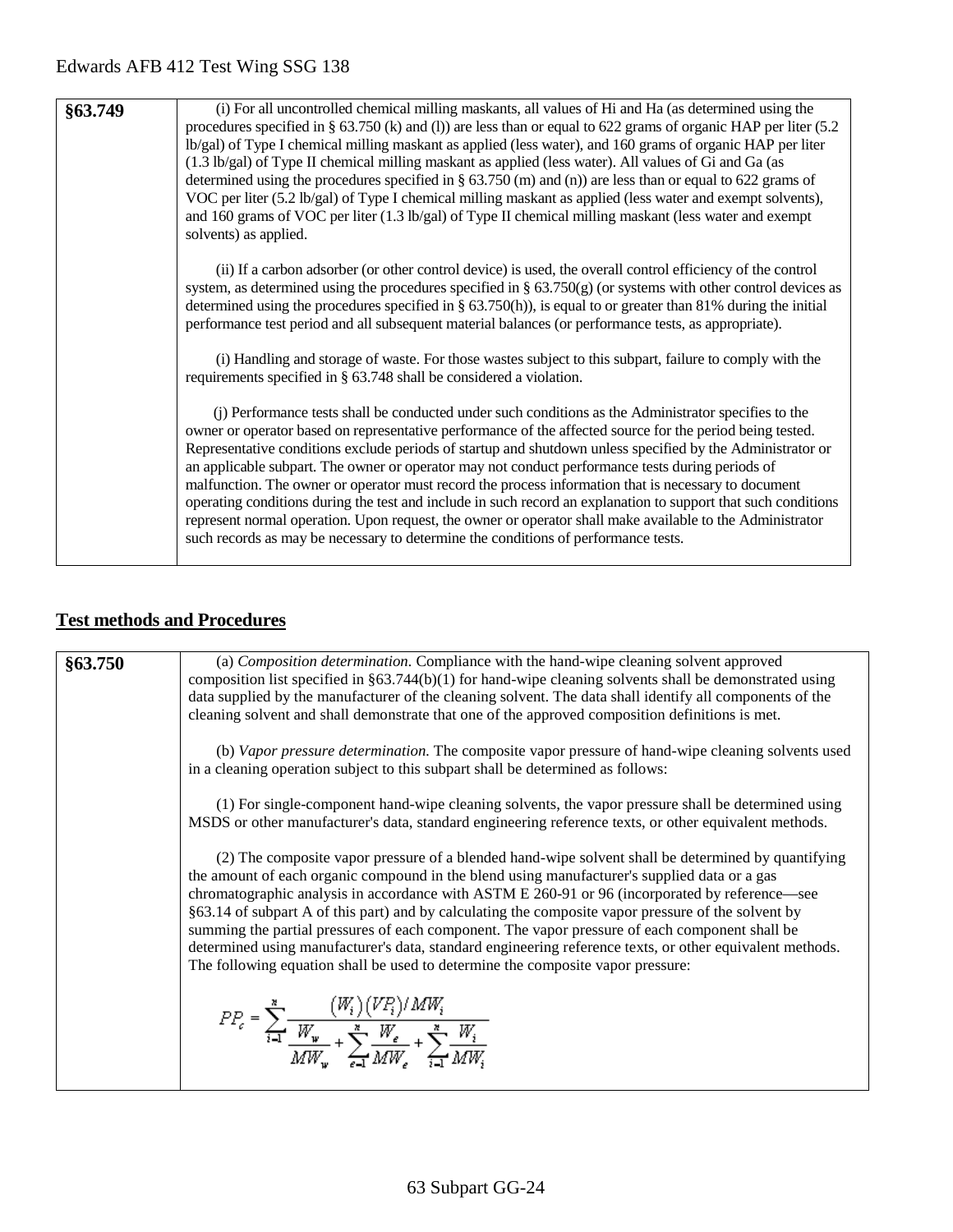| §63.750 | where:<br>$W_i$ = Weight of the "i" th VOC compound, grams.                                                                                                                                                                                                                                                                                                                                                                                                                                                                                                                                                                                                                                                                                                                                                                                                                                                                                                                                                                                                                                                                                                    |
|---------|----------------------------------------------------------------------------------------------------------------------------------------------------------------------------------------------------------------------------------------------------------------------------------------------------------------------------------------------------------------------------------------------------------------------------------------------------------------------------------------------------------------------------------------------------------------------------------------------------------------------------------------------------------------------------------------------------------------------------------------------------------------------------------------------------------------------------------------------------------------------------------------------------------------------------------------------------------------------------------------------------------------------------------------------------------------------------------------------------------------------------------------------------------------|
|         | $W_{w}$ = Weight of water, grams.                                                                                                                                                                                                                                                                                                                                                                                                                                                                                                                                                                                                                                                                                                                                                                                                                                                                                                                                                                                                                                                                                                                              |
|         | $W_e$ = Weight of non-HAP, nonVOC compound, grams.                                                                                                                                                                                                                                                                                                                                                                                                                                                                                                                                                                                                                                                                                                                                                                                                                                                                                                                                                                                                                                                                                                             |
|         | $MW_i = Molecular weight of the "i"th VOC compound, g/g-mole.$                                                                                                                                                                                                                                                                                                                                                                                                                                                                                                                                                                                                                                                                                                                                                                                                                                                                                                                                                                                                                                                                                                 |
|         | $MWw = Molecular weight of water, g/g-mole.$<br>$MW_{e} = Molecular weight of exempt compound, g/g-mole.$                                                                                                                                                                                                                                                                                                                                                                                                                                                                                                                                                                                                                                                                                                                                                                                                                                                                                                                                                                                                                                                      |
|         | $PP_c = VOC$ composite partial pressure at 20 °C, mm Hg.                                                                                                                                                                                                                                                                                                                                                                                                                                                                                                                                                                                                                                                                                                                                                                                                                                                                                                                                                                                                                                                                                                       |
|         | $VP_i$ = Vapor pressure of the "i"th VOC compound at 20 °C, mm Hg.                                                                                                                                                                                                                                                                                                                                                                                                                                                                                                                                                                                                                                                                                                                                                                                                                                                                                                                                                                                                                                                                                             |
|         | (c) Organic HAP content level determination - compliant primers, topcoats, and specialty coatings. For<br>those uncontrolled primers, topcoats, and specialty coatings complying with the primer, topcoat, or specialty<br>coating organic HAP content limits specified in $\S$ 63.745(c) without being averaged, the procedures in<br>paragraphs $(c)(1)$ through $(3)$ of this section shall be used to determine the mass of organic HAP emitted per<br>volume of coating (less water) as applied. As an alternative to the procedures in paragraphs $(c)(1)$ through $(3)$<br>of this section, an owner or operator may use the coating manufacturer's supplied data to demonstrate that<br>organic HAP emitted per volume of coating (less water), as applied, is less than or equal to the applicable<br>organic HAP limit specified in § 63.745(c). Owners and operators that use the coating manufacturer's supplied<br>data to demonstrate compliance based on the HAP content of the coating may add non-HAP solvent to those<br>coatings provided that the owner or operator also maintains records of the non-HAP solvent added to the<br>coating. |
|         | (1) For coatings that contain no exempt solvents, determine the total organic HAP content using<br>manufacturer's supplied data or Method 24 of 40 CFR part 60, appendix A, to determine the VOC content.<br>The VOC content shall be used as a surrogate for total HAP content for coatings that contain no exempt<br>solvent. If there is a discrepancy between the manufacturer's formulation data and the results of the Method<br>24 analysis, compliance shall be based on the results from the Method 24 analysis.                                                                                                                                                                                                                                                                                                                                                                                                                                                                                                                                                                                                                                      |
|         | When Method 24 is used to determine the VOC content of water-reducible coatings, the precision<br>adjustment factors in Reference Method 24 shall be used. If the adjusted analytical VOC content is less<br>than the formulation solvent content, then the analytical VOC content should be set equal to the<br>formulation solvent content.                                                                                                                                                                                                                                                                                                                                                                                                                                                                                                                                                                                                                                                                                                                                                                                                                  |
|         | (2) For each coating formulation as applied, determine the organic HAP weight fraction, water weight<br>fraction (if applicable), and density from manufacturer's data. If the value for organic HAP weight fraction<br>cannot be determined using the manufacturer's data, the owner or operator shall use Method 311 of 40 CFR<br>part 63, appendix A, or submit an alternative procedure for determining the value for approval by the<br>Administrator. If the values for water weight fraction (if applicable) and density cannot be determined<br>using the manufacturer's data, the owner or operator shall submit an alternative procedure for determining<br>their values for approval by the Administrator. Recalculation is required only when a change occurs in the<br>coating formulation. If there is a discrepancy between the manufacturer's formulation data and the results of<br>the Method 311 analysis, compliance shall be based on the results from the Method 311 analysis.                                                                                                                                                           |
|         | (3) For each coating as applied, calculate the mass of organic HAP emitted per volume of coating<br>$(lb/gal)$ less water as applied using equations 1, 2, and 3:                                                                                                                                                                                                                                                                                                                                                                                                                                                                                                                                                                                                                                                                                                                                                                                                                                                                                                                                                                                              |
|         | $V_{wi} = \frac{D_d W_{wi}}{D_w}$<br>Eq. 1                                                                                                                                                                                                                                                                                                                                                                                                                                                                                                                                                                                                                                                                                                                                                                                                                                                                                                                                                                                                                                                                                                                     |
|         | where:<br>$V_{wi}$ = volume (gal) of water in one gal of coating i.<br>$D_{\alpha}$ = density (lb of coating per gal of coating) of coating i.<br>$W_{wi}$ = weight fraction (expressed as a decimal) of water in coating i.<br>$D_w$ = density of water, 8.33 lb/gal.                                                                                                                                                                                                                                                                                                                                                                                                                                                                                                                                                                                                                                                                                                                                                                                                                                                                                         |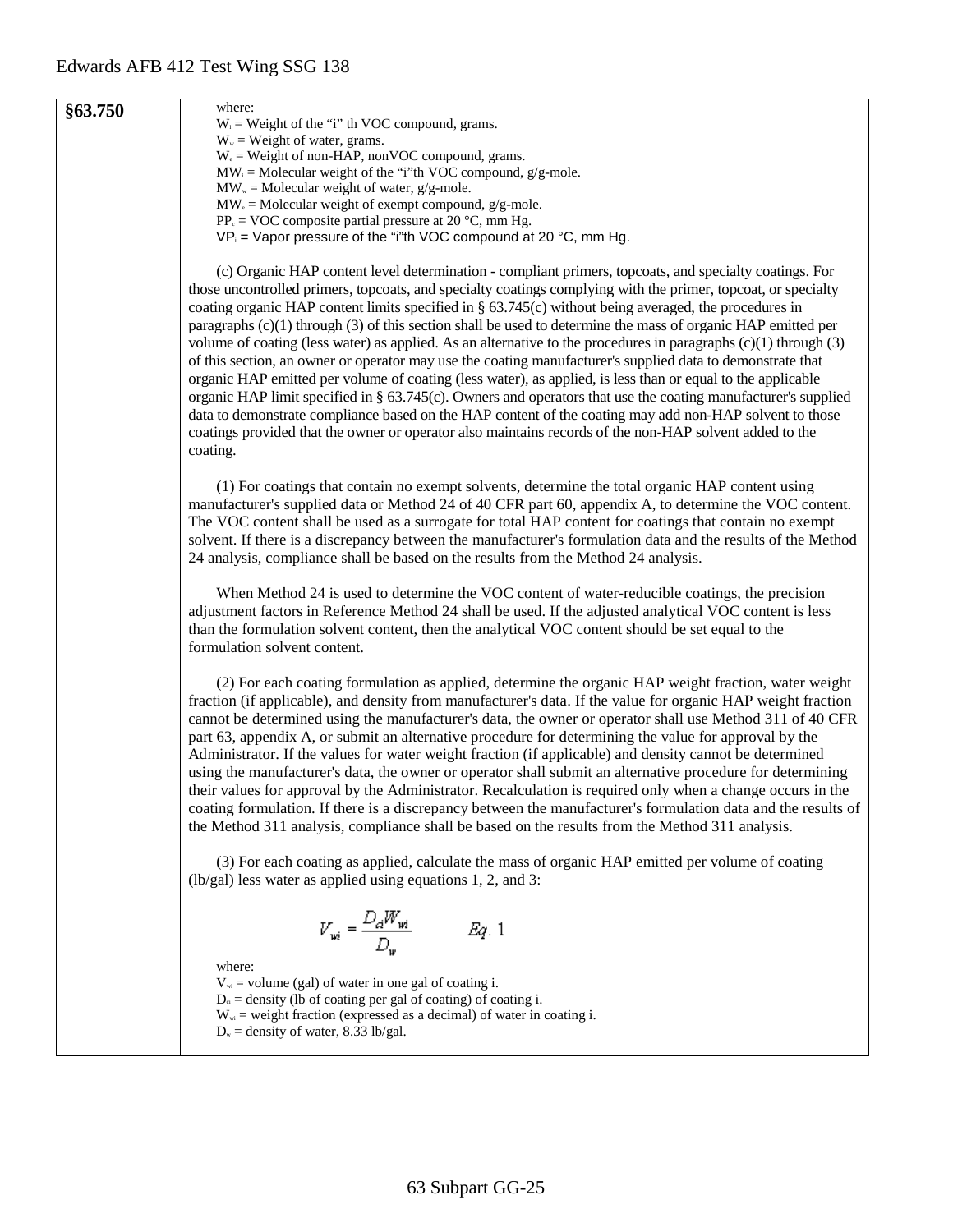#### **§63.750**

# $M_H = D_d W_H$  Eq. 2

where:  $M_{Hi}$  = mass (lb) of organic HAP in one gal of coating i.

 $D_{\alpha}$  = density (lb of coating per gal of coating) of coating i.

 $W_{Hi}$  = weight fraction (expressed as a decimal) of organic HAP in coating i.

$$
H_i = \frac{M_{H_i}}{(1 - V_{wi})}
$$
 Eq. 3

where:

 $H_i$  = mass of organic HAP emitted per volume of coating i (lb/gal) less water as applied.

 $M<sub>Hi</sub> = mass$  (lb) of organic HAP in one gal of coating i.

 $V_{\text{wi}}$  = volume (gal) of water in one gal of coating i.

(d) *Organic HAP content level determination—averaged primers and topcoats.* For those uncontrolled primers and topcoats that are averaged together in order to comply with the primer and topcoat organic HAP content limits specified in §63.745(c), the following procedure shall be used to determine the monthly volume-weighted average mass of organic HAP emitted per volume of coating (less water) as applied, unless the permitting agency specifies a shorter averaging period as part of an ambient ozone control program.

(1)(i) Determine the total organic HAP weight fraction as applied of each coating. If any ingredients, including diluent solvent, are added to a coating prior to its application, the organic HAP weight fraction of the coating shall be determined at a time and location in the process after all ingredients have been added.

(ii) Determine the total organic HAP weight fraction of each coating as applied each month.

(A) If no changes have been made to a coating, either as supplied or as applied, or if a change has been made that has a minimal effect on the organic HAP content of the coating, the value previously determined may continue to be used until a change in formulation has been made by either the manufacturer or the user.

(B) If a change in formulation or a change in the ingredients added to the coating takes place, including the ratio of coating to diluent solvent, prior to its application, either of which results in a more than minimal effect on the organic HAP content of the coating, the total organic HAP weight fraction of the coating shall be redetermined.

(iii) Manufacturer's formulation data may be used to determine the total organic HAP content of each coating and any ingredients added to the coating prior to its application. If the total organic HAP content cannot be determined using the manufacturer's data, the owner or operator shall use Method 311 of 40 CFR part 63, appendix A for determining the total organic HAP weight fraction, or shall submit an alternative procedure for determining the total organic HAP weight fraction for approval by the Administrator. If there is a discrepancy between the manufacturer's formulation data and the results of the Method 311 analysis, compliance shall be based on the results from the Method 311 analysis.

(2)(i) Determine the volume both in total gallons as applied and in total gallons (less water) as applied of each coating. If any ingredients, including diluent solvents, are added prior to its application, the volume of each coating shall be determined at a time and location in the process after all ingredients (including any diluent solvent) have been added.

(ii) Determine the volume of each coating (less water) as applied each month, unless the permitting agency specifies a shorter period as part of an ambient ozone control program.

(iii) The volume applied may be determined from company records.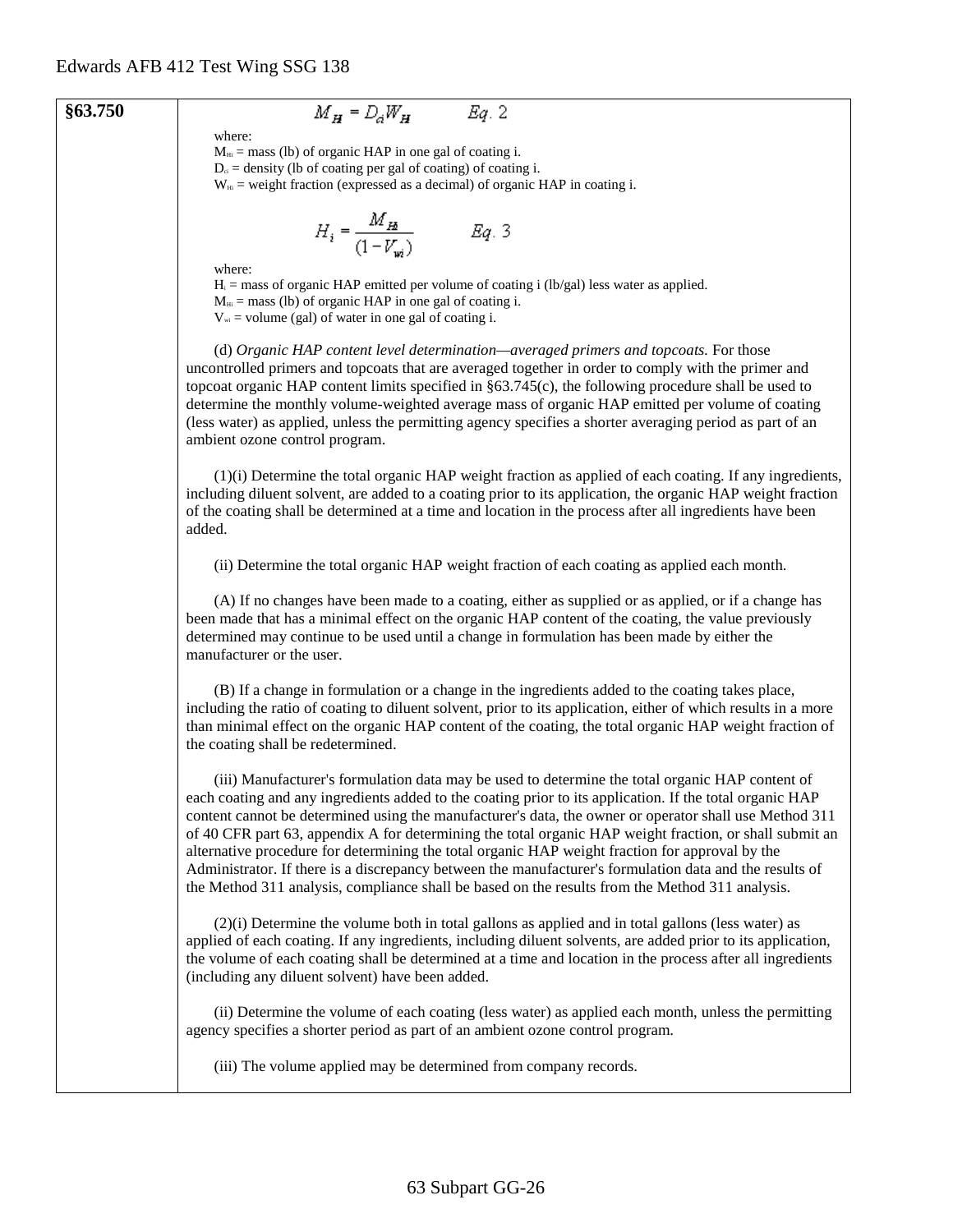**§63.750** (3)(i) Determine the density of each coating as applied. If any ingredients, including diluent solvent, are added to a coating prior to its application, the density of the coating shall be determined at a time and location in the process after all ingredients have been added. (ii) Determine the density of each coating as applied each month, unless the permitting agency specifies a shorter period as part of an ambient ozone control program. (A) If no changes have been made to a coating, either as supplied or as applied, or if a change has been made that has a minimal effect on the density of the coating, then the value previously determined may continue to be used until a change in formulation has been made by either the manufacturer or the user. (B) If a change in formulation or a change in the ingredients added to the coating takes place, including the ratio of coating to diluent solvent, prior to its application, either of which results in a more than minimal effect on the density of the coating, then the density of the coating shall be redetermined. (iii) The density may be determined from company records, including manufacturer's data sheets. If the density of the coating cannot be determined using the company's records, including the manufacturer's data, then the owner or operator shall submit an alternative procedure for determining the density for approval by the Administrator. (4) Calculate the total volume in gallons as applied (less water) by summing the individual volumes of each coating (less water) as applied, which were determined under paragraph  $(d)(2)$  of this section. (5) Calculate the volume-weighted average mass of organic HAP in coatings emitted per unit volume (lb/gal) of coating (less water) as applied during each 30-day period using equation 4:  $H_a = \frac{\sum_{i=1}^{n} W_{H_i} D_{ci} V_{ci}}{C_{in}}$  $Eq. 4$ where:  $H<sub>a</sub>$  = volume-weighted average mass of organic HAP emitted per unit volume of coating (lb/gal) (less water) as applied during each 30-day period for those coatings being averaged. n=number of coatings being averaged.  $W_{\text{Hi}}$  = weight fraction (expressed as a decimal) of organic HAP in coating i as applied that is being averaged during each 30-day period.  $D_{\alpha}$  = density (Ib of coating per gal of coating) of coating i as applied that is being averaged during each 30-day period.  $V_{ci}$  = volume (gal) of coating i as applied that is being averaged during the 30-day period.  $C_{\text{lw}}$  = total volume (gal) of all coatings (less water) as applied that are being averaged during each 30-day period. (e) *VOC content level determination - compliant primers, topcoats, and specialty coatings. For those uncontrolled primers, topcoats, and specialty coatings complying with the primer, topcoat, and specialty coating VOC content levels specified in § 63.745(c) without being averaged, the procedures in paragraphs (e)(1) through (3) of this section shall be used to determine the mass of VOC emitted per volume of coating (less water and exempt solvents) as applied. As an alternative to the procedures in paragraphs (e)(1) through (3) of this section, an owner or operator may use coating manufacturer's supplied data to demonstrate that VOC emitted per volume of coating (less water and exempt solvents), as applied, is less than or equal to the applicable VOC limit specified in § 63.745(c).* (1) Determine the VOC content of each formulation (less water and exempt solvents) as applied using manufacturer's supplied data or Method 24 of 40 CFR part 60, appendix A, to determine the VOC content. The VOC content shall be used as a surrogate for total HAP content for coatings that contain no exempt solvent. If there is a discrepancy between the manufacturer's formulation data and the results of the Method 24 analysis, compliance shall be based on the results from the Method 24 analysis. When Method 24 is used to determine the VOC content of water-reducible coatings, the precision adjustment factors in Reference Method 24 shall be used. If the adjusted analytical VOC content is less than the formulation solvent content, then the analytical VOC content should be set equal to the formulation solvent content.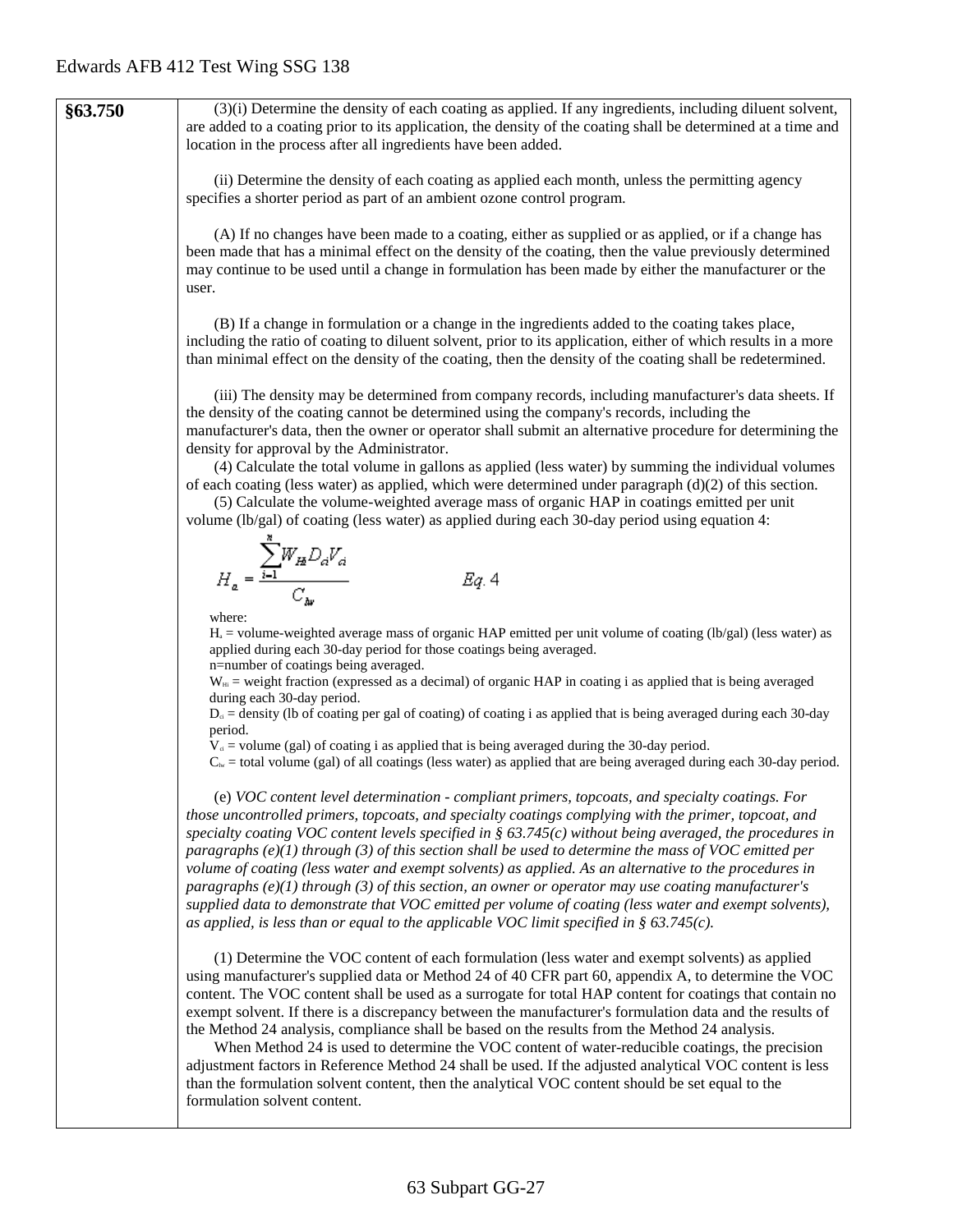**§63.750** (2) For each coating applied, calculate the mass of VOC emitted per volume of coating (lb/gal) (less water and exempt solvents) as applied using equations 5, 6, and 7:  $V_{wi} = \frac{D_d W_{wi}}{D_w}$ Eg. 5 where:  $V_{wi}$  = volume (gal) of water in one gal of coating i.  $D_{ci}$  = density (lb of coating per gal of coating) of coating i.  $W_{wi}$  = weight fraction (expressed as a decimal) of water in coating i.  $D_w$  = density of water, 8.33 lb/gal.  $M_{\nu} = D_{\alpha} W_{\nu}$ Eg. 6 where:  $M_{\text{Vi}}$  = mass (lb) of VOC in one gal of coating i.  $D_{ci}$  = density (lb of coating per gal of coating) of coating i.  $W_{\text{vi}}$  = weight fraction (expressed as a decimal) of VOC in coating i.  $G_i = \frac{M_{vi}}{(1 - V_{wi}) - V_{xi}}$  Eq. 7 where:  $G_i$  = mass of VOC emitted per volume of coating i (lb/gal) (less water and exempt solvents) as applied.  $M_{\rm vi}$  = mass (lb) of VOC in one gal of coating i.  $V_{w_i}$  = volume (gal) of water in one gal of coating i.  $V_{x}$  = volume (gal) of exempt solvents in one gal of coating i. (3)(i) If the VOC content is found to be different when EPA Method 24 is used during an enforcement inspection from that used by the owner or operator in calculating  $G_a$ , compliance shall be based, except as provided in paragraph  $(e)(3)(ii)$  of this section, upon the VOC content obtained using EPA Method 24. (ii) If the VOC content of a coating obtained using Method 24 would indicate noncompliance as determined under either §63.749 (d)(3)(i) or (d)(4)(i), an owner or operator may elect to average the coating with other uncontrolled coatings and (re)calculate Gi (using the procedure specified in paragraph (f) of this section), provided appropriate and sufficient records were maintained for all coatings included in the average (re)calculation. The (re)calculated value of  $G_i$  ( $G_i$  in paragraph (f)) for the averaged coatings shall then be used to determine compliance. (f) *VOC content level determination—averaged primers and topcoats.* For those uncontrolled primers and topcoats that are averaged within their respective coating category in order to comply with the primer and topcoat VOC content limits specified in  $\S 63.745$  (c)(2) and (c)(4), the following procedure shall be used to determine the monthly volume-weighted average mass of VOC emitted per volume of coating (less water and exempt solvents) as applied, unless the permitting agency specifies a shorter averaging period as part of an ambient ozone control program.  $(1)(i)$  Determine the VOC content  $(lb/gal)$  as applied of each coating. If any ingredients, including diluent solvent, are added to a coating prior to its application, the VOC content of the coating shall be determined at a time and location in the process after all ingredients have been added. (ii) Determine the VOC content of each coating as applied each month, unless the permitting agency specifies a shorter period as part of an ambient ozone control program.

> (A) If no changes have been made to a coating, either as supplied or as applied, or if a change has been made that has a minimal effect on the VOC content of the coating, the value previously determined may continue to be used until a change in formulation has been made by either the manufacturer or the user.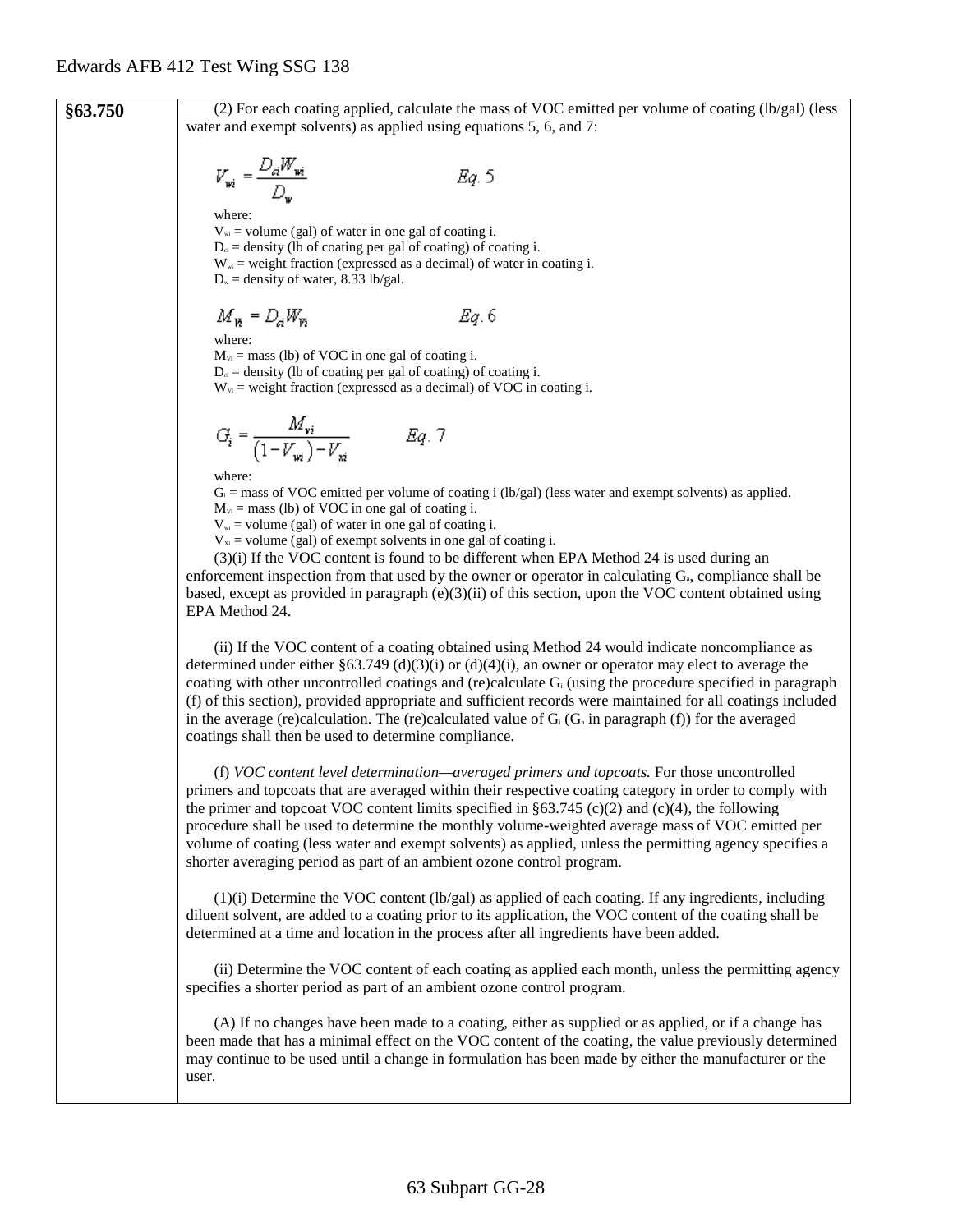| §63.750 | (B) If a change in formulation or a change in the ingredients added to the coating takes place,<br>including the ratio of coating to diluent solvent, prior to its application, either of which results in a more<br>than minimal effect on the VOC content of the coating, the VOC content of the coating shall be<br>redetermined.                                                                                                                                                                                                                                                                                                                                    |
|---------|-------------------------------------------------------------------------------------------------------------------------------------------------------------------------------------------------------------------------------------------------------------------------------------------------------------------------------------------------------------------------------------------------------------------------------------------------------------------------------------------------------------------------------------------------------------------------------------------------------------------------------------------------------------------------|
|         | (iii) Determine the VOC content of each primer and topcoat formulation (less water and exempt<br>solvents) as applied using EPA Method 24 or from manufacturer's data.                                                                                                                                                                                                                                                                                                                                                                                                                                                                                                  |
|         | $(2)(i)$ Determine the volume both in total gallons as applied and in total gallons (less water and<br>exempt solvents) as applied of each coating. If any ingredients, including diluent solvents, are added<br>prior to its application, the volume of each coating shall be determined at a time and location in the<br>process after all ingredients (including any diluent solvent) have been added.                                                                                                                                                                                                                                                               |
|         | (ii) Determine the volume of each coating (less water and exempt solvents) as applied each day.                                                                                                                                                                                                                                                                                                                                                                                                                                                                                                                                                                         |
|         | (iii) The volume applied may be determined from company records.                                                                                                                                                                                                                                                                                                                                                                                                                                                                                                                                                                                                        |
|         | (3) Calculate the total volume in gallons (less water and exempt solvents) as applied by summing the<br>individual volumes of each coating (less water and exempt solvents) as applied, which were determined<br>under paragraph $(f)(2)$ of this section.                                                                                                                                                                                                                                                                                                                                                                                                              |
|         | $(4)$ Calculate the volume-weighted average mass of VOC emitted per unit volume (lb/gal) of coating<br>(less water and exempt solvents) as applied for each coating category during each 30-day period using<br>equation 8:                                                                                                                                                                                                                                                                                                                                                                                                                                             |
|         | $G_a = \frac{\sum_{i=1}^{n} (VOC)_{ai} V_{ai}}{C_{\text{max}}}$<br>Eq. 8                                                                                                                                                                                                                                                                                                                                                                                                                                                                                                                                                                                                |
|         | where:<br>$G_a$ = volume weighted average mass of VOC per unit volume of coating (lb/gal) (less water and exempt<br>solvents) as applied during each 30-day period for those coatings being averaged.<br>n=number of coatings being averaged.                                                                                                                                                                                                                                                                                                                                                                                                                           |
|         | $(VOC)_{\alpha} = VOC$ content (lb/gal) of coating i (less water and exempt solvents) as applied (as determined using the<br>procedures specified in paragraph $(f)(1)$ of this section) that is being averaged during the 30-day period.<br>$V_{d}$ = volume (gal) of coating i (less water and exempt solvents) as applied that is being averaged during the 30-<br>day period.                                                                                                                                                                                                                                                                                       |
|         | $C_{\text{hess}}$ = total volume (gal) of all coatings (less water and exempt solvents) as applied during each 30-day period<br>for those coatings being averaged.                                                                                                                                                                                                                                                                                                                                                                                                                                                                                                      |
|         | (5)(i) If the VOC content is found to be different when EPA Method 24 is used during an<br>enforcement inspection from that used by the owner or operator in calculating $G_a$ , recalculation<br>of $G_a$ is required using the new value. If more than one coating is involved, the recalculation<br>shall be made once using all of the new values.                                                                                                                                                                                                                                                                                                                  |
|         | (ii) If recalculation is required, an owner or operator may elect to include in the recalculation of $G_a$<br>uncontrolled coatings that were not previously included provided appropriate and sufficient records were<br>maintained for these other coatings to allow daily recalculations.                                                                                                                                                                                                                                                                                                                                                                            |
|         | (iii) The recalculated value of $G_a$ under either paragraph $(f)(5)(i)$ or $(f)(5)(ii)$ of this section shall be<br>used to determine compliance.                                                                                                                                                                                                                                                                                                                                                                                                                                                                                                                      |
|         | (g) Overall VOC and/or organic HAP control efficiency—carbon adsorber. Each owner or operator<br>subject to the requirements of $\S63.745(d)$ , $\S63.746(c)$ , or $\S63.747(d)$ shall demonstrate initial compliance<br>with the requirements of this subpart by following the procedures of paragraph $(g)(1)$ , $(2)$ , $(3)$ , $(4)$ , or $(5)$<br>as applicable and paragraphs $(6)$ , $(7)$ , and $(8)$ of this section. When an initial compliance demonstration<br>is required by this subpart, the procedures in paragraphs $(g)(9)$ through $(g)(14)$ of this section shall be<br>used in determining initial compliance with the provisions of this subpart. |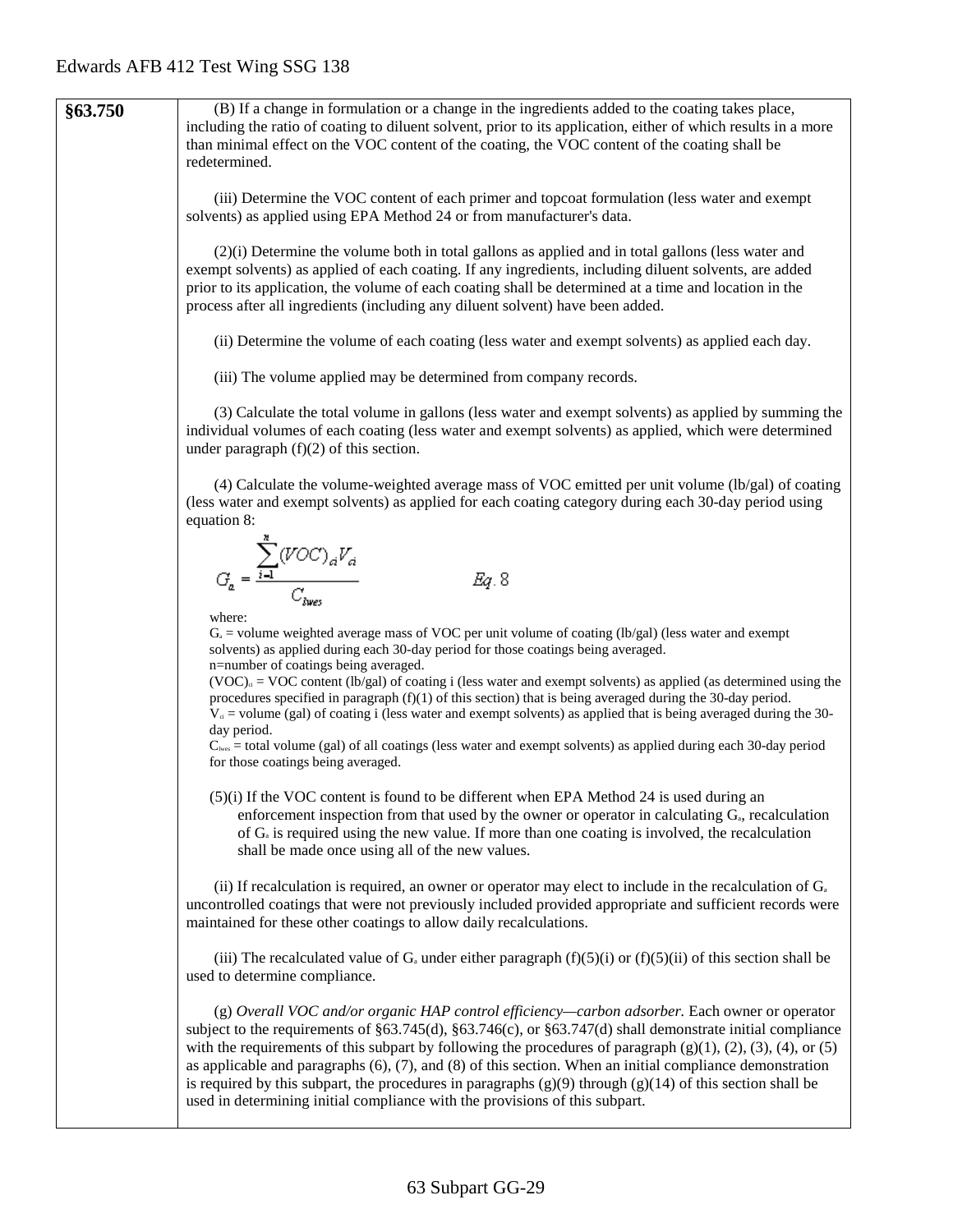**§63.750** (1) To demonstrate initial and continuous compliance with §63.745(d), §63.746(c), or §63.747(d) when emissions are controlled by a dedicated solvent recovery device, each owner or operator of the affected operation may perform a liquid-liquid HAP or VOC material balance over rolling 7- to 30-day periods in lieu of demonstrating compliance through the methods in paragraph  $(g)(2)$ ,  $(g)(3)$ , or  $(g)(4)$  of this section. Results of the material balance calculations performed to demonstrate initial compliance shall be submitted to the Administrator with the notification of compliance status required by §63.9(h) and by §63.753 (c)(1)(iv), (d)(3)(i), and (e)(3). When demonstrating compliance by this procedure, §63.7(e)(3) of subpart A does not apply. The amount of liquid HAP or VOC applied and recovered shall be determined as discussed in paragraph  $(g)(1)(iii)$  of this section. The overall HAP or VOC emission reduction  $(R)$  is calculated using equation 9:<br>  $R = \frac{M_r}{\sum_{i=1}^{8} [W_{oi} M_{ci} - RS_i]} \times 100$   $Eq. 9$ (i) The value of RSi is zero unless the owner or operator submits the following information to the Administrator for approval of a measured RS<sub>i</sub> value that is greater than zero: (A) Measurement techniques; and (B) Documentation that the measured value of RSi exceeds zero. (ii) The measurement techniques of paragraph  $(g)(1)(i)(A)$  of this section shall be submitted to the Administrator for approval with the notification of performance test required under §63.7(b). (iii) Each owner or operator demonstrating compliance by the test method described in paragraph  $(g)(1)$  of this section shall: (A) Measure the amount of coating or stripper as applied; (B) Determine the VOC or HAP content of all coating and stripper applied using the test method specified in  $§63.750(c)$  (1) through (3) or (e) (1) and (2) of this section; (C) Install, calibrate, maintain, and operate, according to the manufacturer's specifications, a device that indicates the amount of HAP or VOC recovered by the solvent recovery device over rolling 7- to 30 day periods; the device shall be certified by the manufacturer to be accurate to within  $\pm 2.0$  percent, and this certification shall be kept on record; (D) Measure the amount of HAP or VOC recovered; and (E) Calculate the overall HAP or VOC emission reduction (R) for rolling 7- to 30-day periods using equation 9. (F) Compliance is demonstrated if the value of R is equal to or greater than the overall HAP control efficiencies required by §63.745(d), §63.746(c), or §63.747(d). (2) To demonstrate initial compliance with  $\S 63.745(d)$ ,  $\S 63.746(c)$ , or  $\S 63.747(d)$  when affected HAP emission points are controlled by an emission control device other than a fixed-bed carbon adsorption system with individual exhaust stacks for each carbon adsorber vessel, each owner or operator of an affected source shall perform a gaseous emission test using the following procedures. (i) Construct the overall HAP emission reduction system so that all volumetric flow rates and total HAP or VOC emissions can be accurately determined by the applicable test methods and procedures specified in  $§63.750(g)$  (9) through (14).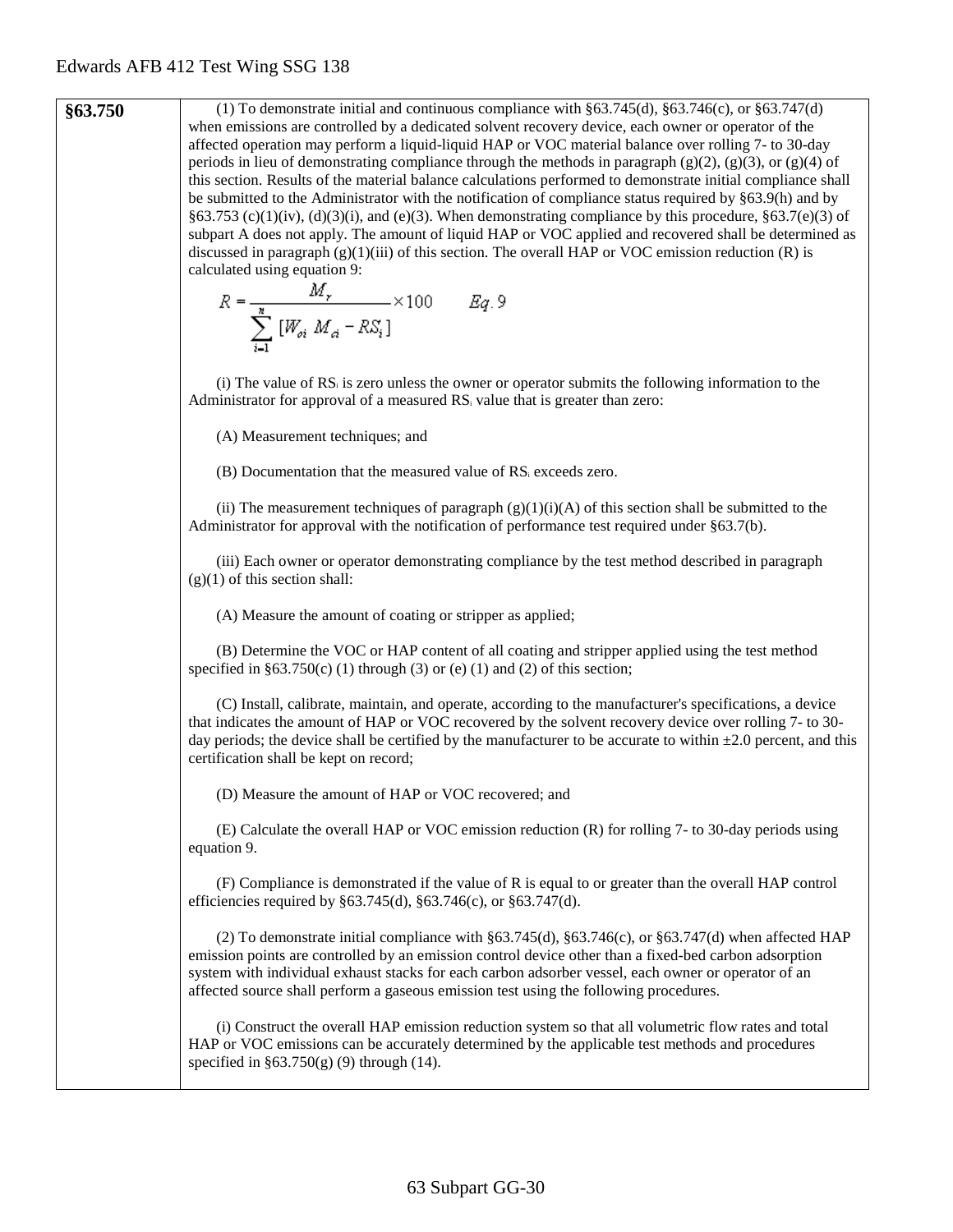| §63.750 | (ii) Determine capture efficiency from the HAP emission points by capturing, venting, and measuring<br>all HAP emissions from the HAP emission points. During a performance test, the owner or operator of<br>affected HAP emission points located in an area with other gaseous emission sources not affected by this<br>subpart shall isolate the affected HAP emission points from all other gaseous emission points by one of the<br>following methods: |
|---------|-------------------------------------------------------------------------------------------------------------------------------------------------------------------------------------------------------------------------------------------------------------------------------------------------------------------------------------------------------------------------------------------------------------------------------------------------------------|
|         | (A) Build a temporary total enclosure around the affected HAP emission point(s); or                                                                                                                                                                                                                                                                                                                                                                         |
|         | (B) Shut down all gaseous emission points not affected by this subpart and continue to exhaust fugitive<br>emissions from the affected HAP emission points through any building ventilation system and other room<br>exhausts such as drying ovens. All ventilation air must be vented through stacks suitable for testing.                                                                                                                                 |
|         | (iii) Operate the emission control device with all affected HAP emission points connected and<br>operating.                                                                                                                                                                                                                                                                                                                                                 |
|         | (iv) Determine the efficiency $(E)$ of the control device using equation 10:                                                                                                                                                                                                                                                                                                                                                                                |
|         | (v) Determine the efficiency $(F)$ of the capture system using equation 11:                                                                                                                                                                                                                                                                                                                                                                                 |
|         | $E = \frac{\sum_{i=1}^{n} Q_{ij} C_{ki} - \sum_{j=1}^{p} Q_{ij} C_{ij}}{\sum_{i=1}^{n} Q_{ij} C_{ki}} Eq.10$                                                                                                                                                                                                                                                                                                                                                |
|         | $F = \frac{\sum_{i=1}^{n} Q_{a} C_{di}}{\sum_{i=1}^{n} Q_{di} C_{di} + \sum_{i=1}^{p} Q_{ik} C_{jk}} \qquad Eq. 11$                                                                                                                                                                                                                                                                                                                                         |
|         | (vi) For each HAP emission point subject to $\S63.745(d)$ , $\S63.746(c)$ , or $\S63.747(d)$ , compliance is<br>demonstrated if the product of $(E) \times (F)$ is equal to or greater than the overall HAP control efficiencies<br>required under §63.745(d), §63.746(c), or §63.747(d).                                                                                                                                                                   |
|         | (3) To demonstrate compliance with $\S63.745(d)$ , $\S63.746(c)$ , or $\S63.747(d)$ when affected HAP<br>emission points are controlled by a fixed-bed carbon adsorption system with individual exhaust stacks for<br>each carbon adsorber vessel, each owner or operator of an affected source shall perform a gaseous emission<br>test using the following procedures:                                                                                    |
|         | (i) Construct the overall HAP emission reduction system so that each volumetric flow rate and the total<br>HAP emissions can be accurately determined by the applicable test methods and procedures specified in<br>$§63.750(g) (9)$ through (14);                                                                                                                                                                                                          |
|         | (ii) Assure that all HAP emissions from the affected HAP emission point(s) are segregated from<br>gaseous emission points not affected by this subpart and that the emissions can be captured for<br>measurement, as described in paragraphs $(g)(2)(ii)$ (A) and (B) of this section;                                                                                                                                                                      |
|         | (iii) Operate the emission control device with all affected HAP emission points connected and<br>operating;                                                                                                                                                                                                                                                                                                                                                 |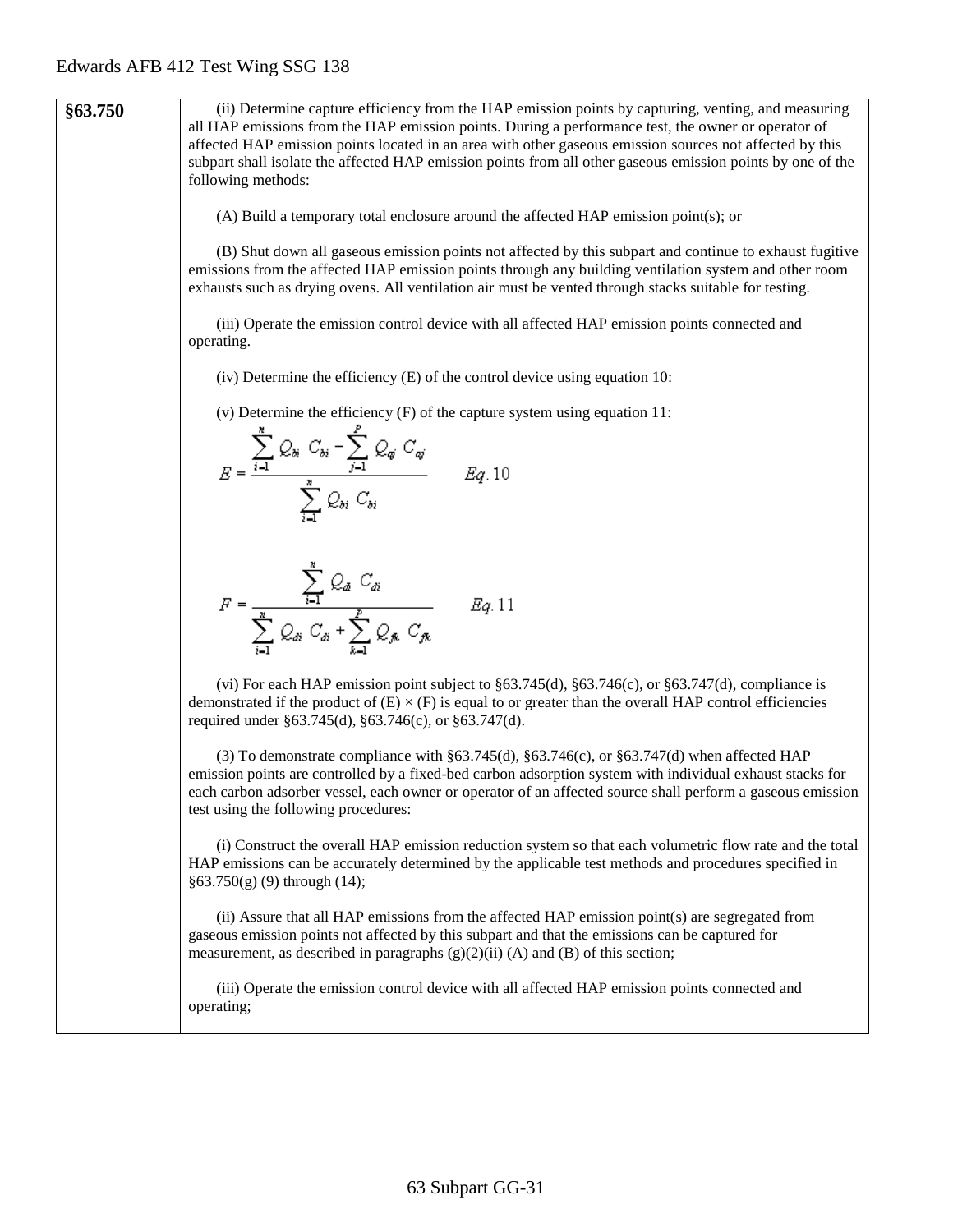**§63.750** (iv) Determine the efficiency (H<sub>v</sub>) of each individual carbon adsorber vessel (v) using equation 12:

$$
H_v = \frac{\sum_{\mathbf{g}v} \sum_{\mathbf{g}v} \sum_{kv} \sum_{kv}}{\mathcal{Q}_{\mathbf{g}v} \mathcal{C}_{\mathbf{g}v}} \qquad \qquad Eq. 12
$$

(v) Determine the efficiency of the carbon adsorption system  $(H_{ss})$  by computing the average efficiency of the individual carbon adsorber vessels as weighted by the volumetric flow rate  $(Q_w)$  of each individual carbon adsorber vessel (v) using equation 13: a

$$
H_{\rm sys} = \frac{\sum_{\mathbf{v} = 1} H_{\mathbf{v}} Q_{\rm sky}}{\sum_{\mathbf{v} = 1}^{q} Q_{\rm sky}} \qquad \qquad Eq. 13
$$

(vi) Determine the efficiency (F) of the capture system using equation 11.

(vii) For each HAP emission point subject to §63.745(d), §63.746(c), or §63.747(d), compliance is demonstrated if the product of  $(H_{sys}) \times (F)$  is equal to or greater than the overall HAP control efficiency required by §63.745(d), §63.746(c), or §63.747(d).

(4) An alternative method of demonstrating compliance with  $\S 63.745(d)$ ,  $\S 63.746(c)$ , or  $\S 63.747(d)$  is the installation of a total enclosure around the affected HAP emission point(s) and the ventilation of all HAP emissions from the total enclosure to a control device with the efficiency specified in paragraph  $(g)(4)(iii)$  of this section. If this method is selected, the compliance test methods described in paragraphs  $(g)(1)$ ,  $(g)(2)$ , and  $(g)(3)$  of this section are not required. Instead, each owner or operator of an affected source shall:

(i) Demonstrate that a total enclosure is installed. An enclosure that meets the requirements in paragraphs  $(g)(4)(i)$  (A) through (D) of this section shall be considered a total enclosure. The owner or operator of an enclosure that does not meet these requirements may apply to the Administrator for approval of the enclosure as a total enclosure on a case-by-case basis. The enclosure shall be considered a total enclosure if it is demonstrated to the satisfaction of the Administrator that all HAP emissions from the affected HAP emission point(s) are contained and vented to the control device. The requirements for automatic approval are as follows:

(A) The total area of all natural draft openings shall not exceed 5% of the total surface area of the total enclosure's walls, floor, and ceiling;

(B) All sources of emissions within the enclosure shall be a minimum of four equivalent diameters away from each natural draft opening;

(C) The average inward face velocity (FV) across all natural draft openings shall be a minimum of 3,600 meters per hour as determined by the following procedures:

(*1*) All forced makeup air ducts and all exhaust ducts are constructed so that the volumetric flow rate in each can be accurately determined by the test methods and procedures specified in  $\S63.750(g)$  (10) and (11); volumetric flow rates shall be calculated without the adjustment normally made for moisture content; and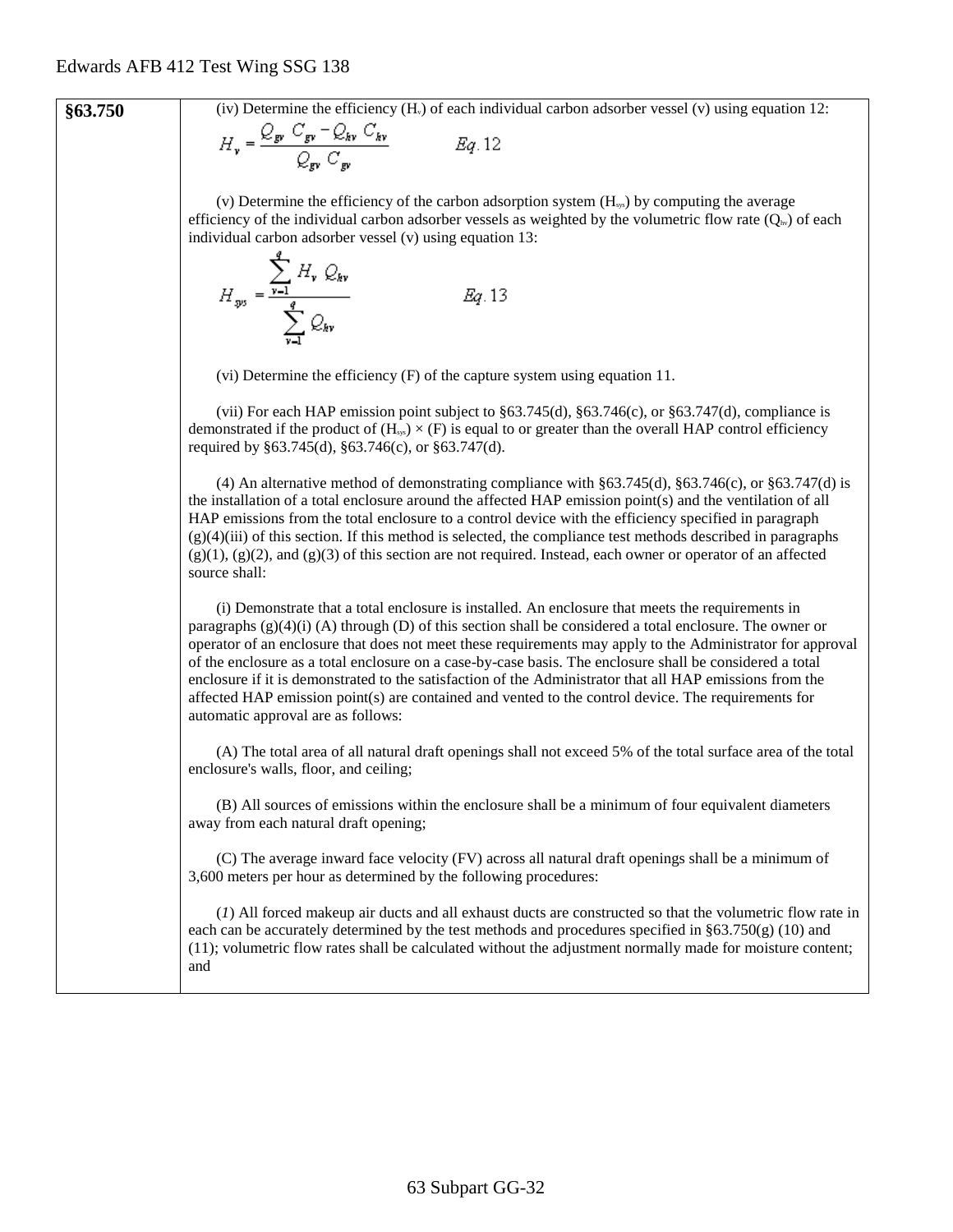

**§63.750** (2) Determine FV by equation 14:<br> $FV = \frac{\sum_{j=1}^{n} Q_{outj} - \sum_{i=1}^{p} Q_{ini}}{\sum_{i=1}^{q} A_{k}}$ 

Eq. 14

(D) The air passing through all natural draft openings shall flow into the enclosure continuously. If FV is less than or equal to 9,000 meters per hour, the continuous inward flow of air shall be verified by continuous observation using smoke tubes, streamers, tracer gases, or other means approved by the Administrator over the period that the volumetric flow rate tests required to determine FV are carried out. If FV is greater than 9,000 meters per hour, the direction of airflow through the natural draft openings shall be presumed to be inward at all times without verification.

(ii) Determine the control device efficiency using equation 10 or equations 12 and 13, as applicable, and the test methods and procedures specified in  $\S 63.750(g)$  (9) through (14).

(iii) Compliance shall be achieved if the installation of a total enclosure is demonstrated and the value of E determined from equation 10 (or the value of  $H_{\text{ss}}$  determined from equations 12 and 13, as applicable) is equal to or greater than the overall HAP control efficiencies required under §63.745(d), §63.746(c), or  $§63.747(d)$ .

(5) When nonregenerative carbon absorbers are used to comply with §63.745(d), §63.746(c), or §63.747(d), the owner or operator may conduct a design evaluation to demonstrate initial compliance in lieu of following the compliance test procedures of paragraphs (g)(1), (2), (3), and (4) of this section. The design evaluation shall consider the vent stream composition, component concentrations, flow rate, relative humidity, and temperature, and shall establish the design exhaust vent stream organic compound concentration level, capacity of the carbon bed, type and working capacity of activated carbon used for the carbon bed, and design carbon replacement interval based on the total carbon working capacity of the control device and the emission point operating schedule.

 $(6)(i)$  To demonstrate initial compliance with §63.745(d), §63.746(c), or §63.747(d) when hard piping or ductwork is used to direct VOC and HAP emissions from a VOC and HAP source to the control device, each owner or operator shall demonstrate upon inspection that the criteria of paragraph  $(g)(6)(i)$ (A) and paragraph  $(g)(6)(i)$  (B) or (C) of this section VR/FD are met.

(A) The equipment shall be vented to a control device.

(B) The control device efficiency (E or  $H<sub>sys</sub>$ , as applicable) determined using equation 10 or equations 12 and 13, respectively, and the test methods and procedures specified in §63.750(g) (9) through (14), shall be equal to or greater than the overall HAP control efficiency required by §63.745(d), §63.746(c), or §63.747(d).

(C) When a nonregenerative carbon adsorber is used, the ductwork from the affected emission point(s) shall be vented to the control device and the carbon adsorber shall be demonstrated, through the procedures of §63.750(g) (1), (2), (3), (4), or (5), to meet the requirements of §63.745(d), §63.746(c), or §63.747(d).

(7) Startups and shutdowns are normal operation for this source category. Emissions from these activities are to be included when determining if the standards specified in §63.745(d), §63.746(c), or §63.747(d) are being attained.

(8) An owner or operator who uses compliance techniques other than those specified in this subpart shall submit a description of those compliance procedures, subject to the Administrator's approval, in accordance with §63.7(f) of subpart A.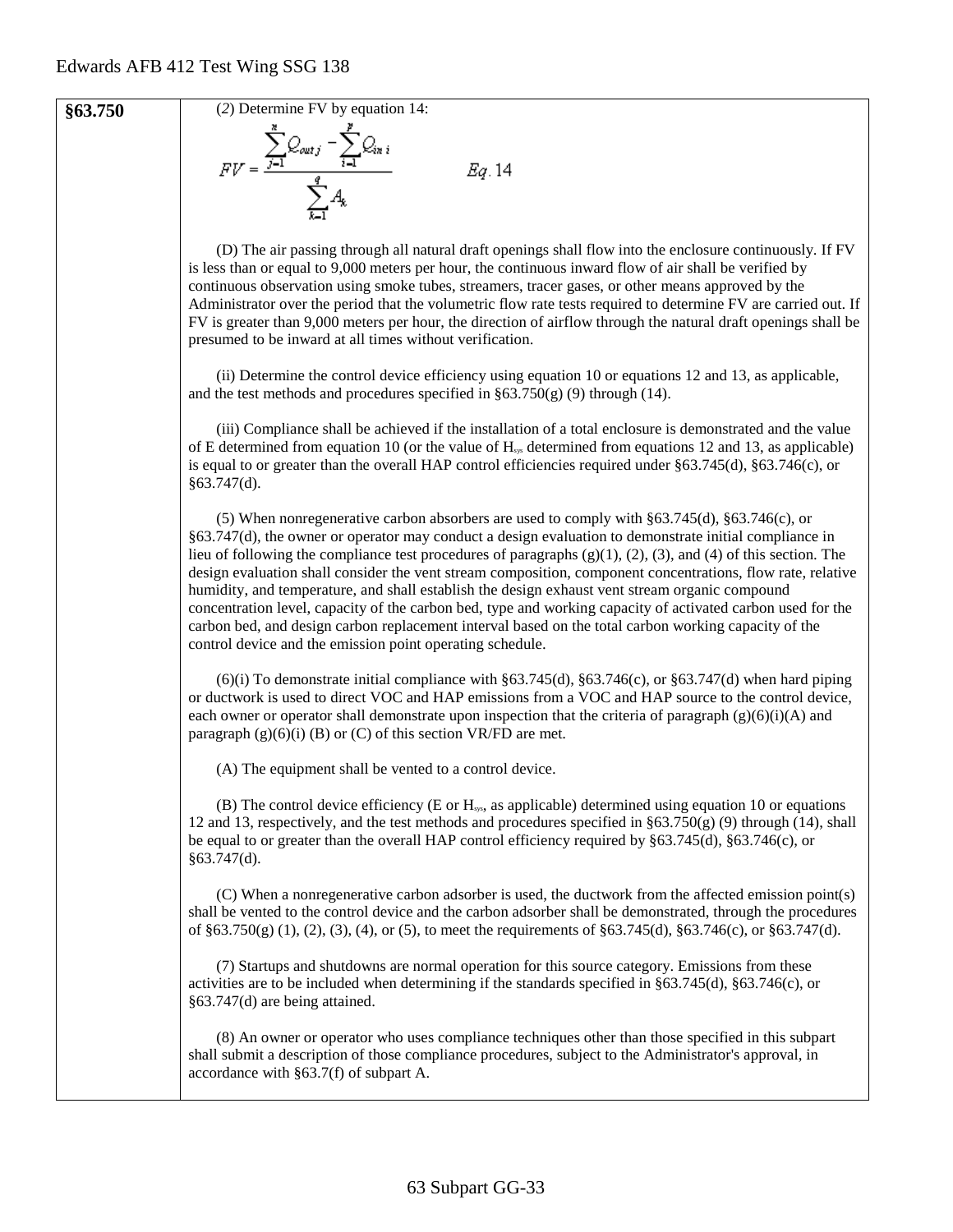| §63.750 | (9) Either EPA Method 18 or EPA Method 25A of appendix A of part 60, as appropriate to the<br>conditions at the site, shall be used to determine VOC and HAP concentration of air exhaust streams as                           |
|---------|--------------------------------------------------------------------------------------------------------------------------------------------------------------------------------------------------------------------------------|
|         | required by $\S63.750(g)$ (1) through (6). The owner or operator shall submit notice of the intended test                                                                                                                      |
|         | method to the Administrator for approval along with the notification of the performance test required under                                                                                                                    |
|         | §63.7(b). Method selection shall be based on consideration of the diversity of organic species present and                                                                                                                     |
|         | their total concentration and on consideration of the potential presence of interfering gases. Except as<br>indicated in paragraphs $(g)(9)$ (i) and (ii) of this section, the test shall consist of three separate runs, each |
|         | lasting a minimum of 30 minutes.                                                                                                                                                                                               |
|         |                                                                                                                                                                                                                                |
|         | (i) When either EPA Method 18 or EPA Method 25A is to be used in the determination of the                                                                                                                                      |
|         | efficiency of a fixed-bed carbon adsorption system with a common exhaust stack for all the individual<br>carbon adsorber vessels pursuant to paragraph $(g)$ (2) or (4) of this section, the test shall consist of three       |
|         | separate runs, each coinciding with one or more complete sequences through the adsorption cycles of all of                                                                                                                     |
|         | the individual carbon adsorber vessels.                                                                                                                                                                                        |
|         | (ii) When either EPA Method 18 or EPA Method 25A is to be used in the determination of the                                                                                                                                     |
|         | efficiency of a fixed-bed carbon adsorption system with individual exhaust stacks for each carbon adsorber                                                                                                                     |
|         | vessel pursuant to $\S 63.750(g)$ (3) or (4), each carbon adsorber vessel shall be tested individually. The test                                                                                                               |
|         | for each carbon adsorber vessel shall consist of three separate runs. Each run shall coincide with one or                                                                                                                      |
|         | more complete adsorption cycles.                                                                                                                                                                                               |
|         | (10) EPA Method 1 or 1A of appendix A of part 60 is used for sample and velocity traverses.                                                                                                                                    |
|         | (11) EPA Method 2, 2A, 2C, or 2D of appendix A of part 60 is used for velocity and volumetric flow                                                                                                                             |
|         | rates.                                                                                                                                                                                                                         |
|         | (12) EPA Method 3 of appendix A of part 60 is used for gas analysis.                                                                                                                                                           |
|         | (13) EPA Method 4 of appendix A of part 60 is used for stack gas moisture.                                                                                                                                                     |
|         | (14) EPA Methods 2, 2A, 2C, 2D, 3, and 4 shall be performed, as applicable, at least twice during each<br>test period.                                                                                                         |
|         | (h) Overall VOC and/or organic HAP control efficiency—control devices other than carbon absorbers.                                                                                                                             |
|         | Calculate the overall control efficiency of a control system with a control device other than a carbon<br>adsorber using the following procedure.                                                                              |
|         |                                                                                                                                                                                                                                |
|         | (1) Calculate the overall control efficiency using equation 15:                                                                                                                                                                |
|         | $E_k = R_k F_k$<br>Eg. 15                                                                                                                                                                                                      |
|         | where:                                                                                                                                                                                                                         |
|         | $Ek$ = overall VOC and/or organic HAP control efficiency (expressed as a decimal) of control system k.                                                                                                                         |
|         | $Rk$ = destruction or removal efficiency (expressed as a decimal) of total organic compounds or total organic HAP<br>for control device k as determined under paragraph (h)(2) of this section.                                |
|         | $F_k$ = capture efficiency (expressed as a decimal) of capture system k as determined under paragraph (h)(3) of this                                                                                                           |
|         | section.                                                                                                                                                                                                                       |
|         | (2) The organic HAP destruction or removal efficiency $R_k$ of a control device other than a carbon                                                                                                                            |
|         | adsorber shall be determined using the procedures described below. The destruction efficiency may be                                                                                                                           |
|         | measured as either total organic HAP or as TOC minus methane and ethane according to these procedures.                                                                                                                         |

(i) Use Method 1 or 1A of 40 CFR part 60, appendix A, as appropriate, to select the sampling sites.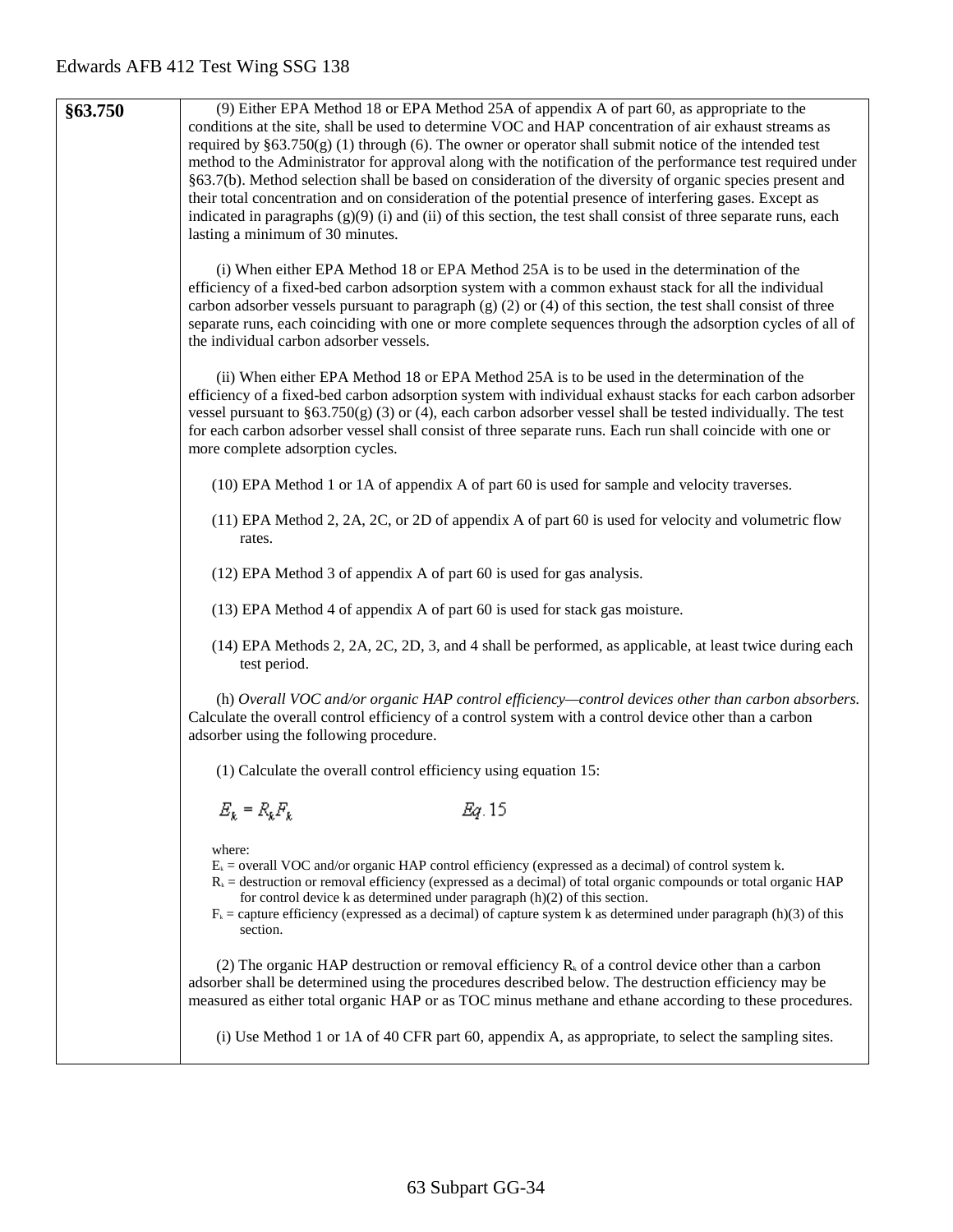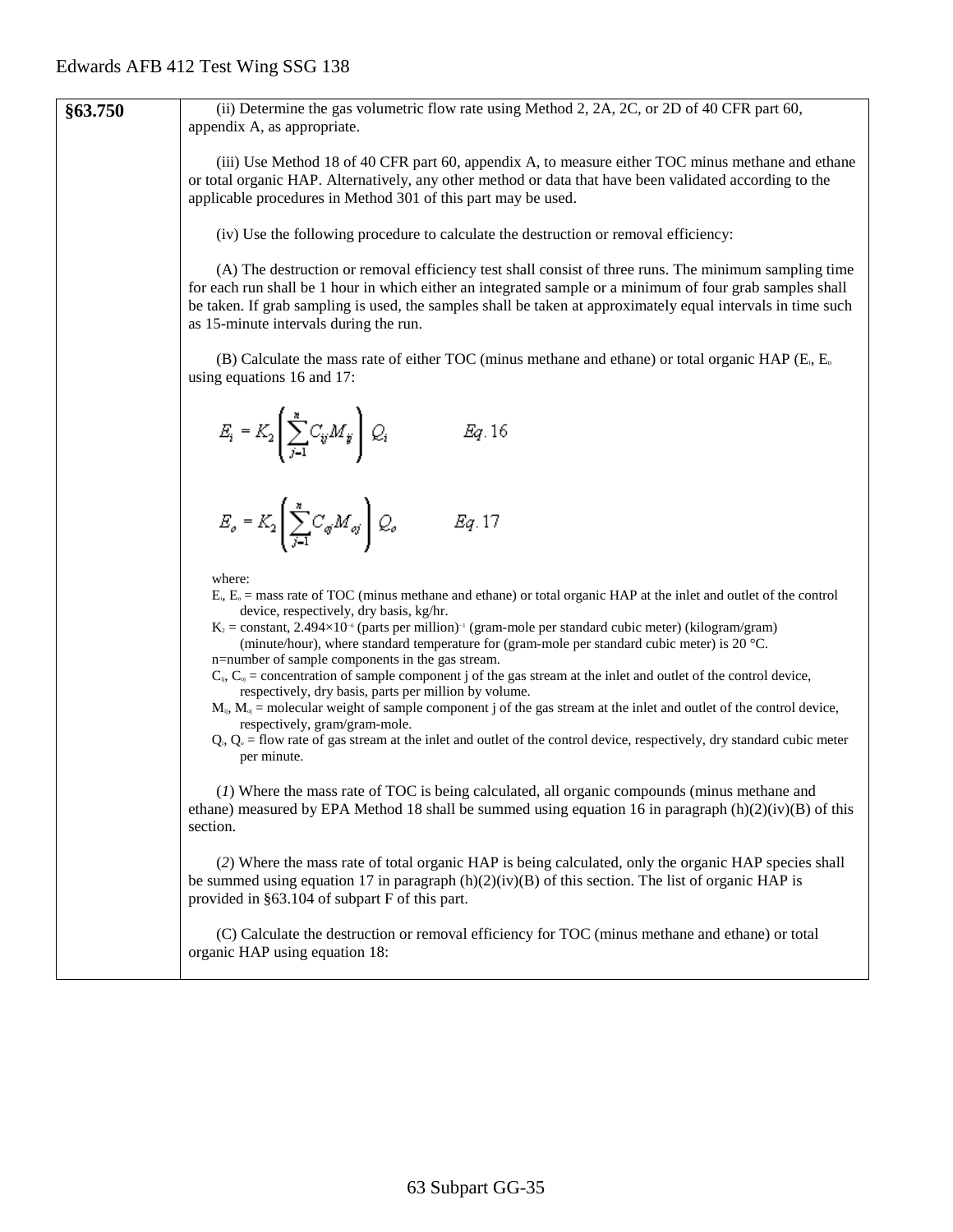### **§63.750**

$$
Eq. 18
$$

where:

 $R = \frac{E_i - E_o}{E_i} \times 100$ 

R=destruction or removal efficiency of control device, percent.

- $E_i$  = mass rate of TOC (minus methane and ethane) or total organic HAP at the inlet to the control device as
- calculated under paragraph  $(h)(2)(iv)(B)$  of this section, kg TOC per hour or kg organic HAP per hour.
- $E<sub>o</sub>$  = mass rate of TOC (minus methane and ethane) or total organic HAP at the outlet of the control device, as calculated under paragraph  $(h)(2)(iv)(B)$  of this section, kg TOC per hour or kg organic HAP per hour.

(3) Determine the capture efficiency  $F_k$  of each capture system to which organic HAP and VOC emissions from coating operations are vented. The capture efficiency value shall be determined using Procedure T—Criteria for and Verification of a Permanent or Temporary Total Enclosure as found in appendix B to §52.741 of part 52 of this chapter for total enclosures, and the capture efficiency protocol specified in §52.741(a)(4)(iii) of part 52 of this chapter for all other enclosures.

(i)(1) *Alternative application method—primers and topcoats.* Each owner or operator seeking to use an alternative application method (as allowed in  $\S63.745(f)(1)(ix)$ ) in complying with the standards for primers and topcoats shall use the procedures specified in paragraphs  $(i)(2)(i)$  and  $(i)(2)(ii)$  or  $(i)(2)(iii)$  of this section to determine the organic HAP and VOC emission levels of the alternative application technique as compared to either HVLP or electrostatic spray application methods.

(2)(i) For the process or processes for which the alternative application method is to be used, the total organic HAP and VOC emissions shall be determined for an initial 30-day period, the period of time required to apply coating to five completely assembled aircraft, or a time period approved by the permitting agency. During this initial period, only HVLP or electrostatic spray application methods shall be used. The emissions shall be determined based on the volumes, organic HAP contents (less water), and VOC contents (less water and exempt solvents) of the coatings as applied.

(ii) Upon implementation of the alternative application method, use the alternative application method in production on actual production parts or assemblies for a period of time sufficient to coat an equivalent amount of parts and assemblies with coatings identical to those used in the initial 30-day period. The actual organic HAP and VOC emissions shall be calculated for this post-implementation period.

(iii) Test the proposed application method against either HVLP or electrostatic spray application methods in a laboratory or pilot production area, using parts and coatings representative of the process(es) where the alternative method is to be used. The laboratory test will use the same part configuration(s) and the same number of parts for both the proposed method and the HVLP or electrostatic spray application methods.

(iv) Whenever the approach in either paragraph  $(i)(2)(ii)$  or  $(i)(2)(iii)$  of this section is used, the owner or operator shall calculate both the organic HAP and VOC emission reduction using equation:

$$
P = \frac{E_b - E_a}{E_b} \times 100 \hspace{1cm} Eq. 19
$$

where:

P=organic HAP or VOC emission reduction, percent.

- $E<sub>b</sub>$  = organic HAP or VOC emissions, in pounds, before the alternative application technique was implemented, as determined under paragraph  $(i)(2)(i)$  of this section.
- $E_a$  = organic HAP of VOC emissions, in pounds, after the alternative application technique was implemented, as determined under paragraph (i)(2)(ii) of this section.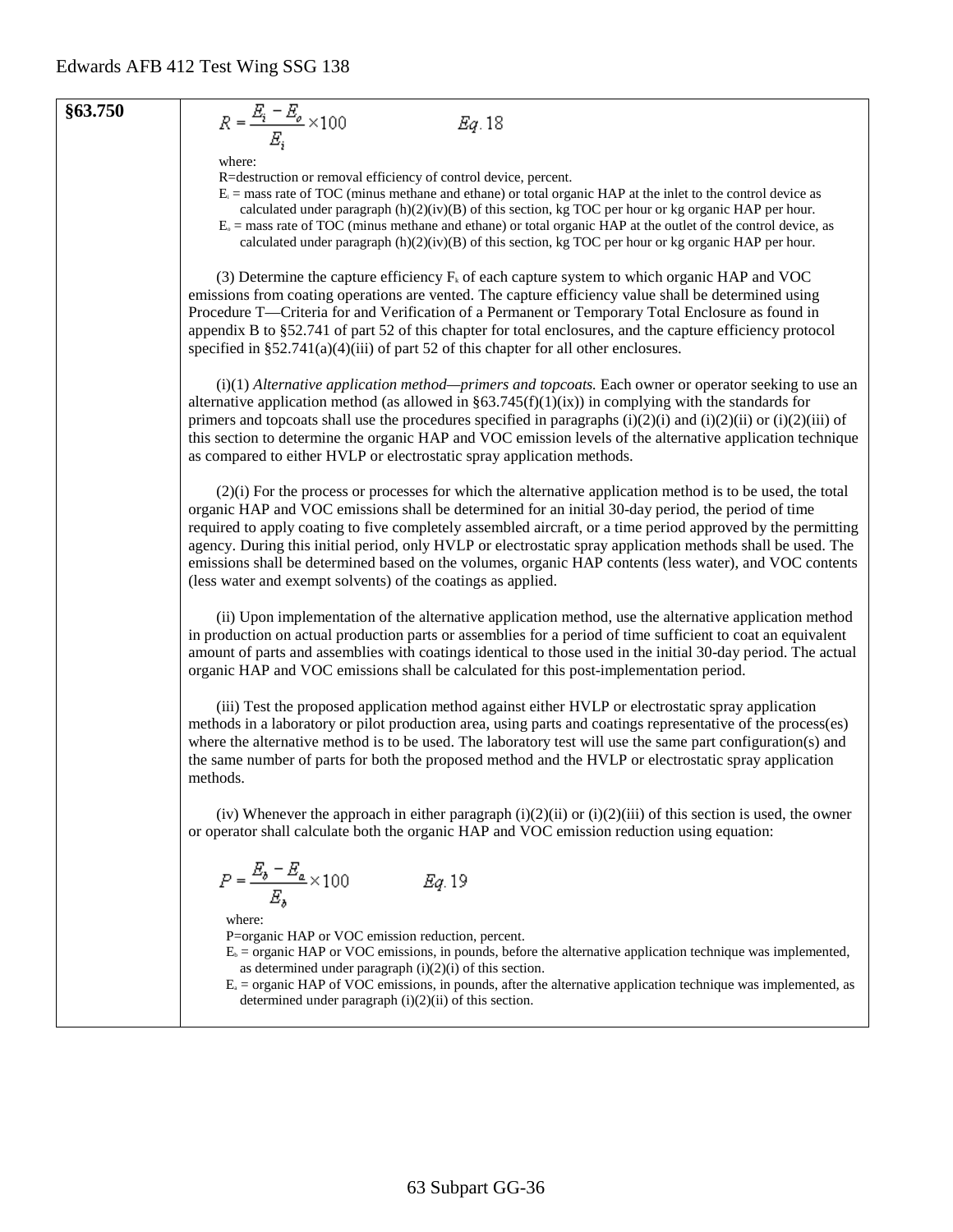| §63.750 | (3) Each owner or operator seeking to demonstrate that an alternative application method achieves<br>emission reductions equivalent to HVLP or electrostatic spray application methods shall comply with the<br>following:                                                                                                                 |
|---------|--------------------------------------------------------------------------------------------------------------------------------------------------------------------------------------------------------------------------------------------------------------------------------------------------------------------------------------------|
|         | (i) Each coating shall be applied such that the dried film thickness is within the range specified by the<br>applicable specification(s) for the aerospace vehicle or component being coated.                                                                                                                                              |
|         | (ii) If no such dried film thickness specification(s) exists, the owner or operator shall ensure that the<br>dried film thickness applied during the initial 30-day period is equivalent to the dried film thickness applied<br>during the alternative application method test period for similar aerospace vehicles or components.        |
|         | (iii) Failure to comply with these dried film thickness requirements shall invalidate the test results<br>obtained under paragraph $(i)(2)(i)$ of this section.                                                                                                                                                                            |
|         | (j) Spot stripping and decal removal. Each owner or operator seeking to comply with $\S 63.746(b)(3)$<br>shall determine the volume of organic HAP-containing chemical strippers or alternatively the weight of<br>organic HAP used per aircraft using the procedure specified in paragraphs $(j)(1)$ through $(j)(3)$ of this<br>section. |
|         | (1) For each chemical stripper used for spot stripping and decal removal, determine for each annual<br>period the total volume as applied or the total weight of organic HAP using the procedure specified in<br>paragraph $(d)(2)$ of this section.                                                                                       |
|         | (2) Determine the total number of aircraft for which depainting operations began during the annual<br>period as determined from company records.                                                                                                                                                                                           |
|         | (3) Calculate the annual average volume of organic HAP-containing chemical stripper or weight of<br>organic HAP used for spot stripping and decal removal per aircraft using equation 20 (volume) or equation<br>$21$ (weight):                                                                                                            |
|         | $C = \frac{\sum_{i=1}^{n} V_{si}}{A}$ $Eq. 20$<br>where:                                                                                                                                                                                                                                                                                   |
|         | C=annual average volume (gal per aircraft) of organic HAP-containing chemical stripper used for spot stripping<br>and decal removal.                                                                                                                                                                                                       |
|         | n=number of organic HAP-containing chemical strippers used in the annual period.<br>$Vs$ = volume (gal) of organic HAP-containing chemical stripper (i) used during the annual period.<br>A=number of aircraft for which depainting operations began during the annual period.                                                             |
|         | $V_s D_{ki} \sum_{i=1}^{N} W_i$<br>Eg. 21                                                                                                                                                                                                                                                                                                  |
|         | where:<br>$C =$ annual average weight (lb per aircraft) of organic HAP (chemical stripper) used for spot stripping and decal<br>removal.                                                                                                                                                                                                   |
|         | m = number of organic HAP contained in each chemical stripper, as applied.<br>$n =$ number of organic HAP-containing chemical strippers used in the annual period.                                                                                                                                                                         |
|         | $W_{hi}$ = weight fraction (expressed as a decimal) of each organic HAP (i) contained in the chemical stripper, as<br>applied, for each aircraft depainted.                                                                                                                                                                                |
|         | $D_{\rm ii}$ = density (lb/gal) of each organic HAP-containing chemical stripper (i), used in the annual period.<br>$Vs$ = volume (gal) of organic HAP-containing chemical stripper (i) used during the annual period.<br>$A =$ number of aircraft for which depainting operations began during the annual period.                         |
|         |                                                                                                                                                                                                                                                                                                                                            |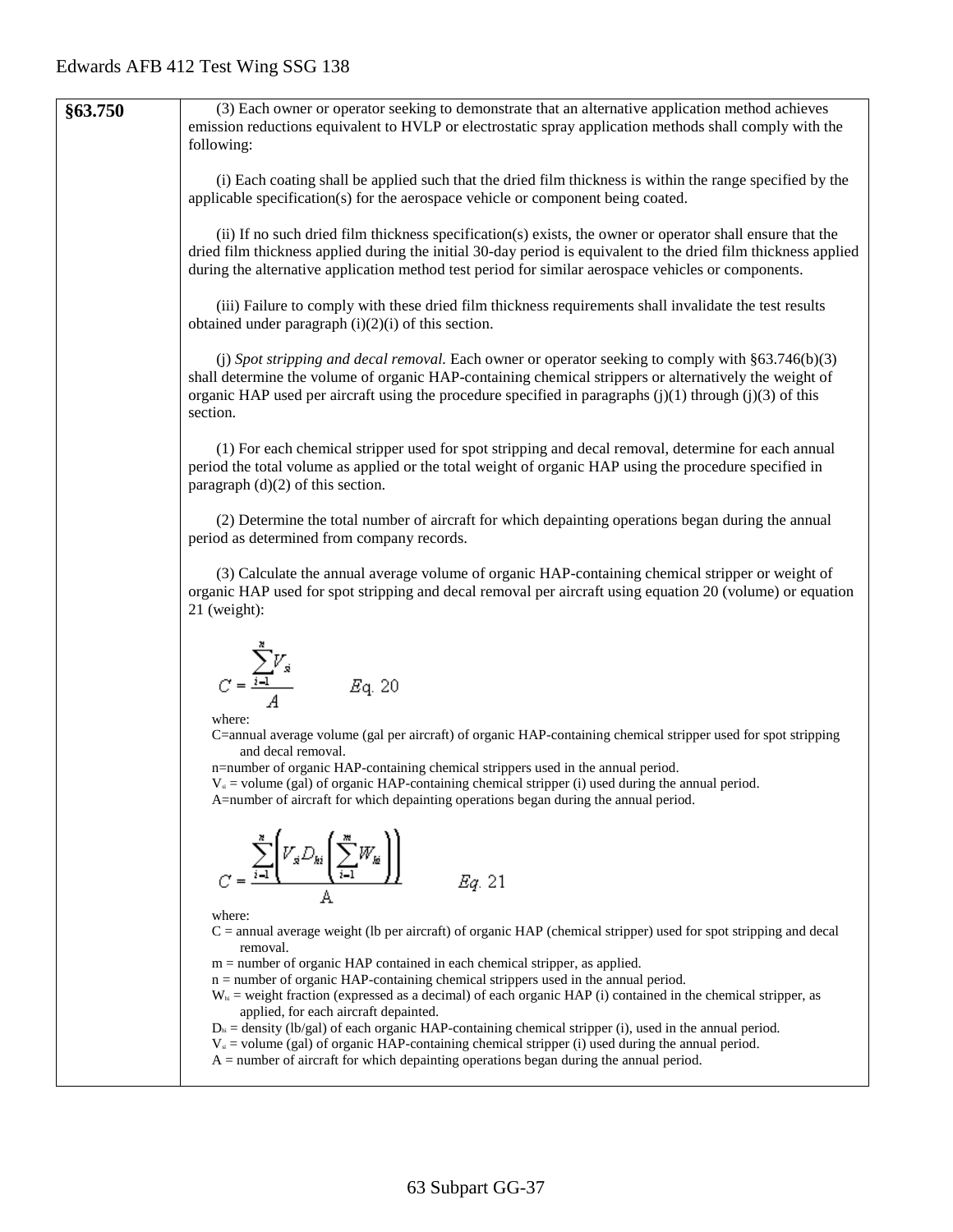| §63.750 | (k) Organic HAP content level determination - compliant chemical milling maskants. For those<br>uncontrolled chemical milling maskants complying with the chemical milling maskant organic HAP<br>content limit specified in § 63.747(c)(1) without being averaged, the procedure in paragraph (k)(1) of this<br>section shall be used to determine the mass of organic HAP emitted per unit volume of coating (chemical<br>milling maskant) i as applied (less water), Hi (lb/gal). As an alternative to the procedures in paragraph<br>$(k)(1)$ of this section, an owner or operator may use coating manufacturer's supplied data to demonstrate<br>that organic HAP emitted per volume of coating (less water), as applied, is less than or equal to the<br>applicable organic HAP limit specified in $\S$ 63.747(c). Owners and operators that use the coating<br>manufacturer's supplied data to demonstrate compliance based on the HAP content of the coating may add<br>non-HAP solvent to those coatings provided that the owner or operator also maintains records of the non-<br>HAP solvent added to the coating. |
|---------|--------------------------------------------------------------------------------------------------------------------------------------------------------------------------------------------------------------------------------------------------------------------------------------------------------------------------------------------------------------------------------------------------------------------------------------------------------------------------------------------------------------------------------------------------------------------------------------------------------------------------------------------------------------------------------------------------------------------------------------------------------------------------------------------------------------------------------------------------------------------------------------------------------------------------------------------------------------------------------------------------------------------------------------------------------------------------------------------------------------------------------|
|         | (1) For coatings that contain no exempt solvents, determine the total organic HAP content using<br>manufacturer's supplied data or Method 24 of 40 CFR part 60, appendix A to determine the VOC content.<br>The VOC content shall be used as a surrogate for total HAP content for coatings that contain no exempt<br>solvent. If there is a discrepancy between the manufacturer's formulation data and the results of the Method<br>24 analysis, compliance shall be based on the results from the Method 24 analysis.                                                                                                                                                                                                                                                                                                                                                                                                                                                                                                                                                                                                       |
|         | When Method 24 is used to determine the VOC content of water-reducible coatings, the precision<br>adjustment factors in Reference Method 24 shall be used. If the adjusted analytical VOC content is less<br>than the formulation solvent content, then the analytical VOC content should be set equal to the<br>formulation solvent content.                                                                                                                                                                                                                                                                                                                                                                                                                                                                                                                                                                                                                                                                                                                                                                                  |
|         | (1) Organic HAP content level determination—averaged chemical milling maskants. For those<br>uncontrolled chemical milling maskants that are averaged together in order to comply with the chemical<br>milling maskant organic HAP content level specified in $\S 63.747(c)(1)$ , the procedure specified in<br>paragraphs (1)(1) through (1)(4) of this section shall be used to determine the monthly volume-weighted<br>average mass of organic HAP emitted per volume of chemical milling maskant (less water) as applied,<br>unless the permitting agency specifies a shorter averaging period as part of an ambient ozone control<br>program.                                                                                                                                                                                                                                                                                                                                                                                                                                                                            |
|         | (1) Determine the total organic HAP weight fraction as applied of each chemical milling maskant used<br>during each 30-day period using the procedure specified in paragraph $(d)(1)$ of this section.                                                                                                                                                                                                                                                                                                                                                                                                                                                                                                                                                                                                                                                                                                                                                                                                                                                                                                                         |
|         | (2) Determine for each 30-day period:                                                                                                                                                                                                                                                                                                                                                                                                                                                                                                                                                                                                                                                                                                                                                                                                                                                                                                                                                                                                                                                                                          |
|         | (i) The individual volume of each chemical milling maskant applied in terms of total gallons (less<br>water) (using the procedure specified in paragraph $(d)(2)$ of this section), and                                                                                                                                                                                                                                                                                                                                                                                                                                                                                                                                                                                                                                                                                                                                                                                                                                                                                                                                        |
|         | (ii) The total volume in gallons of all chemical milling maskants (less water) as applied by summing<br>the individual volumes of each chemical milling maskant as applied (less water).                                                                                                                                                                                                                                                                                                                                                                                                                                                                                                                                                                                                                                                                                                                                                                                                                                                                                                                                       |
|         | (3) Determine the density of each chemical milling maskant as applied used during each 30-day period<br>using the procedure specified in paragraph $(d)(3)$ of this section.                                                                                                                                                                                                                                                                                                                                                                                                                                                                                                                                                                                                                                                                                                                                                                                                                                                                                                                                                   |
|         | (4) Calculate the volume-weighted average mass of organic HAP emitted per unit volume (lb/gal) of<br>chemical milling maskant (less water) as applied for all chemical milling maskants during each 30-day<br>period using equation 22:                                                                                                                                                                                                                                                                                                                                                                                                                                                                                                                                                                                                                                                                                                                                                                                                                                                                                        |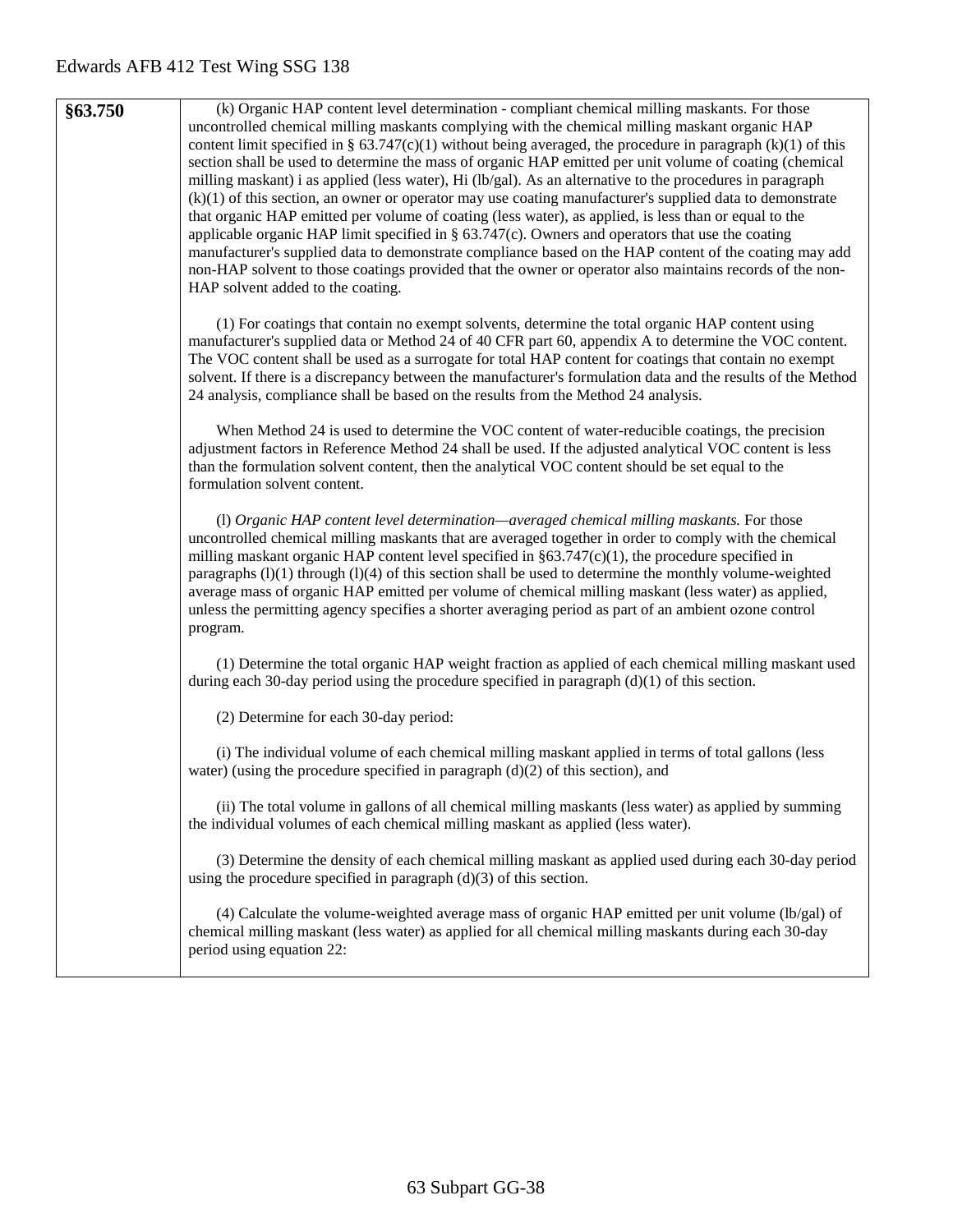$$
\begin{array}{ccc}\n\text{863.750} & & \sum_{u=1}^{N} W_{H} D_{mi} V_{mi} \\
& H_a = \frac{\sum_{i=1}^{N} W_{H} D_{mi} V_{mi}}{M_{au}} & \text{Eq. 22}\n\end{array}
$$

where:

Ha = volume-weighted mass of organic HAP emitted per unit volume of chemical milling maskants (lb/gal) (less water) as applied during each 30-day period for those chemical milling maskants being averaged. n=number of chemical milling maskants being averaged.

 $W_{\text{H}}$  = weight fraction (expressed as a decimal) of organic HAP in chemical milling maskant i (less water) as applied during each 30-day period that is averaged.

 $D<sub>mi</sub> =$  density (Ib chemical milling maskant per gal coating) of chemical milling maskant i as applied during each 30-day period that is averaged.

 $V_m$  = volume (gal) of chemical milling maskant i (less water) as applied during the 30-day period that is averaged.  $M_{\text{lw}}$  = total volume (gal) of all chemical milling maskants (less water) as applied during each 30-day period that is

averaged.

(m) VOC content level determination - compliant chemical milling maskants. For those uncontrolled chemical milling maskants complying with the chemical milling maskant VOC content limit specified in §  $63.747(c)(2)$  without being averaged, the procedure specified in paragraphs (m)(1) and (2) of this section shall be used to determine the mass of VOC emitted per volume of chemical milling maskant (less water and exempt solvents) as applied. As an alternative to the procedures in paragraphs  $(m)(1)$  and (2) of this section, an owner or operator may use coating manufacturer's supplied data to demonstrate that VOC emitted per volume of coating (less water and exempt solvents), as applied, is less than or equal to the applicable VOC limit specified in § 63.747(c).

(1) Determine the mass of VOC emitted per unit volume of chemical milling maskant (lb/gal) (less water and exempt solvents) as applied, G<sub>i</sub>, for each chemical milling maskant using the procedures specified in paragraphs  $(e)(1)$  and  $(e)(2)$  of this section.

(2)(i) If the VOC content is found to be different when EPA Method 24 is used during an enforcement inspection from that used by the owner or operator in calculating Gi, compliance shall be based, except as provided in paragraph (m)(2)(ii) of this section, upon the VOC content obtained using EPA Method 24.

(ii) If the VOC content of a chemical milling maskant obtained using EPA Method 24 would indicate noncompliance as determined under  $\S 63.749(h)(3)(i)$ , an owner or operator may elect to average the chemical milling maskant with other uncontrolled chemical milling maskants and (re)calculate  $G_a$  (using the procedure specified in paragraph (n) of this section), provided appropriate and sufficient records were maintained for all chemical milling maskants included in the average recalculation. The (re)calculated value of G<sub>a</sub> for the averaged chemical milling maskants shall then be used to determine compliance.

(n) *VOC content level determination—averaged chemical milling maskants.* For those uncontrolled chemical milling maskants that are averaged together in order to comply with the chemical milling maskant VOC content limit specified in §63.747(c)(2), the procedure specified in paragraphs  $(n)(1)$  through  $(n)(4)$ of this section shall be used to determine the monthly volume-weighted average mass of VOC emitted per volume of chemical milling maskant (less water and exempt solvents) as applied, unless the permitting agency specifies a shorter averaging period as part of an ambient ozone control program.

(1) Determine the VOC content of each chemical milling maskant (less water and exempt solvents) as applied used during each 30-day period using the procedure specified in paragraph  $(f)(1)$  of this section.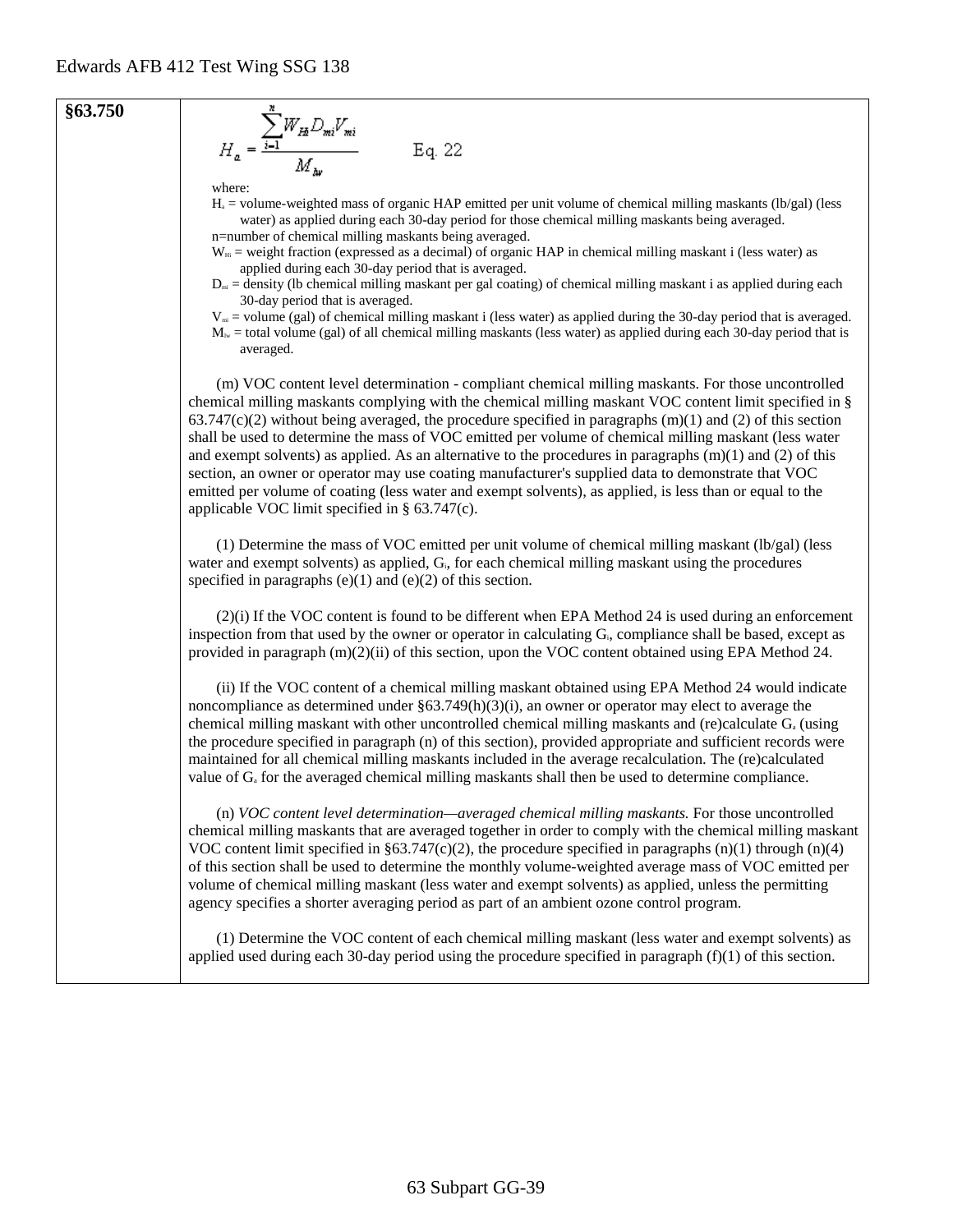| §63.750 | (2)(i) Determine the individual volume of each chemical milling maskant applied in terms of total<br>gallons (less water and exempt solvents) using the procedure specified in paragraph $(f)(2)$ of this section,<br>and                                                                                                                                                                                                                                                                            |
|---------|------------------------------------------------------------------------------------------------------------------------------------------------------------------------------------------------------------------------------------------------------------------------------------------------------------------------------------------------------------------------------------------------------------------------------------------------------------------------------------------------------|
|         | (ii) Calculate the total volume in gallons of all chemical milling maskants (less water and exempt<br>solvents) as applied by summing the individual volumes of each chemical milling maskant (less water and<br>exempt solvents) as applied.                                                                                                                                                                                                                                                        |
|         | (3) Calculate the volume-weighted average mass of VOC emitted per unit volume (lb/gal) of chemical<br>milling maskant (less water and exempt solvents) as applied during each 30-day period using equation 23:                                                                                                                                                                                                                                                                                       |
|         | $G_a = \frac{\displaystyle\sum_{i=1}^{n} (VOC)_{mi} V_{mi}}{M_{hues}}$<br>Eq. 23                                                                                                                                                                                                                                                                                                                                                                                                                     |
|         | where:<br>$G_a$ = volume-weighted average mass of VOC per unit volume of chemical milling maskant (lb/gal) (less water and<br>exempt solvents) as applied during each 30-day period for those chemical milling maskants that are averaged.<br>n=number of chemical milling maskants being averaged.<br>$(VOC)_{m}$ = VOC content (lb/gal) of chemical milling maskant i (less water and exempt solvents) as applied during<br>the 30-day period that is averaged.                                    |
|         | $Vmi$ = volume (gal) of chemical milling maskant i (less water and exempt solvents) as applied during the 30-day<br>period that is averaged.<br>$M_{\text{lws}}$ = total volume (gal) of all chemical milling maskants (less water and exempt solvents) as applied during each<br>30-day period that is averaged.                                                                                                                                                                                    |
|         | $(4)(i)$ If the VOC content is found to be different when EPA Method 24 is used during an enforcement<br>inspection from that used by the owner or operator in calculating $G_a$ , recalculation of $G_a$ is required using<br>the new value. If more than one chemical milling maskant is involved, the recalculation shall be made once<br>using all of the new values.                                                                                                                            |
|         | (ii) If recalculation is required, an owner or operator may elect to include in the recalculation of $G_a$<br>uncontrolled chemical milling maskants that were not previously included provided appropriate and<br>sufficient records were maintained for these other chemical milling maskants to allow daily recalculations.                                                                                                                                                                       |
|         | (iii) The recalculated value of $G_a$ under either paragraph $(n)(4)(i)$ or $(n)(4)(ii)$ of this section shall be<br>used to determine compliance.                                                                                                                                                                                                                                                                                                                                                   |
|         | (o) Inorganic HAP emissions—dry particulate filter certification requirements. Dry particulate filters<br>used to comply with $\S 63.745(g)(2)$ or $\S 63.746(b)(4)$ must be certified by the filter manufacturer or<br>distributor, paint/depainting booth supplier, and/or the facility owner or operator using method 319<br>in appendix A of this part, to meet or exceed the efficiency data points found in Tables 1 and 2, or<br>3 and 4 of §63.745 for existing or new sources respectively. |

# **Monitoring Requirements**

| §63.751 | (a) <i>Enclosed spray gun cleaners</i> . Each owner or operator using an enclosed spray gun cleaner under        |
|---------|------------------------------------------------------------------------------------------------------------------|
|         | $\S$ 63.744(c)(1) shall visually inspect the seals and all other potential sources of leaks associated with each |
|         | enclosed gun spray cleaner system at least once per month. Each inspection shall occur while the system is       |
|         | in operation.                                                                                                    |
|         |                                                                                                                  |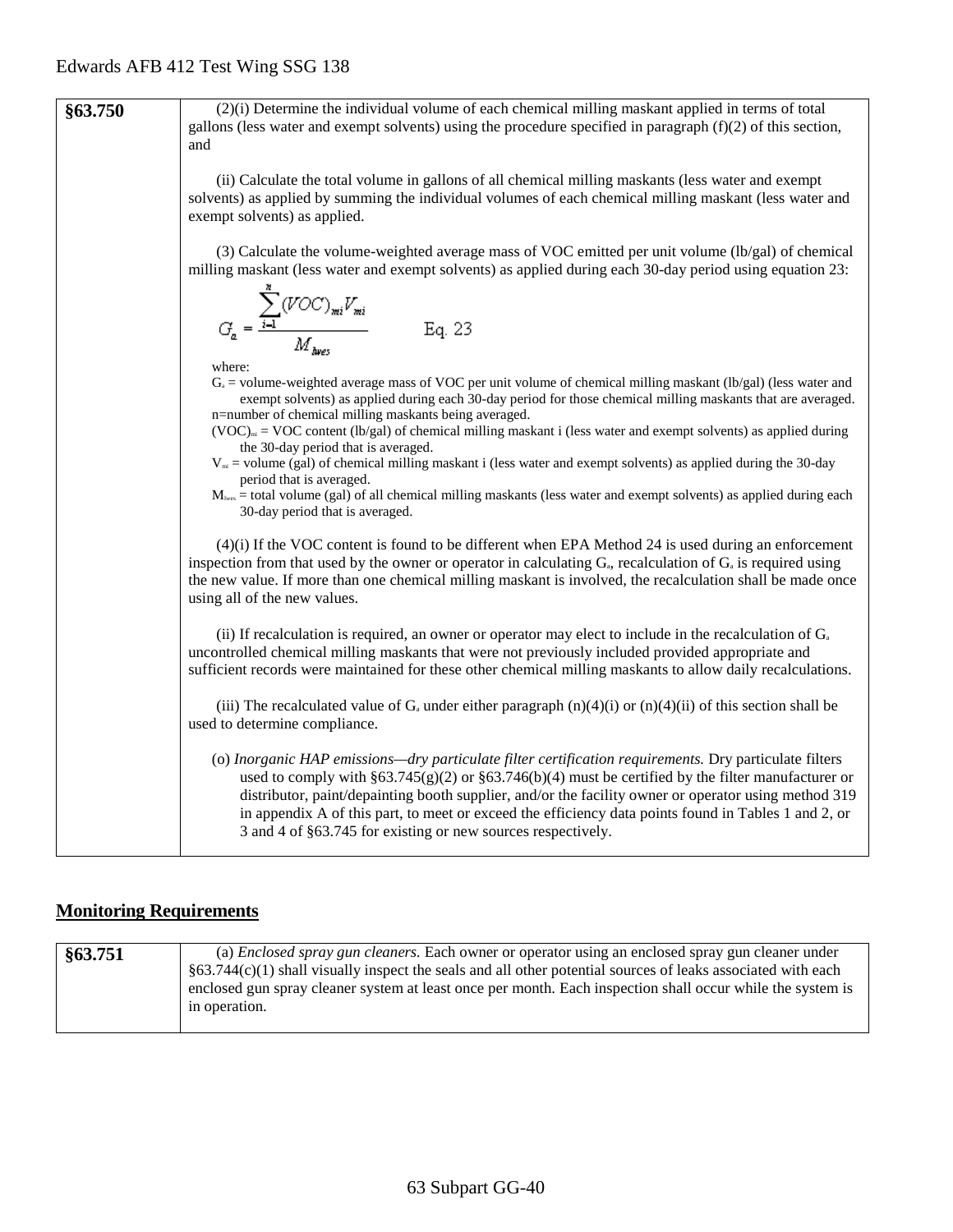**§63.751** (b) *Incinerators and carbon absorbers—initial compliance demonstrations.* Each owner or operator subject to the requirements in this subpart must demonstrate initial compliance with the requirements of §§63.745(d), 63.746(c), and 63.747(d) of this subpart. Each owner or operator using a carbon adsorber to comply with the requirements in this subpart shall comply with the requirements specified in paragraphs (b)(1) through (7) of this section. Each owner or operator using an incinerator to comply with the requirements in this subpart shall comply with the requirements specified in paragraphs (b)(8) through (12) of this section. (1) Except as allowed by paragraph (b)(2) or (b)(5) of this section, for each control device used to control organic HAP or VOC emissions, the owner or operator shall fulfill the requirements of paragraph  $(b)(1)$  (i) or (ii) of this section. (i) The owner or operator shall establish as a site-specific operating parameter the outlet total HAP or VOC concentration that demonstrates compliance with §63.745(d), §63.746(c), or §63.747(d) as appropriate; or (ii) The owner or operator shall establish as the site-specific operating parameter the control device efficiency that demonstrates compliance with §63.745(d), §63.746(c), or §63.747(d). (iii) When a nonregenerative carbon adsorber is used to comply with §63.745(d), §63.746(c), or §63.747(d), the site-specific operating parameter value may be established as part of the design evaluation used to demonstrate initial compliance. Otherwise, the site-specific operating parameter value shall be established during the initial performance test conducted according to the procedures of §63.750(g). (2) For each nonregenerative carbon adsorber, in lieu of meeting the requirements of  $§63.751(b)(1)$ , the owner or operator may establish as the site-specific operating parameter the carbon replacement time interval, as determined by the maximum design flow rate and organic concentration in the gas stream vented to the carbon adsorption system. The carbon replacement time interval shall be established either as part of the design evaluation to demonstrate initial compliance or during the initial performance test conducted according to the procedures in  $\S 63.750(g)$  (1), (2), (3), or (4). (3) Each owner or operator venting solvent HAP emissions from a source through a room, enclosure, or hood, to a control device to comply with §63.745(d), §63.746(c), or §63.747(d) shall: (i) Submit to the Administrator with the compliance status report required by §63.9(h) of the General Provisions a plan that: (A) Identifies the operating parameter to be monitored to ensure that the capture efficiency measured during the initial compliance test is maintained; (B) Discusses why this parameter is appropriate for demonstrating ongoing compliance; and (C) Identifies the specific monitoring procedures; (ii) Set the operating parameter value, or range of values, that demonstrate compliance with §63.745(d), §63.746(c), or §63.747(d), as appropriate; and (iii) Conduct monitoring in accordance with the plan submitted to the Administrator unless comments received from the Administrator require an alternate monitoring scheme. (4) Owners or operators subject to §63.751(b) (1), (2), or (3) shall calculate the site-specific operating parameter value, or range of values, as the arithmetic average of the maximum and/or minimum operating parameter values, as appropriate, that demonstrate compliance with §63.745(d), §63.746(c), or §63.747(d) during the multiple test runs required by  $\S 63.750 (g)(2)$  and  $(g)(1)$ .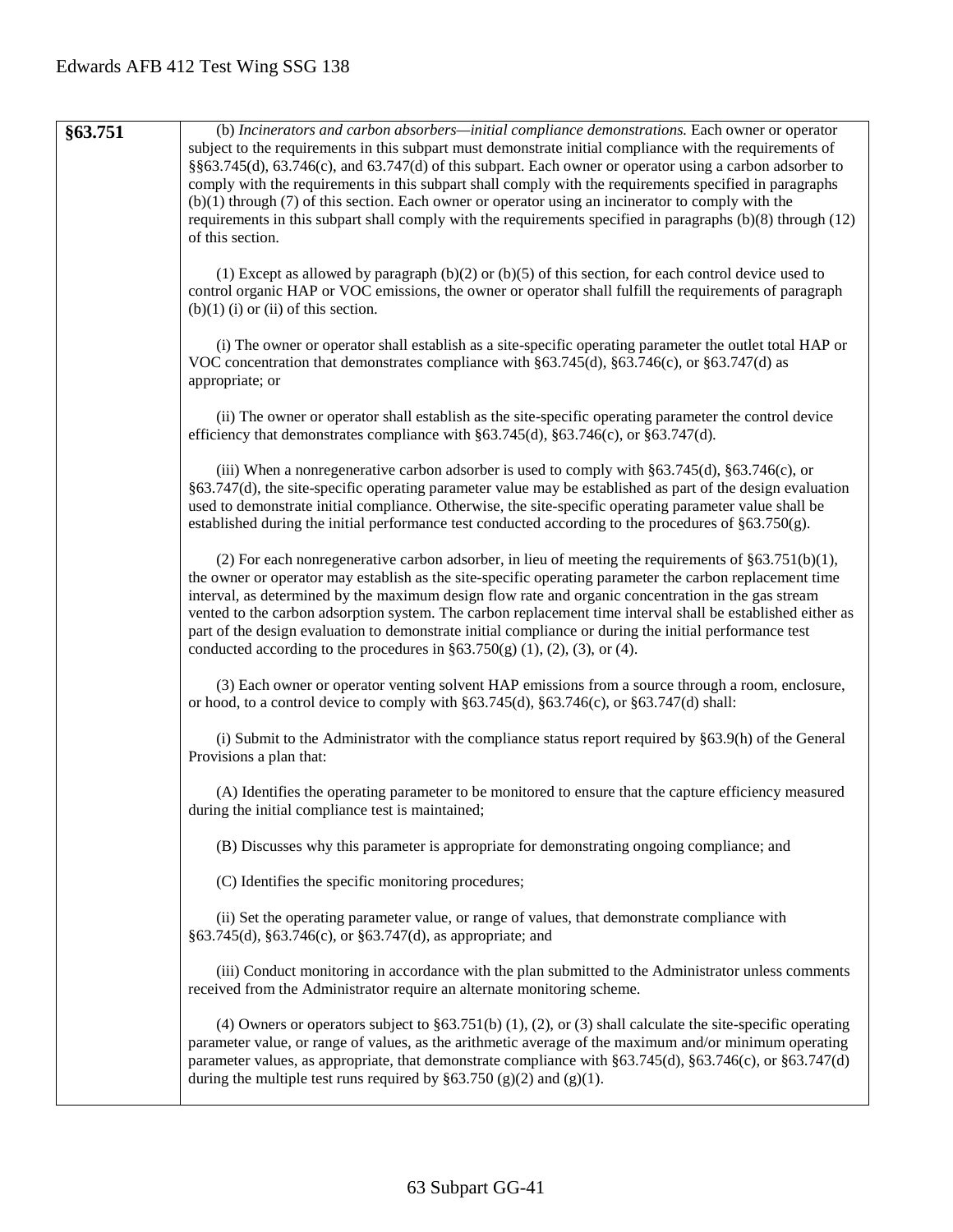| §63.751 | (5) For each solvent recovery device used to comply with $\S 63.745(d)$ , $\S 63.746(c)$ , or $\S 63.747(d)$ , in<br>lieu of meeting the requirements of paragraph $(b)(1)$ of this section, the results of the material balance<br>calculation conducted in accordance with $\S 63.750(g)(1)$ may serve as the site-specific operating parameter<br>that demonstrates compliance with $\S 63.745(d)$ , $\S 63.746(c)$ , or $\S 63.747(d)$ .                                                                                                                       |
|---------|--------------------------------------------------------------------------------------------------------------------------------------------------------------------------------------------------------------------------------------------------------------------------------------------------------------------------------------------------------------------------------------------------------------------------------------------------------------------------------------------------------------------------------------------------------------------|
|         | (6) Continuous compliance monitoring. Following the date on which the initial compliance<br>demonstration is completed, continuous compliance with §63.745(d), §63.746(c), or §63.747(d) of this<br>subpart shall be demonstrated as outlined in this paragraph.                                                                                                                                                                                                                                                                                                   |
|         | (i) Each owner or operator of an affected source subject to $\S 63.745(d)$ , $\S 63.746(c)$ , or $\S 63.747(d)$ of<br>this subpart shall monitor the applicable parameters specified in paragraph $(b)(6)(ii)$ , $(b)(6)(iii)$ , or<br>$(b)(6)(iv)$ of this section depending on the type of control technique used.                                                                                                                                                                                                                                               |
|         | (ii) Compliance monitoring shall be subject to the following provisions:                                                                                                                                                                                                                                                                                                                                                                                                                                                                                           |
|         | (A) Except as allowed by paragraph $(b)(6)(iii)(A)(2)$ of this section, all continuous emission monitors<br>shall comply with performance specification (PS) 8 or 9 in 40 CFR part 60, appendix B, as appropriate<br>depending on whether VOC or HAP concentration is being measured. The requirements in appendix F of<br>40 CFR part 60 shall also be followed. In conducting the quarterly audits required by appendix F, owners<br>or operators shall challenge the monitors with compounds representative of the gaseous emission stream<br>being controlled. |
|         | (B) If the effluent from multiple emission points are combined prior to being channeled to a common<br>control device, the owner or operator is required only to monitor the common control device, not each<br>emission point.                                                                                                                                                                                                                                                                                                                                    |
|         | (iii) Owners or operators complying with $\S 63.745(d)$ , $\S 63.746(c)$ , or $\S 63.747(d)$ through the use of a<br>control device and establishing a site-specific operating parameter in accordance with paragraph $(b)(1)$ of<br>this section shall fulfill the requirements of paragraph $(b)(6)(iii)(A)$ of this section and paragraph<br>$(b)(6)(iii)(B)$ or $(C)$ of this section, as appropriate.                                                                                                                                                         |
|         | (A) The owner or operator shall install, calibrate, operate, and maintain a continuous emission monitor.                                                                                                                                                                                                                                                                                                                                                                                                                                                           |
|         | (1) The continuous emission monitor shall be used to measure continuously the total HAP or VOC<br>concentration at both the inlet and the outlet whenever HAP from coating and paint stripping operations are<br>vented to the control device, or when continuous compliance is demonstrated through a percent efficiency<br>calculation; or                                                                                                                                                                                                                       |
|         | (2) For owners or operators using a nonregenerative carbon adsorber, in lieu of using continuous<br>emission monitors as specified in paragraph $(b)(6)(iii)(A)(I)$ of this section, the owner or operator may use<br>a portable monitoring device to monitor total HAP or VOC concentration at the inlet and outlet or the outlet<br>of the carbon adsorber as appropriate.                                                                                                                                                                                       |
|         | (a) The monitoring device shall be calibrated, operated, and maintained in accordance with the<br>manufacturer's specifications.                                                                                                                                                                                                                                                                                                                                                                                                                                   |
|         | (b) The monitoring device shall meet the requirements of part 60, appendix A, Method 21, sections 2,<br>3, 4.1, 4.2, and 4.4. The calibration gas shall either be representative of the compounds to be measured or<br>shall be methane, and shall be at a concentration associated with 125% of the expected organic compound<br>concentration level for the carbon adsorber outlet vent.                                                                                                                                                                         |
|         | (c) The probe inlet of the monitoring device shall be placed at approximately the center of the carbon<br>adsorber outlet vent. The probe shall be held there for at least 5 minutes during which flow into the carbon<br>adsorber is expected to occur. The maximum reading during that period shall be used as the measurement.                                                                                                                                                                                                                                  |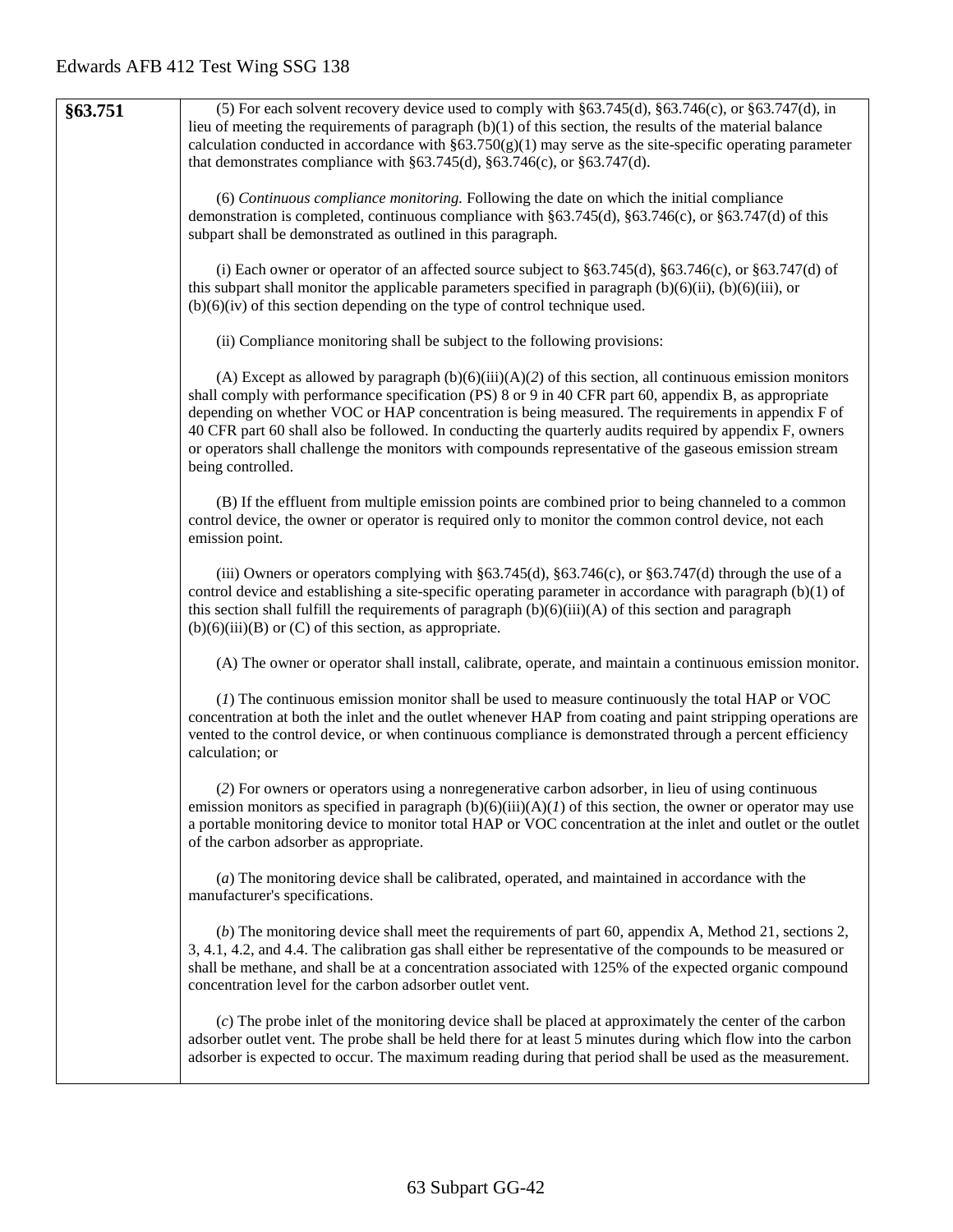| §63.751 | (B) If complying with $\S 63.745(d)$ , $\S 63.746(c)$ , or $\S 63.747(d)$ through the use of a carbon adsorption    |
|---------|---------------------------------------------------------------------------------------------------------------------|
|         | system with a common exhaust stack for all of the carbon vessels, the owner or operator shall not operate           |
|         | the control device at an average control efficiency less than that required by $\S 63.745(d)$ , $\S 63.746(c)$ , or |
|         |                                                                                                                     |
|         | §63.747(d) for three consecutive adsorption cycles.                                                                 |
|         |                                                                                                                     |
|         | (C) If complying with $\S63.745(d)$ , $\S63.746(c)$ , or $\S63.747(d)$ through the use of a carbon adsorption       |
|         | system with individual exhaust stacks for each of the multiple carbon adsorber vessels, the owner or                |
|         | operator shall not operate any carbon adsorber vessel at an average control efficiency less than that required      |
|         | by §63.745(d), §63.746(c), or §63.747(d) as calculated daily using a 7 to 30-day rolling average.                   |
|         |                                                                                                                     |
|         | (D) If complying with $\S 63.745(d)$ , $\S 63.746(c)$ , or $\S 63.747(d)$ through the use of a nonregenerative      |
|         | carbon adsorber, in lieu of the requirements of paragraph $(b)(6)(iii)$ (B) or (C) of this section, the owner or    |
|         |                                                                                                                     |
|         | operator may monitor the VOC or HAP concentration of the adsorber exhaust daily, at intervals no greater            |
|         | than 20 percent of the design carbon replacement interval, whichever is greater, or at a frequency as               |
|         | determined by the owner or operator and approved by the Administrator.                                              |
|         |                                                                                                                     |
|         | (iv) Owners or operators complying with $\S 63.745(d)$ , $\S 63.746(c)$ , or $\S 63.747(d)$ through the use of a    |
|         | nonregenerative carbon adsorber and establishing a site-specific operating parameter for the carbon                 |
|         | replacement time interval in accordance with paragraph $(b)(2)$ shall replace the carbon in the carbon              |
|         | adsorber system with fresh carbon at the predetermined time interval as determined in the design                    |
|         | evaluation.                                                                                                         |
|         |                                                                                                                     |
|         |                                                                                                                     |
|         | (v) Owners or operators complying with $\S 63.745(d)$ , $\S 63.746(c)$ , or $\S 63.747(d)$ by capturing emissions   |
|         | through a room, enclosure, or hood shall install, calibrate, operate, and maintain the instrumentation              |
|         | necessary to measure continuously the site-specific operating parameter established in accordance with              |
|         | paragraph (b)(3) of this section whenever VOC and HAP from coating and stripper operations are vented               |
|         | through the capture device. The capture device shall not be operated at an average value greater than or less       |
|         | than (as appropriate) the operating parameter value established in accordance with paragraph (b)(3) of this         |
|         | section for any 3-hour period.                                                                                      |
|         |                                                                                                                     |
|         | (7) Owners or operators complying with paragraph $(b)(4)$ or $(b)(5)$ of this section shall calculate the           |
|         | site-specific operating parameter value as the arithmetic average of the minimum operating parameter                |
|         | values that demonstrate compliance with $\S 63.745(d)$ and $\S 63.747(d)$ during the three test runs required by    |
|         |                                                                                                                     |
|         | §63.750(h)(2)(iv).                                                                                                  |
|         |                                                                                                                     |
|         | (8) All temperature monitoring equipment shall be installed, calibrated, maintained, and operated                   |
|         | according to manufacturer's specifications. Every 3 months, facilities shall replace the temperature sensors        |
|         | or have the temperature sensors recalibrated. As an alternative, a facility may use a continuous emission           |
|         | monitoring system (CEMS) to verify that there has been no change in the destruction efficiency and                  |
|         | effluent composition of the incinerator.                                                                            |
|         |                                                                                                                     |
|         | (9) Where an incinerator other than a catalytic incinerator is used, a thermocouple equipped with a                 |
|         | continuous recorder shall be installed and continuously operated in the firebox or in the ductwork                  |
|         | immediately downstream of the firebox in a position before any substantial heat exchange occurs.                    |
|         |                                                                                                                     |
|         | (10) Where a catalytic incinerator is used, thermocouples, each equipped with a continuous recorder,                |
|         |                                                                                                                     |
|         | shall be installed and continuously operated in the gas stream immediately before and after the catalyst bed.       |
|         |                                                                                                                     |
|         | (11) For each incinerator other than a catalytic incinerator, each owner or operator shall establish                |
|         | during each performance test during which compliance is demonstrated, including the initial performance             |
|         | test, the minimum combustion temperature as a site-specific operating parameter. This minimum                       |
|         | combustion temperature shall be the operating parameter value that demonstrates compliance with                     |
|         | §63.745(d) and §63.747(d).                                                                                          |
|         |                                                                                                                     |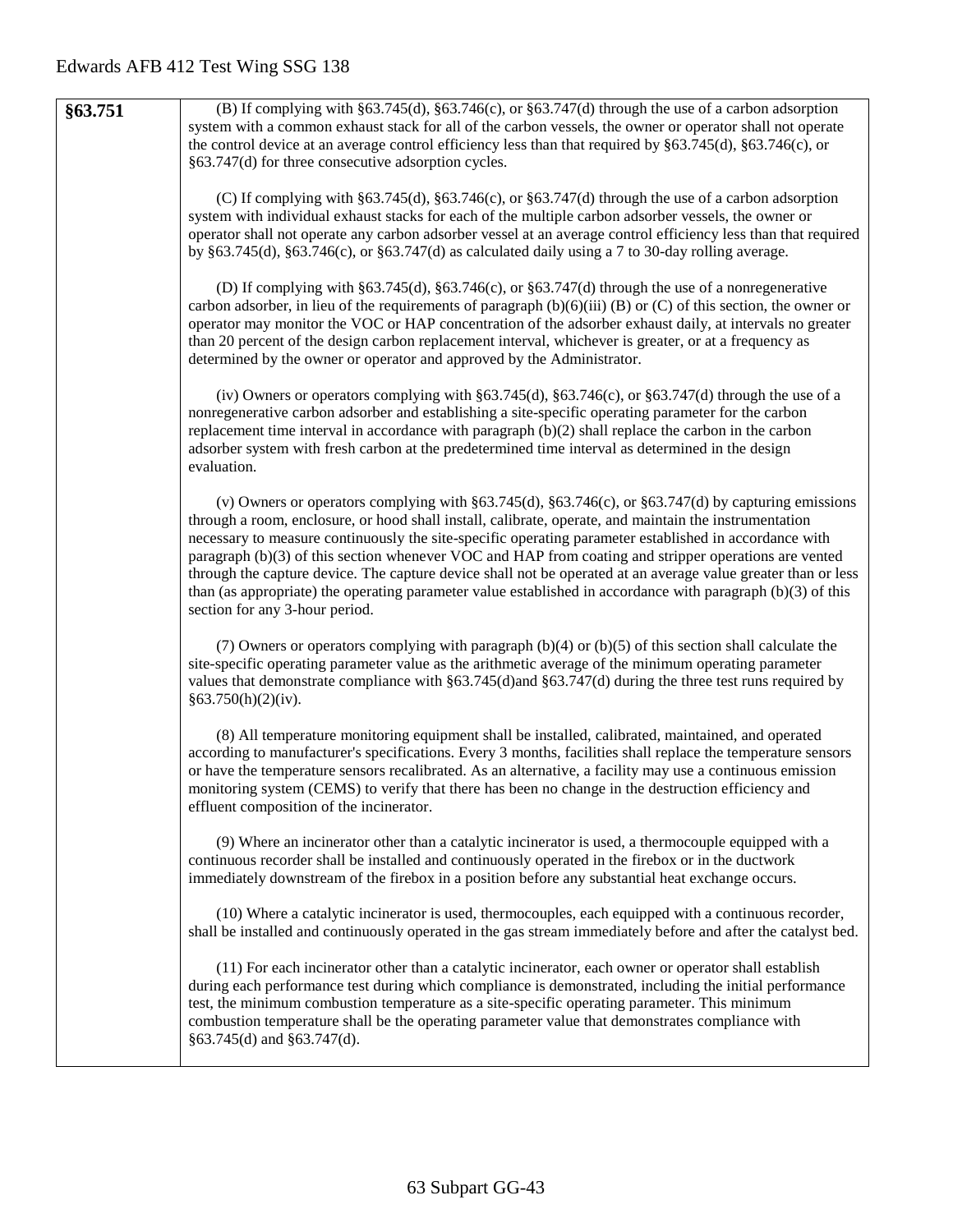| §63.751 | (12) For each catalytic incinerator, each owner or operator shall establish during each performance test                                                                                                                             |
|---------|--------------------------------------------------------------------------------------------------------------------------------------------------------------------------------------------------------------------------------------|
|         | during which compliance is demonstrated, including the initial performance test, the minimum gas                                                                                                                                     |
|         | temperature upstream of the catalyst bed and the minimum gas temperature difference across the catalyst                                                                                                                              |
|         | bed as site-specific operating parameters. These minimum temperatures shall be the operating parameter                                                                                                                               |
|         | values that demonstrate compliance with $\S 63.745(d)$ and $\S 63.747(d)$ .                                                                                                                                                          |
|         | (c) Dry particulate filter, HEPA filter, and waterwash systems—primer and topcoat application                                                                                                                                        |
|         | <i>operations.</i> (1) Each owner or operator using a dry particulate filter system to meet the requirements of                                                                                                                      |
|         | §63.745(g)(2) shall, while primer or topcoat application operations are occurring, continuously monitor the                                                                                                                          |
|         | pressure drop across the system and read and record the pressure drop once per shift following the<br>recordkeeping requirements of §63.752(d).                                                                                      |
|         |                                                                                                                                                                                                                                      |
|         | (2) Each owner or operator using a conventional waterwash system to meet the requirements of                                                                                                                                         |
|         | $\S63.745(g)(2)$ shall, while primer or topcoat application operations are occurring, continuously monitor the                                                                                                                       |
|         | water flow rate through the system and read and record the water flow rate once per shift following the                                                                                                                              |
|         | recordkeeping requirements of §63.752(d). Each owner or operator using a pumpless waterwash system to<br>meet the requirements of $\S63.745(g)(2)$ shall, while primer and topcoat application operations are                        |
|         | occurring, measure and record the parameter(s) recommended by the booth manufacturer that indicate                                                                                                                                   |
|         | booth performance once per shift, following the recordkeeping requirements of §63.752(d).                                                                                                                                            |
|         | (d) Particulate filters and waterwash booths—depainting operations. Each owner or operator using a                                                                                                                                   |
|         | dry particulate filter or a conventional waterwash system in accordance with the requirements of                                                                                                                                     |
|         | §63.746(b)(4) shall, while depainting operations are occurring, continuously monitor the pressure drop                                                                                                                               |
|         | across the particulate filters or the water flow rate through the conventional waterwash system and read and                                                                                                                         |
|         | record the pressure drop or the water flow rate once per shift following the recordkeeping requirements of                                                                                                                           |
|         | §63.752(e). Each owner or operator using a pumpless waterwash system to meet the requirements of<br>$§63.746(b)(4)$ shall, while depainting operations are occurring, measure and record the parameter(s)                            |
|         | recommended by the booth manufacturer that indicate booth performance once per shift, following the                                                                                                                                  |
|         | recordkeeping requirements of §63.752(e).                                                                                                                                                                                            |
|         |                                                                                                                                                                                                                                      |
|         | (e) $(1)$ <i>Use of an alternative monitoring method</i> — $(1)$ <i>General.</i> Until permission to use an alternative<br>monitoring method has been granted by the Administrator under this paragraph, the owner or operator of an |
|         | affected source shall remain subject to the requirements of this section.                                                                                                                                                            |
|         |                                                                                                                                                                                                                                      |
|         | (2) After receipt and consideration of written application, the Administrator may approve alternatives                                                                                                                               |
|         | to any monitoring methods or procedures of this section including, but not limited to, the following:                                                                                                                                |
|         | (i) Alternative monitoring requirements when the affected source is infrequently operated; or                                                                                                                                        |
|         | (ii) Alternative locations for installing continuous monitoring systems when the owner or operator can                                                                                                                               |
|         | demonstrate that installation at alternate locations will enable accurate and representative measurements; or                                                                                                                        |
|         |                                                                                                                                                                                                                                      |
|         | (iii) Alternatives to the American Society for Testing and Materials (ASTM) test methods or sampling<br>procedures specified in this section.                                                                                        |
|         |                                                                                                                                                                                                                                      |
|         | (3) If the Administrator finds reasonable grounds to dispute the results obtained by an alternative                                                                                                                                  |
|         | monitoring method, requirement, or procedure, the Administrator may require the use of a method,                                                                                                                                     |
|         | requirement, or procedure specified in this section. If the results of the specified and the alternative method,<br>requirement, or procedure do not agree, the results obtained by the specified method, requirement, or            |
|         | procedure shall prevail.                                                                                                                                                                                                             |
|         |                                                                                                                                                                                                                                      |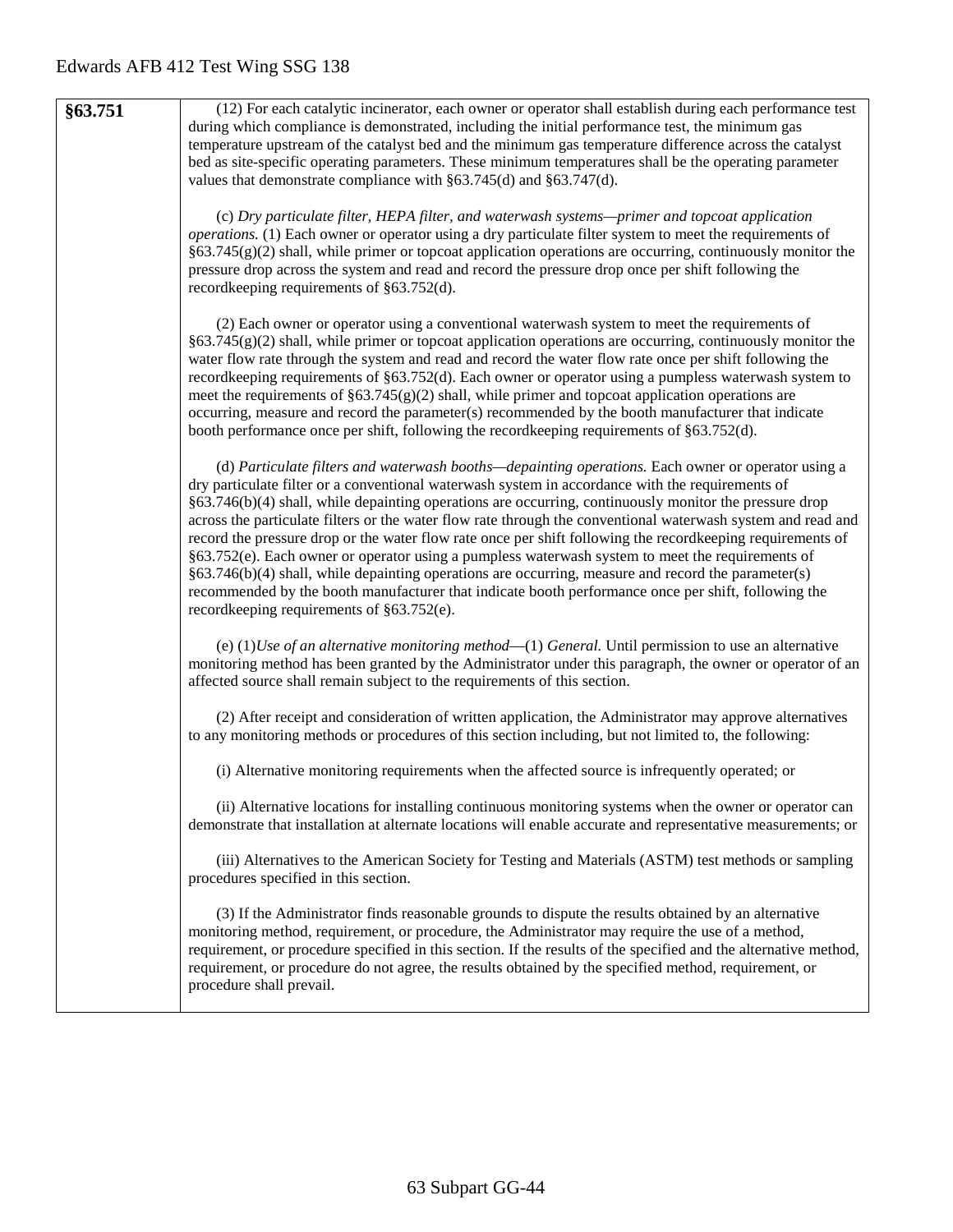| \$63.751 | $(4)(i)$ Request to use alternative monitoring method. An owner or operator who wishes to use an                 |
|----------|------------------------------------------------------------------------------------------------------------------|
|          | alternative monitoring method shall submit an application to the Administrator as described in paragraph         |
|          | $(e)(4)(ii)$ of this section. The application may be submitted at any time provided that the monitoring method   |
|          | is not used to demonstrate compliance with a relevant standard or other requirement. If the alternative          |
|          | monitoring method is to be used to demonstrate compliance with a relevant standard, the application shall        |
|          | be submitted not later than with the site-specific test plan required in $\S 63.7(c)$ (if requested) or with the |
|          | site-specific performance evaluation plan (if requested), or at least 60 days before the performance             |
|          | evaluation is scheduled to begin.                                                                                |
|          |                                                                                                                  |

(ii) The application shall contain a description of the proposed alternative monitoring system and information justifying the owner's or operator's request for an alternative monitoring method, such as the technical or economic infeasibility, or the impracticality, of the affected source using the required method.

(iii) The owner or operator may submit the information required in this paragraph well in advance of the submittal dates specified in paragraph  $(e)(4)(i)$  of this section to ensure a timely review by the Administrator in order to meet the compliance demonstration date specified in this subpart.

(5) *Approval of request to use alternative monitoring method.* (i) The Administrator will notify the owner or operator of his/her intention to deny approval of the request to use an alternative monitoring method within 60 calendar days after receipt of the original request and within 60 calendar days after receipt of any supplementary information that is submitted. If notification of intent to deny approval is not received within 60 calendar days, the alternative monitoring method is to be considered approved. Before disapproving any request to use an alternative monitoring method, the Administrator will notify the applicant of the Administrator's intent to disapprove the request together with:

(A) Notice of the information and findings on which the intended disapproval is based; and

(B) Notice of opportunity for the owner or operator to present additional information to the Administrator before final action on the request. At the time the Administrator notifies the applicant of his or her intention to disapprove the request, the Administrator will specify how much time the owner or operator will have after being notified of the intended disapproval to submit the additional information.

(ii) If the Administrator approves the use of an alternative monitoring method for an affected source under paragraph  $(e)(5)(i)$  of this section, the owner or operator of such source shall continue to use the alternative monitoring method until approval is received from the Administrator to use another monitoring method as allowed by paragraph (e) of this section.

(f) *Reduction of monitoring data.* (1) The data may be recorded in reduced or nonreduced form (e.g., parts per million (ppm) pollutant and  $%$  O<sub>2</sub> or nanograms per Joule (ng/J) of pollutant).

(2) All emission data shall be converted into units specified in this subpart for reporting purposes. After conversion into units specified in this subpart, the data may be rounded to the same number of significant digits as used in this subpart to specify the emission limit (e.g., rounded to the nearest 1%) overall reduction efficiency).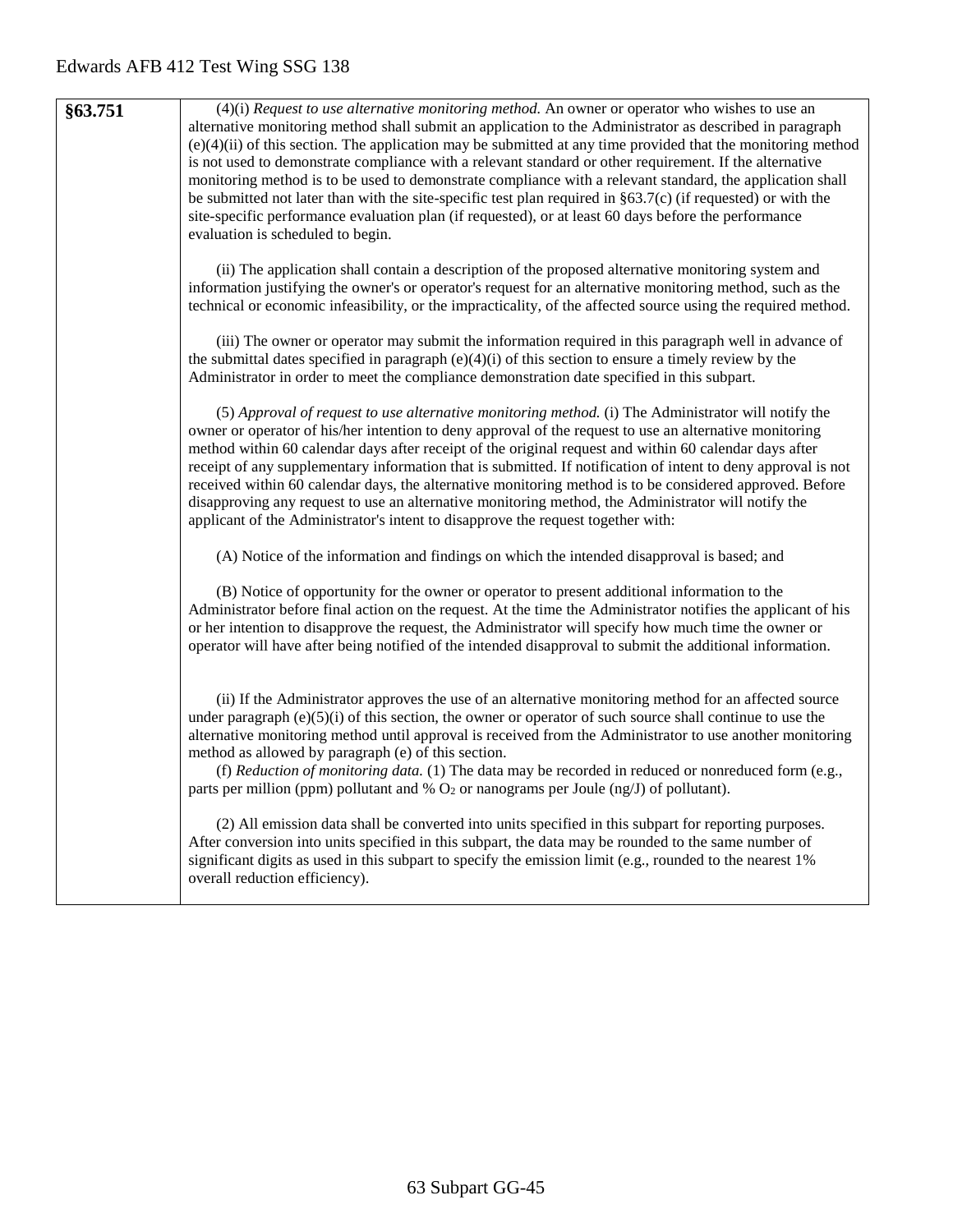# **Recordkeeping Requirements**

| §63.752 | (a) General. Il fulfill all record keeping requirements specified in § 63.10(a), (b), (d), and (f), except §<br>$63.10(b)(2)(i)$ , (iv) and (v). Each owner or operator must also record and maintain according to §                                                              |
|---------|-----------------------------------------------------------------------------------------------------------------------------------------------------------------------------------------------------------------------------------------------------------------------------------|
|         | $63.10(b)(1)$ the information specified in paragraph $(a)(1)$ through $(3)$ of this section.                                                                                                                                                                                      |
|         | (1) In the event that an affected unit fails to meet an applicable standard, record the number of failures.<br>For each failure record the date, time, and duration of each failure.                                                                                              |
|         | (2) For each failure to meet an applicable standard, record and retain a list of the affected sources or<br>equipment, an estimate of the quantity of each regulated pollutant emitted over any emission limit and a<br>description of the method used to estimate the emissions. |
|         | (3) Record actions taken to minimize emissions in accordance with $\S$ 63.743(e), and any corrective<br>actions taken to return the affected unit to its normal or usual manner of operation.                                                                                     |
|         | (b) Cleaning operation. Each owner or operator of a new or existing cleaning operation subject to this<br>subpart shall record the information specified in paragraphs $(b)(1)$ through $(b)(5)$ of this section, as<br>appropriate.                                              |
|         | (1) The name, vapor pressure, and documentation showing the organic HAP constituents of each<br>cleaning solvent used for affected cleaning operations at the facility.                                                                                                           |
|         | (2) For each cleaning solvent used in hand-wipe cleaning operations that complies with the<br>composition requirements specified in $\S 63.744(b)(1)$ or for semi-aqueous cleaning solvents used for flush<br>cleaning operations:                                                |
|         | (i) The name of each cleaning solvent used;                                                                                                                                                                                                                                       |
|         | (ii) All data and calculations that demonstrate that the cleaning solvent complies with one of the<br>composition requirements; and                                                                                                                                               |
|         | (iii) Annual records of the volume of each solvent used, as determined from facility purchase records<br>or usage records.                                                                                                                                                        |
|         | (3) For each cleaning solvent used in hand-wipe cleaning operations that does not comply with the<br>composition requirements in $\S63.744(b)(1)$ , but does comply with the vapor pressure requirement in<br>§63.744(b)(2):                                                      |
|         | (i) The name of each cleaning solvent used;                                                                                                                                                                                                                                       |
|         | (ii) The composite vapor pressure of each cleaning solvent used;                                                                                                                                                                                                                  |
|         | (iii) All vapor pressure test results, if appropriate, data, and calculations used to determine the<br>composite vapor pressure of each cleaning solvent; and                                                                                                                     |
|         | (iv) The amount (in gallons) of each cleaning solvent used each month at each operation.                                                                                                                                                                                          |
|         | (4) For each cleaning solvent used for the exempt hand-wipe cleaning operations specified in<br>$§63.744(e)$ that does not conform to the vapor pressure or composition requirements of $§63.744(b)$ :                                                                            |
|         | (i) The identity and amount (in gallons) of each cleaning solvent used each month at each operation;<br>and                                                                                                                                                                       |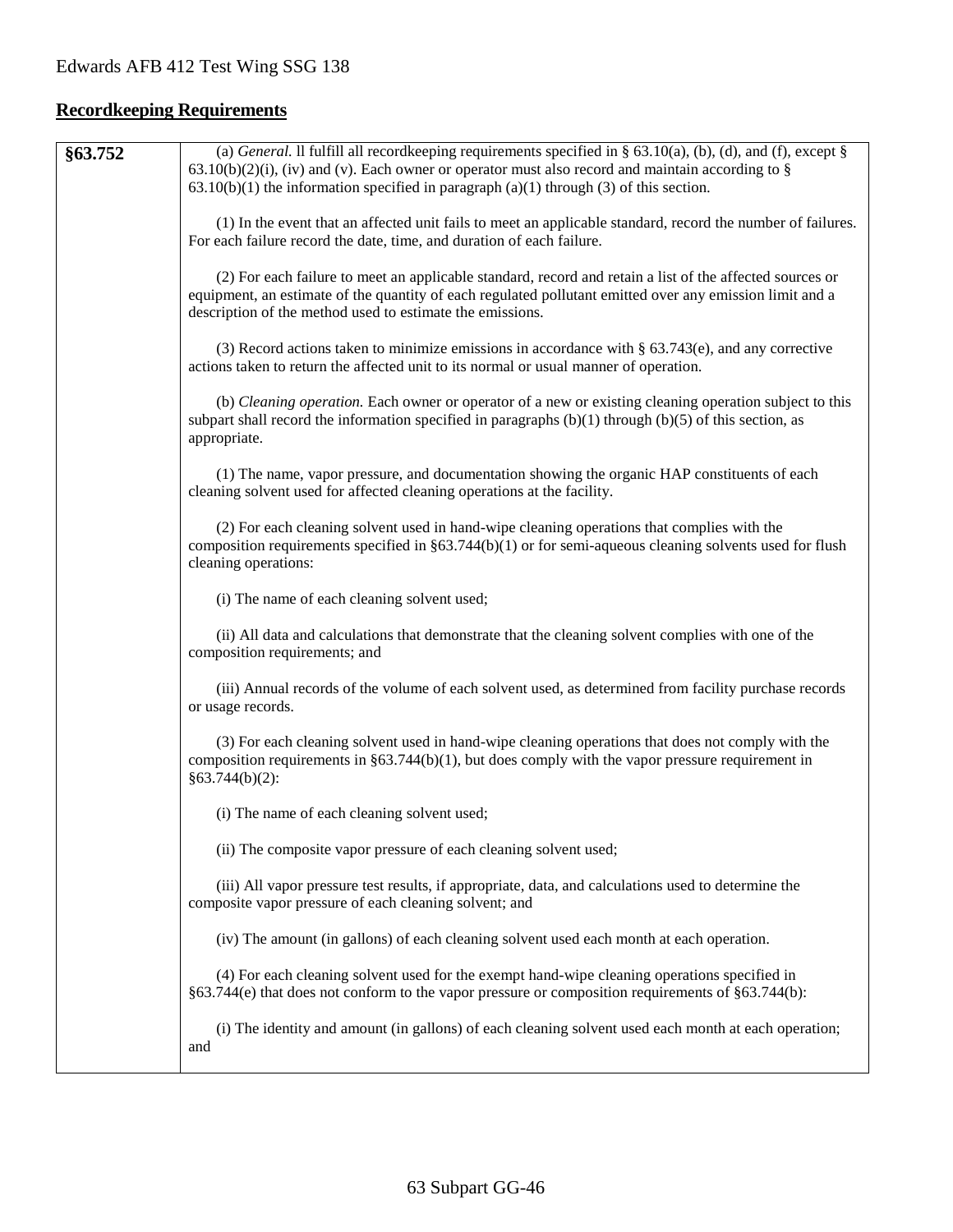| §63.752 | (ii) A list of the processes set forth in $\S 63.744(e)$ to which the cleaning operation applies.                                                                                                                                                                                                                                                                                                                                                                                                                                                                                                                                                                                                                                                                                                                                                                                                                                           |
|---------|---------------------------------------------------------------------------------------------------------------------------------------------------------------------------------------------------------------------------------------------------------------------------------------------------------------------------------------------------------------------------------------------------------------------------------------------------------------------------------------------------------------------------------------------------------------------------------------------------------------------------------------------------------------------------------------------------------------------------------------------------------------------------------------------------------------------------------------------------------------------------------------------------------------------------------------------|
|         | (5) A record of all leaks from enclosed spray gun cleaners identified pursuant to §63.751(a) that<br>includes for each leak found:                                                                                                                                                                                                                                                                                                                                                                                                                                                                                                                                                                                                                                                                                                                                                                                                          |
|         | (i) Source identification;                                                                                                                                                                                                                                                                                                                                                                                                                                                                                                                                                                                                                                                                                                                                                                                                                                                                                                                  |
|         | (ii) Date leak was discovered; and                                                                                                                                                                                                                                                                                                                                                                                                                                                                                                                                                                                                                                                                                                                                                                                                                                                                                                          |
|         | (iii) Date leak was repaired.                                                                                                                                                                                                                                                                                                                                                                                                                                                                                                                                                                                                                                                                                                                                                                                                                                                                                                               |
|         | (c) Primer, topcoat, and specialty coating application operations - organic HAP and VOC. Each owner<br>or operator required to comply with the organic HAP and VOC content limits specified in § 63.745(c) shall<br>record the information specified in paragraphs $(c)(1)$ through $(6)$ of this section, as appropriate. Each owner<br>and operator using coating manufacturer's supplied data to demonstrate compliance with the applicable<br>organic HAP or VOC limit specified in $\S$ 63.745(c) may retain the manufacturer's documentation and<br>annual purchase records in place of the records specified in paragraphs $(c)(2)$ and $(3)$ of this section.<br>Owners and operators using the coating manufacturer's supplied data to demonstrate compliance based on<br>the HAP content of the coating, and adding non-HAP solvent to those coatings, must also maintain records<br>of the non-HAP solvent added to the coating. |
|         | (1) The name and VOC content as received and as applied of each primer and topcoat used at the<br>facility.                                                                                                                                                                                                                                                                                                                                                                                                                                                                                                                                                                                                                                                                                                                                                                                                                                 |
|         | (2) For uncontrolled primers and topcoats that meet the organic HAP and VOC content limits in<br>$§63.745(c)(1)$ through (c)(4) without averaging:                                                                                                                                                                                                                                                                                                                                                                                                                                                                                                                                                                                                                                                                                                                                                                                          |
|         | (i) The mass of organic HAP emitted per unit volume of coating as applied (less water) $(Hi)$ and the<br>mass of VOC emitted per unit volume of coating as applied (less water and exempt solvents) (G <sub>i</sub> ) for each<br>coating formulation within each coating category used each month (as calculated using the procedures<br>specified in $§63.750(c)$ and (e));                                                                                                                                                                                                                                                                                                                                                                                                                                                                                                                                                               |
|         | (ii) All data, calculations, and test results (including EPA Method 24 results) used in determining the<br>values of H <sub>i</sub> and G <sub>i</sub> ; and                                                                                                                                                                                                                                                                                                                                                                                                                                                                                                                                                                                                                                                                                                                                                                                |
|         | (iii) The volume (gal) of each coating formulation within each coating category used each month.                                                                                                                                                                                                                                                                                                                                                                                                                                                                                                                                                                                                                                                                                                                                                                                                                                            |
|         | (3) For "low HAP content" uncontrolled primers with organic HAP content less than or equal to 250<br>$g/1$ (2.1 lb/gal) less water as applied and VOC content less than or equal to 250 g/l (2.1 lb/gal) less water<br>and exempt solvents as applied:                                                                                                                                                                                                                                                                                                                                                                                                                                                                                                                                                                                                                                                                                      |
|         | (i) Annual purchase records of the total volume of each primer purchased; and                                                                                                                                                                                                                                                                                                                                                                                                                                                                                                                                                                                                                                                                                                                                                                                                                                                               |
|         | (ii) All data, calculations, and test results (including EPA Method 24 results) used in determining the<br>organic HAP and VOC content as applied. These records shall consist of the manufacturer's certification<br>when the primer is applied as received, or the data and calculations used to determine $H_i$ if not applied as<br>received.                                                                                                                                                                                                                                                                                                                                                                                                                                                                                                                                                                                           |
|         | (4) For primers and topcoats complying with the organic HAP or VOC content level by averaging:                                                                                                                                                                                                                                                                                                                                                                                                                                                                                                                                                                                                                                                                                                                                                                                                                                              |
|         | (i) The monthly volume-weighted average masses of organic HAP emitted per unit volume of coating<br>as applied (less water) $(H_a)$ and of VOC emitted per unit volume of coating as applied (less water and<br>exempt solvents) ( $G_a$ ) for all coatings (as determined by the procedures specified in §63.750(d) and (f));<br>and                                                                                                                                                                                                                                                                                                                                                                                                                                                                                                                                                                                                       |
|         |                                                                                                                                                                                                                                                                                                                                                                                                                                                                                                                                                                                                                                                                                                                                                                                                                                                                                                                                             |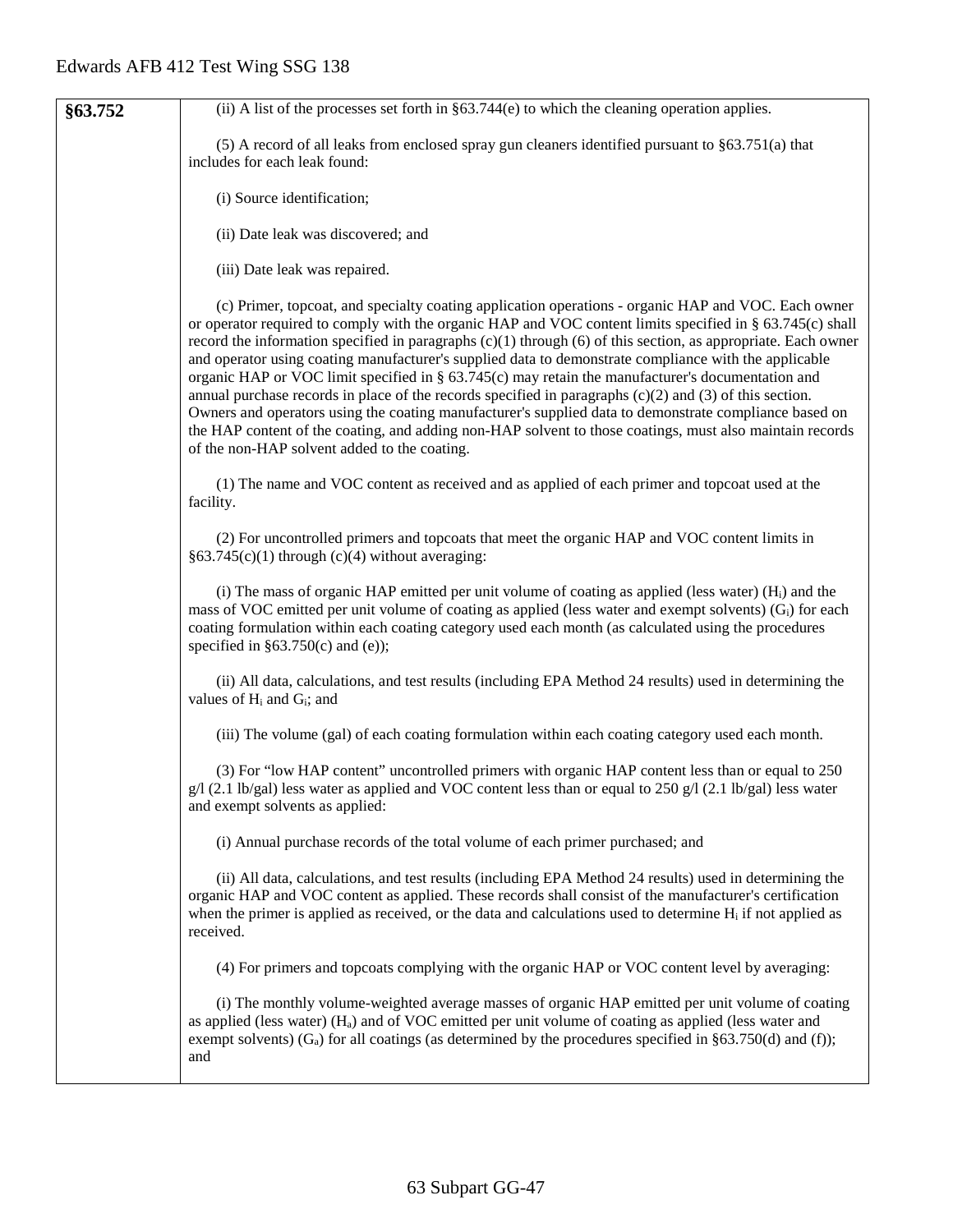| §63.752 | (ii) All data, calculations, and test results (including EPA Method 24 results) used to determine the<br>values of H <sub>a</sub> and G <sub>a</sub> .                                                                                                                                                                                                                                                                                                                                                                |
|---------|-----------------------------------------------------------------------------------------------------------------------------------------------------------------------------------------------------------------------------------------------------------------------------------------------------------------------------------------------------------------------------------------------------------------------------------------------------------------------------------------------------------------------|
|         | (5) For primers and topcoats that are controlled by a control device other than a carbon adsorber:                                                                                                                                                                                                                                                                                                                                                                                                                    |
|         | (i) The overall control efficiency of the control system (as determined using the procedures specified in<br>§63.750(h)) and all test results, data, and calculations used in determining the overall control efficiency;                                                                                                                                                                                                                                                                                             |
|         | (ii) If an incinerator other than a catalytic incinerator is used, continuous records of the firebox<br>temperature recorded under $\S63.751(b)(9)$ and all calculated 3-hour averages of the firebox temperature;<br>and                                                                                                                                                                                                                                                                                             |
|         | (iii) If a catalytic incinerator is used, continuous records of the temperature recorded under<br>§63.751(b)(10) and all calculated 3-hour averages of the recorded temperatures.                                                                                                                                                                                                                                                                                                                                     |
|         | (6) For primer and topcoats that are controlled by a carbon adsorber:                                                                                                                                                                                                                                                                                                                                                                                                                                                 |
|         | (i) The overall control efficiency of the control system (as determined using the procedures specified in<br>$\S63.750(g)$ ) and all test results, data, and calculations used in determining the overall control efficiency.<br>The length of the rolling material balance period and all data and calculations used for determining this<br>rolling period. The record of the certification of the accuracy of the device that measures the amount of<br>HAP or VOC recovered; or                                   |
|         | (ii) For nonregenerative carbon absorbers, the overall control efficiency of the control system (as<br>determined using the procedures specified in $\S 63.750(g)$ and all test results, data, and calculations used in<br>determining the overall control efficiency. The record of the carbon replacement time established as the<br>site-specific operating parameter to demonstrate compliance.                                                                                                                   |
|         | (d) Primer and topcoat application operations-inorganic HAP emissions. (1) Each owner or operator<br>complying with §63.745(g) for the control of inorganic HAP emissions from primer and topcoat<br>application operations through the use of a dry particulate filter system or a HEPA filter system shall record<br>the pressure drop across the operating system once each shift during which coating operations occur.                                                                                           |
|         | (2) Each owner or operator complying with $\S63.745(g)$ through the use of a conventional waterwash<br>system shall record the water flow rate through the operating system once each shift during which coating<br>operations occur. Each owner or operator complying with $\S 63.745(g)$ through the use of a pumpless<br>waterwash system shall record the parameter(s) recommended by the booth manufacturer that indicate the<br>performance of the booth once each shift during which coating operations occur. |
|         | (3) This log shall include the acceptable limit(s) of pressure drop, water flow rate, or for the pumpless<br>waterwash booth, the booth manufacturer recommended parameter(s) that indicate the booth performance,<br>as applicable, as specified by the filter or booth manufacturer or in locally prepared operating procedures.                                                                                                                                                                                    |
|         | (e) Depainting operations. Each owner or operator subject to the depainting standards specified in<br>§63.746 shall record the information specified in paragraphs (e)(1) through (e)(7) of this section, as<br>appropriate.                                                                                                                                                                                                                                                                                          |
|         | (1) General. For all chemical strippers used in the depainting operation:                                                                                                                                                                                                                                                                                                                                                                                                                                             |
|         | (i) The name of each chemical stripper; and                                                                                                                                                                                                                                                                                                                                                                                                                                                                           |
|         | (ii) Monthly volumes of each organic HAP containing chemical stripper used or monthly weight of<br>organic HAP-material used for spot stripping and decal removal.                                                                                                                                                                                                                                                                                                                                                    |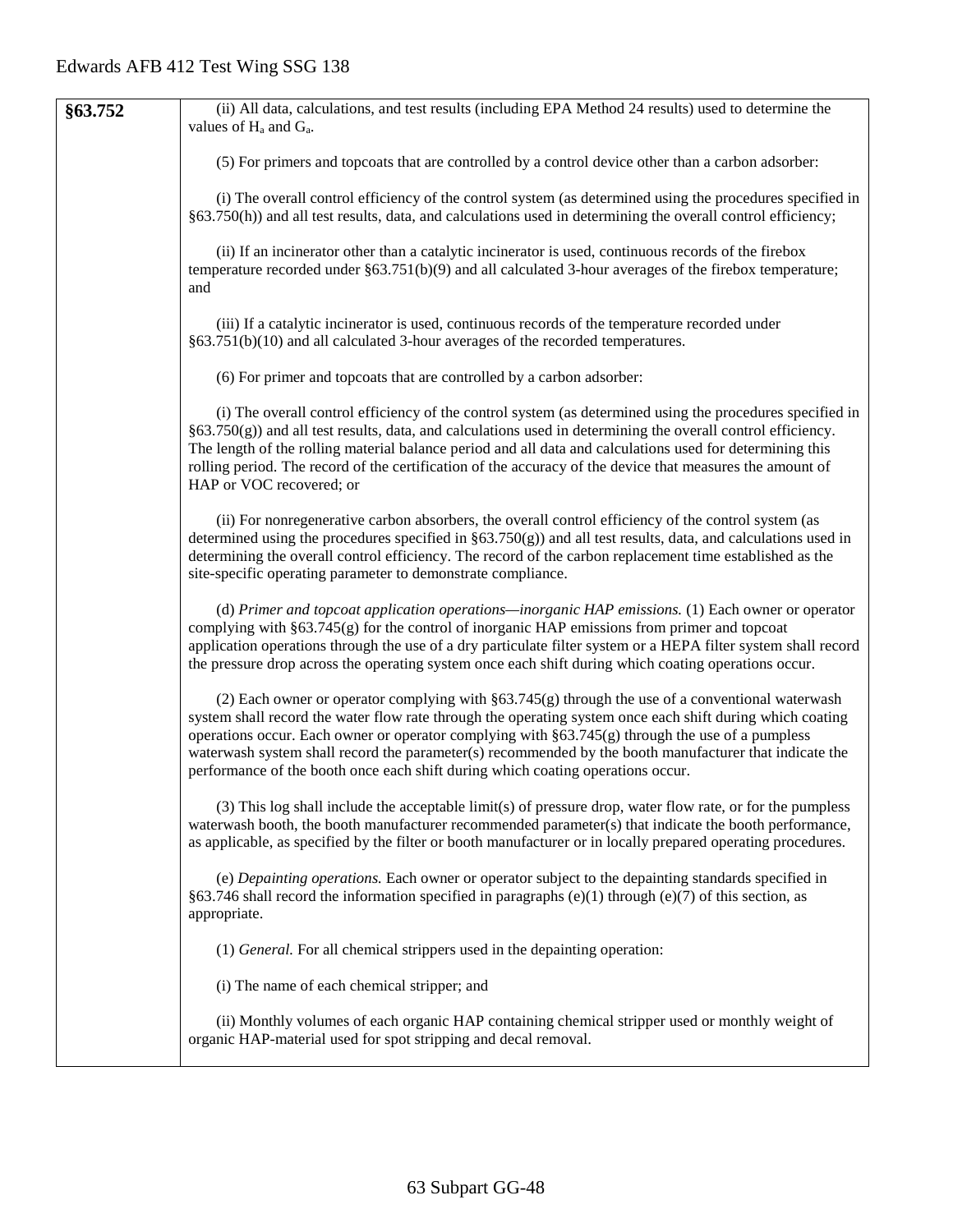| §63.752 | (2) For HAP-containing chemical strippers that are controlled by a carbon adsorber:                                                                                                                                                                                                                                                                                                                                                                                                 |
|---------|-------------------------------------------------------------------------------------------------------------------------------------------------------------------------------------------------------------------------------------------------------------------------------------------------------------------------------------------------------------------------------------------------------------------------------------------------------------------------------------|
|         | (i) The overall control efficiency of the control system (as determined using the procedures specified in<br>$\S63.750(g)$ ) and all test results, data, and calculations used in determining the overall control efficiency.<br>The length of the rolling material balance period and all data and calculations used for determining this<br>rolling period. The record of the certification of the accuracy of the device that measures the amount of<br>HAP or VOC recovered; or |
|         | (ii) For nonregenerative carbon absorbers, the overall control efficiency of the control system (as<br>determined using the procedures specified in $\S 63.750(g)$ and all test results, data, and calculations used in<br>determining the overall control efficiency. The record of the carbon replacement time established as the<br>site-specific operating parameter to demonstrate compliance.                                                                                 |
|         | (3) For HAP-containing chemical strippers that are controlled by a control device other than a carbon<br>adsorber:                                                                                                                                                                                                                                                                                                                                                                  |
|         | (i) The overall control efficiency of the control system (as determined using the procedures specified in<br>§63.750(h)) and all test results, data, and calculations used in determining the overall control efficiency;                                                                                                                                                                                                                                                           |
|         | (4) For each type of aircraft depainted at the facility, a listing of the parts, subassemblies, and<br>assemblies normally removed from the aircraft before depainting. Prototype, test model or aircraft that exist<br>in low numbers (i.e., less than 25 aircraft of any one type) are exempt from this requirement.                                                                                                                                                              |
|         | (5) Non-chemical based equipment. If dry media blasting equipment is used to comply with the organic<br>HAP emission limit specified in $§63.746(b)(1)$ :                                                                                                                                                                                                                                                                                                                           |
|         | (i) The names and types of non-chemical based equipment; and                                                                                                                                                                                                                                                                                                                                                                                                                        |
|         | (ii) For periods of malfunction,                                                                                                                                                                                                                                                                                                                                                                                                                                                    |
|         | (A) The non-chemical method or technique that malfunctioned;                                                                                                                                                                                                                                                                                                                                                                                                                        |
|         | (B) The date that the malfunction occurred;                                                                                                                                                                                                                                                                                                                                                                                                                                         |
|         | (C) A description of the malfunction;                                                                                                                                                                                                                                                                                                                                                                                                                                               |
|         | (D) The methods used to depaint aerospace vehicles during the malfunction period;                                                                                                                                                                                                                                                                                                                                                                                                   |
|         | (E) The dates that these methods were begun and discontinued; and                                                                                                                                                                                                                                                                                                                                                                                                                   |
|         | (F) The date that the malfunction was corrected.                                                                                                                                                                                                                                                                                                                                                                                                                                    |
|         | (6) Spot stripping and decal removal. For spot stripping and decal removal, the volume of organic<br>HAP-containing chemical stripper or weight of organic HAP used, the annual average volume of organic<br>HAP-containing chemical stripper or weight of organic HAP used per aircraft, the annual number of<br>aircraft stripped, and all data and calculations used.                                                                                                            |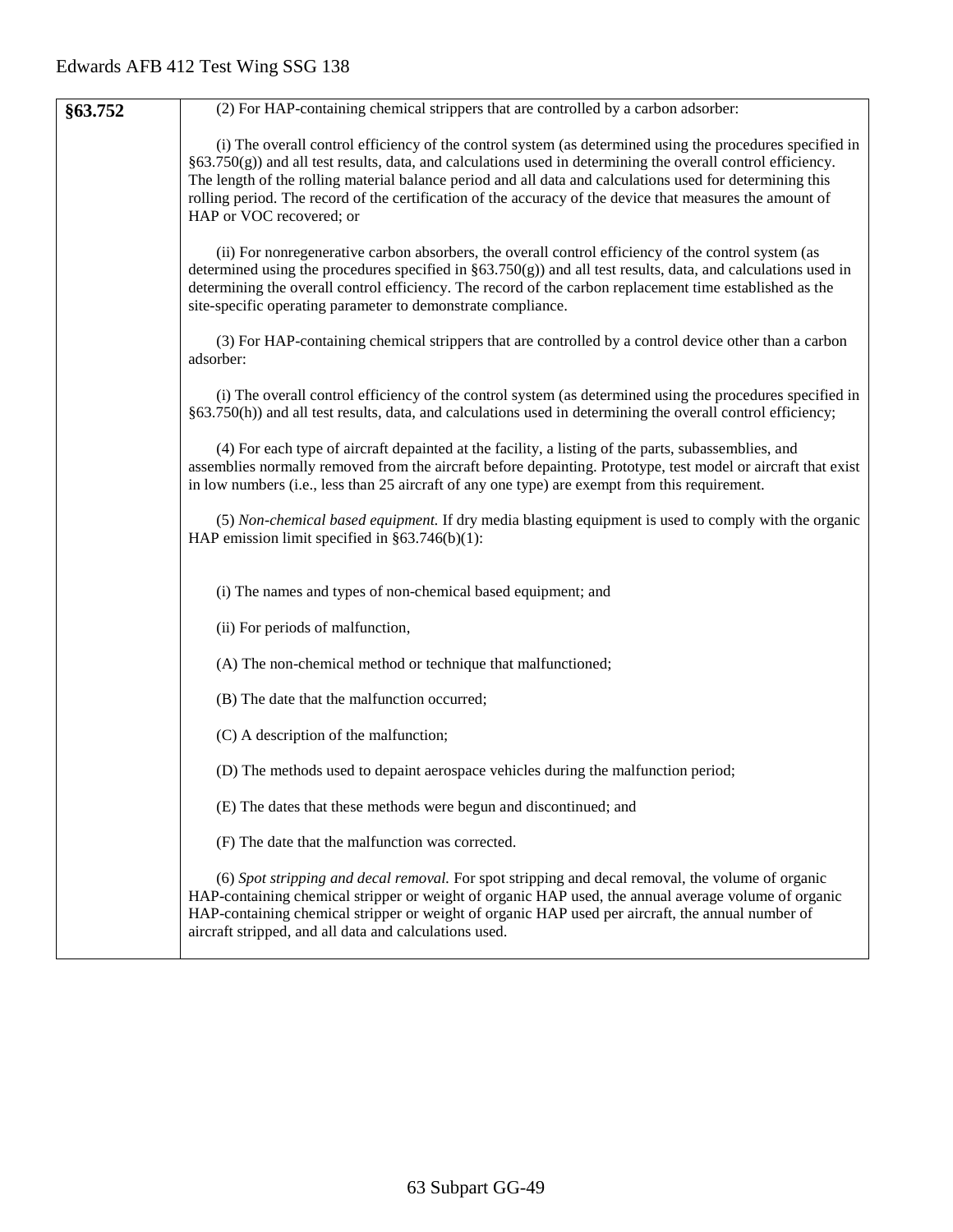**§63.752** (7) *Inorganic HAP emissions.* Each owner or operator shall record the actual pressure drop across the particulate filters or the visual continuity of the water curtain and water flow rate for conventional waterwash systems once each shift in which the depainting process is in operation. For pumpless waterwash systems, the owner or operator shall record the parameter(s) recommended by the booth manufacturer that indicate the performance of the booth once per shift in which the depainting process is in operation. This log shall include the acceptable limit(s) of the pressure drop as specified by the filter manufacturer, the visual continuity of the water curtain and the water flow rate for conventional waterwash systems, or the recommended parameter(s) that indicate the booth performance for pumpless systems as specified by the booth manufacturer or in locally prepared operating procedures.

> (f) Chemical milling maskant application operations. Each owner or operator seeking to comply with the organic HAP and VOC content limits for the chemical milling maskant application operation, as specified in § 63.747(c), or the control system requirements specified in § 63.747(d), shall record the information specified in paragraphs  $(f)(1)$  through  $(4)$  of this section, as appropriate. Each owner and operator using coating manufacturer's supplied data to demonstrate compliance with the applicable organic HAP or VOC limit specified in § 63.747(c) may retain the manufacturer's documentation and annual purchase records in place of the records specified in paragraph  $(f)(1)$  of this section. Owners and operators using the coating manufacturer's supplied data to demonstrate compliance based on the HAP content of the coating, and adding non-HAP solvent to those coatings, must also maintain records of the non-HAP solvent added to the coating.

(1) For uncontrolled chemical milling maskants that meet the organic HAP or VOC content limit without averaging:

(i) The mass of organic HAP emitted per unit volume of chemical milling maskant as applied (less water) (Hi) and the mass of VOC emitted per unit volume of chemical milling maskant as applied (less water and exempt solvents)  $(G_i)$  for each chemical milling maskant formulation used each month (as determined by the procedures specified in §63.750 (k) and (m));

(ii) All data, calculations, and test results (including EPA Method 24 results) used in determining the values of  $H_i$  and  $G_i$ ; and

(iii) The volume (gal) of each chemical milling maskant formulation used each month.

(2) For chemical milling maskants complying with the organic HAP or VOC content level by averaging:

(i) The monthly volume-weighted average masses of organic HAP emitted per unit volume of chemical milling maskant as applied (less water)  $(H_a)$  and of VOC emitted per unit volume of chemical milling maskant as applied (less water and exempt solvents)  $(G_a)$  for all chemical milling maskants (as determined by the procedures specified in §63.750 (l) and (n)); and

(ii) All data, calculations, and test results (including EPA Method 24 results) used to determine the values of  $H_a$  and  $G_a$ .

(3) For chemical milling maskants that are controlled by a carbon adsorber:

(i) The overall control efficiency of the control system (as determined using the procedures specified in §63.750(g)) and all test results, data, and calculations used in determining the overall control efficiency. The length of the rolling material balance period and all data and calculations used for determining this rolling period. The record of the certification of the accuracy of the device that measures the amount of HAP or VOC recovered; or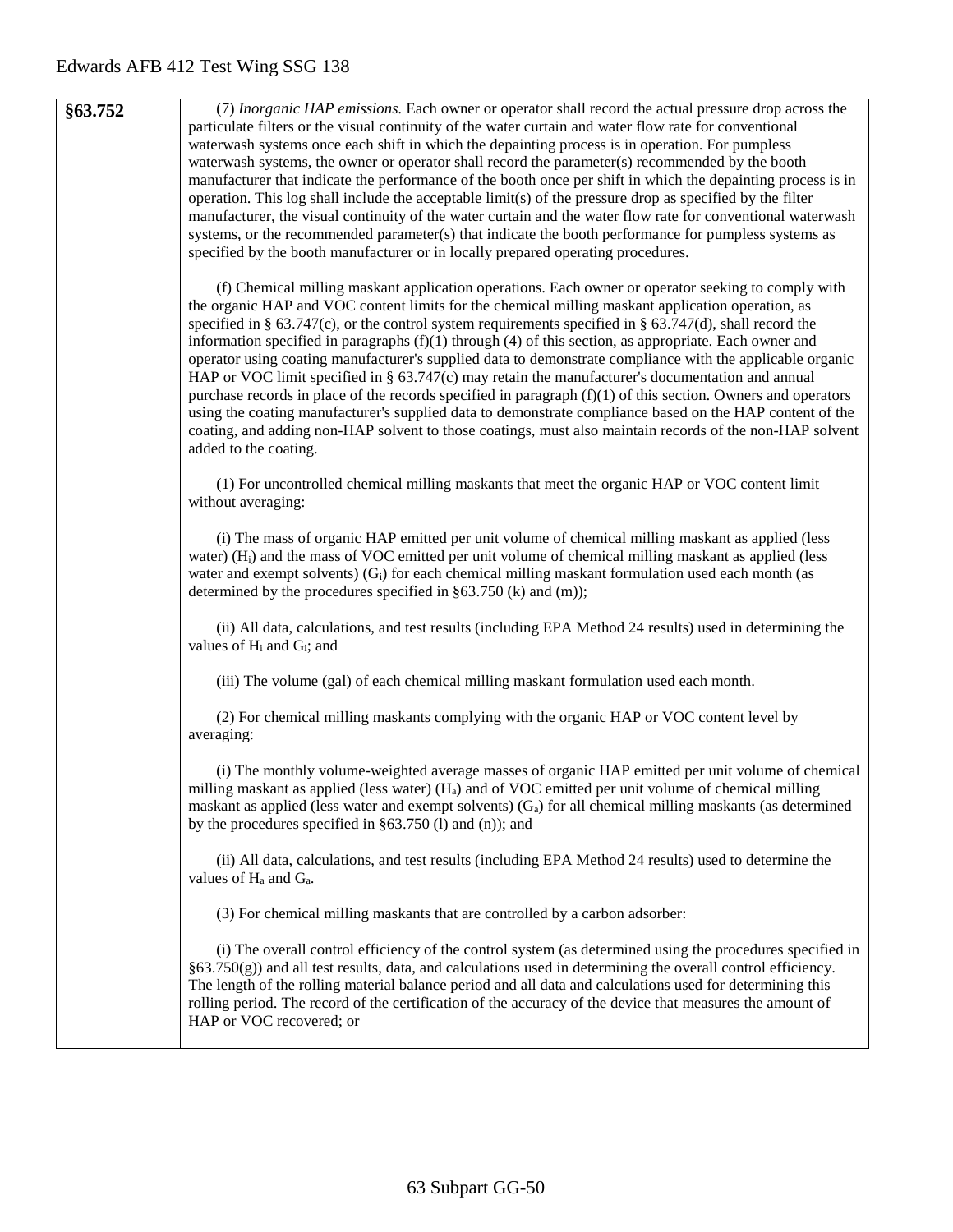| §63.752 | (ii) For nonregenerative carbon absorbers, the overall control efficiency of the control system (as<br>determined using the procedures specified in $\S 63.750(g)$ and all test results, data, and calculations used in<br>determining the overall control efficiency. The record of the carbon replacement time established as the<br>site-specific operating parameter to demonstrate compliance. |
|---------|-----------------------------------------------------------------------------------------------------------------------------------------------------------------------------------------------------------------------------------------------------------------------------------------------------------------------------------------------------------------------------------------------------|
|         | (4) For chemical milling maskants that are controlled by a control device other than a carbon adsorber:                                                                                                                                                                                                                                                                                             |
|         | (i) The overall control efficiency of the control system (as determined using the procedures specified in<br>$§$ 63.750(h)) and all test results, data, and calculations used in determining the overall control efficiency;                                                                                                                                                                        |
|         | (ii) If an incinerator other than a catalytic incinerator is used, continuous records of the firebox<br>temperature recorded under $\S 63.751(b)(9)$ and all calculated 3-hour averages of the firebox temperature;<br>and                                                                                                                                                                          |
|         | (iii) If a catalytic incinerator is used, continuous records of the temperature recorded under<br>$§63.751(b)(10)$ and all calculated 3-hour averages of the recorded temperatures.                                                                                                                                                                                                                 |

# **Reporting Requirements**

| §63.753 | $(a)(1)$ Except as provided in paragraphs $(a)(2)$ and $(a)(3)$ of this section, each owner or operator subject<br>to this subpart shall fulfill the requirements contained in $\S 63.9(a)$ through (e) and (h) through (j),<br>Notification requirements, and §63.10(a), (b), (d), and (f), Recordkeeping and reporting requirements, of<br>the General Provisions, 40 CFR part 63, subpart A, and that the initial notification for existing sources<br>required in $\S 63.9(b)(2)$ shall be submitted not later than September 1, 1997. In addition to the requirements<br>of §63.9(h), the notification of compliance status shall include:                                                                                     |
|---------|-------------------------------------------------------------------------------------------------------------------------------------------------------------------------------------------------------------------------------------------------------------------------------------------------------------------------------------------------------------------------------------------------------------------------------------------------------------------------------------------------------------------------------------------------------------------------------------------------------------------------------------------------------------------------------------------------------------------------------------|
|         | (i) Information detailing whether the source has operated within the specified ranges of its designated<br>operating parameters.                                                                                                                                                                                                                                                                                                                                                                                                                                                                                                                                                                                                    |
|         | (ii) For each coating line, where averaging will be used along with the types of quantities of coatings<br>the facility expects to use in the first year of operation. Averaging scheme shall be approved by the<br>Administrator or delegated State authority and shall be included as part of the facility's title V or part 70<br>permit.                                                                                                                                                                                                                                                                                                                                                                                        |
|         | (2) The initial notification for existing sources, required in $\S 63.9(b)(2)$ shall be submitted no later than<br>September 1, 1997. For the purposes of this subpart, a title V or part 70 permit application may be used in<br>lieu of the initial notification required under $\S 63.9(b)(2)$ , provided the same information is contained in the<br>permit application as required by $\S 63.9(b)(2)$ , and the State to which the permit application has been<br>submitted has an approved operating permit program under part 70 of this chapter and has received<br>delegation of authority from the EPA. Permit applications shall be submitted by the same due dates as those<br>specified for the initial notifications. |
|         | (3) For the purposes of this subpart, the Administrator will notify the owner or operator in writing of<br>approval or disapproval of the request for an adjustment to a particular time period or postmark deadline<br>submitted under §63.9(i) within 30 calendar days of receiving sufficient information to evaluate the<br>request, rather than 15 calendar days as provided for in $\S 63.9(i)(3)$ .                                                                                                                                                                                                                                                                                                                          |
|         | (4) Each owner or operator subject to this subpart is not required to comply with § $63.10(b)(2)(i)$ ,<br>$(b)(2)(iv)$ , $(b)(2)(v)$ , and $(d)(5)$ .                                                                                                                                                                                                                                                                                                                                                                                                                                                                                                                                                                               |
|         | (5) If a source fails to meet an applicable standard specified in §§ 63.744 through 63.748, report such<br>events in the semiannual report:                                                                                                                                                                                                                                                                                                                                                                                                                                                                                                                                                                                         |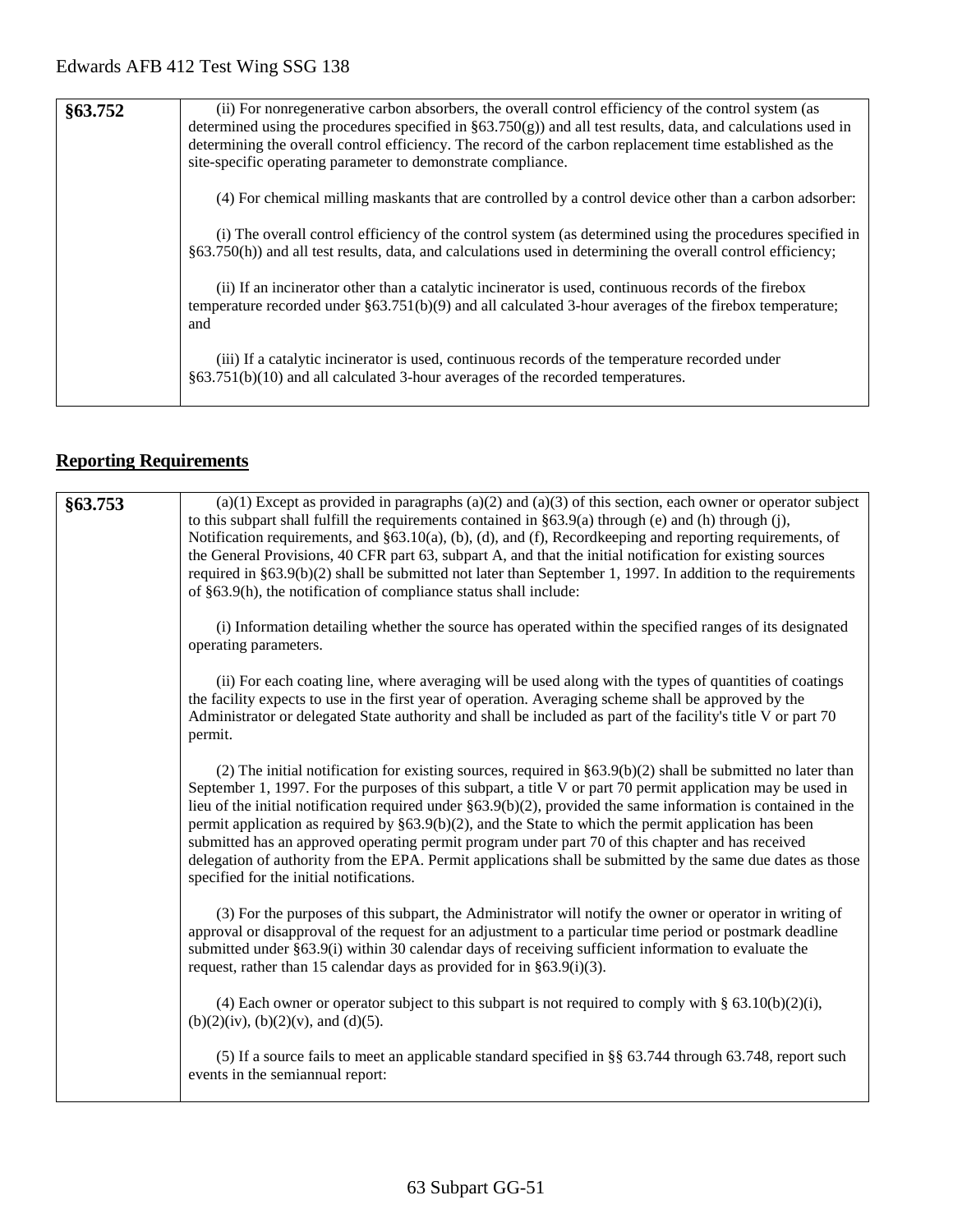| §63.753 | (i) The number of failures to meet an applicable standard.                                                                                                                                                                                                                                                                                                     |
|---------|----------------------------------------------------------------------------------------------------------------------------------------------------------------------------------------------------------------------------------------------------------------------------------------------------------------------------------------------------------------|
|         | (ii) For each instance, report the date, time, and duration of each failure.                                                                                                                                                                                                                                                                                   |
|         | (iii) For each failure the report must include a list of the affected sources or equipment, an estimate of<br>the quantity of each regulated pollutant emitted over any emission limit, and a description of the method<br>used to estimate the emissions.                                                                                                     |
|         | (b) Cleaning operation. Each owner or operator of a cleaning operation subject to this subpart shall<br>submit the following information:                                                                                                                                                                                                                      |
|         | (1) Semiannual reports occurring every 6 months from the date of the notification of compliance status<br>that identify:                                                                                                                                                                                                                                       |
|         | (i) Any instance where a noncompliant cleaning solvent is used for a non-exempt hand-wipe cleaning<br>operation;                                                                                                                                                                                                                                               |
|         | (ii) A list of any new cleaning solvents used for hand-wipe cleaning in the previous 6 months and, as<br>appropriate, their composite vapor pressure or notification that they comply with the composition<br>requirements specified in $\S 63.744(b)(1)$ ;                                                                                                    |
|         | (iii) Any instance where a noncompliant spray gun cleaning method is used;                                                                                                                                                                                                                                                                                     |
|         | (iv) Any instance where a leaking enclosed spray gun cleaner remains unrepaired and in use for more<br>than 15 days; and                                                                                                                                                                                                                                       |
|         | (v) If the operations have been in compliance for the semiannual period, a statement that the cleaning<br>operations have been in compliance with the applicable standards. Sources shall also submit a statement of<br>compliance signed by a responsible company official certifying that the facility is in compliance with all<br>applicable requirements. |
|         | (c) Primer and topcoat application operations. Each owner or operator of a primer or topcoat<br>application operation subject to this subpart shall submit the following information:                                                                                                                                                                          |
|         | (1) Semiannual reports occurring every 6 months from the date of the notification of compliance status<br>that identify:                                                                                                                                                                                                                                       |
|         | (i) For primers and topcoats where compliance is not being achieved through the use of averaging or a<br>control device, each value of $H_i$ and $G_i$ , as recorded under §63.752(c)(2)(i), that exceeds the applicable<br>organic HAP or VOC content limit specified in §63.745(c);                                                                          |
|         | (ii) For primers and topcoats where compliance is being achieved through the use of averaging, each<br>value of $H_a$ and $G_a$ , as recorded under §63.752(c)(4)(i), that exceeds the applicable organic HAP or VOC<br>content limit specified in $§63.745(c)$ ;                                                                                              |
|         | (iii) If incinerators are used to comply with the standards, all periods when the 3-hour average<br>combustion temperature(s) is (are) less than the average combustion temperature(s) established under<br>$§63.751(b)$ (11) or (12) during the most recent performance test during which compliance was<br>demonstrated;                                     |
|         | (iv) If a carbon adsorber is used;                                                                                                                                                                                                                                                                                                                             |
|         | (A) each rolling period when the overall control efficiency of the control system is calculated to be less<br>than 81%, the initial material balance calculation, and any exceedances as demonstrated through the<br>calculation; or,                                                                                                                          |
|         |                                                                                                                                                                                                                                                                                                                                                                |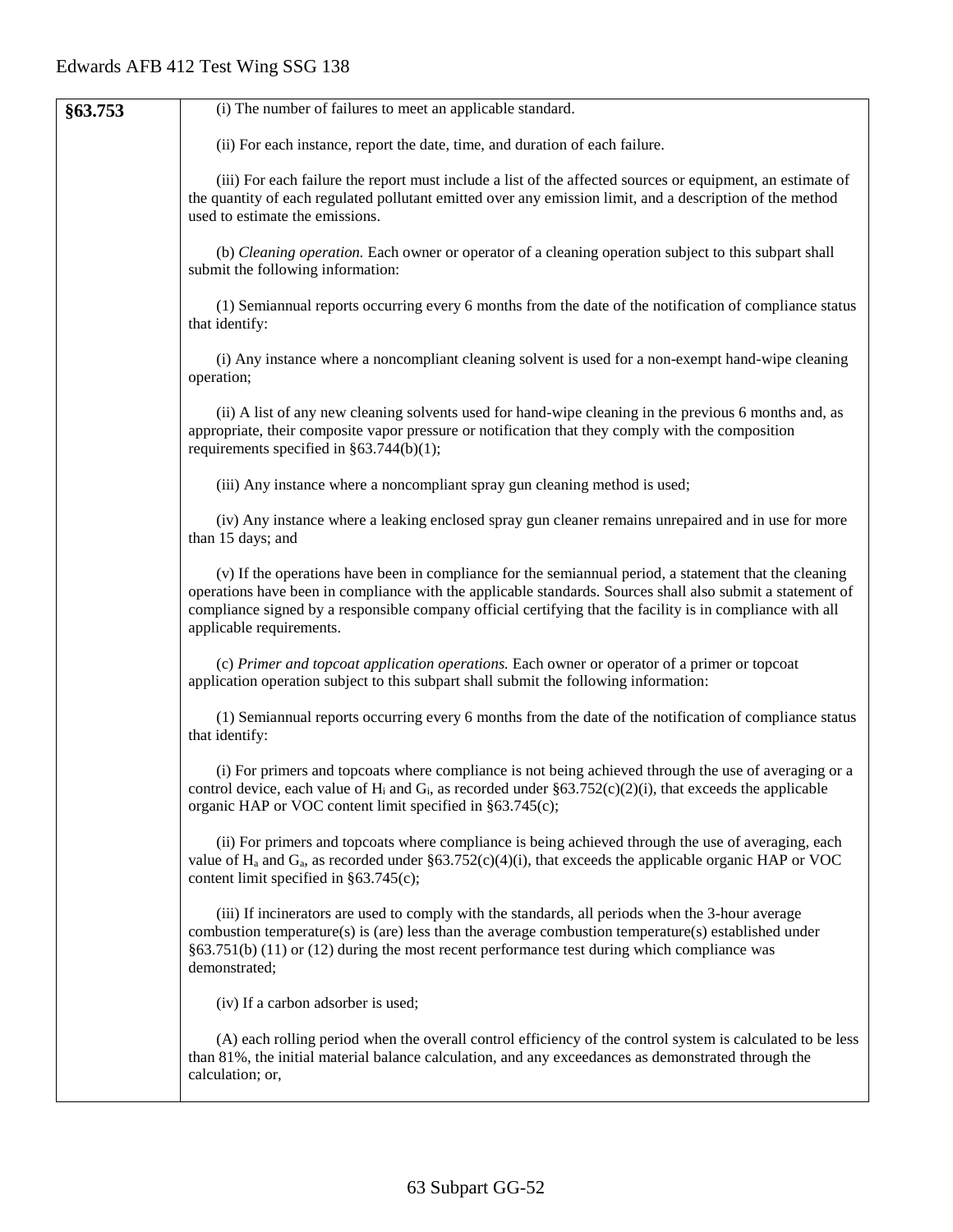| §63.753 | (B) for nonregenerative carbon absorbers, submit the design evaluation, the continuous monitoring<br>system performance report, and any excess emissions as demonstrated through deviations of monitored<br>values.                                                                                                                                                                                                                                                              |  |  |  |  |  |
|---------|----------------------------------------------------------------------------------------------------------------------------------------------------------------------------------------------------------------------------------------------------------------------------------------------------------------------------------------------------------------------------------------------------------------------------------------------------------------------------------|--|--|--|--|--|
|         | (v) For control devices other than an incinerator or carbon adsorber, each exceedance of the operating<br>parameter(s) established for the control device under the initial performance test during which compliance<br>was demonstrated;                                                                                                                                                                                                                                        |  |  |  |  |  |
|         | (vi) All times when a primer or topcoat application operation was not immediately shut down when the<br>pressure drop across a dry particulate filter or HEPA filter system, the water flow rate through a<br>conventional waterwash system, or the recommended parameter(s) that indicate the booth performance for<br>pumpless systems, as appropriate, was outside the limit(s) specified by the filter or booth manufacturer or<br>in locally prepared operating procedures; |  |  |  |  |  |
|         | (vii) If the operations have been in compliance for the semiannual period, a statement that the<br>operations have been in compliance with the applicable standards; and,                                                                                                                                                                                                                                                                                                        |  |  |  |  |  |
|         | (2) Annual reports beginning 12 months after the date of the notification of compliance status listing<br>the number of times the pressure drop or water flow rate for each dry filter or waterwash system, as<br>applicable, was outside the limit(s) specified by the filter or booth manufacturer or in locally prepared<br>operating procedures.                                                                                                                             |  |  |  |  |  |
|         | (d) Depainting operation. Each owner or operator of a depainting operation subject to this subpart shall<br>submit the following information:                                                                                                                                                                                                                                                                                                                                    |  |  |  |  |  |
|         | (1) Semiannual reports occurring every 6 months from the date of the notification of compliance status<br>that identify:                                                                                                                                                                                                                                                                                                                                                         |  |  |  |  |  |
|         | (i) Any 24-hour period where organic HAP were emitted from the depainting of aerospace vehicles,<br>other than from the exempt operations listed in $\S 63.746$ (a), (b)(3), and (b)(5).                                                                                                                                                                                                                                                                                         |  |  |  |  |  |
|         | (ii) Any new chemical strippers used at the facility during the reporting period;                                                                                                                                                                                                                                                                                                                                                                                                |  |  |  |  |  |
|         | (iii) The organic HAP content of these new chemical strippers;                                                                                                                                                                                                                                                                                                                                                                                                                   |  |  |  |  |  |
|         | (iv) For each chemical stripper that undergoes reformulation, its organic HAP content;                                                                                                                                                                                                                                                                                                                                                                                           |  |  |  |  |  |
|         | (v) Any new non-chemical depainting technique in use at the facility since the notification of<br>compliance status or any subsequent semiannual report was filed;                                                                                                                                                                                                                                                                                                               |  |  |  |  |  |
|         | (vi) For periods of malfunctions:                                                                                                                                                                                                                                                                                                                                                                                                                                                |  |  |  |  |  |
|         | (A) The non-chemical method or technique that malfunctioned;                                                                                                                                                                                                                                                                                                                                                                                                                     |  |  |  |  |  |
|         | (B) The date that the malfunction occurred;                                                                                                                                                                                                                                                                                                                                                                                                                                      |  |  |  |  |  |
|         | (C) A description of the malfunction;                                                                                                                                                                                                                                                                                                                                                                                                                                            |  |  |  |  |  |
|         | (D) The methods used to depaint aerospace vehicles during the malfunction period;                                                                                                                                                                                                                                                                                                                                                                                                |  |  |  |  |  |
|         | (E) The dates that these methods were begun and discontinued; and                                                                                                                                                                                                                                                                                                                                                                                                                |  |  |  |  |  |
|         | (F) The date that the malfunction was corrected;                                                                                                                                                                                                                                                                                                                                                                                                                                 |  |  |  |  |  |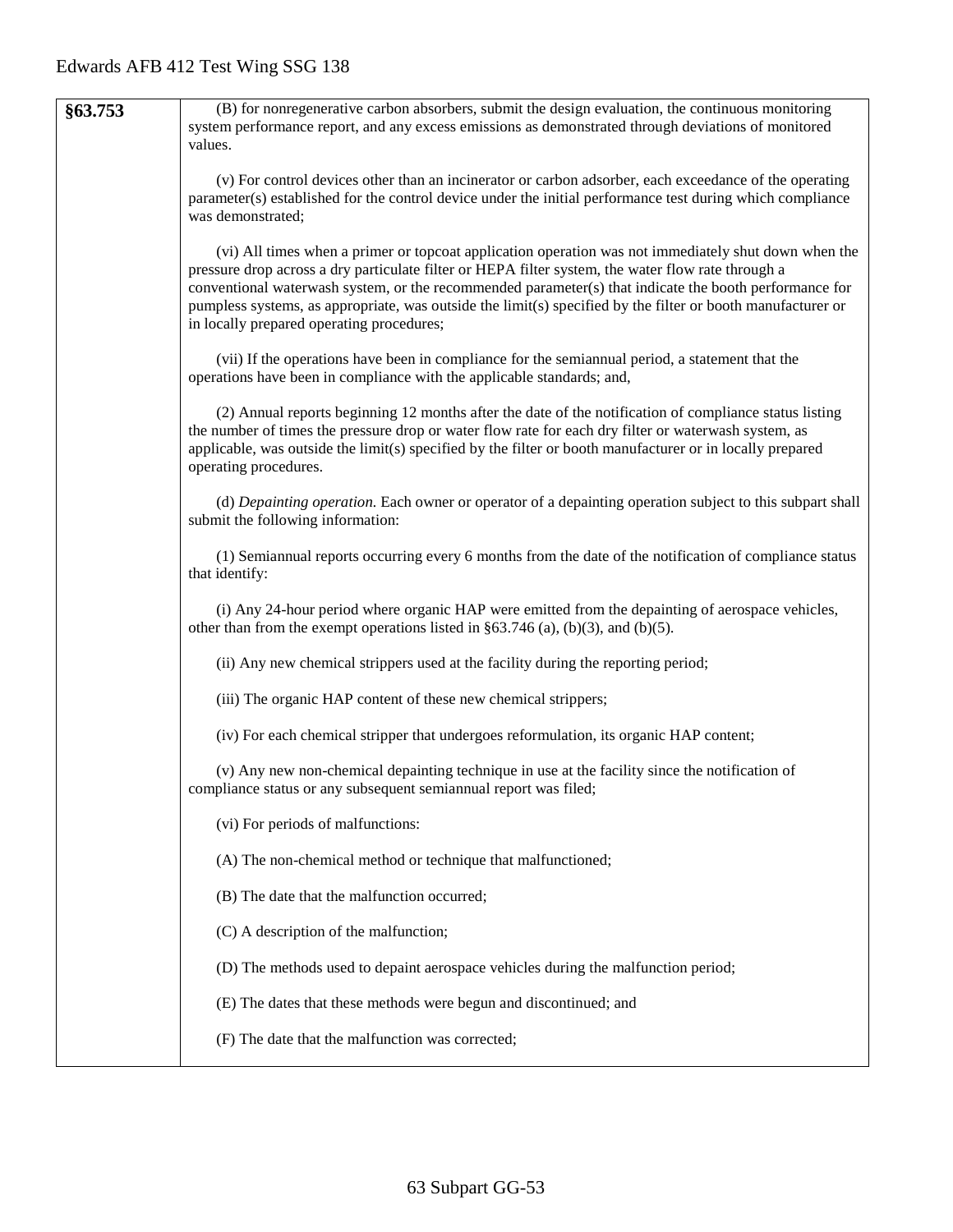| §63.753 | (vii) All periods where a nonchemical depainting operation subject to $\S 63.746(b)(2)$ and (b)(4) for the<br>control of inorganic HAP emissions was not immediately shut down when the pressure drop, water flow<br>rate, or recommended booth parameter(s) was outside the limit(s) specified by the filter or booth<br>manufacturer or in locally prepared operational procedures; |
|---------|---------------------------------------------------------------------------------------------------------------------------------------------------------------------------------------------------------------------------------------------------------------------------------------------------------------------------------------------------------------------------------------|
|         | (viii) A list of new and discontinued aircraft models depainted at the facility over the last 6 months and<br>a list of the parts normally removed for depainting for each new aircraft model being depainted; and                                                                                                                                                                    |
|         | (ix) If the depainting operation has been in compliance for the semiannual period, a statement signed<br>by a responsible company official that the operation was in compliance with the applicable standards.                                                                                                                                                                        |
|         | (2) Annual reports occurring every 12 months from the date of the notification of compliance status<br>that identify:                                                                                                                                                                                                                                                                 |
|         | (i) The average volume per aircraft of organic HAP-containing chemical strippers or weight of organic<br>HAP used for spot stripping and decal removal operations if it exceeds the limits specified in<br>$§63.746(b)(3);$ and                                                                                                                                                       |
|         | (ii) The number of times the pressure drop limit(s) for each filter system or the number of times the<br>water flow rate limit(s) for each waterwash system were outside the limit(s) specified by the filter or booth<br>manufacturer or in locally prepared operating procedures.                                                                                                   |
|         | (3) Where a control device is used to control organic HAP emissions, semiannual reports that identify:                                                                                                                                                                                                                                                                                |
|         | (i) If a carbon adsorber is used,                                                                                                                                                                                                                                                                                                                                                     |
|         | (A) each rolling period when the overall control efficiency of the control system is calculated to be less<br>than 81% for existing systems or less than 95% for new systems, the initial material balance calculation,<br>and any exceedances as demonstrated through the calculation; or,                                                                                           |
|         | (B) for nonregenerative carbon absorbers, submit the design evaluation, the continuous monitoring<br>system performance report, and any excess emissions as demonstrated through deviations of monitored<br>values.                                                                                                                                                                   |
|         | (ii) For control devices other than a carbon adsorber, each exceedance of the operating parameter(s)<br>established for the control device under the initial performance test during which compliance was<br>demonstrated;                                                                                                                                                            |
|         | (iii) Descriptions of any control devices currently in use that were not listed in the notification of<br>compliance status or any subsequent report.                                                                                                                                                                                                                                 |
|         | (e) Chemical milling maskant application operation. Each owner or operator of a chemical milling<br>maskant application operation subject to this subpart shall submit semiannual reports occurring every 6<br>months from the date of the notification of compliance status that identify:                                                                                           |
|         | (1) For chemical milling maskants where compliance is not being achieved through the use of<br>averaging or a control device, each value of $H_i$ and $G_i$ , as recorded under §63.752(f)(1)(i), that exceeds the<br>applicable organic HAP or VOC content limit specified in §63.747(c);                                                                                            |
|         | (2) For chemical milling maskants where compliance is being achieved through the use of averaging,<br>each value of $H_a$ and $G_a$ , as recorded under §63.752(f)(2)(i), that exceeds the applicable organic HAP or<br>VOC content limit specified in $§63.747(c)$ ;                                                                                                                 |
|         | (3) Where a control device is used,                                                                                                                                                                                                                                                                                                                                                   |
|         |                                                                                                                                                                                                                                                                                                                                                                                       |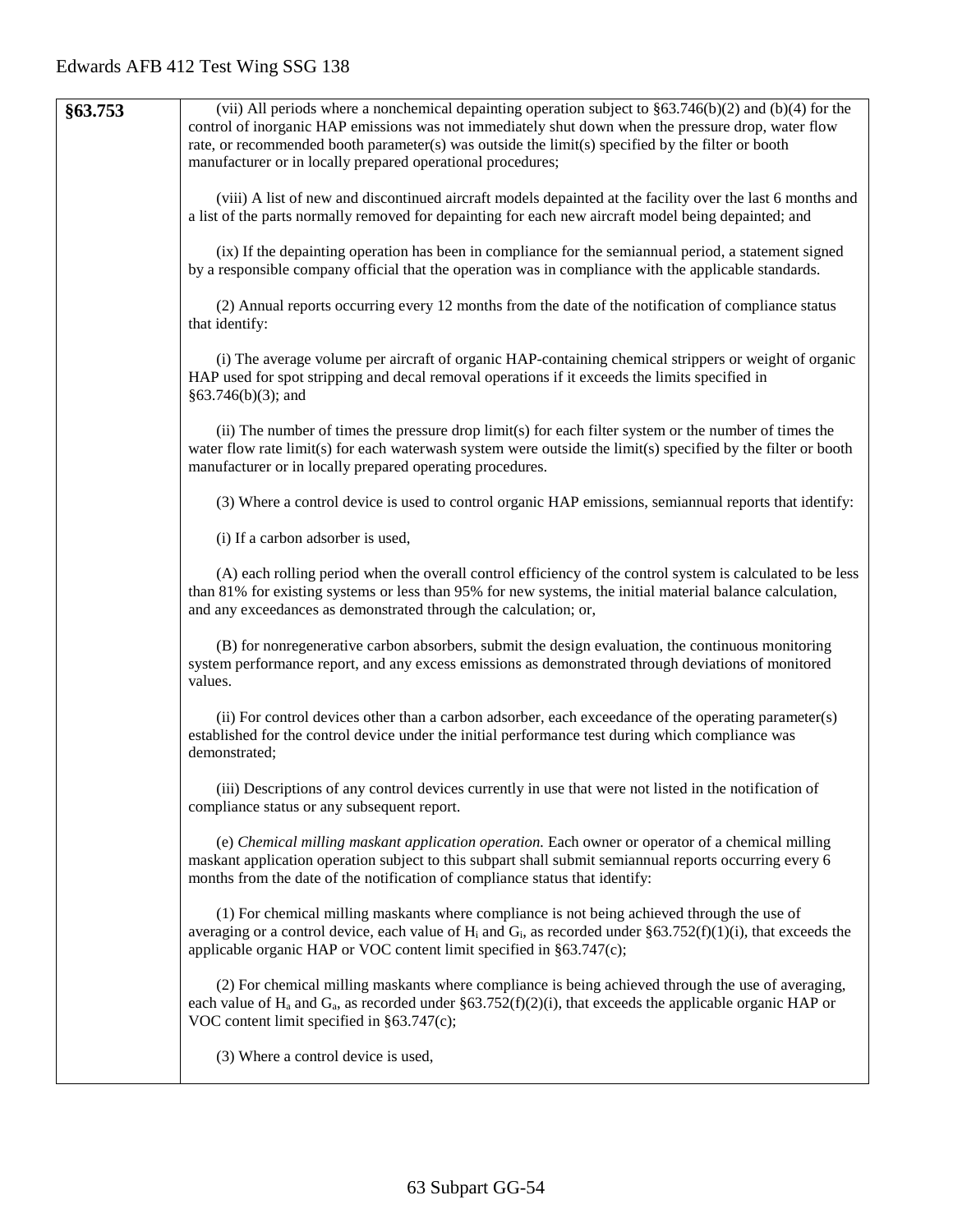| §63.753 | (i) If incinerators are used to comply with the standards, all periods when the 3-hour average                                                                                                                                                                                                                                                                                                                                                                                                                                                                                                                                                                                                                                                                                                                                                                                                                                                                                                                                                                                                                                                                                                                                                                                                                                                                                                                                                                                                                         |
|---------|------------------------------------------------------------------------------------------------------------------------------------------------------------------------------------------------------------------------------------------------------------------------------------------------------------------------------------------------------------------------------------------------------------------------------------------------------------------------------------------------------------------------------------------------------------------------------------------------------------------------------------------------------------------------------------------------------------------------------------------------------------------------------------------------------------------------------------------------------------------------------------------------------------------------------------------------------------------------------------------------------------------------------------------------------------------------------------------------------------------------------------------------------------------------------------------------------------------------------------------------------------------------------------------------------------------------------------------------------------------------------------------------------------------------------------------------------------------------------------------------------------------------|
|         | combustion temperature(s) is (are) less than the average combustion temperature(s) established under<br>$§63.751(b)$ (11) or (12) during the most recent performance test during which compliance was                                                                                                                                                                                                                                                                                                                                                                                                                                                                                                                                                                                                                                                                                                                                                                                                                                                                                                                                                                                                                                                                                                                                                                                                                                                                                                                  |
|         | demonstrated;                                                                                                                                                                                                                                                                                                                                                                                                                                                                                                                                                                                                                                                                                                                                                                                                                                                                                                                                                                                                                                                                                                                                                                                                                                                                                                                                                                                                                                                                                                          |
|         |                                                                                                                                                                                                                                                                                                                                                                                                                                                                                                                                                                                                                                                                                                                                                                                                                                                                                                                                                                                                                                                                                                                                                                                                                                                                                                                                                                                                                                                                                                                        |
|         | (ii) If a carbon adsorber is used,                                                                                                                                                                                                                                                                                                                                                                                                                                                                                                                                                                                                                                                                                                                                                                                                                                                                                                                                                                                                                                                                                                                                                                                                                                                                                                                                                                                                                                                                                     |
|         | (A) Each rolling period when the overall control efficiency of the control system is calculated to be<br>less than 81%, the initial material balance calculation, and any exceedances as demonstrated through the<br>calculation; or,                                                                                                                                                                                                                                                                                                                                                                                                                                                                                                                                                                                                                                                                                                                                                                                                                                                                                                                                                                                                                                                                                                                                                                                                                                                                                  |
|         | (B) For nonregenerative carbon absorbers, submit the design evaluation, the continuous monitoring<br>system performance report, and any excess emissions as demonstrated through deviations of monitored<br>values.                                                                                                                                                                                                                                                                                                                                                                                                                                                                                                                                                                                                                                                                                                                                                                                                                                                                                                                                                                                                                                                                                                                                                                                                                                                                                                    |
|         | (iii) For control devices other than an incinerator or carbon adsorber, each exceedance of the operating<br>parameter(s) established for the control device under the initial performance test during which compliance<br>was demonstrated;                                                                                                                                                                                                                                                                                                                                                                                                                                                                                                                                                                                                                                                                                                                                                                                                                                                                                                                                                                                                                                                                                                                                                                                                                                                                            |
|         | (4) All chemical milling maskants currently in use that were not listed in the notification of compliance<br>status or any other subsequent semiannual report;                                                                                                                                                                                                                                                                                                                                                                                                                                                                                                                                                                                                                                                                                                                                                                                                                                                                                                                                                                                                                                                                                                                                                                                                                                                                                                                                                         |
|         | (5) Descriptions of any control devices currently in use that were not listed in the notification of<br>compliance status or any subsequent report; and                                                                                                                                                                                                                                                                                                                                                                                                                                                                                                                                                                                                                                                                                                                                                                                                                                                                                                                                                                                                                                                                                                                                                                                                                                                                                                                                                                |
|         | (6) If the operations have been in compliance for the semiannual period, a statement that the chemical<br>milling maskant application operation has been in compliance with the applicable standards.                                                                                                                                                                                                                                                                                                                                                                                                                                                                                                                                                                                                                                                                                                                                                                                                                                                                                                                                                                                                                                                                                                                                                                                                                                                                                                                  |
|         | (f) Within 60 days after the date of completing each performance test (as defined in $\S$ 63.2) required by<br>this subpart, you must submit the results of the performance tests following the procedure specified in<br>either paragraph $(f)(1)$ or $(2)$ of this section.                                                                                                                                                                                                                                                                                                                                                                                                                                                                                                                                                                                                                                                                                                                                                                                                                                                                                                                                                                                                                                                                                                                                                                                                                                          |
|         | (1) For data collected using test methods supported by the EPA's Electronic Reporting Tool (ERT) as<br>listed on the EPA's ERT Web site (http://www.epa.gov/ttn/chief/ert/index.html) at the time of the test, you<br>must submit the results of the performance test to the EPA via the Compliance and Emissions Data<br>Reporting Interface (CEDRI). (CEDRI can be accessed through the EPA's Central Data Exchange (CDX)<br>(http://cdx.epa.gov/)). Performance test data must be submitted in a file format generated through the use of<br>the EPA's ERT or an alternate electronic file format consistent with the extensible markup language (XML)<br>schema listed on the EPA's ERT Web site. If you claim that some of the performance test information<br>being submitted is confidential business information (CBI), you must submit a complete file generated<br>through the use of the EPA's ERT or an alternate electronic file consistent with the XML schema listed on<br>the EPA's ERT Web site, including information claimed to be CBI, on a compact disc, flash drive, or other<br>commonly used electronic storage media to the EPA. The electronic media must be clearly marked as CBI<br>and mailed to U.S. EPA/OAPQS/CORE CBI Office, Attention: Group Leader, Measurement Policy Group,<br>MD C404-02, 4930 Old Page Rd., Durham, NC 27703. The same ERT or alternate file with the CBI<br>omitted must be submitted to the EPA via the EPA's CDX as described earlier in this paragraph (f). |
|         | (2) For data collected using test methods that are not supported by the EPA's ERT as listed on the<br>EPA's ERT Web site at the time of the test, you must submit the results of the performance test to the<br>Administrator at the appropriate address listed in $\S$ 63.13.                                                                                                                                                                                                                                                                                                                                                                                                                                                                                                                                                                                                                                                                                                                                                                                                                                                                                                                                                                                                                                                                                                                                                                                                                                         |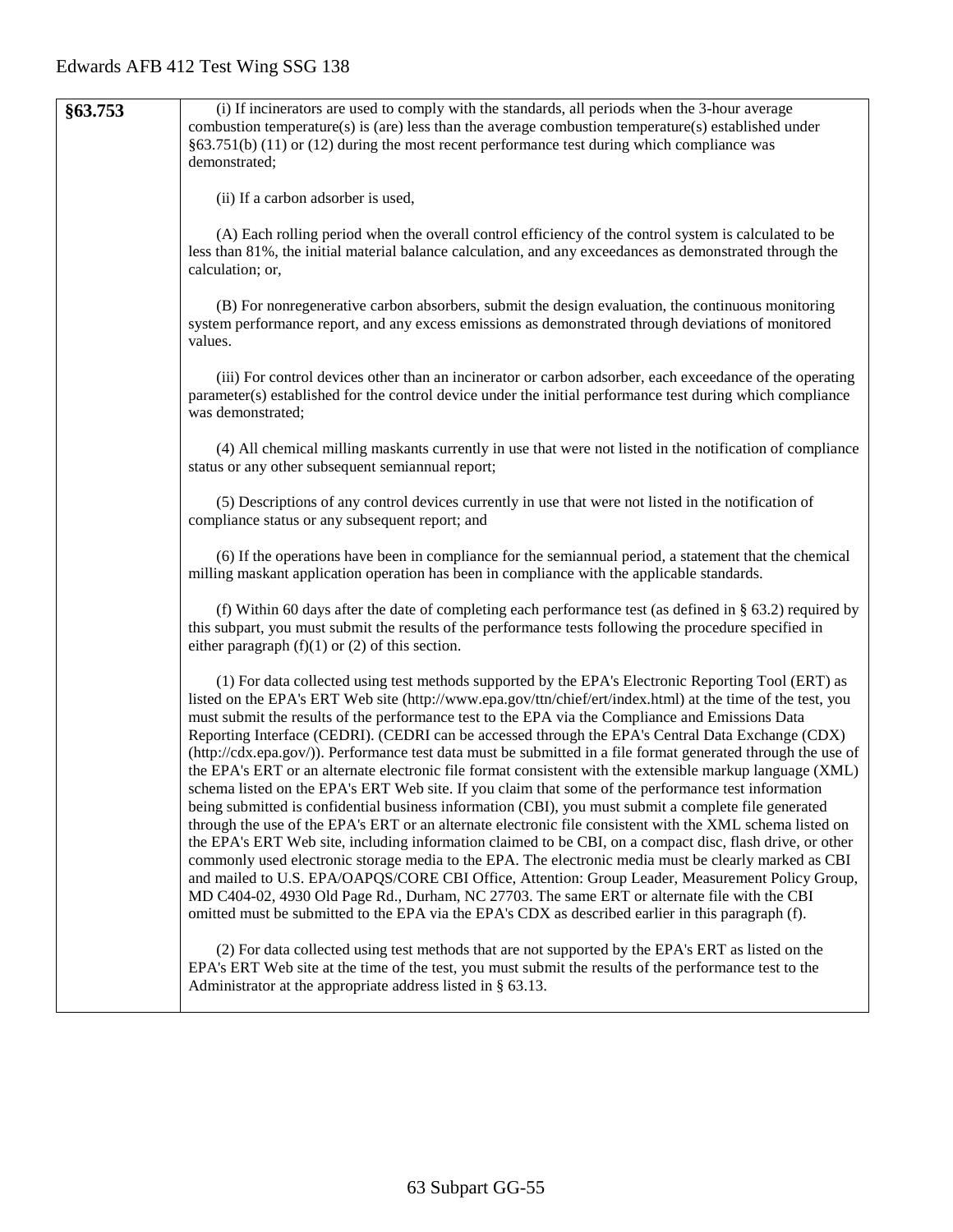## **FEDERAL REGULATIONS 40 CFR 63 SUBPART ZZZZ National Emissions Standards for Hazardous Air Pollutants for Stationary Reciprocating Internal Combustion Engines**

### **Requirements for Existing Emergency RICE Rated Less than 500 HP at a Major Source of HAP – 40 CFR 63 Subpart ZZZZ – Commenced Construction before June 12, 2006**

**Applicable provisions of 40 CFR 63 Subpart ZZZZ shall apply.**

### **[73 FR 3603, Jan. 18, 2008, as amended at 75 FR 9678, Mar 3 2010]**

### **General Requirements**

| §63.6559 | (4) If you start up your new or reconstructed stationary RICE with a site rating of less than or equal to<br>500 brake HP located at a major source of HAP emissions before January 18, 2008, you must comply with<br>the applicable emission limitations and operating limitations in this subpart no later than January 18, 2008.                                                                                                                                                                                                                                                                                                                                                                                                                                                                                                                                                                                                                                                                                                                                                                                                                                                                                                                                                                                             |
|----------|---------------------------------------------------------------------------------------------------------------------------------------------------------------------------------------------------------------------------------------------------------------------------------------------------------------------------------------------------------------------------------------------------------------------------------------------------------------------------------------------------------------------------------------------------------------------------------------------------------------------------------------------------------------------------------------------------------------------------------------------------------------------------------------------------------------------------------------------------------------------------------------------------------------------------------------------------------------------------------------------------------------------------------------------------------------------------------------------------------------------------------------------------------------------------------------------------------------------------------------------------------------------------------------------------------------------------------|
| §63.6590 | (b) Stationary RICE subject to Regulations under 40 CFR Part 60. An affected source that meets any of<br>the criteria in paragraphs $(c)(1)$ through $(7)$ of this section must meet the requirements of this part by meeting<br>the requirements of 40 CFR part 60 subpart IIII, for compression ignition engines or 40 CFR part 60 subpart<br>JJJJ, for spark ignition engines. No further requirements apply for such engines under this part.<br>(2) A new or reconstructed 2SLB stationary RICE with a site rating of less than or equal to 500 brake<br>HP located at a major source of HAP emissions;<br>(3) A new or reconstructed 4SLB stationary RICE with a site rating of less than 250 brake HP located at<br>a major source of HAP emissions;<br>(4) A new or reconstructed spark ignition 4 stroke rich burn (4SRB) stationary RICE with a site rating<br>of less<br>than or equal to 500 brake HP located at a major source of HAP emissions;<br>(6) A new or reconstructed emergency or limited use stationary RICE with a site rating of less than or<br>equal to 500<br>brake HP located at a major source of HAP emissions;<br>(7) A new or reconstructed compression ignition (CI) stationary RICE with a site rating of less than or<br>equal to 500 brake HP located at a major source of HAP emissions. |

*Remainder of Page Intentionally Left Blank*